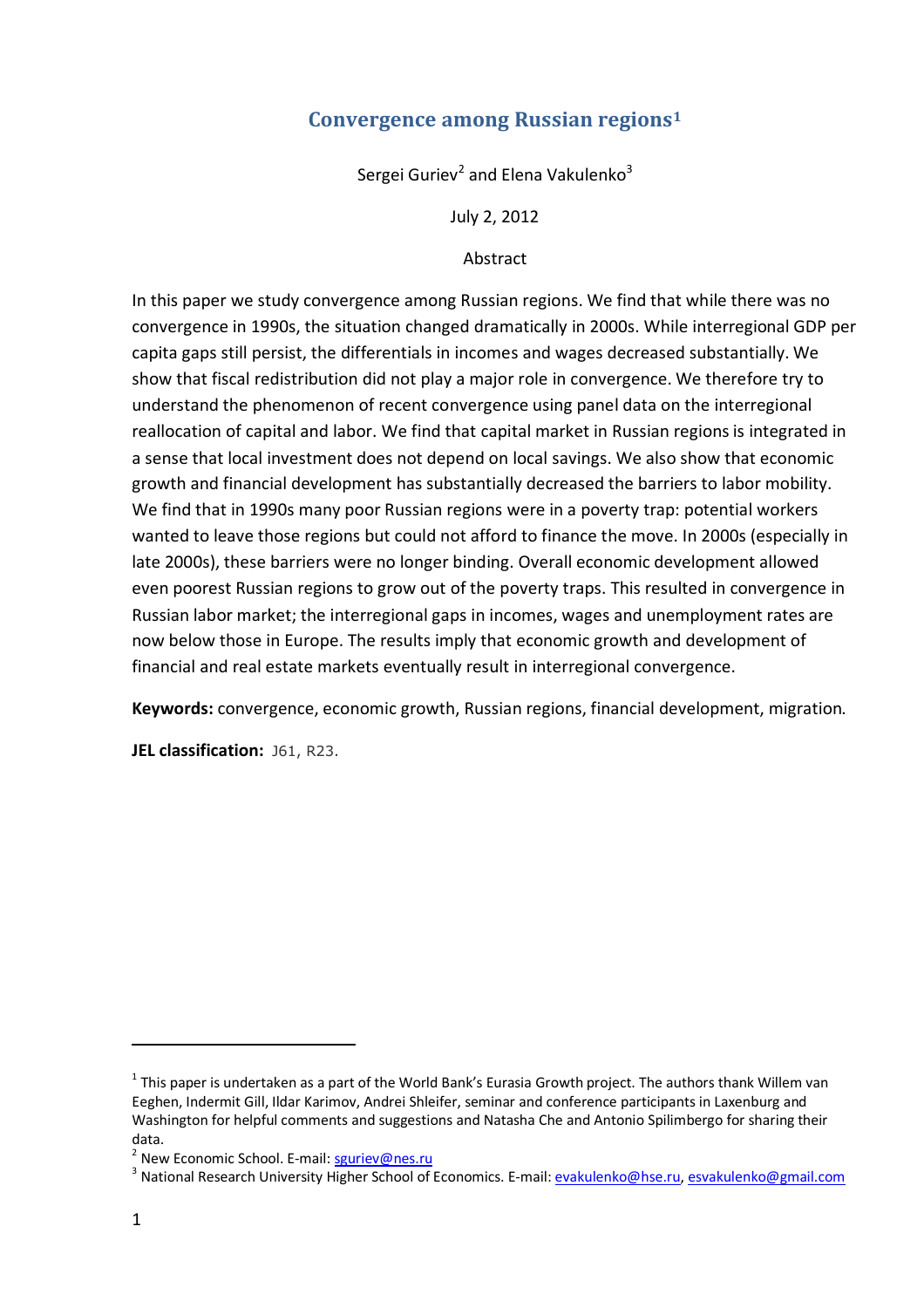# **1. Introduction**

This paper studies convergence among Russian regions during Russia's transition from plan to market. The interregional convergence in Russia is important for several reasons. First, Russia represents a unique natural experiment for studying convergence. The allocation of population and of physical capital at the beginning of transition was determined by non-market forces. Soviet industrialization policies often pursued political or geopolitical goals. Even when they reflected economic realities, the economic decision-making was distorted substantially by central planning, price-setting and subsidies. Also, the allocation of production was intended to serve a different country – the Soviet Union (or even the whole Council for Mutual Economic Assistance countries) rather than Russia. In this sense, twenty years ago, the convergence started out with an exogenous allocation which was not driven by market forces and was therefore by definition far away from the steady state market equilibrium.

An important feature of Soviet industrialization was the geographical concentration of production. Believing in economy of scale rather than in competition, Soviet planners have created many monotowns.<sup>4</sup> Whole towns, cities or even regions relied on a single industry. Therefore the economic restructuring and inter-sectoral reallocation implied not only moving workers or capital between employers in one town – it also required moving workers or capital between cities.

The second important feature of Russian transition was the timing of structural change. The subsidies and price controls (including foreign trade restrictions) were removed virtually overnight in 1992. This created substantial interregional differences (as removal of subsidies and price and foreign trade liberalization made many regional economies non-competitive). However, as financial markets and real estate markets developed slowly, the reallocation in 1990s faced several institutional barriers. In this sense the interregional convergence in Russia is a unique natural experiment for understanding how the markets and institutions matter for reallocation of production factors. While distortions were large already in 1990s, the markets were still underdeveloped. Over time, markets and institutions developed and barriers to reallocation of capital and labor decreased. Comparing the dynamics of convergence in 1990s and in 2000s therefore allows understanding the quantitative importance of market imperfections for factor mobility.

The first glance at the dynamics of interregional dispersion in Russia shows that the data are indeed consistent with the hypothesis that markets and institutions conducive to migration take time to develop. Convergence in incomes, wages and unemployment rates did not happen in 1990s but began only in 2000s, especially in the second half of 2000s (convergence in GDP per capita is still not happening). In this paper we carry out several empirical exercises to

 $^4$  Russian law defines monotowns as town where at least 25% employment is in a single firm. Even now, the Russian government's Program for the Support of Monotowns lists 335 monotowns (out of the total of 1099 Russia's towns and cities) with the total of 25% of Russia's urban population.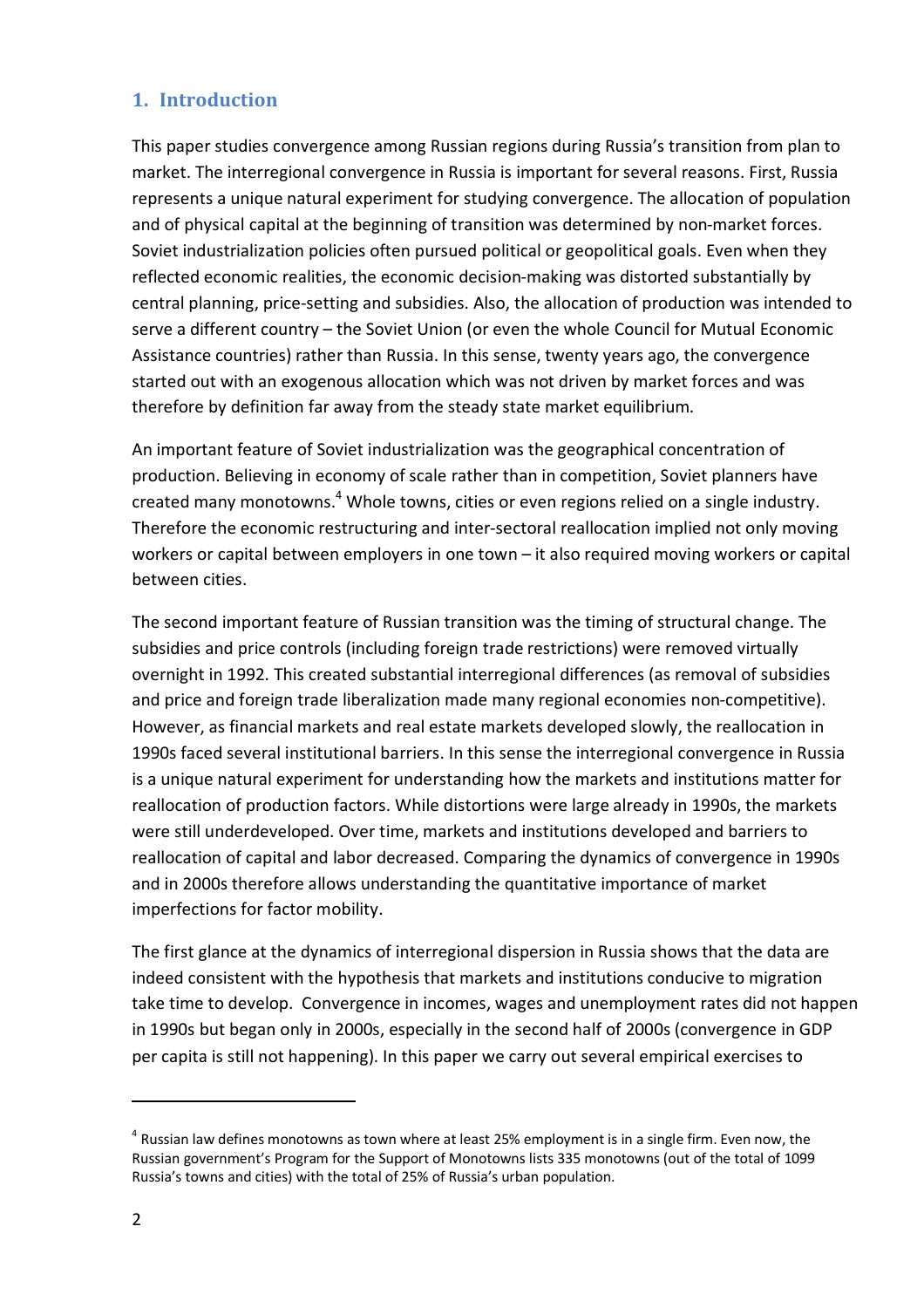understand the role of specific barriers to reallocation and convergence driven by underdevelopment of markets.



**Figure 1 . Differences among Russian regions in terms of logarithms of real incomes, real wages, unemployment, real GDP per capita. <sup>5</sup>**

Source: Rosstat's official data, authors' calculations.

In particular, while there was no convergence in 1990s (in fact there was even *divergence*), the situation changed dramatically in 2000s. As shown in Figure 1, the convergence process accelerated substantially with interregional differences in incomes and unemployment rates declining sharply in 2005-10. These changes in interregional differences are even statistically significant at 1% level.

The convergence in wages started even earlier (around 2000). Differences in standard deviations of real wage between 2000 and 2005 (or between 2000 and 2010) are significant at 10% level. The gap in GDP per capita remained the same throughout the 2000-10 with a weak convergence in 2005-10. Later in this paper we discuss how we can reconcile convergences in incomes and wages with the lack of convergence (or weak convergence) in GDP per capita.

<sup>&</sup>lt;sup>5</sup> As we discuss in Section 3, we can only build reliable time series back to 1995. However, several papers analyzing convergence in 1990s (see Section 2) imply that there was no convergence in the first half of 1990s so the allocation in 1995 was roughly the same as in 1992. We calculate population-weighted measures of interregional differences in order to make our results internationally comparable. In the Appendix B, we also provide the unweighted measures (Figure 19) even though the incomes, wages and per capita GDP are higher in more populated regions (see the respective correlations in Figure 20), the results are similar.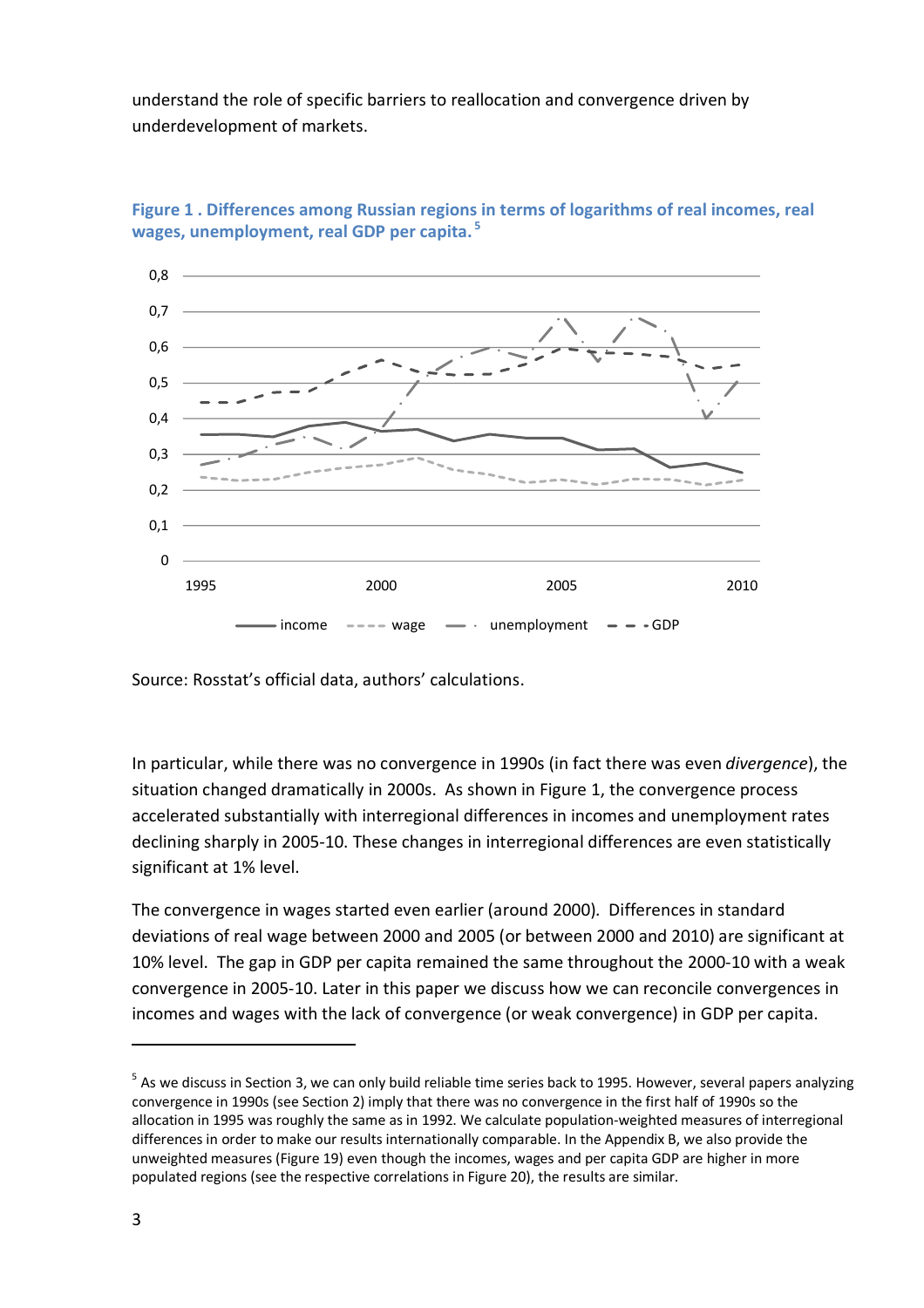In order to understand whether the interregional differences are still abnormally high in Russia, we place Russia in the international context using the data recently developed by Che and Spilimbergo (2012). Che and Spilimbergo calculate interregional differences for 32 countries in a compatible way<sup>6</sup> and plot them against GDP per capita (averaged out for 1995-2005, in real PPP-adjusted dollars). Their main finding is that that there is a negative correlation between interregional differences and GDP per capita.

Since Russia was not in Che and Spilimbergo's dataset, we reproduced their calculations for Russia, both for the 1995-2005 average (as they do for the other countries) but also for individual years of 1995, 2000, 2005 and 2010 (

 $^6$  Che and Spilimbergo calculate the population-weighted sum of absolute gaps between regional GDP per capita and national average thus adjusting for the fact that different countries have different numbers of subnational units. They also take into account the fact that data are not available for some regions; they calculate national averages as population-weighted averages using the available sub-national data.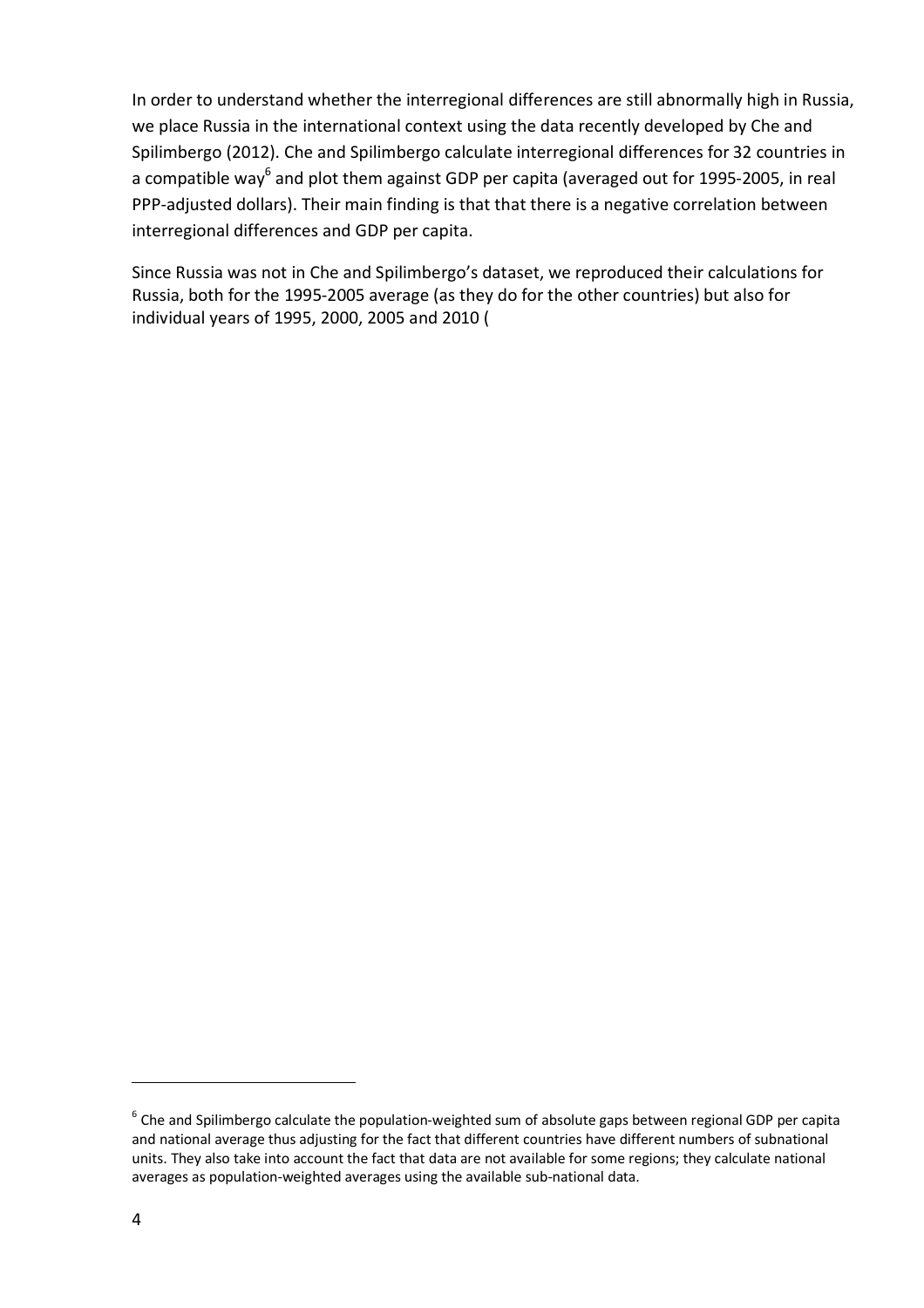Figure 2). It turns out that while Russia was "abnormally uniform" in early 1990s, it did experience substantial divergence in late 1990s. There was continuing albeit weaker divergence even in early 2000s – so Russia became "abnormally unequal" given its GDP level. Even though there was some convergence in late 2000s, Russia is still "abnormally unequal". Given the fast economic growth in 2000s, Russia should have become substantial "more uniform" – at least given the downward-sloping relationship between income and inter-regional inequality in Che-Spilimbergo's data.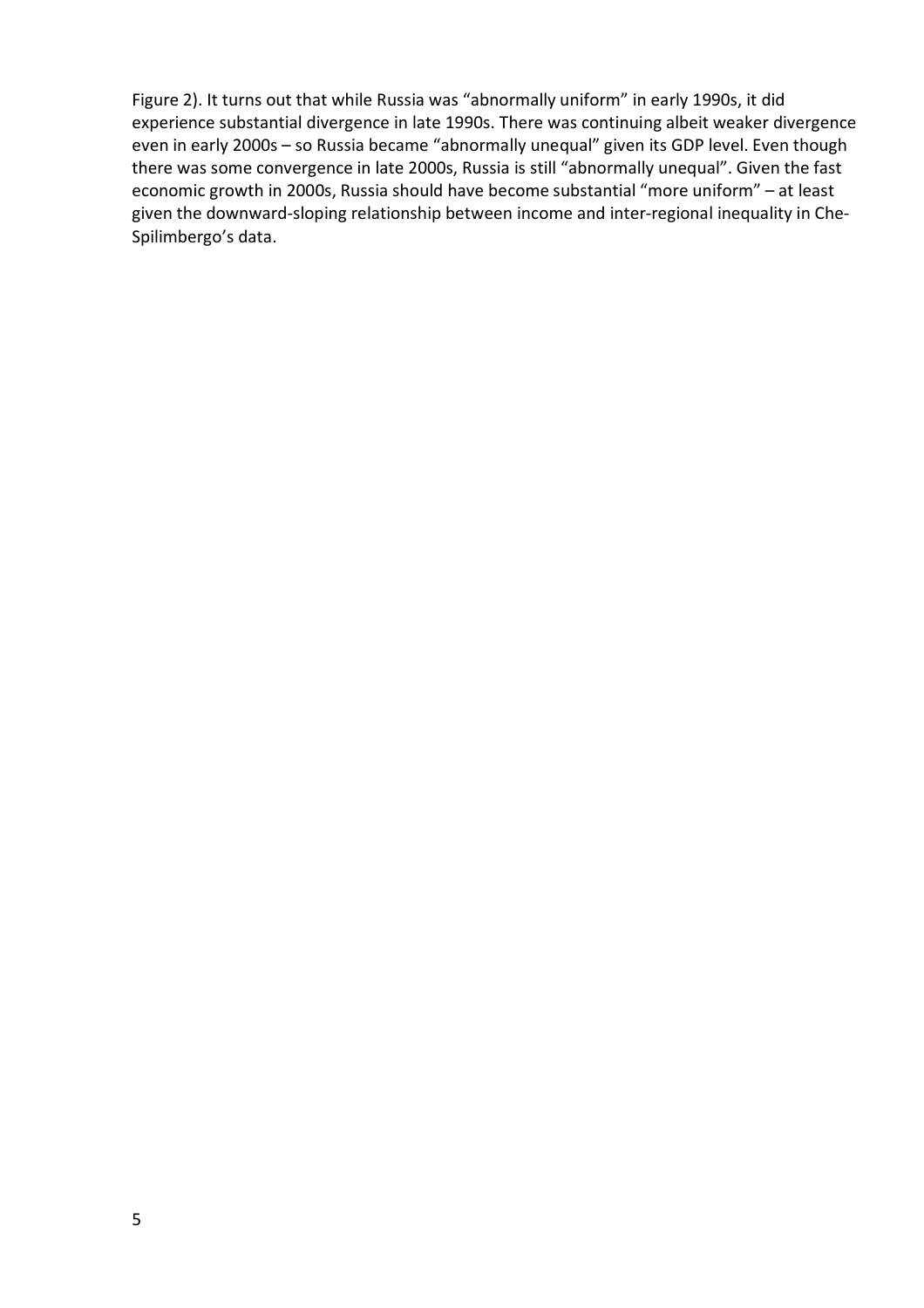

**Figure 2. Russia's interregional dispersion in the international context.**

Source: Che and Spilimbergo (2012), Figure 1, and authors' calculations for the trend line<sup>7</sup> and Russia.

The comparison with Che and Spilimbergo's data implies that the interregional differences in Russia are large in terms of international comparisons. To quantify the GDP per capita "cost" of interregional dispersion, Che and Spilimbergo calculate the "hypothetical GDP" – this is the GDP that would be produced if the gap between rich and poor regions were the same as in the US. In their sample the gap between actual and hypothetical GDP varies substantially – from 1.15% for Japan to 48% for Thailand. Figure 3 reproduces their calculations for Russia. The gap between actual and hypothetical GDP in Russia (average for 1995-2005) turns out to be 45% (similar to that of Thailand and much higher than in Mexico, 33%). This gap has grown from 33% in 1995 to 53% in 2005, but the convergence in 2005-10 did reduce the gap to 46% in 2010.

 $7$  The trend line is calculated without Russia.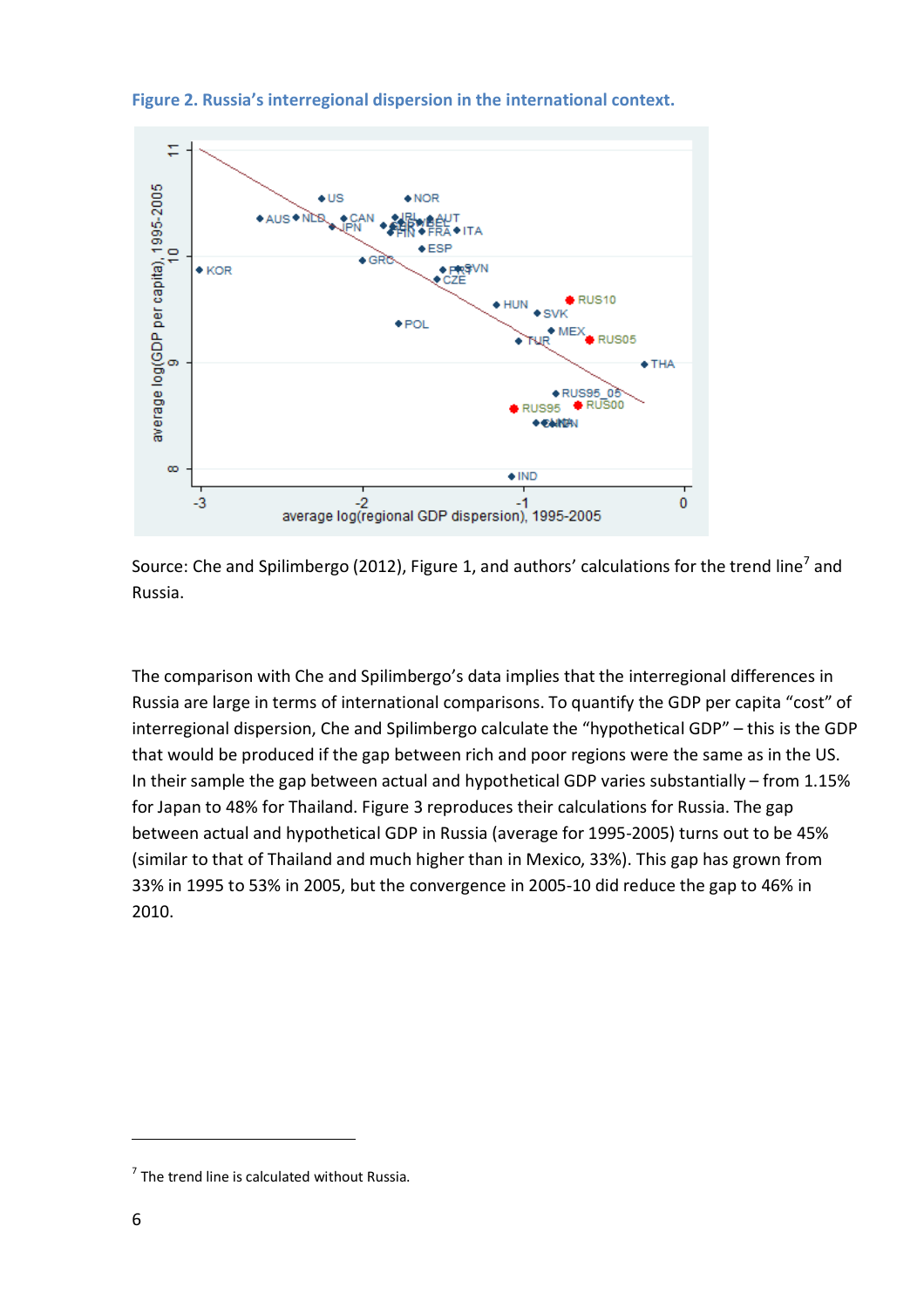

**Figure 3. Comparison between hypothetical and actual GDP according to Che and Spilimbergo's methodology.**

Source: Che and Spilimbergo (2012) and authors' calculations. Actual and hypothethical GDP are measured in PPP-adjusted 2005 US dollars (left-hand side scale). The gap between the two is measured in percentages (right-hand side scale).

Therefore, understanding the convergence (and the lack thereof) in 1990s and in 2000s is an important issue (both for Russia and for other countries). There can be multiple potential explanations for divergences (or lack of convergence) in 1990s and convergence in 2000s: (i) economic growth simply allowed most Russian regions to grow out of the poverty traps that were widespread in 1990s; (ii) the development of financial and real estate markets reduced the transactions costs of moving therefore reducing the importance of the poverty traps; (iii) development of capital markets increased capital mobility; (iv) federal redistribution reduced interregional differences.

In order to answer this question, we undertake several empirical exercises. First, we decompose the convergence process by sources of income: wages, government transfers and other incomes. Second, we test whether inter-regional migration increased or decreased and which barriers to migrations were binding during this period of time. Third, we undertake a similar study for capital mobility.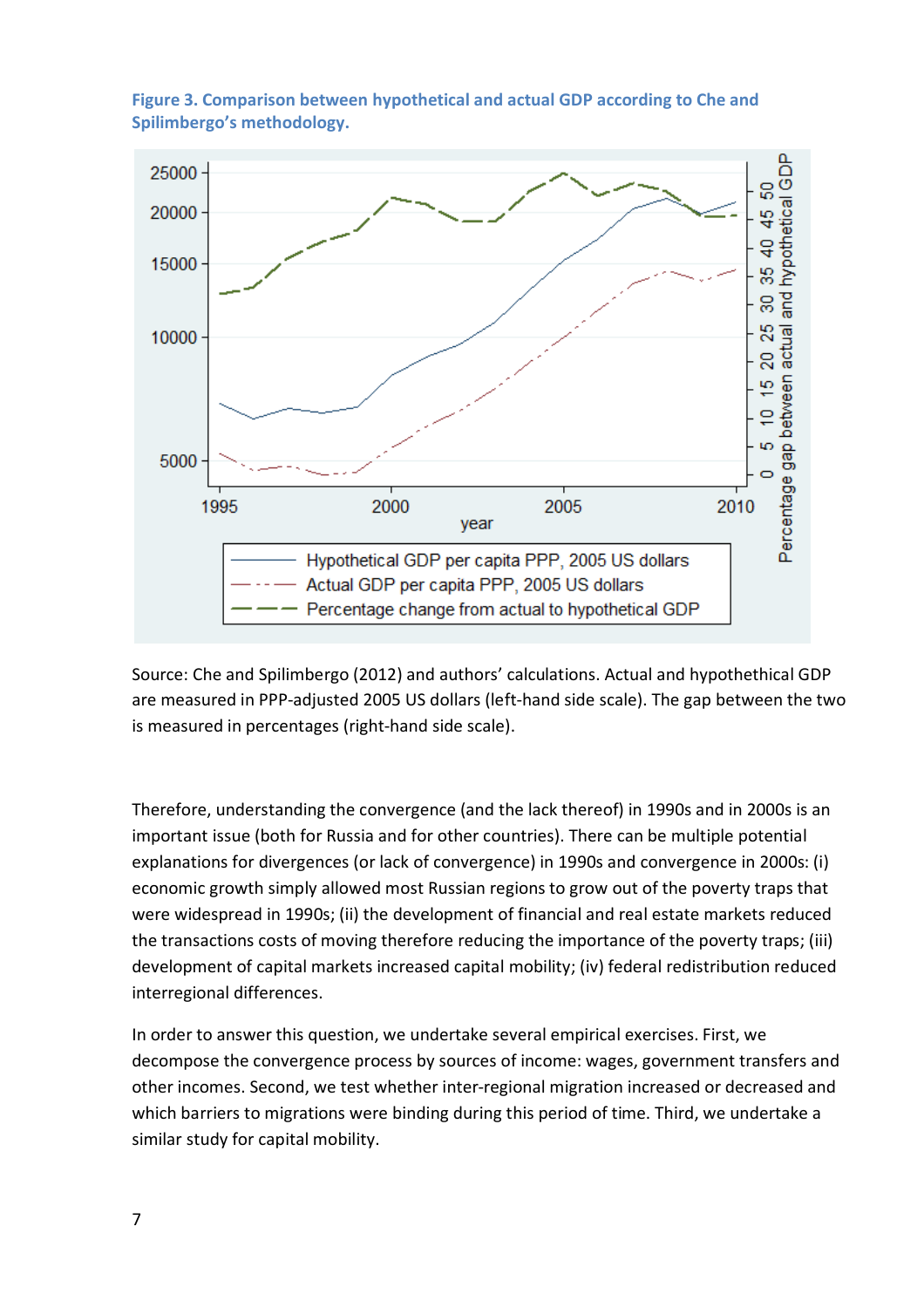The rest of the paper is structured as follows. In the next Section we discuss related literature. Section 3 describes the data. In Section 4, we provide basic facts on interregional convergence and migration. We also decompose convergence in incomes into convergences in its components (such as wages, non-wage incomes, and fiscal transfers). In Section 5 we discuss the labor mobility and the convergence in the labor market. In Section 6 we analyze crossregional capital flows. In Section 7, we conclude and arrive at policy recommendations.

## **2. Related literature**

In this Section we discuss papers on convergence among Russian regions. Gluschenko (2011) provides an overview of recent work on the inter-regional income inequality in Russia. Table 9 in the Appendix A (developed in Gluschenko, 2011, and extended by us<sup>8</sup>) summarizes the main features of these papers. These papers consider different time spans and different methodologies; they also differ in terms of data, in particular using different regional deflators. Most studies use  $\sigma$ -convergence and—unconditional or conditional— $\beta$ -convergence methodology (Barro, Sala-i-Martin, 1991). Some studies analyze stochastic convergence where the authors check the stationarity of time series. Finally, some authors use the transition matrix approach (similar to the seminal paper by Quah, 1993) that explores the mobility of regions by income and estimates the Markov transition matrix that contains the probabilities of transition of regions from low-income to high-income categories.

In order to compare the results from different papers, we add a column with estimates of the speed of convergence (for the papers where the authors estimated  $\beta$ -convergence). The  $\beta$ convergence model assumes a negative relationship between the initial income level and the average annual income growth rate over a given period. Barro and Sala-I-Martin (1991) suggest the following empirical specification for testing (unconditional)  $\beta$ -convergence:

$$
(1/T)\log(y_{it}/y_{i,t-T}) = \alpha - \left[\log(y_{i,t-T})\right] \left[(1-e^{-\beta T})/T\right] + u_{it}
$$
\n(1)

where  $y_i$  is per capita GDP or income for region *i* in a moment *t*. *T* is a length of the analyzed time period.

In order to calculate the speed of convergence  $\beta$ , one should estimate the coefficient  $b$  from the regression  $(1/T) \log (y_i/y_{i,T}) = \alpha + b \log (y_{i,T}) + u_i$  and then find

$$
\beta = -\frac{\ln(1 + \hat{b}T)}{T}
$$
 (2)

 $8$  We added several recent papers. We also added estimates of the *speed* of convergence (in terms of  $\beta$  coefficient in the  $\beta$ -convergence model) wherever applicable.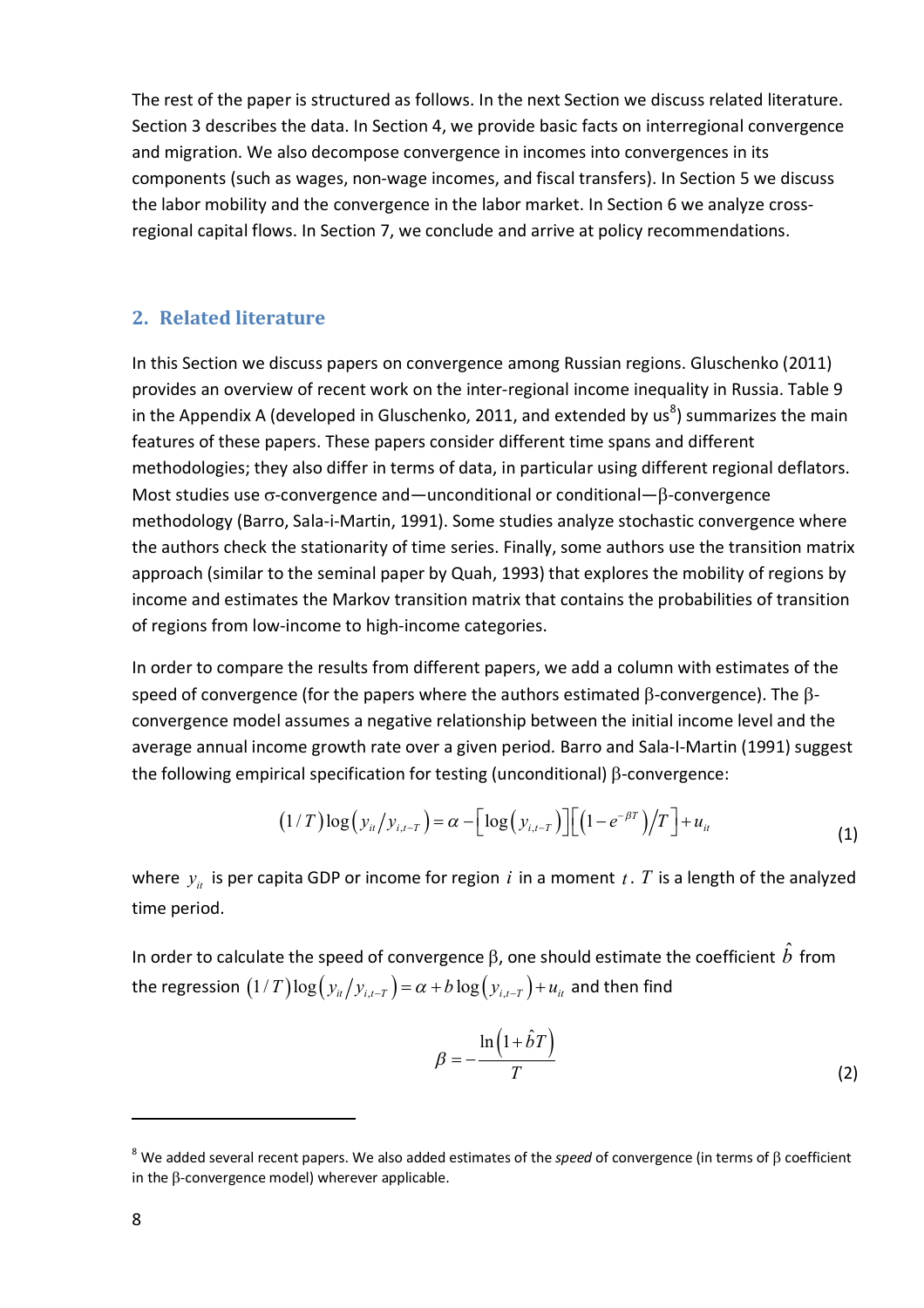If  $\beta$ >0 (or b<0), regions with lower income grow faster than regions with higher initial income – which means that (unconditional)  $\beta$ -convergence is the case.<sup>9</sup> Notice however that  $\beta$ convergence does not imply decreasing inequality. Indeed, different regions may have different steady-state growth paths. Some regions may "outrun" their growth paths, and thus stay ahead of other regions and some, vice versa, may lag behind their steady-state growth paths.

The estimate of  $\beta$  allows calculating the time it takes to reduce the inter-regional gap by a factor of two:

$$
t_{0.5} = \frac{\ln 2}{\beta} \tag{3}
$$

For example,  $\beta$ =7% means that it takes ln 2 / 0.07 = 10 years to reduce the gap by half; if  $\beta$ =2% then it takes 35 years.

The  $\beta$ -convergence is a special case of a more broad definition of convergence, the so-called  $\sigma$ convergence (decline in the standard deviation or Gini coefficient among regions over time).

According to the studies listed in Table 9 (Appendix A), in 1990s there was no convergence or even divergence among Russian incomes while there was some convergence in (late) 2000s. $^{10}$ Below we discuss some of the papers in the table.

Dolinskaya (2002) analyzes the impact of fiscal policy and industry structure on income convergence in Russia 1991-1997 using the transition matrix approach. Her analysis suggests that more successful regions prospered due to their natural resource endowments while continuing to delay restructuring and to support traditional enterprises. The less successful regions were in a "poverty trap" due to their low level of development of competitive industries and lack of resources for the restructuring of the regional economy.

Babetski and Maurel (2002) study the factors of speed of income convergence using the stochastic convergence approach. They estimate the relationship between the speed of convergence and macro-economic stabilization, price liberalization, small-scale privatization, break-up of state-owned enterprises. The authors find that price controls and subsidies for production reduce the speed of convergence in the consumer price index, while privatization increases the speed of convergence. They conclude that the development of market institutions contributes to convergence and government intervention reduces the rate of convergence.

 $9$  Conditional  $\beta$ -convergence is the case when the growth rate is negatively correlated with the initial level controlling for other factors that affect growth (e.g., education, saving rates etc.).

 $10$  For example, Litvintseva et al. (2007) consider dynamics of income quintiles and find that inequality among Russian regions was increasing from 2000 to 2004 (i.e. there was o-divergence). In terms of  $\beta$ -convergence, there was a divergence in GDP in 1990s and weak convergence in 2000s.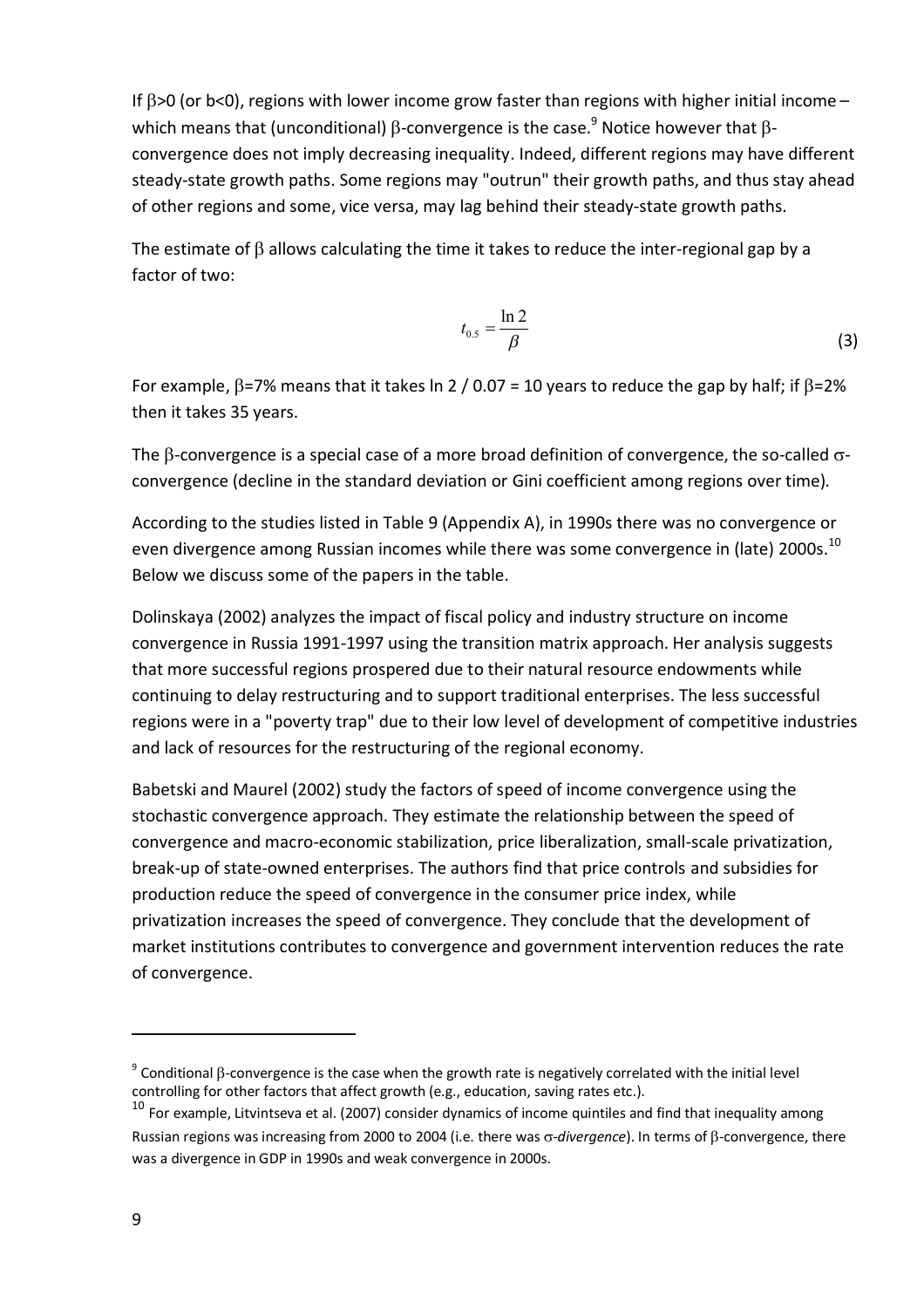A few papers (Buccellato, 2007, Lugovoy et. al., 2007, Kholodilin et. al, 2009, Zverev, Kolomak, 2010) consider spatial interactions. They show that spatial dimension plays a crucial role in the convergence process in Russia. In particular, Kholodilin et. al. (2009) show that adding spatial lags to the conditional convergence model decreases the speed of convergence.

Solanko (2008) divides regions into rich and poor and finds that there is income convergence only for the rich regions. This result consistent with Kholodilin et. al. (2009) who find that convergence takes place only within the group of high-income regions with similar standards of living that are located near each other. This is also in line with Andrienko and Guriev (2004) who find that the poorest 30% of Russian regions are in a "poverty trap". In these regions, the income level is so low that the potential migrants cannot afford to migrate (even though they are willing to). Using panel data, Andrienko and Guriev show that in the poorest regions, outmigration *increases* rather than decreases with income (while in the richer regions there is an intuitive *negative* correlation between income and out-migration).

Kwon and Spilimbergo (2005) study a relationship between income, geographical labor mobility and fiscal policy using panel vector regression approach for 1993-2002. Their analysis of the impulse response functions implies that Russian regions had a very weak response to income shocks. Regional governments have used procyclical fiscal policy, increasing regional expenditures in booms and reducing them in recessions, and inadequate transfer policy. This suggests that in 1990s fiscal policy contributed to rather than mitigated interregional differences.

Our paper differs from the papers above in two important ways. First, we cover the time period of late 2000s where the convergence started to take place. The long time period also allows us to use panel data and to control for fixed effects. Second, we run a whole range of empirical exercises to understand the nature of the recent convergence and test different potential explanations. In this sense, we are the first to notice the recent convergence and offer plausible explanations of why convergence is happening now and why it was not happening before.

As one of the plausible explanations is the role of financial constraints, our paper is related to the work on the non-linear relationship between income at origin and migration. As discussed in Banerjee and Kanbur (1981), Andrienko and Guriev (2004), and Phan and Coxhead (2010), liquidity constraints may result in a non-linear relationship between income and propensity ot migrate out of a region. In poor regions, potential migrants are willing to move but may not be able to afford the move; in this case an increase in income decreases the incentives to move but relaxes the financial constraints. In our paper, we develop these insights from Banerjee and Kanbur intuition in a simple model of migration decisions of heterogeneous migrants under financial constraints.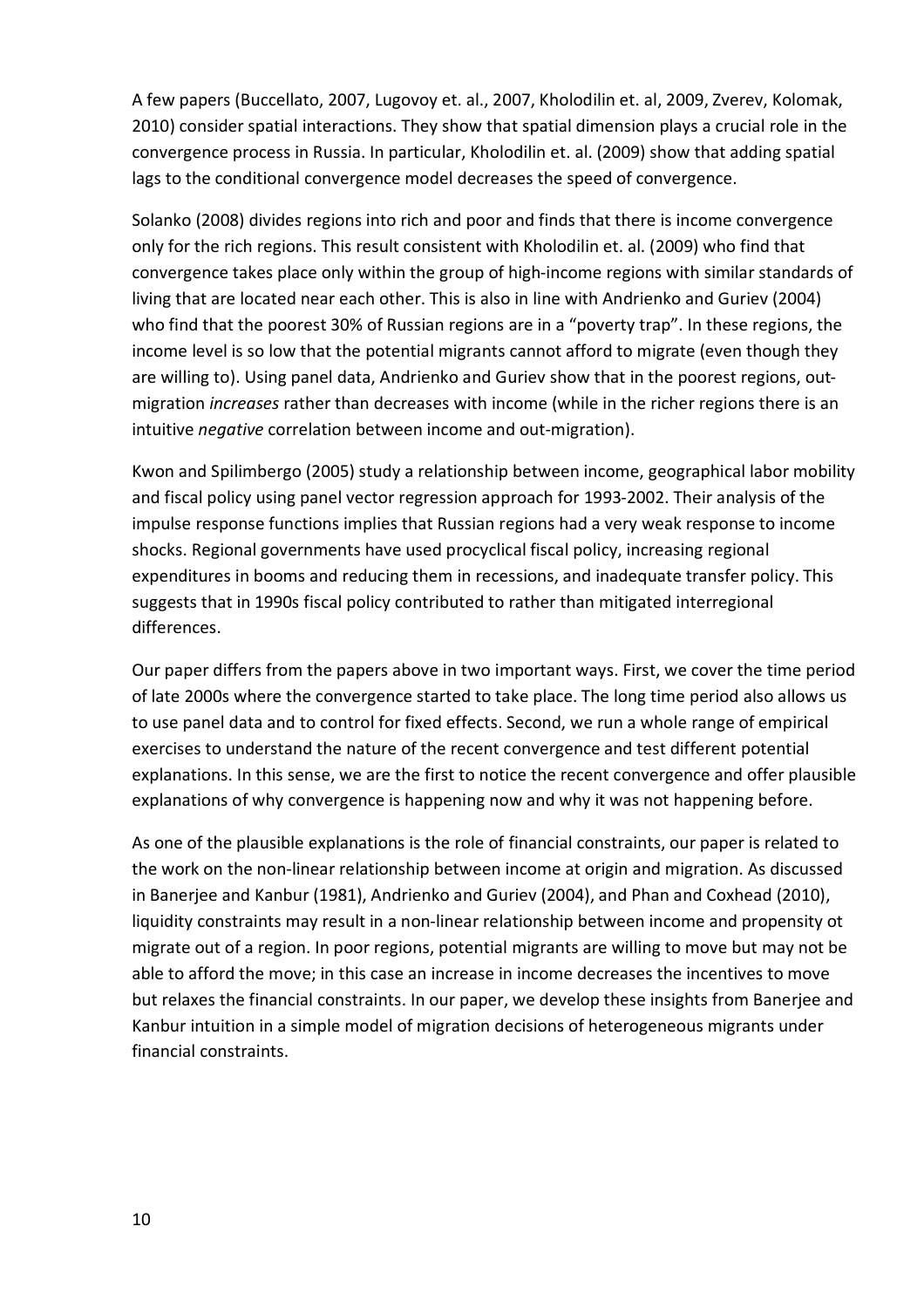## **3. Data**

We use official data on income per capita, gross domestic product (GDP) per capita and wages at the regional level from the Russian Statistical Service (Rosstat)<sup>11</sup> for the period of 1995-2010 for 78 regions.<sup>12</sup> We excluded the Republic of Ingushetia and the Republic of Chechnya due to the unavailability of data, as well as 9 autonomous districts (Nenets, Komi-Perm, Khanty-Mansijsk, Yamalo-Nenets, Taimyr/Dolgano-Nenets, Evenk, Ust-Ordyn Buryat, Aginsk Buryat, and Koryak) which are administrative parts of other regions.

In order to take into account price level differences, we deflate wages and incomes by the regional consumer price index (CPI). <sup>13</sup> This allows us to control for region-specific inflation rates which is sufficient for regression models with fixed effects (Sections 5 and 6). However, when we want to measure the interregional differences in real variables at a given year, we need to use region-specific price *levels*. As a proxy of price level, we use region-specific subsistence level (this is done in Section 4, where we provide basic facts on interregional dispersion and  $\sigma$ -convergence).

In order to understand which factors drive the convergence, we decompose income and GDP into several components. The official Russian data on income divide it into wages, property income, entrepreneurial income, other income (which includes shadow income), and social transfers (such as pension, stipends, grants, social benefits, and social insurance payments). Using this data, we construct three income categories which are (i) wage, (ii) other income (including property, entrepreneurial income and other income) and (iii) transfers. We also decompose GDP into three categories: labor income, capital income, and net business taxes (these data are available from 2002 only).

We analyze interregional migration data for the period from 1995 to 2010 using region-toregion annual migration flows. These data are collected by the Interior Ministry and are available—albeit not free of charge—from Rosstat. These data reflect the official count of registered migrants (i.e. of those people who change their registration in this particular year). We end up with 77\*77 observations every year.<sup>14</sup>

<sup>&</sup>lt;sup>11</sup> http://gks.ru. Rosstat and many research papers often refer to the regional GDP as GRP (Gross Regional Product) but we prefer to use a more conventional term GDP throughout the paper.

 $12$  In some specifications, data on Chukotka are not available. In these cases we have 77 observations.

<sup>&</sup>lt;sup>13</sup> There are no reliable regional GDP deflators for the whole period (Granberg and Zaitseva, 2003, only calculate those for 1999-2001). As a robustness check we also use the regional subsistence level in rubles as an alternative deflator; the results are very similar. There are no subsistence level data for 2000; we interpolated this year as an average of 1999 and 2001.

<sup>&</sup>lt;sup>14</sup> We have data on migration for 78 regions but we exclude Chukotka as there are no data for many explanatory variables for this region.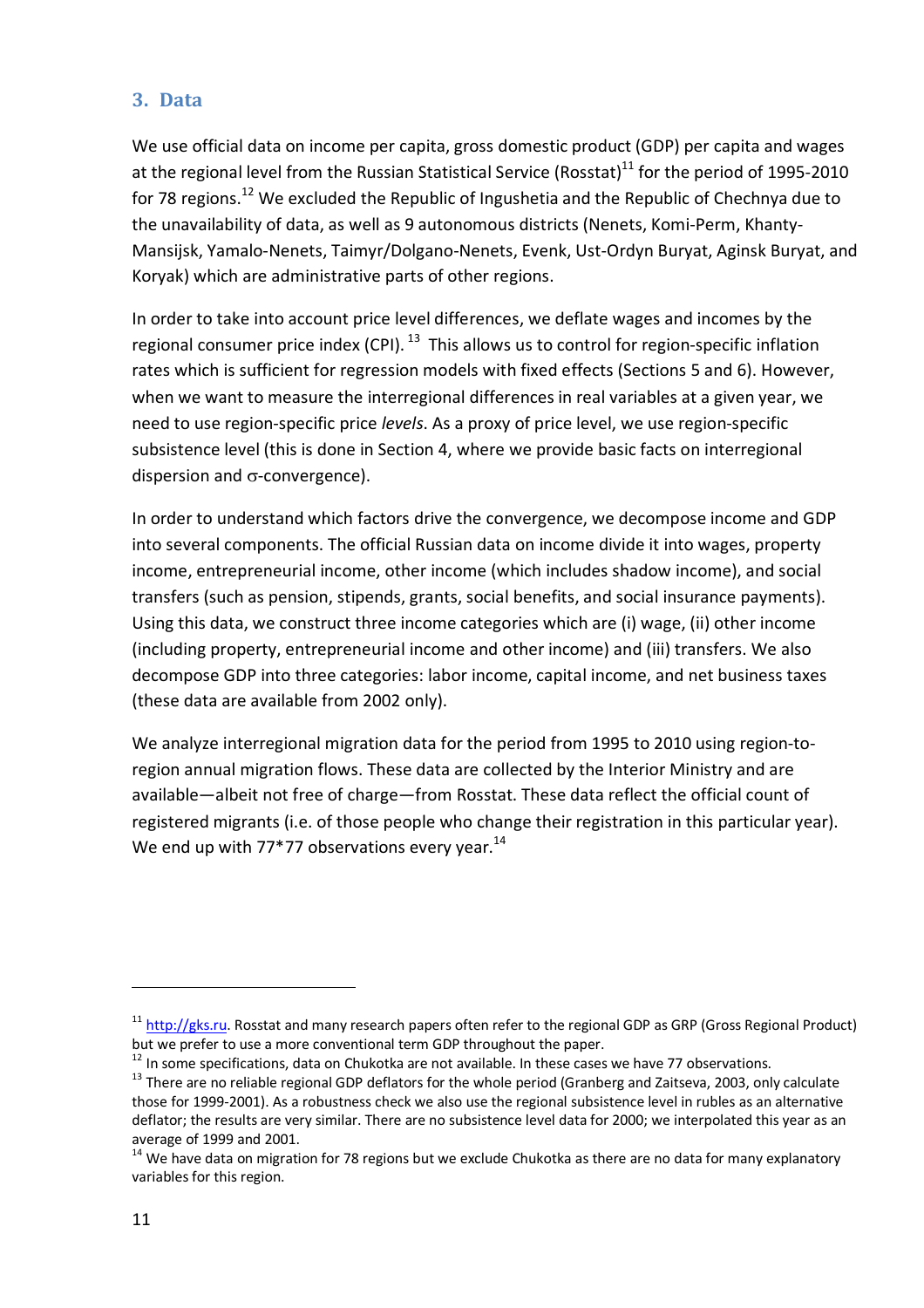Table 10 in the Appendix A provides the summary statistics of all the variables we use in our regressions.<sup>15</sup>

# **4. Decomposition of inter-regional convergence**

## **4.1. Basic facts about convergence.**

We begin with estimating the basic  $\beta$ -convergence models for three sub-periods – 1995-2000, 2000-2005, and 2005-2010. For each of the sub-periods we run a uni-variate regression of the annual growth rate during the period on the logarithm of the initial level of income. In each case we report the regression coefficient (Table 1). Figure 4 is a graphical presentation of betaconvergence. We carry out this exercise for real incomes, real wages and real GDP per capita. It turns out that there was no convergence in GDP per capita: divergence in 1990s, very weak convergence in early 2000s (the speed of convergence was positive but not significantly different from zero) and weak convergence in late 2000s.

The situation is very different for wages and incomes. There was a slow convergence among Russian regions in terms of real wages and real incomes. This convergence did substantially accelerate in early 2000s for wages and in late 2010s for incomes. In both cases, the speed of convergence  $\beta$  increased to 8 (which—as discussed above—implies that gap is halved every 9 years; indeed, ln2/0.08=8.7).

 $15$  We fill in some missing data. For Leningrad oblast we take a number of students 0.1 per 1000 population in 1995 as it is in a 1994. For Sakhalin oblast we consider 1 bus per 100 thousand people for 2008 and 2010 – this is the value reported by Rosstat for the year 2009.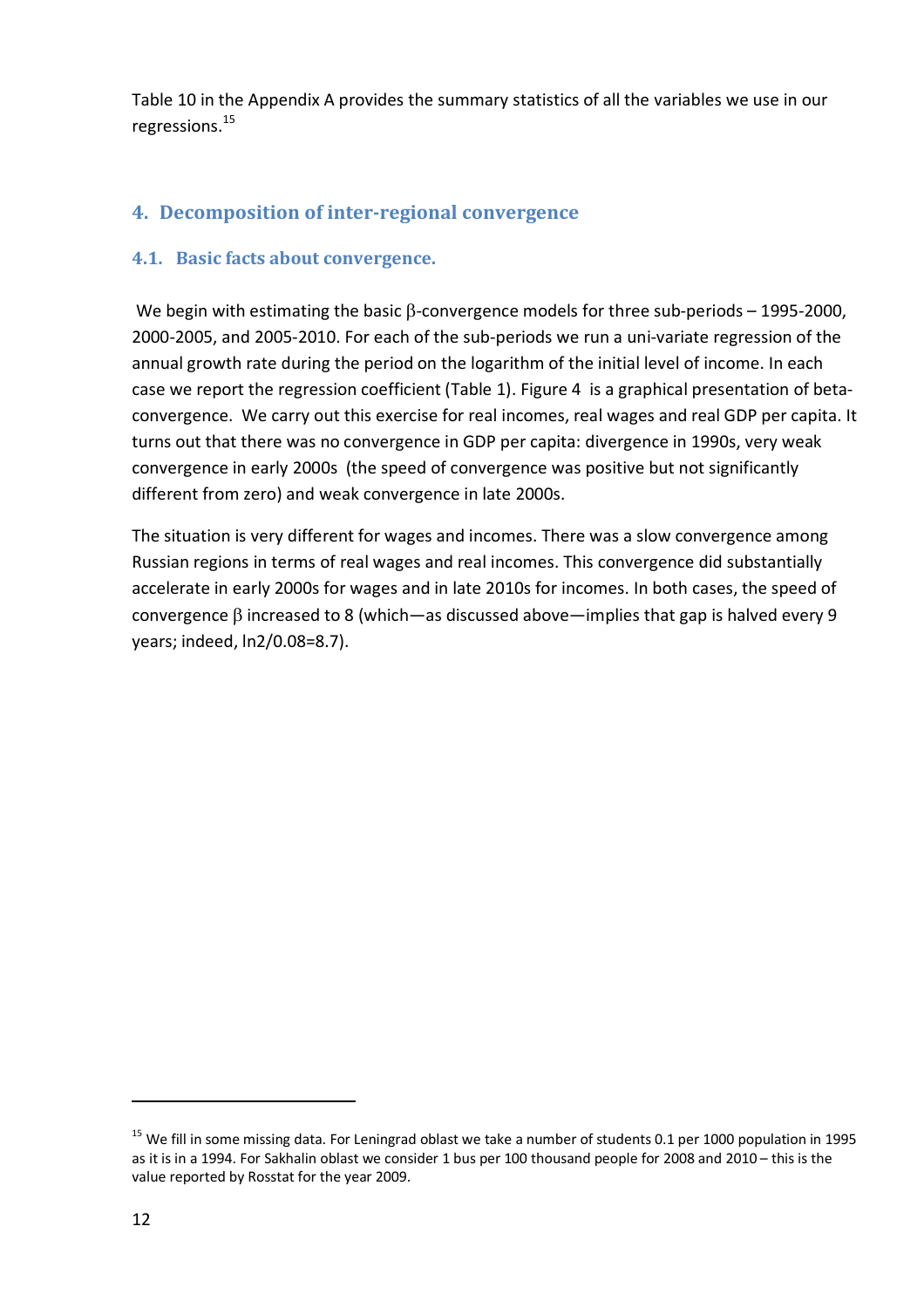| Period    | Real income per capita      |            | Real wage                   |            | Real GDP per capita         |            |
|-----------|-----------------------------|------------|-----------------------------|------------|-----------------------------|------------|
|           | Regression<br>coefficient b | $\beta$ ,% | Regression<br>coefficient b | $\beta$ ,% | Regression<br>coefficient b | $\beta$ ,% |
| 1995-2000 | $-4.584***$<br>(1.539)      | 5.2        | $-3.790***$<br>(1.372)      | 4.2        | 1.228<br>(1.176)            | $-1.2$     |
| 2000-2005 | $-3.439***$<br>(1.213)      | 3.7        | $-6.460***$<br>(0.815)      | 7.8        | $-0.818$<br>(0.737)         | 0.83       |
| 2005-2010 | $-6.757***$<br>(0.884)      | 8.2        | $-3.207***$<br>(1.111)      | 3.5        | $-1.640***$<br>(0.611)      | 1.7        |
| 1995-2010 | $-3.444***$<br>(0.457)      | 4.8        | $-3.676***$<br>(0.456)      | 5.3        | $-0.443$<br>(0.499)         | 0.45       |
| 2000-2010 | $-4.770***$<br>(0.621)      | 6.4        | $-4.739***$<br>(0.599)      | 6.4        | $-1.217**$<br>(0.463)       | 1.29       |

## **Table 1. Beta convergence for 95-00, 00-05, 05-10 (%).**

Note: standard errors in parentheses.

We also consider beta-convergence for nominal incomes, wages and GDP. The analysis off the convergence among nominal variables is also very informative. This analysis controls for ruble inflation over time but assumes that at a given moment each ruble of income has the same value in every region (because of interregional trade). This analysis is certainly wrong for the CPI basket but may be closer to reality for migrants (who travel and therefore can take advantage of lower prices of goods and services in other regions.).

The results of convergences for the nominal variables are presented in the Appendix A (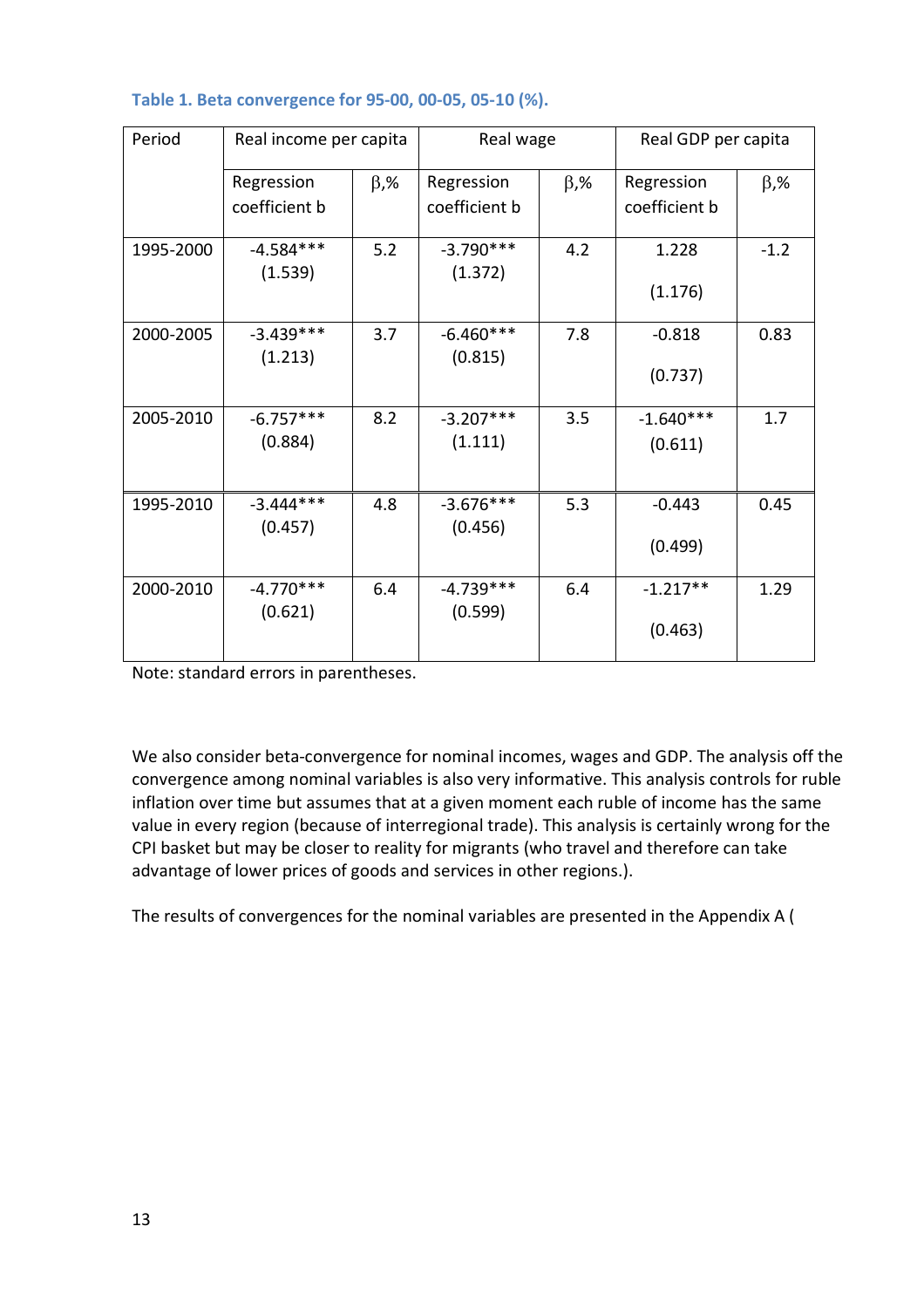Table 13). The speeds of convergence of nominal incomes, wages and GDP are lower than for the real values. The highest speed of absolute  $\beta$ -convergence is for nominal income 6.4 in 2005-2010. The nominal wage converges with speed 2.9 in 2000-2005. For the nominal GDP the speed of convergence is the lowest 1.8 in 2005-2010. Sigma-convergence of nominal values is presented in the Figure 23 in the Appendix B. Population-weighted standard deviations for nominal wages and incomes are greater than those for the real variables. This means that part of inter-regional income differentials is explained by differences in price levels across regions. However, the dynamics of standard deviations of nominal wage and income are the same as those for the real values.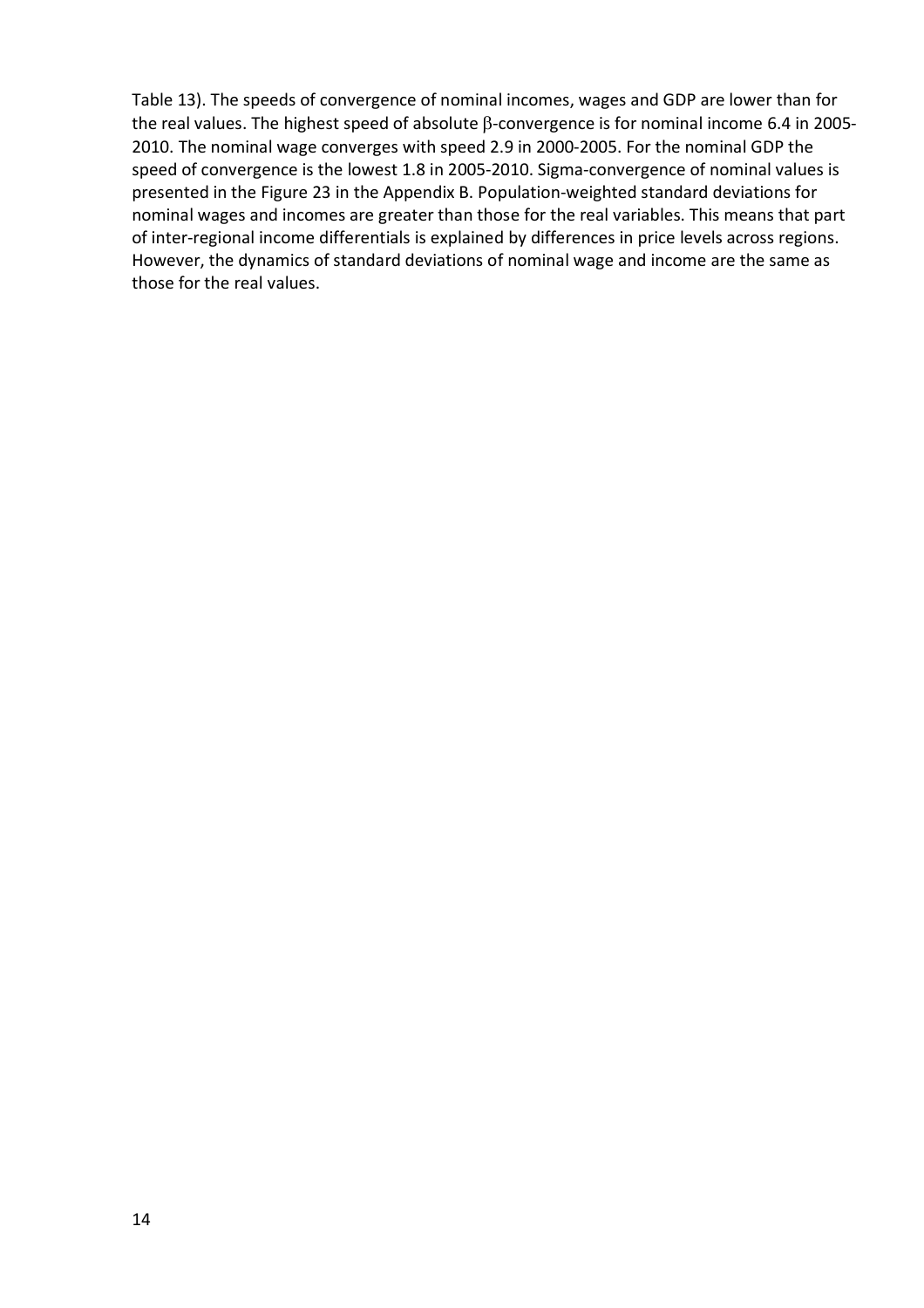## **Figure 4. Graphical representation of beta-convergence in real and nominal incomes in 95-00, 00-05, 05-10.**

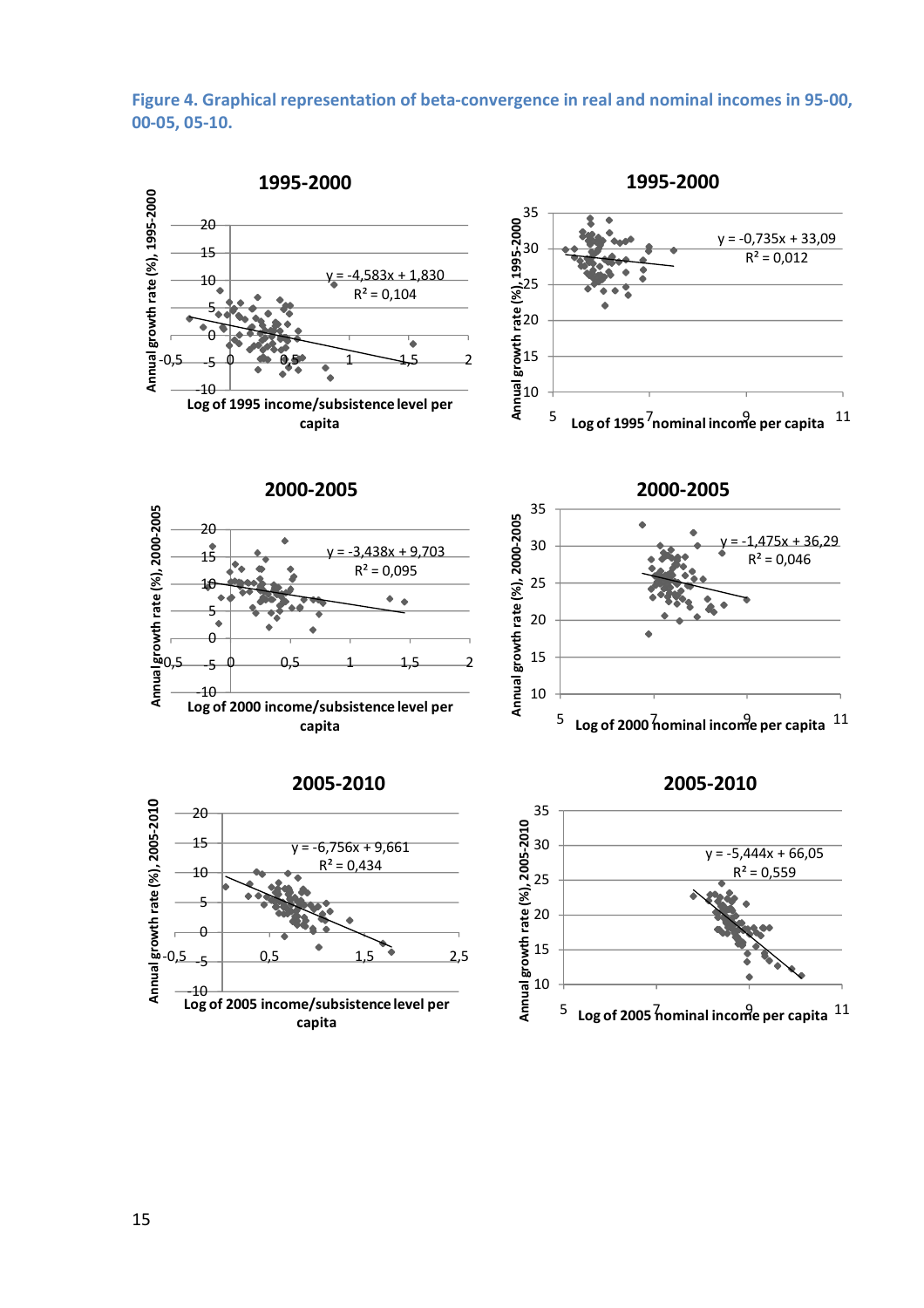In the Introduction we already discussed Russia's sigma-convergence in international perspective in terms of GDP per capita. How does Russia fare internationally in terms of incomes and wages? It turns out that while recent convergence in incomes and wages<sup>16</sup> did not make Russia as equal as the US or Western Europe, Russia is now quite in line with the EU-19 (**Figure 5**).



**Figure 5. Sigma-convergence in the international perspective.**

Note: For the EU and Western Europe unit of observation is NUTS-2 region $^{17}$ .

<sup>&</sup>lt;sup>16</sup> Eurostat reports NUTS-2 level wages only for 1996, 2000, 2004 and 2008.

<sup>17</sup> **Data sources:** EU, Statistics Database of European Commission, **Eurostat** http://epp.eurostat.ec.europa.eu. USA Census Bureau www.census.gov . Annual Average Wage/Salary per Job by US State: Bureau of Business & Economic Research http://bber.unm.edu/econ/us-wage.htm

EU (19): Belgium, Czech Republic, Germany, Estonia, Ireland, Greece, Spain, France, Italy, Latvia, Lithuania, Netherlands, Austria, Poland, Portugal, Slovakia, Finland, Sweden, United Kingdom. For EU (19) we consider only those NUTS-2 units for which there is data for each year.

Western Europe: Austria, Belgium, Germany, Ireland, Greece, France, Italy, Netherlands, Norway, Portugal, Finland, Sweden, United Kingdom.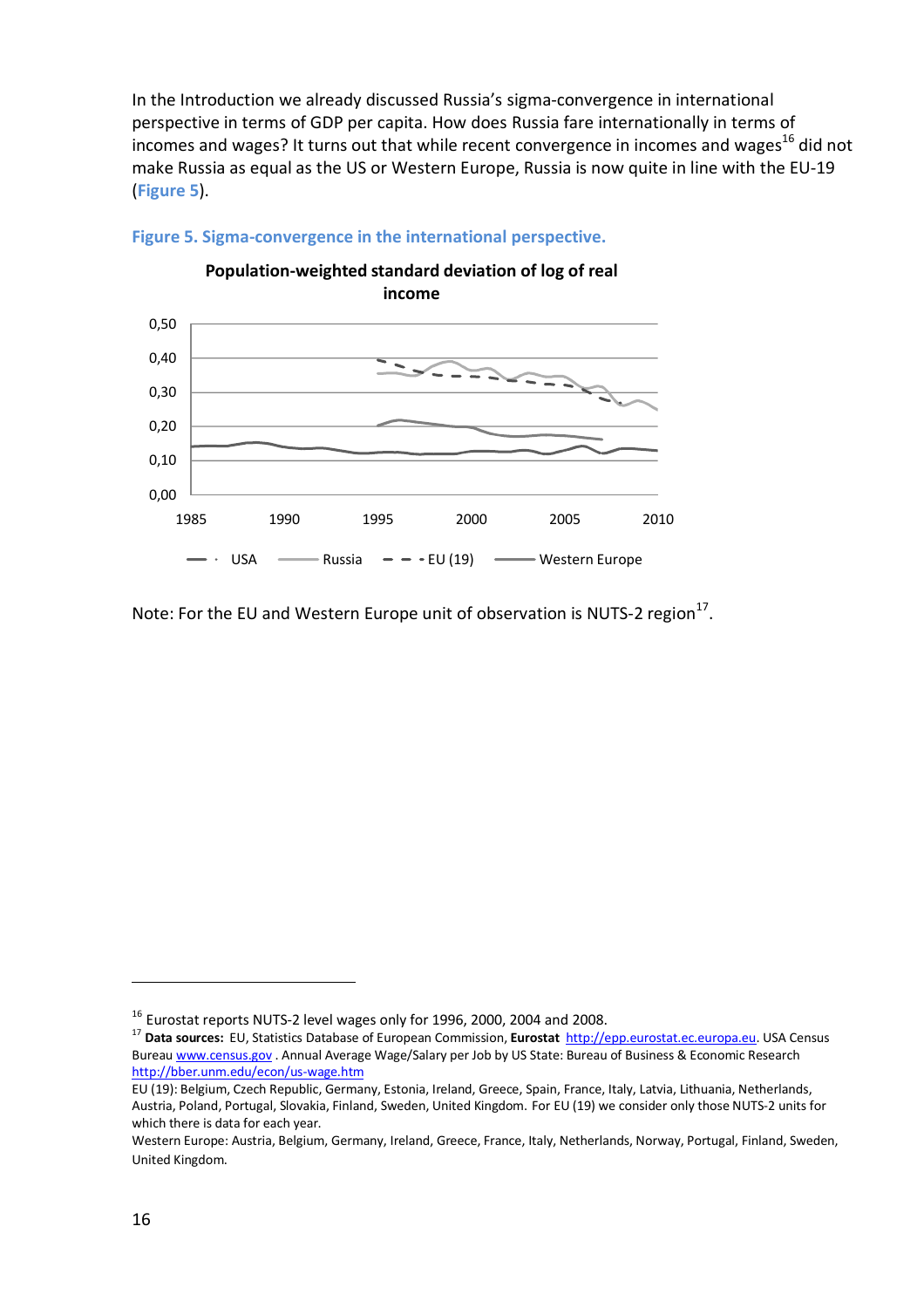

## **Population-weighted standard deviation of log of regional unemployment rates**





# **Population-weighted standard deviation of log of real**

17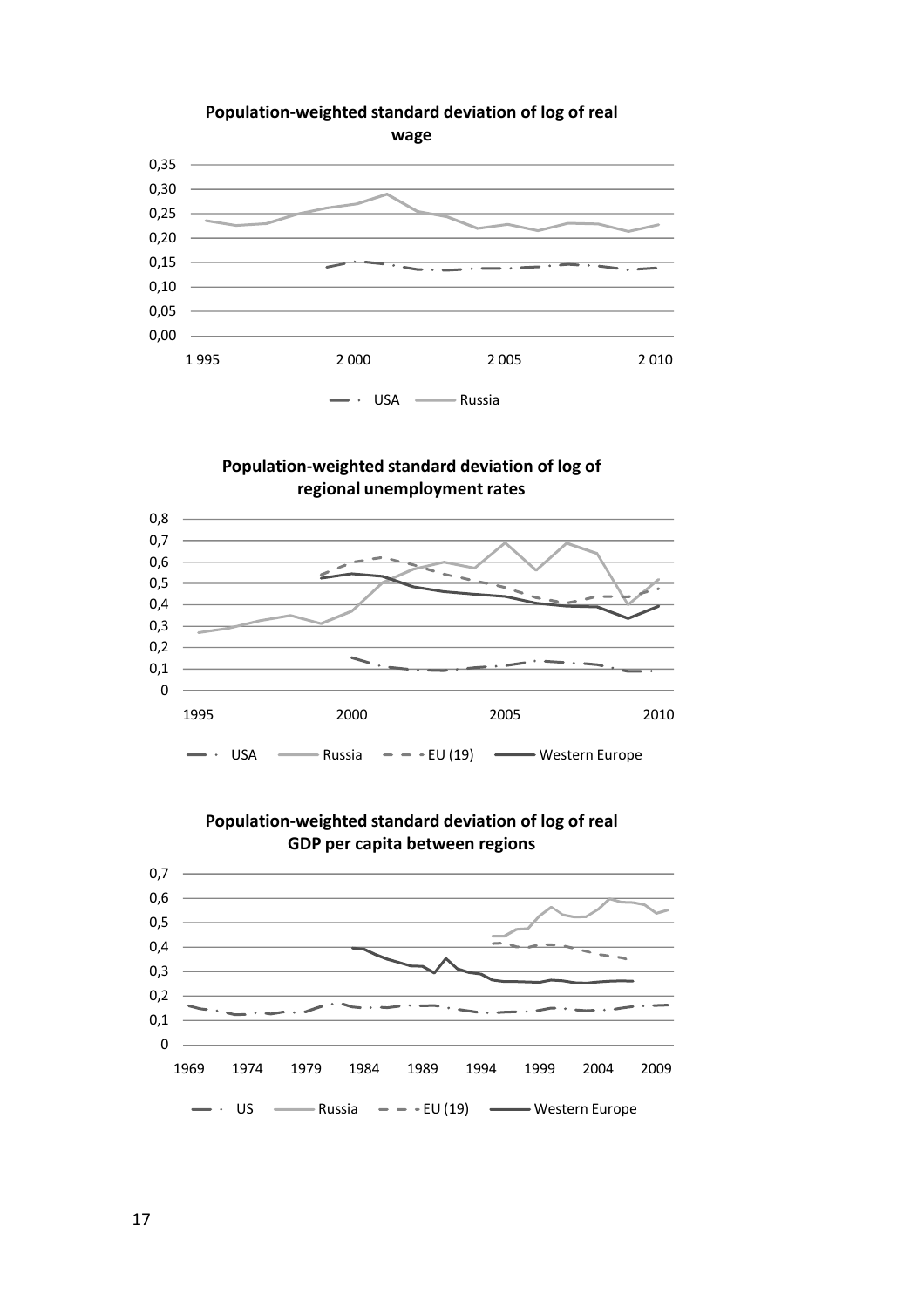## **4.2. Decomposition of convergence**

What factors drove the acceleration of interregional convergence in 2000s? In order to answer this question, we decompose incomes into (i) wages, (ii) social transfers (from the government budget) and (iii) other incomes. The latter includes rent, dividends, entrepreneurial income. One important caveat in this classification is that informal wages (which are apparently common in Russia, especially in the earlier part of our sample) would be categorized as "other" rather than as "wages".

Similarly, we decompose GDP into labor share, capital share and fiscal transfers (the data on decomposition of regional GDP are available only since 2002).

The Figure 6 suggests that the share of fiscal transfers was very small. This does not imply that the role of the government in Russia is negligible – substantial part of redistribution may happen through public sector wages and through state-owned companies. The problem is that the Rosstat's classification that we use counts wages from government or state companies into "wages" rather than government transfers. Unfortunately, we cannot distinguish public sector wages from private sector wages.



## **Figure 6. Shares of components of incomes (1995, 1999-2010) and GDP per capita (2002- 2009).**

a) Income components b) GDP per capita components

In order to decompose the change in interregional dispersion over time we use the standard Gini decomposition methodology developed in Shorrocks (1983). Following Heshmati (2004), firstly, we calculate Gini coefficient as follows: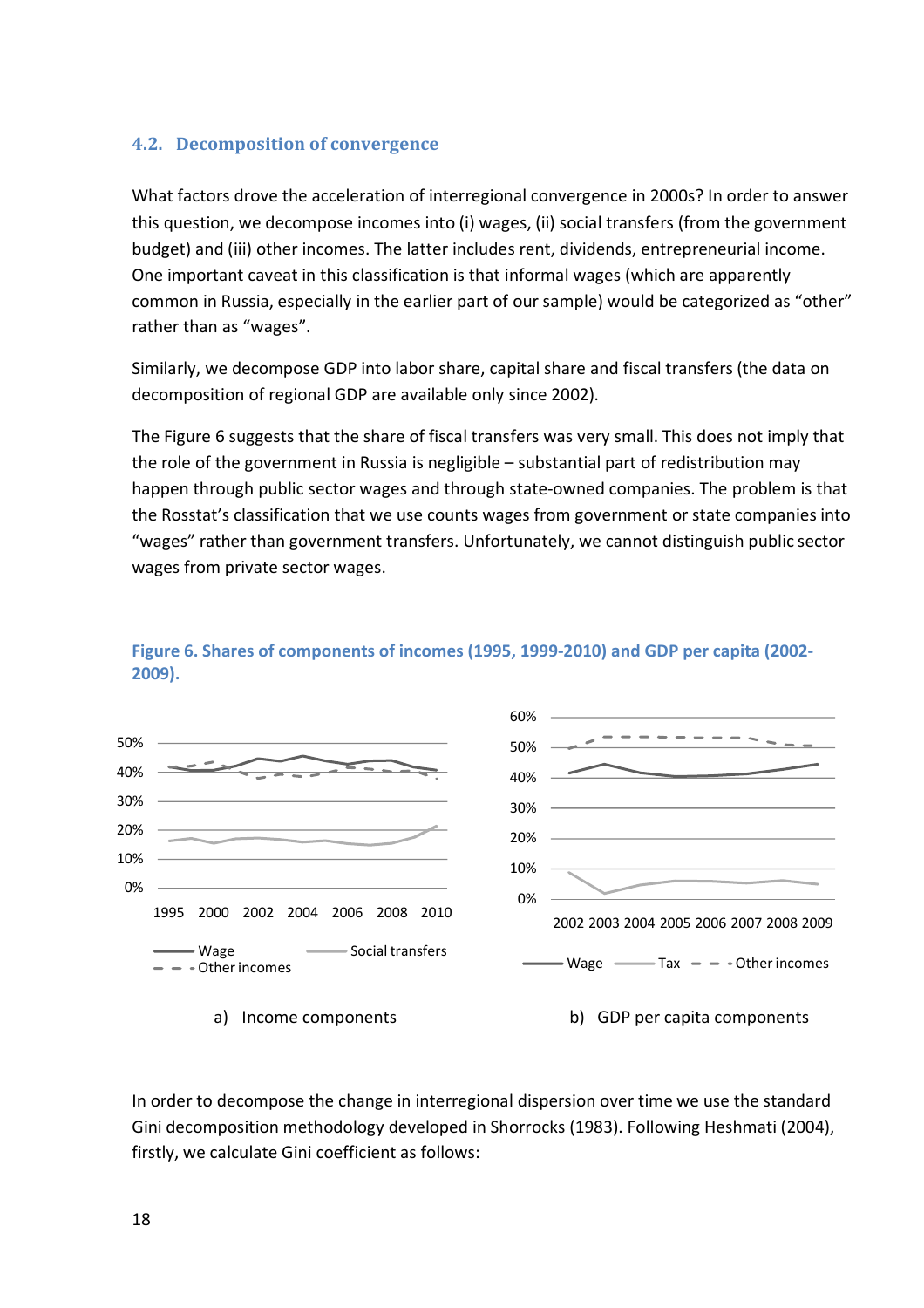$$
I(Y) = \frac{2}{n^2 \mu} \sum_{i=1}^{n} \left( i - \frac{n+1}{2} \right) Y_i
$$
 (4)

where  $Y_i = \sum_{k=1}^K Y_i^k$  $Y_i = \sum_{k=1}^{K} Y_i^k$  is the sum of the income components, and  $\mu$  is the mean of  $Y$  . We can decompose the expression above to contribution of each component to the inequality in the total income:

$$
I(Y) = \sum_{k=1}^{K} \sum_{i=1}^{N} a_i (Y) Y_i^k = \sum_{k=1}^{K} S_k
$$
\n(5)

where  $S_k$  is a contribution of factor  $k$  to overall income inequality.  $a_i(Y) = \frac{Z}{n^2}$ 2  $(n+1)$  $\mu^{i}$ <sup> $\mu$ </sup> $\mu$ <sup> $i$ </sup> 2  $a_i(Y) = \frac{2}{2} \left(i - \frac{n}{2}\right)$  $n^2\mu$  $=\frac{2}{n^2\mu}\left(i-\frac{n+1}{2}\right)$  is a

weight attached to regional i income component  $k$  ,  $Y_i^k$  . The proportional factor contribution in aggregate inequality is calculated as:

$$
s_k = S_k \big/ I(Y) = \operatorname{cov}(Y_i, Y) \big/ \sigma^2(Y) \tag{6}
$$

With  $\sum_k s^k = 1$  . We estimate population-weighted variance and covariance for the formula (6). The results of Gini decomposition for real income and for real GDP per capita are represented in Figure 7 and Figure 8, correspondingly.

#### **Figure 7. Decomposition of Gini for incomes.**

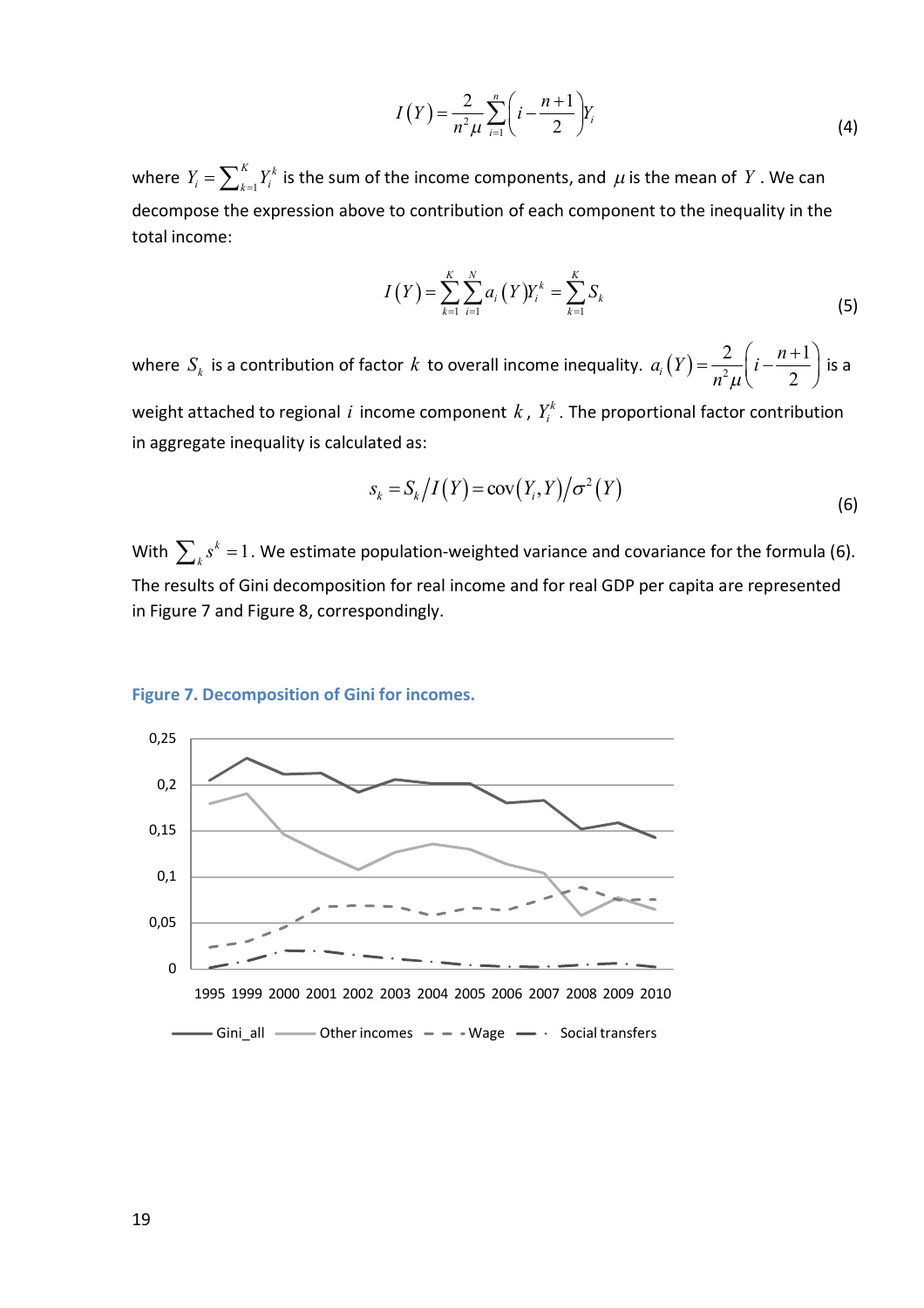

**Figure 8. Decomposition of Gini for GDP per capita.**

The results can be summarized as follows. Fiscal redistribution always contributed to convergence (as suggested by Zubarevich, 2010, among others) but since its share is very small, the contribution to convergence is also small. As for the role of wages vs. non-wage incomes, wages contributed to convergence in early 2000s while the other incomes did so in later 2000s. The contribution of the latter was much more important than the contribution of the wages, even in early 2000s.

How can we reconcile this with the facts that convergence in wages and incomes was much faster than in GDP per capita? One possible explanation is that much of "non-wage incomes" were actually informal wages while GDP included substantial capital share. There is therefore convergence in both wages and non-wage incomes – due to both labor and capital mobility. It does not however imply convergence in GDP per capita as there are exogenous total factor productivity differentials across regions (e.g. due to institutional inertia or geography) which dictate the differences in GDP per capita.

## **4.3. Migration rates**

Provided the substantial increase in the speed of convergence noted above, it is interesting to check the dynamics of internal migration. It turns out that for some regions migration has been very important in this period but overall it has been decreasing over time.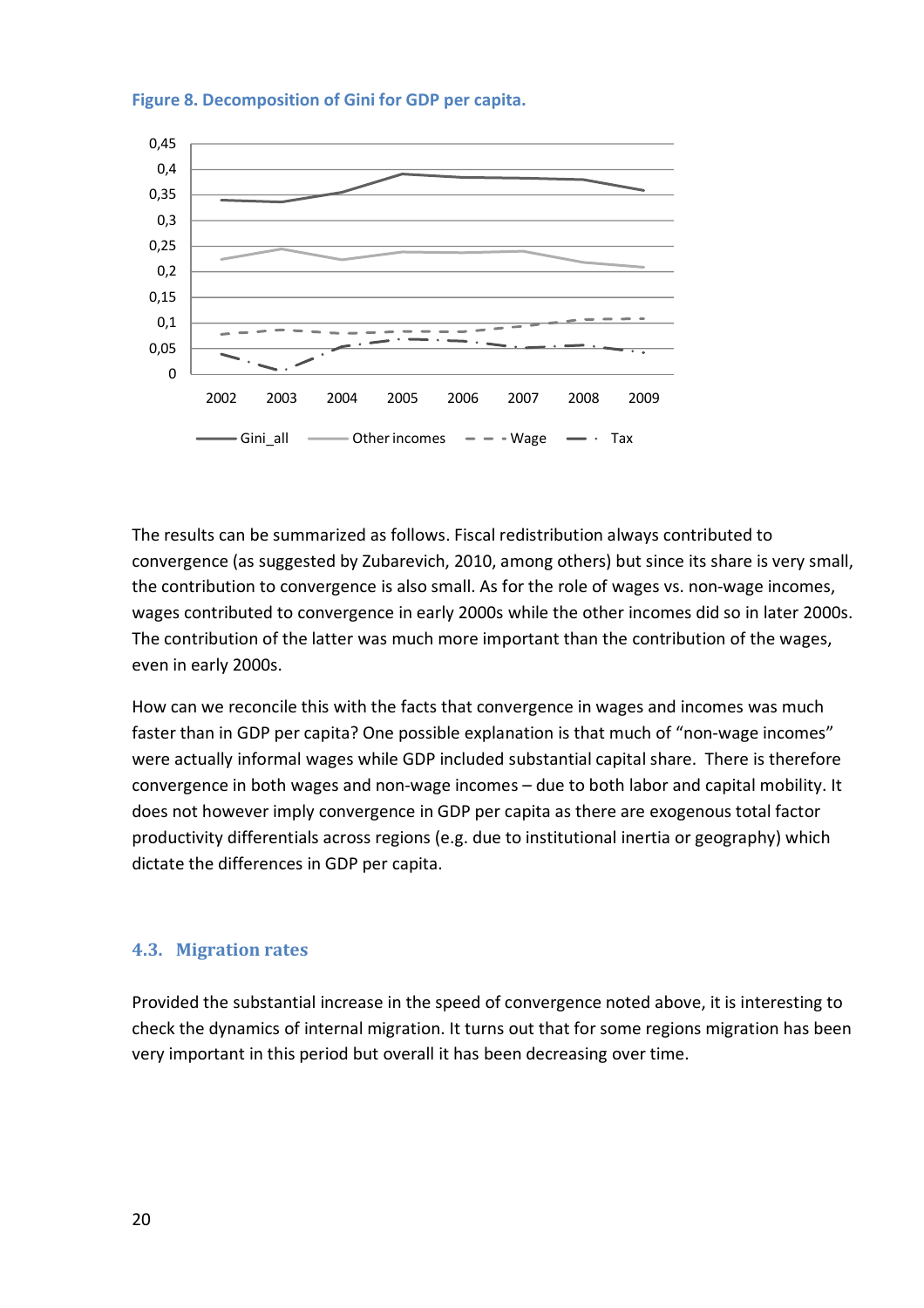**Figure 9 shows that migration greatly varied across regions. Several regions lost or gained tens of percents of their population due to migration. Most migrants moved from Russia's East and Far East to Russia's European part, especially to Moscow and Saint Petersburg. Figure 21 in the Appendix shows, however, that migrants also went to other regions: in 2010 the share of all internal migrants to Moscow and Moscow region is 12% (with another 5% going to Saint Petersburg and Leningrad region).** 

Figure 22 in the Appendix and Figure 11 presents the structure of migration by distance between origin and destination. This distribution is quite stable. In 1995, 28% migrants (0.28% of population) moved by less than 500 kilometers, while in 2010 this number was 32% (0.19% of population). Share of long-haul migration (more than 2000 km) is decreasing over time from 34% (0.33% of population) at 1995 to 28% at 2010 (0.17% of population).

**Figure 9. Net migration for the period of 1995-2010, share of 1995 population.**

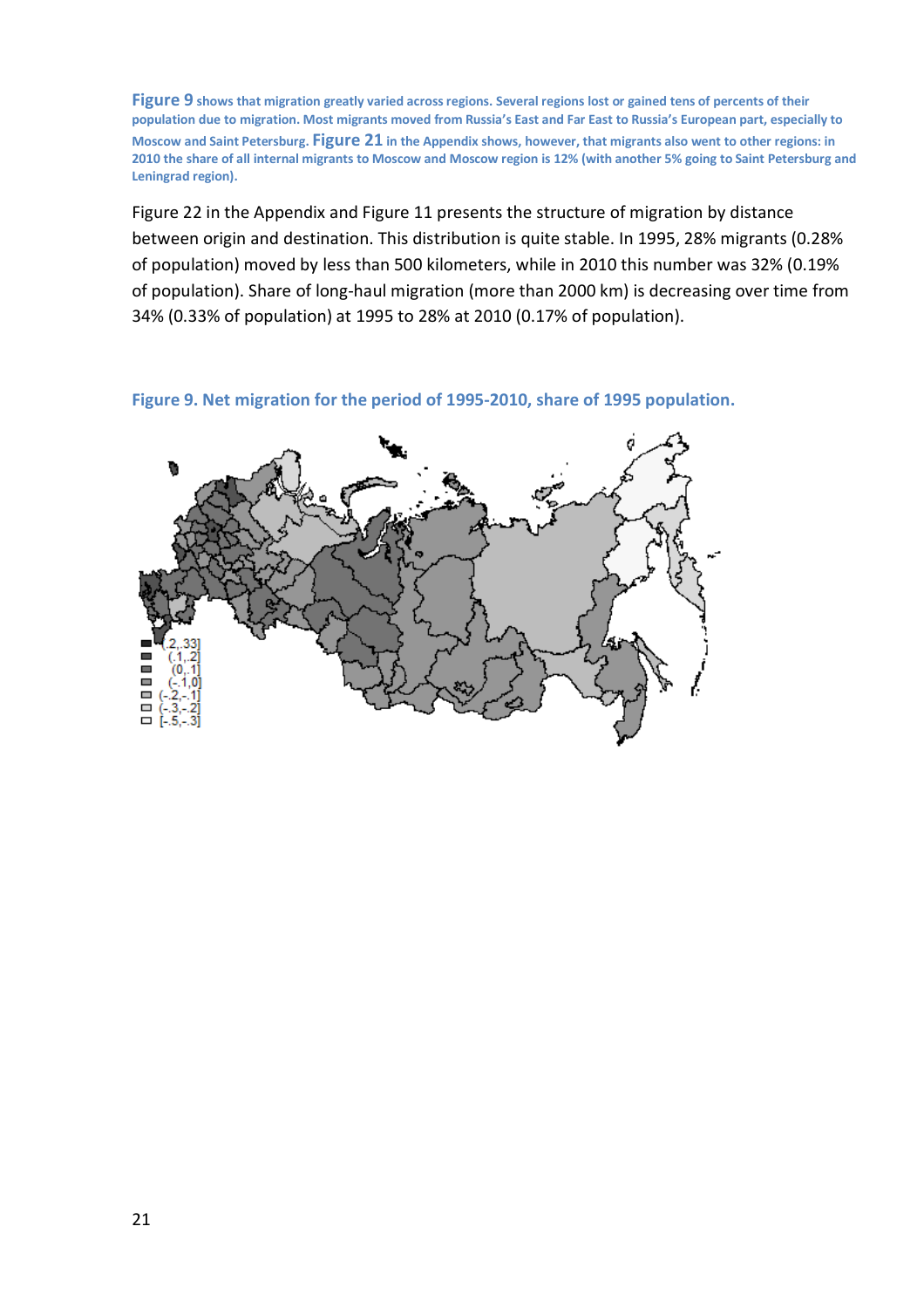**Figure 10. Internal migration (interregional, intraregional, total) in Russia over time as % total Russian population.**



**Figure 11. Interregional migration as % of population by distance.**



How can we reconcile declining migration with accelerated convergence? Does this mean that migration did not play a major role in convergence? The only consistent explanation is as follows: convergence happened because the barriers to mobility were brought down (e.g. by the development of real estate and financial markets) which resulted in convergence. In the meanwhile, as convergence was happening, the incentives to migrate were being weakened. In the next section we will test whether lower migration was caused by higher barriers to migration (which would not be consistent with convergence!) or by the reduced interregional differentials.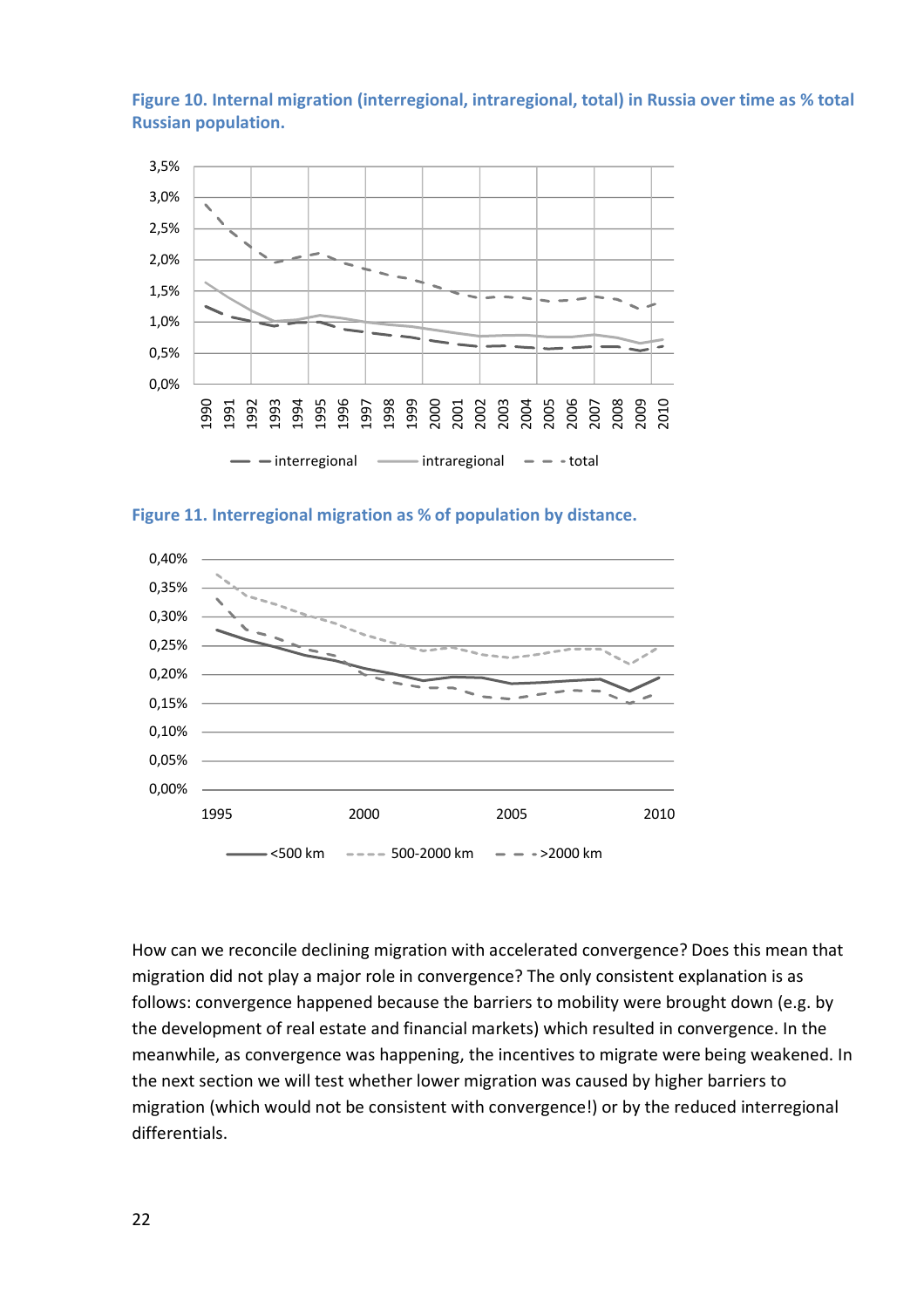## **4.4. Capital flows**

The data on capital flows in Russia are non-existent. Therefore, we consider the differences between investments and savings for each region. These differences are very substantial. In the Figure 12 below we present the ratio of investment to savings separately for regions where investment over the period 2000-2010 exceeded savings and for the other regions. The average investment to savings ratio is approximately 2.1 from 2000 to 2010 for regions with more investment than savings. From 2001 to 2006 there is a decline of this ratio to 1.7 and from 2006 to 2008 it increase to 6.9 and it is 1.6 at 2010. The reason of sharp increase in this ratio in 2008 is a large investment in the Krasnodar krai – in preparation for the Sochi Winter Olympics 2014. The ratio of investment to savings in the regions where savings exceed investments is approximately 0.77 from 2000 to 2010. This ratio increased from 2002 to 2008 to 1.1 and then decrease to 0.7 at 2010. Dynamics of total investment in Russian region with respect to total savings is the same.



## **Figure 12. Relationship between investment and savings in Russian regions.**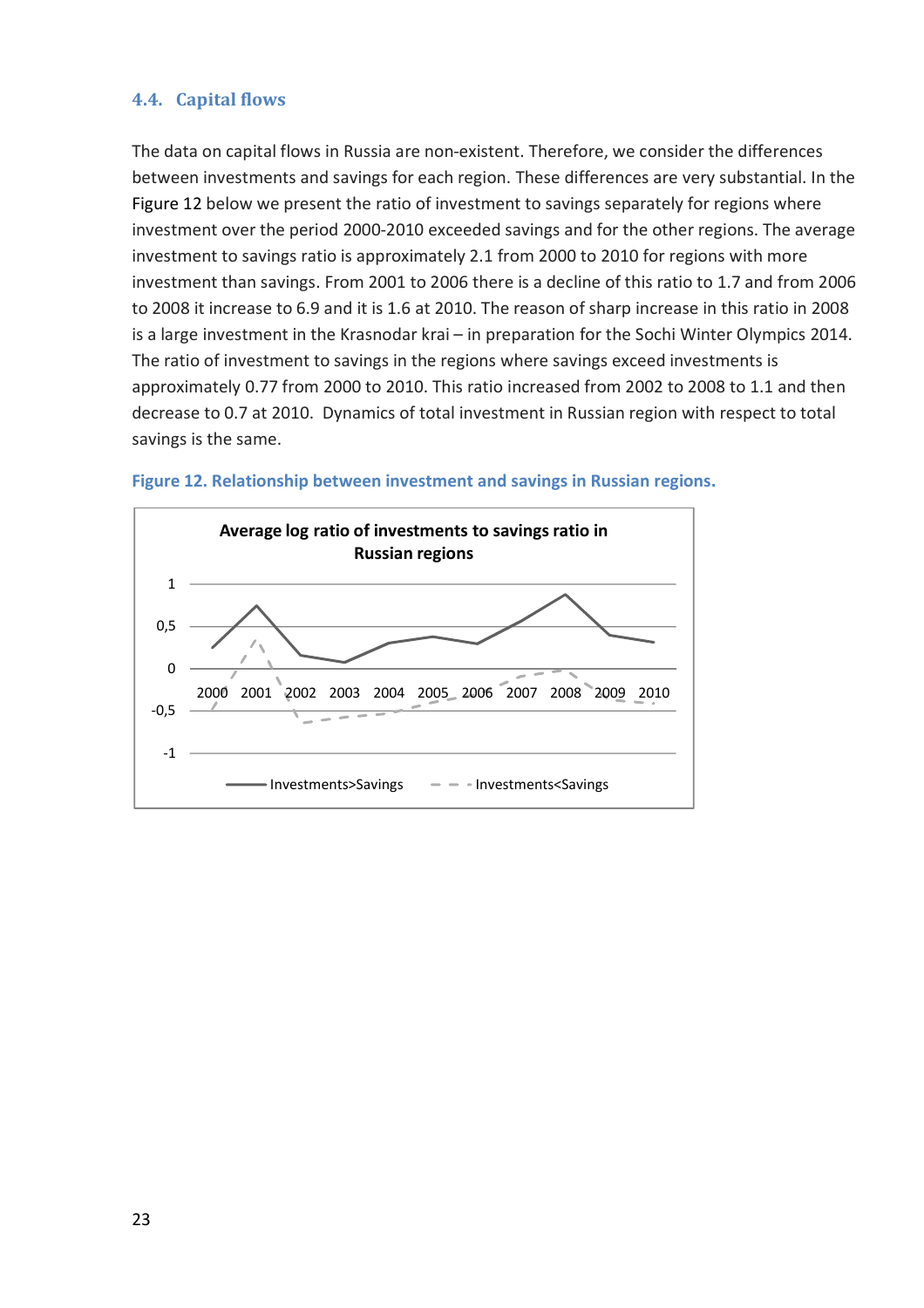## **5. Convergence in the labor market**

## **5.1. Empirical specification**

We estimate a modified gravity model similar to the one in Andrienko and Guriev (2004). The main idea of 'gravity' models is that migration flow depends positively on number of people in both sending region *i* and receiving region *j* and decreases with distance between two regions (similarly to the force of gravity between two bodies being proportional to masses of the two bodies and decreasing with distance between them). We use the following log-linear specification of the modified gravity model: $^{18}$ 

$$
\ln M_{i,j,t} = \alpha_{i,j} + \phi \ln income_{i,t} + \phi \ln income_{j,t} + \sum_{k \in K} \gamma_k \ln X_{k,i,t} + \sum_{k \in K} \delta_k \ln X_{k,j,t} + \sum_{t \in T} \theta_t \text{year}_t + \varepsilon_{i,j,t} \tag{7}
$$

The dependent variable is a logarithm of number of migrants who move from region *i* to region *j* in year *t*. <sup>19</sup> In order to control for distance, initial conditions and legacies, we include fixed effects  $\alpha_{i,j}$  for each pair of regions. We will assume throughout the paper that error terms are not correlated with explanatory variables and fixed effects, and are not serially correlated, so the fixed-effects estimation is not biased. $20$ 

The key variables are  $\,$  *inincome*<sub>i</sub> and  $\,$  *inincome*<sub>j</sub> are the logarithms of per capita real income in an origin and destination regions, correspondingly.  $|X_{k,i,t}|$  and  $|X_{k,i,t}|$  are characteristics of the source and host regions that may change over time, such as the unemployment rate, the characteristics of the housing market (housing price, new flats constructed, square meters of housing per capita), demographic structure (log population, share of young people, share of older people in the population), the provision of public goods, e.g., roads, healthcare (doctors per capita and hospital beds per capita), public transportation (buses per capita), education (number of students) etc. We also include time dummies:  $year<sub>t</sub>$  equals 1 for a year  $t$  and 0 otherwise. Definitions of all variables and their descriptive statistics are presented in the Table 10 in the Appendix A.

As we are especially interested in the effects of liquidity constraints and poverty traps, we will also include squared real per capita income for the sending regions. In the following Subsection

<sup>&</sup>lt;sup>18</sup> The alternatives include a Poisson model or a negative binominal model. However, as Andrienko and Guriev (2004) show, results are very similar.

<sup>&</sup>lt;sup>19</sup> The log specification cannot deal with trivial observations. We add 0.5 to all observations. Only 1.7% of observations in the sample have zero number of migrants.

<sup>&</sup>lt;sup>20</sup> Certainly, even this specification does not rule out endogeneity. For example, such variables as income, unemployment, public goods may depend on migration. We believe however that these effects are negligible since––as shown in Figure 10—migration in Russia is very small (0.5-1.0% per year).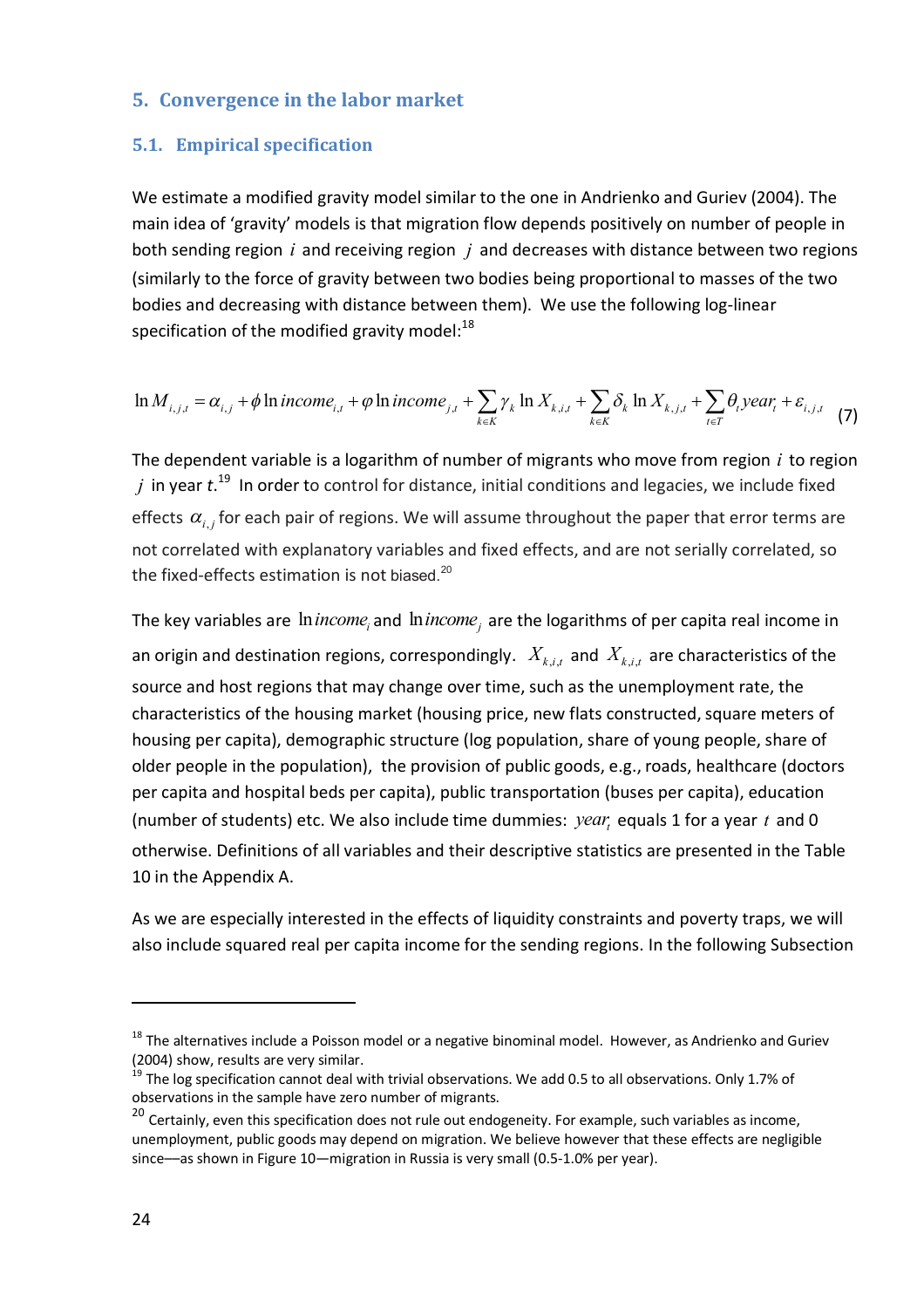we discuss why the existence of poverty traps implies a non-monotonic relationship between the income at the origin and the intensity of migration.

# **5.2. A simple model of migrants' poverty traps**

If financial markets are developed and there are no liquidity constraints then coefficient  $\phi$ should be negative and coefficient  $\varphi$  should be positive. Migration is the likelier the lower the income at origin and the higher the income at destination. However, as shown in Andrienko and Guriev (2004), for the poorest regions in 1990s, the coefficient  $\phi$  was actually positive. They explained this puzzle through the existence of liquidity constraints and poverty traps. In the very poor Russian regions (in about 30% of the regions hosting about 30% of Russia's population) the potential outgoing migrants wanted but could not afford to leave; so for these regions, an increase in income would result in relaxing the liquidity constraints and *higher*  rather than lower outmigration.

In this section we develop a simple model that captures this intuition. Suppose that the migrant receives income y in the origin region (we will refer to the origin region as the "region I") and expects to earn income Y in the destination region ("region j"). Also, there is a cost of migration C to be paid in cash. We assume that this cost is substantially small relatively to the income at destination: C<Y/2.

There is a distribution of incomes y in the origin region with cumulative distribution function  $F(.)$ . There are two periods.

Let us consider the migration outcomes:

- 1. If y<C, the migrant does not have cash to move. She stays in region i, and receives y in the first period and in the second period. The total payoff is 2y.
- 2. If y≥C, the migrant may choose to migrate.
	- a. If she migrates she pays the cost C and in the second period she receives Y. The total payoff is y-C+Y.
	- b. If she stays, then in the second period she receives y. The total payoff is 2y.

Comparing cases 2a and 2b, we immediately find that the potential migrant prefers to migrate if y-C+Y>2y (for simplicity we assume that in case of indifference over payoffs, the migrant stays put). Therefore migration takes place if and only if y≥C and y<Y-C. As we assumed above that C<Y/2, we have Y-C>C, so at least some people migrate.

As the income at origin y is distributed with c.d.f.  $F(y)$ , the number of migrants is

 $M = F(Y - C) - F(C)$ .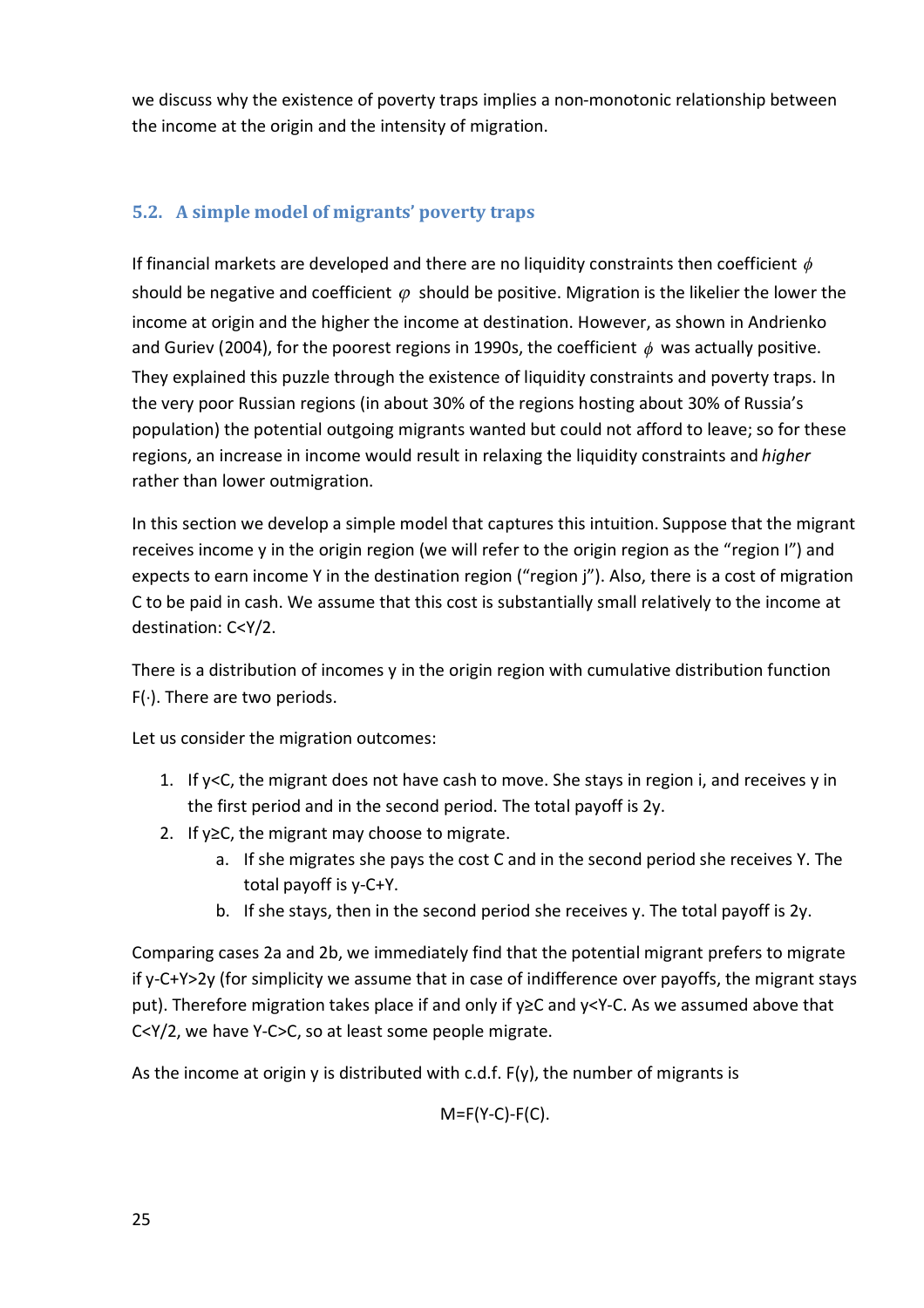Let us now carry out comparative statics with regard to a shift of the whole income distribution at the origin to the right. For simplicity, let us assume that  $F(\cdot)=F(y-\gamma_m)$  and it is normalized so that Ey=  $y_m$  (so the mean income in the region is  $y_m$ ). Suppose that the distribution has a finite support (e.g. from  $\mathsf{y}^\mathsf{L}$  to  $\mathsf{y}^\mathsf{H}$ ).

How does M depend on  $y_m$ ? The answer is as follows (assuming that Y>2C):

$$
M'(y_m) = -f(Y-C-y_m) + f(C-y_m)
$$

Now we can fully solve the model for all parameter constellations. There can be two cases:

Case 1: Y-C-y<sup>H</sup><C-y<sup>L</sup>

| Parameters                    | Outcome                                                    |
|-------------------------------|------------------------------------------------------------|
| $y_m$ < C- $yH$               | $M'(y_m)=0$ , M=0, nobody can migrate                      |
| $C - y^H < y_m < Y - C - y^H$ | $M'(y_m) > 0$                                              |
| $Y - C - y^H < y_m < C - y^L$ | $M'(y_m)$ may be either positive or negative <sup>21</sup> |
| $C - y^L < y_m < Y - C - y^L$ | $M'(y_m) < 0$                                              |
| $Y - C - y^L < y_m$           | $M'(y_m)=0$ , M=0, nobody wants to migrate                 |

Case 2: Y-C-y<sup>H</sup>>C-y<sup>L</sup>

| Parameters                        | Outcome                                    |
|-----------------------------------|--------------------------------------------|
| $y_m < C - yH$                    | $M'(y_m)=0$ , M=0, nobody can migrate      |
| $C-y^H < y_m < C-y^L$             | $M'(y_m) > 0$                              |
| $C - y^L < y_m < Y - C - y^H$     | $M'(y_m)=0$ , M=1, everybody migrates      |
| $Y - C - y^H < y_m < Y - C - y^L$ | $M'(y_m) < 0$                              |
| $Y - C - y^L < y_m$               | $M'(y_m)=0$ , M=0, nobody wants to migrate |

Therefore as the whole income distribution moves to the right, first M increases, then stays constant (in the Case 2) or goes up/down (in the Case 1), then certainly decreases.

<sup>&</sup>lt;sup>21</sup> If the distribution is uniform,  $M'(y_m)=0$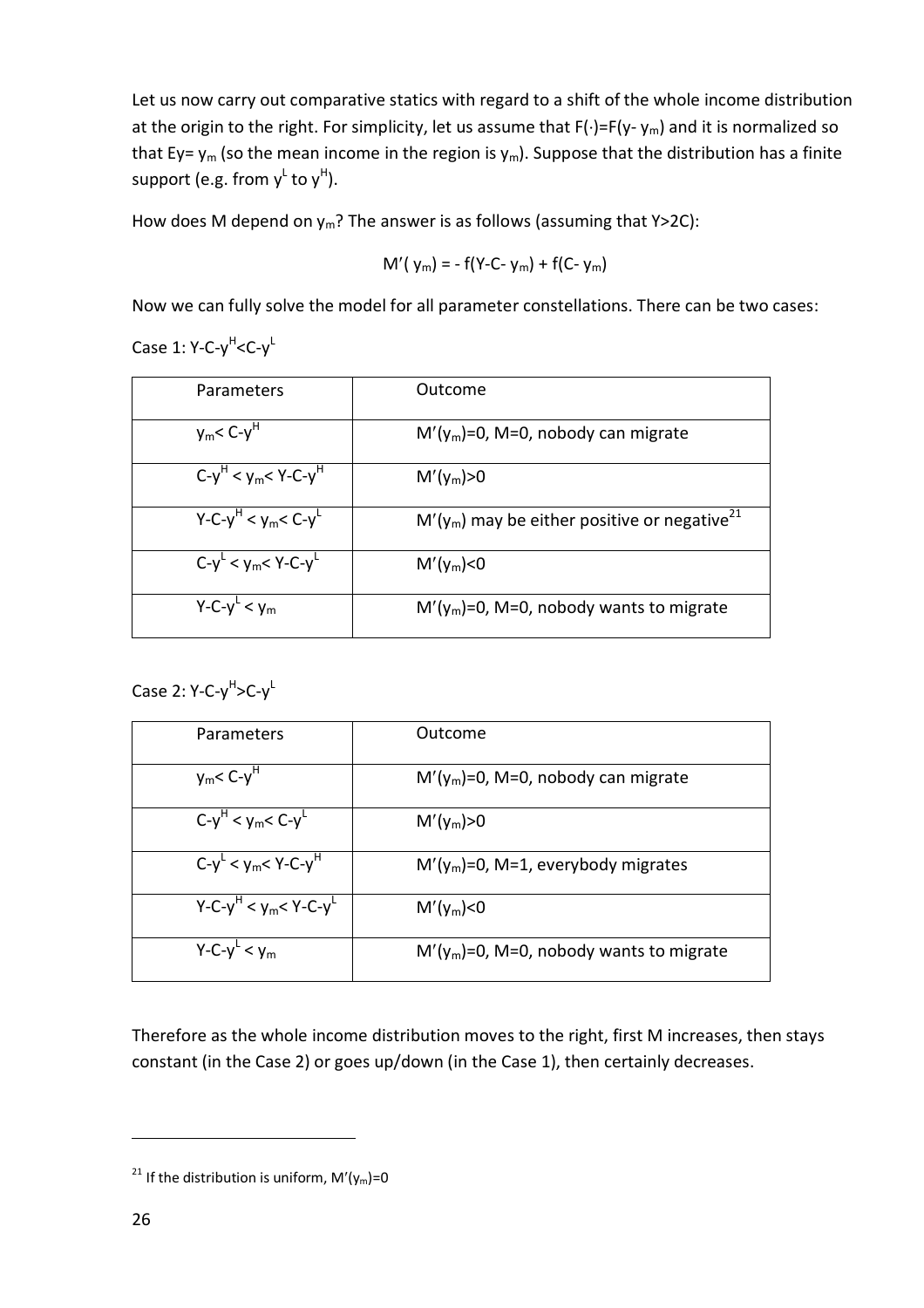**Figure 13. Migration as a function of the mean income at origin for the case of the uniform**  distribution of skills (for the case Y-C-y<sup>H</sup>>C-y<sup>L</sup>).



The Figure illustrates the relationship for the Case 2 (Y-C-y<sup>H</sup>>C-y<sup>L</sup>). In the Case 1 (Y-C-y<sup>H</sup><C-y<sup>L</sup>), the middle range of the graph is constant only if the distribution is uniform: in this case, as the average income  $y_m$  increases, the number of migrants who break out of the poverty trap and emigrate equals exactly the number of people who lose the willingness to migrate. If the distribution is not uniform, the middle range of the graph does not have to be constant. In this case the relationship may be non-monotonic.

Also, the decreasing and increasing parts of the relationship may be non-linear. But the model predicts with certainty that there is an increasing part for low  $y_m$  (for  $y_m$ < C-y<sup>H</sup>), and there is a decreasing part for high  $y_m$  (for  $y_m$ >Y-C-y<sup>L</sup>).

## **5.3. Regressions**

Table 2 presents the main results for the specification (7). In column (1) we run the specification with linear terms for log income. In column (2), we add squared log income – in order to test for non-monotonicity of the relationship between income and migration. In columns (3) and (4) we re-run specifications (1) and (2) excluding Moscow and Saint Petersburg. Moscow and Saint Petersburg are the only two region-cities in Russia. Also, they are a destination of choice for migrants from all other regions. Therefore it is important to check whether the results are robust to excluding these two cities.

The results are generally consistent with the gravity model. Migration is correlated with the size of both sending and receiving regions – with coefficients being significantly larger than 1. The coefficients at the proxies for public goods, amenities and quality of life are also generally intuitive. People move from regions with high unemployment and infant mortality to regions with low unemployment and infant mortality. Migrants prefer regions with a greater number of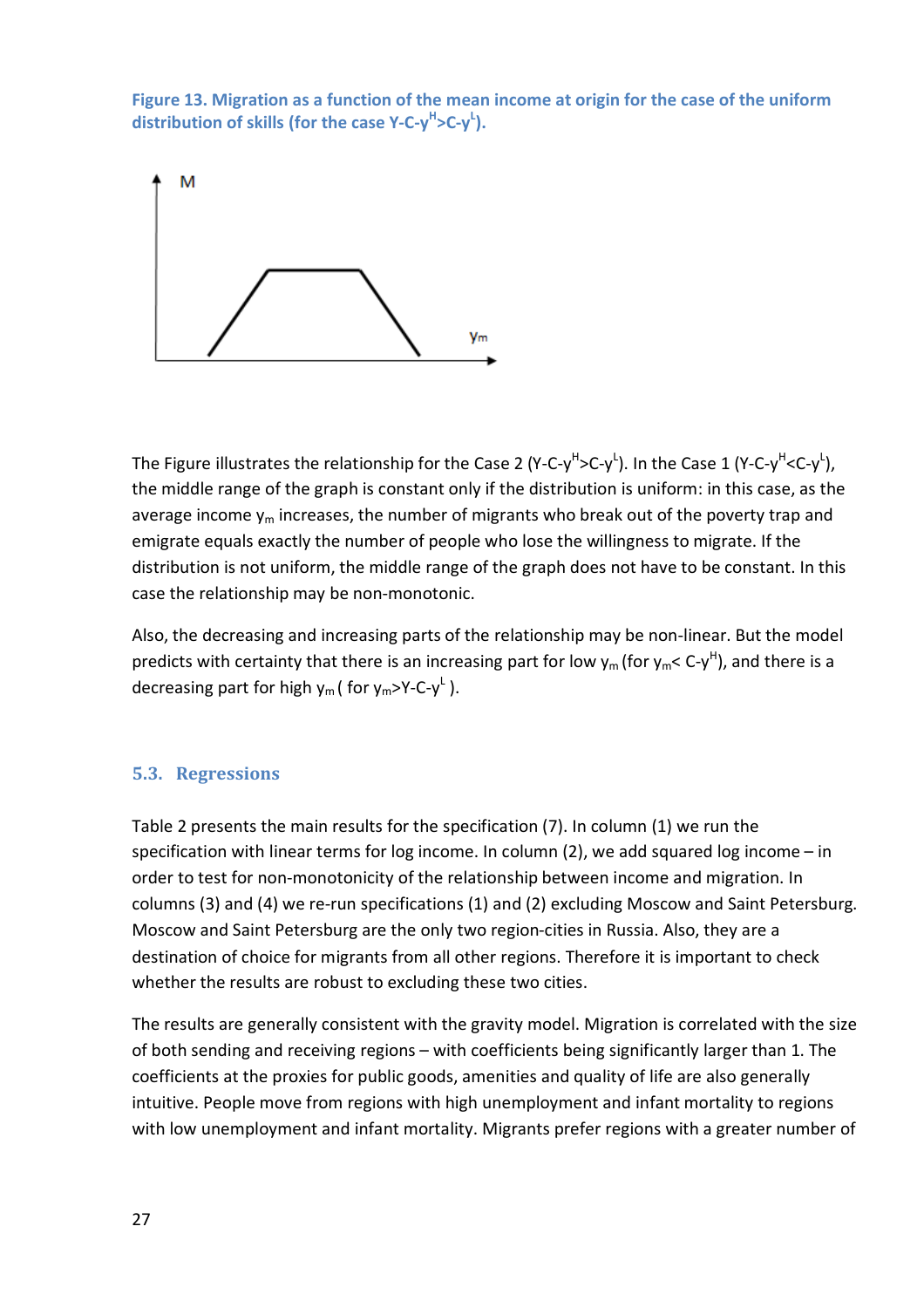doctors and hospital beds per capita.<sup>22</sup> Migrants also prefer regions with higher proportion of women, students, young and old people. They move from regions with higher highway density and higher number of buses per capita. The effects of public goods and of demographics should not be overinterpreted however as the measures of public goods provisions co-move together and may reflect omitted variables related to both regional and federal fiscal policy.

We also control for the income distribution through including Gini coefficient for income. The coefficients are significant and negative for both origin and destination regions. The negative coefficient for the destination region probably reflects the aversion to inequality (migrants prefer to migrate to more equal regions). The negative coefficient for the sending region is consistent with importance of poverty traps: those who would like to migrate are probably in the lower income quantiles; controlling for average income in the region, a higher Gini coefficient implies that these potential migrants are more likely to be poor and therefore less likely to be able to move.

We include two measures of the real estate market development: availability of housing (in square meters per capita) and price of real estate (in CPI-adjusted rubles per square meter). As both variables are in logs, the sum of the coefficients is the coefficient at the log of the value of housing per capita. The effect of real estate market is consistent with the importance of financial constraints – as well as with the existence of Tiebout competition. Migrants leave regions with lower housing prices in favor of regions with higher housing prices – assuming that housing price (in real terms) reflects quality of life. The availability of housing (per capita in square meters) positively affects both the arrivals and the departures of migrants. If we add up the coefficients at the price per square meter and the number of square meters per capita, we find that the value of housing (in real rubles per capita) increases both in-migration and outmigration. The latter effect is consistent with the importance of financial constraints.

We also include newly constructed flats (using a three-year moving average) but do not find any significant effect.

The main focus of our analysis is on the role of income. It turns out that the effect of income in the receiving region is positive. When we add the squared income, the coefficient at the squared income is negative but small. In other words, migrants prefer to move to higherincome regions, but there is a satiation. The back-of-the-envelope calculation suggests that the peak of the quadratic relationship is at 12 – which is above the level of income in the richest regions.

The effect of income in the sending region is different. On average, it is either insignificant or negative (naturally, migrants prefer to leave poorer regions). However, once we add a squared

 $22$  As discussed in Zubarevich (2005), one should not overemphasize the effect of official measures of public goods – including doctors and hospital beds per capita. The quality of these public goods differs substantially across regions. In what follows we therefore abstain from discussing the role of the public goods. However, we do include them into regressions to control for potential heterogeneity.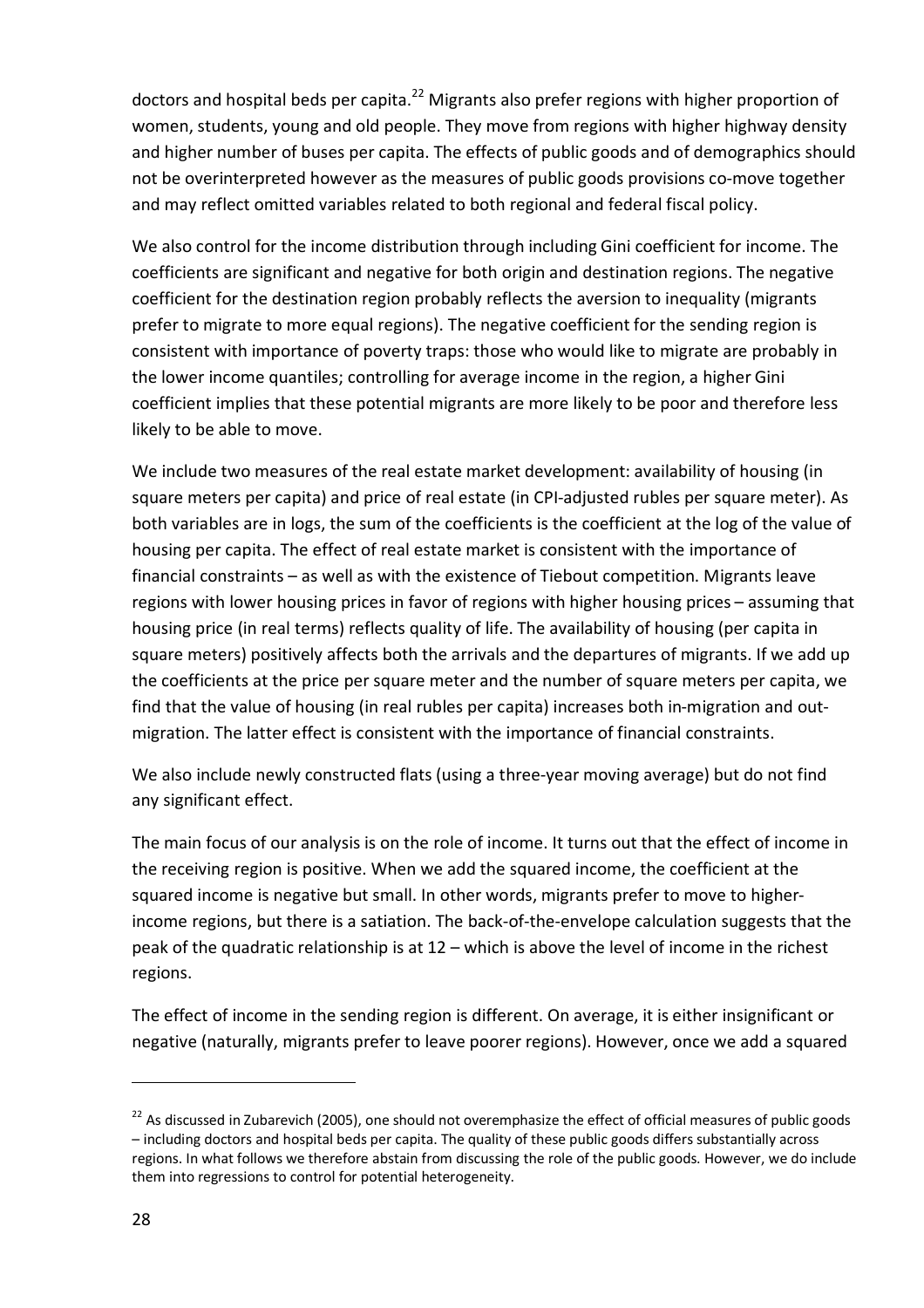income term, we see that the relationship between income and out-migration is nonmonotonic: the effect of income on out-migration is positive in poorer regions and negative in richer regions (as predicted by the model). Using the coefficients at income and at squared income we can find the peak at 9.24. However, the precision of this estimate is very low. The confidence interval is  $(8.72, 10)^{23}$ .

<sup>&</sup>lt;sup>23</sup> We calculate confidence interval using simulation methods for the joint distribution of the coefficients.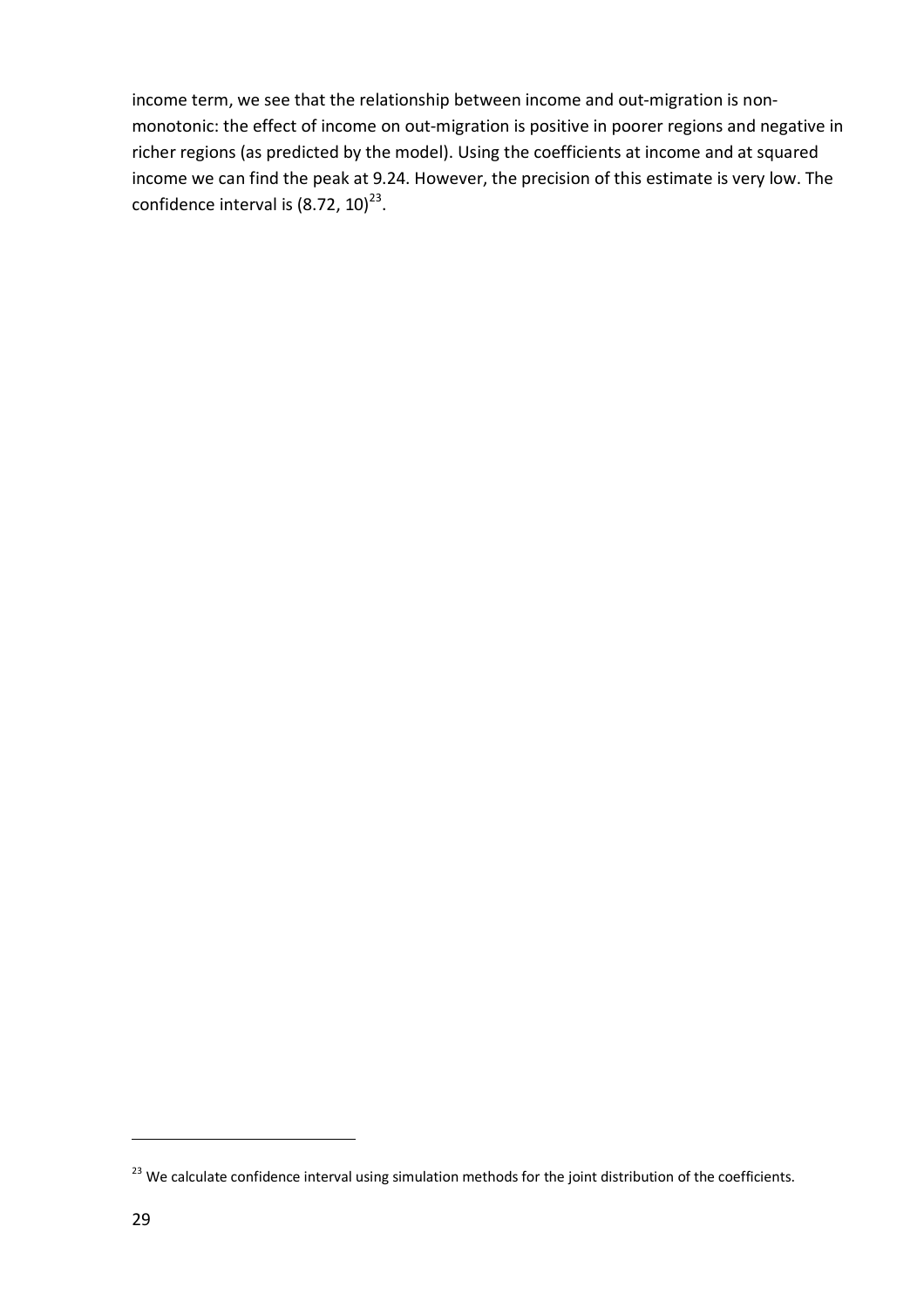|                               | (1)         | (2)                  | (3)         | (4)            |
|-------------------------------|-------------|----------------------|-------------|----------------|
| <b>VARIABLES</b>              | Main        | With squared         | Without     | Without        |
|                               |             | income               | Moscow and  | Moscow and     |
|                               |             |                      | Saint       | St Petersburg, |
|                               |             |                      | Petersburg  | w/ sq. income  |
|                               |             |                      |             |                |
| Population i (log)            | $1.750***$  | 1.802 ***            | $1.572***$  | $1.633***$     |
|                               | (0.099)     | (0.098)              | (0.109)     | (0.111)        |
| Population j (log)            | 1.964***    | $2.002***$           | $1.737***$  | $1.734***$     |
|                               | (0.096)     | (0.096)              | (0.104)     | (0.107)        |
| Income i (log)                | 0.035       | $0.758***$           | $-0.027$    | $0.450**$      |
|                               | (0.023)     | (0.157)              | (0.024)     | (0.192)        |
| Income squared i (log)        |             | $-0.041***$          |             | $-0.027**$     |
|                               |             | (0.009)              |             | (0.011)        |
| Income j (log)                | $0.175***$  | $0.696***$           | $0.169***$  | 0.148          |
|                               | (0.023)     | (0.169)              | (0.025)     | (0.205)        |
| Income squared j (log)        |             | $-0.029***$          |             | 0.001          |
|                               |             | (0.010)              |             | (0.012)        |
| Gini (log) i                  | $-0.084*$   | $-0.082*$            | $-0.093**$  | $-0.092**$     |
|                               | (0.043)     | (0.043)              | (0.047)     | (0.047)        |
| Gini (log) j                  | $-0.124***$ | $-0.123***$          | $-0.143***$ | $-0.143***$    |
|                               | (0.042)     | (0.042)              | (0.046)     | (0.046)        |
| Unemployment rate (log) i     | $0.062***$  | $0.059***$           | $0.037***$  | $0.036***$     |
|                               | (0.009)     | (0.009)              | (0.009)     | (0.009)        |
| Unemployment rate (log) j     | $-0.069***$ | $-0.071***$          | $-0.072***$ | $-0.072***$    |
|                               | (0.009)     | (0.009)              | (0.009)     | (0.009)        |
| Housing price i (log)         | $-0.051***$ | $-0.050***$          | $-0.048***$ | $-0.048***$    |
|                               | (0.011)     | (0.011)              | (0.012)     | (0.012)        |
| Housing price j (log)         | $0.047***$  | $0.049***$           | $0.055***$  | $0.055***$     |
|                               | (0.011)     | (0.011)              | (0.011)     | (0.011)        |
| Provision of housing i (log)  | $0.409***$  | $0.404***$           | $0.147*$    | $0.155*$       |
|                               | (0.082)     | (0.083)              | (0.087)     | (0.088)        |
| Provision of housing j (log)  | $0.617***$  | $0.613***$           | $0.608***$  | $0.608***$     |
|                               | (0.082)     | (0.083)              | (0.086)     | (0.086)        |
| New flats (moving average,    | $-0.010$    | $-0.005$             | 0.010       | 0.013          |
| log) i                        |             |                      |             |                |
|                               | (0.009)     | (0.009)              | (0.010)     | (0.010)        |
| New flats (moving average     | $-0.006$    | $-0.002$             | $-0.012$    | $-0.012$       |
| log) j                        |             |                      |             |                |
|                               | (0.009)     | (0.009)              | (0.009)     | (0.009)        |
| Life expectancy (log) i       | $-0.047$    | $-0.082$             | 0.096       | 0.067          |
|                               | (0.201)     | (0.201)              | (0.208)     | (0.208)        |
|                               | $-0.556***$ | $-0.581***$          | $-0.363*$   | $-0.361*$      |
| Life expectancy (log) j       | (0.191)     |                      | (0.199)     | (0.199)        |
|                               | $0.039***$  | (0.191)<br>$0.037**$ | $0.029*$    | $0.028*$       |
| Infant mortality rate (log) i |             |                      |             |                |
|                               | (0.015)     | (0.015)              | (0.015)     | (0.015)        |

# **Table 2. Results of regressions with and without squared terms.**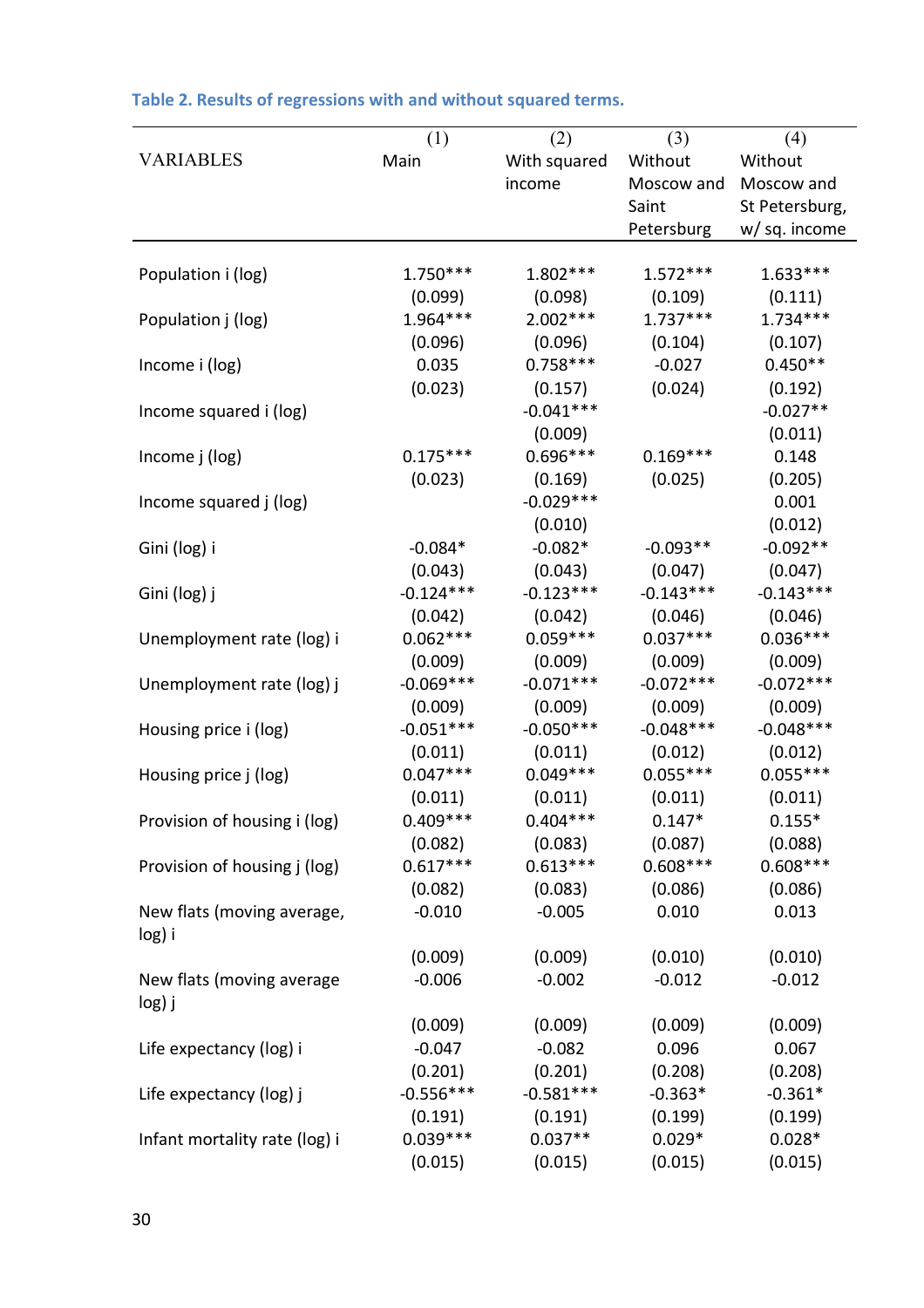| Infant mortality rate (log) j       | $-0.082***$ | $-0.084***$ | $-0.077***$ | $-0.077***$ |
|-------------------------------------|-------------|-------------|-------------|-------------|
|                                     | (0.016)     | (0.016)     | (0.016)     | (0.016)     |
| Doctors (log) i                     | 0.077       | $0.121**$   | $0.125**$   | $0.147**$   |
|                                     | (0.059)     | (0.061)     | (0.061)     | (0.062)     |
| Doctors (log) j                     | $0.169***$  | $0.200***$  | $0.194***$  | $0.193***$  |
|                                     | (0.056)     | (0.057)     | (0.057)     | (0.058)     |
| Hospital beds (log) i               | 0.043       | 0.036       | $-0.002$    | $-0.003$    |
|                                     | (0.039)     | (0.039)     | (0.040)     | (0.040)     |
| Hospital beds (log) j               | $0.311***$  | $0.306***$  | $0.271***$  | $0.271***$  |
|                                     | (0.039)     | (0.039)     | (0.040)     | (0.040)     |
| Telephones (log) i                  | $-0.010$    | $-0.035$    | $-0.091***$ | $-0.101***$ |
|                                     | (0.026)     | (0.026)     | (0.027)     | (0.028)     |
| Telephones (log) j                  | $-0.163***$ | $-0.180***$ | $-0.154***$ | $-0.154***$ |
|                                     | (0.025)     | (0.026)     | (0.029)     | (0.029)     |
| Highway density (log) i             | $0.037**$   | $0.037**$   | $0.034*$    | $0.034*$    |
|                                     | (0.018)     | (0.018)     | (0.018)     | (0.018)     |
| Highway density (log) j             | $-0.003$    | $-0.003$    | 0.026       | 0.026       |
|                                     | (0.018)     | (0.018)     | (0.019)     | (0.019)     |
| Buses (log) i                       | $0.027***$  | $0.028***$  | $0.033***$  | $0.033***$  |
|                                     | (0.007)     | (0.007)     | (0.007)     | (0.007)     |
| Buses (log) j                       | $-0.015*$   | $-0.015*$   | $-0.027***$ | $-0.027***$ |
|                                     | (0.009)     | (0.008)     | (0.009)     | (0.009)     |
| Share of young i, t-1               | $-0.022***$ | $-0.015***$ | $-0.025***$ | $-0.020***$ |
|                                     | (0.005)     | (0.005)     | (0.006)     | (0.006)     |
| Share of young j, t-1               | $0.056***$  | $0.061***$  | $0.051***$  | $0.050***$  |
|                                     | (0.005)     | (0.005)     | (0.006)     | (0.006)     |
| Share of old i, t-1                 | $-0.050***$ | $-0.042***$ | $-0.041***$ | $-0.037***$ |
|                                     | (0.004)     | (0.004)     | (0.004)     | (0.005)     |
| Share of old j, t-1                 | $0.023***$  | $0.028***$  | $0.020***$  | $0.020***$  |
|                                     | (0.004)     | (0.005)     | (0.005)     | (0.005)     |
| Students i (log), t-1               | $-0.077***$ | $-0.074***$ | $-0.085***$ | $-0.082***$ |
|                                     | (0.009)     | (0.009)     | (0.009)     | (0.009)     |
| Students j (log), t-1               | $0.102***$  | $0.104***$  | $0.111***$  | $0.111***$  |
|                                     | (0.011)     | (0.011)     | (0.011)     | (0.011)     |
| Women i (log), t-1                  | $0.469**$   | $0.497**$   | $-1.387***$ | $-1.223***$ |
|                                     | (0.229)     | (0.224)     | (0.286)     | (0.293)     |
| Women j (log), t-1                  | $-3.058***$ | $-3.038***$ | $-3.725***$ | $-3.732***$ |
|                                     | (0.216)     | (0.212)     | (0.290)     | (0.299)     |
| Year dummies included <sup>24</sup> | Yes         | Yes         | Yes         | Yes         |
| Observations                        | 84,666      | 84,666      | 80,222      | 80,222      |
| R-squared <sup>25</sup>             | 0.308       | 0.308       | 0.309       | 0.310       |
| Number of id                        | 5,929       | 5,929       | 5,625       | 5,625       |

Robust standard errors in parentheses

<sup>&</sup>lt;sup>24</sup> Results with year dummies are in Appendix A Table 11. Results of regressions with and without Squared terms (migration model)..

<sup>&</sup>lt;sup>25</sup> For all fixed effect models  $R^2$  within are presented.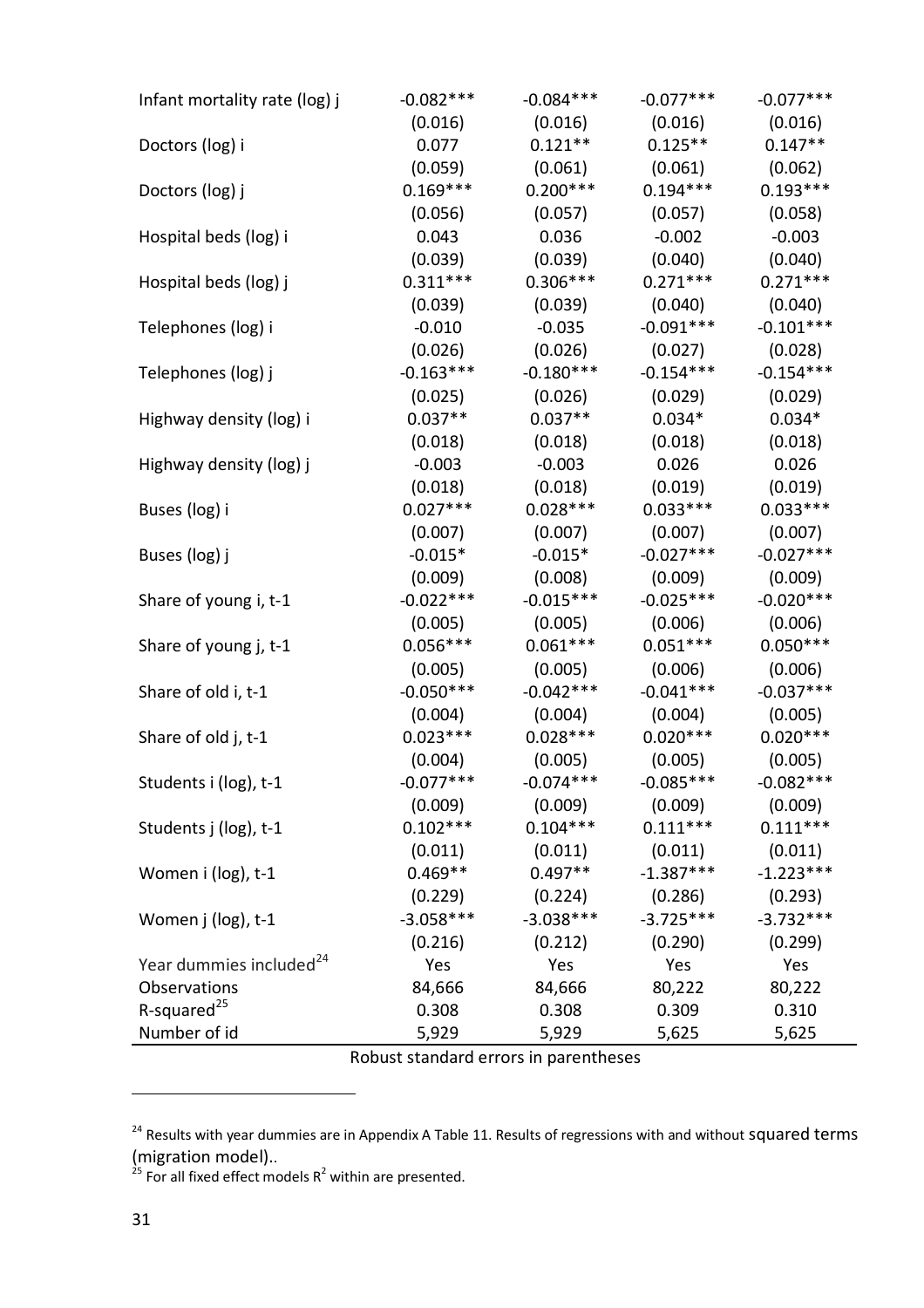While increased mobility may be explanation by an increase in incomes, the liquidity traps may also be relaxed due to financial development. In 2000s, Russia has experienced a rapid development of financial sector. As shown in Figure 14, all indicators of financial development have grown substantially in 2001-2008.<sup>26</sup> As a result of financial crisis there was a slight decline in 2009-10. At the peak, in 2009 the average level loans to firms, households and mortgage debt was 29%, 14.6% and 3.3% of GDP, correspondingly.



**Figure 14. Average ratio of loans to households and firms, and mortgage debt to GDP (%).**

In order to understand the role of financial development, we add a proxy for financial development to the regressions above. We also include an interaction between income and financial development. If our hypothesis of the importance of financial development is correct, we should find that financial development relaxes the liquidity constraints; thus, the positive effect of income in sending regions on migration is less likely. In other words, our theory predicts a negative coefficient at the interaction of income and financial development at the origin region.

**Table 3** presents regressions with financial development. As a proxy for financial development, we use a ratio of loans to households to  $GDP^{27}$ . We have also estimated this specification with alternative measures of financial development and obtained similar results (see

 $^{26}$ We show the means; the evolution of medians is quite similar. For mortgage debt we only have data from 2004 to 2010.

<sup>27</sup> This variable is *loans* in the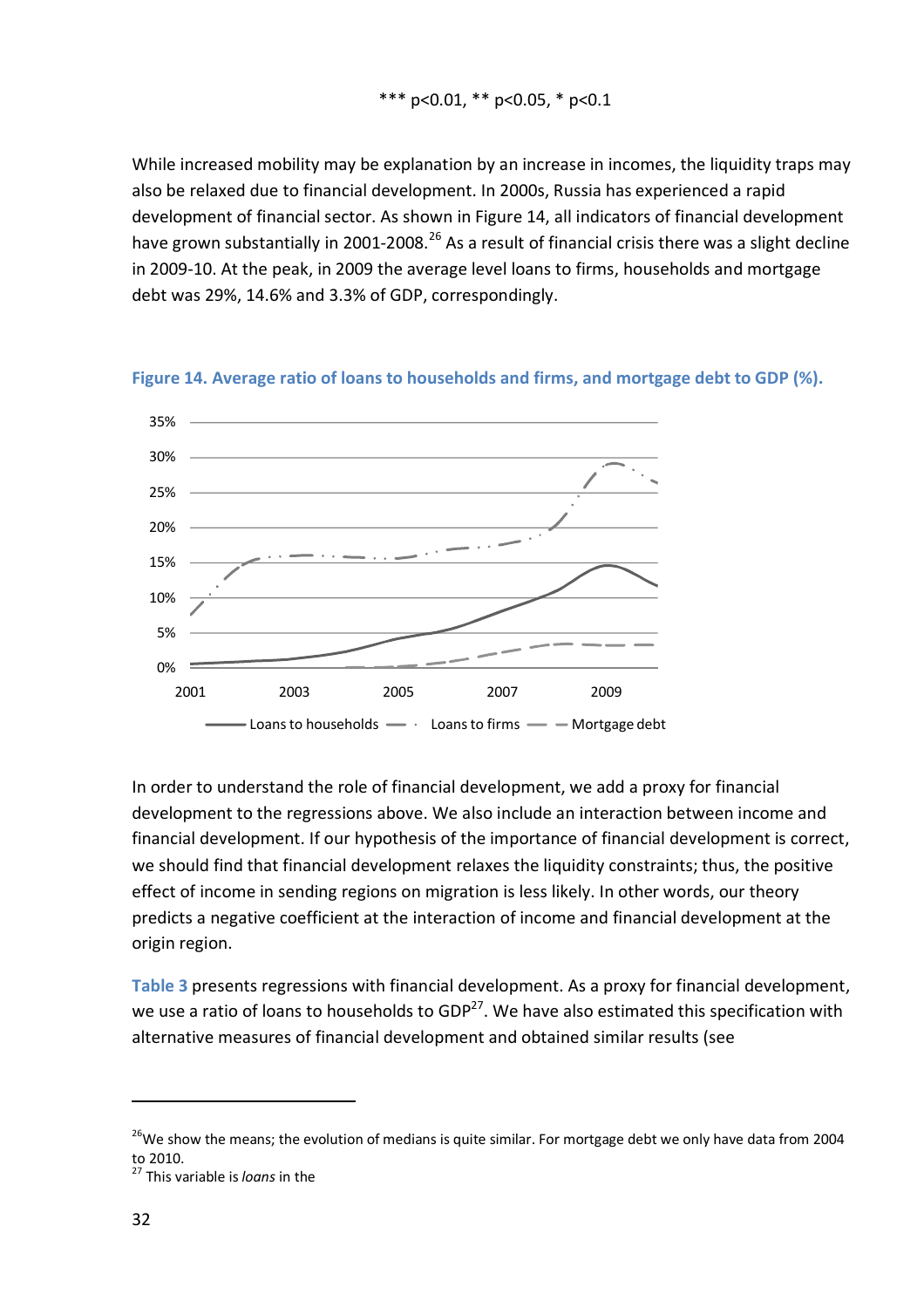Table **16** in the Appendix A).

We find the predicted result: financial development results in higher outward migration. Moreover, the coefficient at the interaction term is negative: migration is less linked to income in the sending region if this region is more financially developed.

|                              | (1)        | (2)         | (3)        | (4)            |
|------------------------------|------------|-------------|------------|----------------|
| <b>VARIABLES</b>             | Main       | With        | Without    | Without        |
|                              |            | squared     | Moscow     | Moscow and     |
|                              |            | income      | and Saint  | St Petersburg, |
|                              |            |             | Petersburg | w/ sq. income  |
|                              |            |             |            |                |
| Population i (log)           | $1.399***$ | $1.332***$  | $1.502***$ | $1.390***$     |
|                              | (0.153)    | (0.155)     | (0.166)    | (0.168)        |
| Population j (log)           | $2.370***$ | $2.412***$  | $2.096***$ | $2.165***$     |
|                              | (0.143)    | (0.145)     | (0.157)    | (0.158)        |
| Income i (log)               | $-0.028$   | $-4.143***$ | $-0.033$   | $-5.580***$    |
|                              | (0.049)    | (0.844)     | (0.051)    | (0.946)        |
| Income squared i (log)       |            | $0.216***$  |            | $0.292***$     |
|                              |            | (0.044)     |            | (0.050)        |
| Income*Ioans i (log)         | $-0.020**$ | $-0.633***$ | $-0.018**$ | $-0.887***$    |
|                              | (0.008)    | (0.189)     | (0.009)    | (0.213)        |
| Income squared*Ioans i (log) |            | $0.031***$  |            | $0.045***$     |
|                              |            | (0.010)     |            | (0.012)        |
| Loans i (log)                | $0.155**$  | $3.134***$  | $0.144*$   | 4.321 ***      |
|                              | (0.077)    | (0.876)     | (0.081)    | (0.985)        |
| Income j (log)               | 0.058      | 1.346*      | $0.114**$  | $2.452***$     |
|                              | (0.048)    | (0.779)     | (0.051)    | (0.870)        |
| Income squared j (log)       |            | $-0.070*$   |            | $-0.130***$    |

**Table 3. Regressions with financial development.** 

In order to understand the role of financial development, we add a proxy for financial development to the regressions above. We also include an interaction between income and financial development. If our hypothesis of the importance of financial development is correct, we should find that financial development relaxes the liquidity constraints; thus, the positive effect of income in sending regions on migration is less likely. In other words, our theory predicts a negative coefficient at the interaction of income and financial development at the origin region. **Table 3** presents regressions with financial development. As a proxy for financial development, we use a ratio of loans to households to GDP. We have also estimated this specification with alternative measures of financial development and obtained similar results (see

Table **16** in the Appendix A).

We find the predicted result: financial development results in higher outward migration. Moreover, the coefficient at the interaction term is negative: migration is less linked to income in the sending region if this region is more financially developed.

**Table 3**.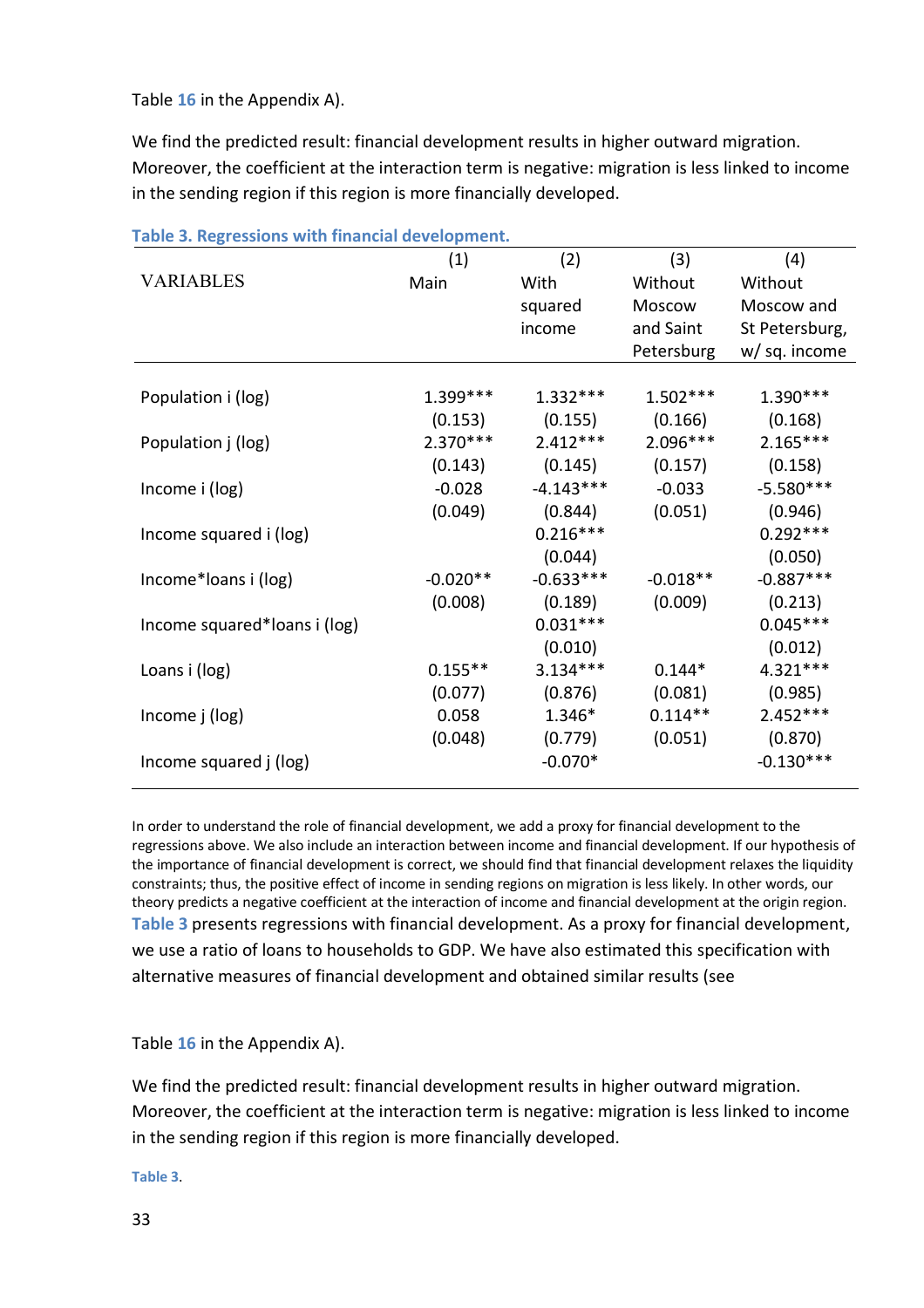|                                     |             | (0.041)     |             | (0.046)     |
|-------------------------------------|-------------|-------------|-------------|-------------|
| Income*Ioans j (log)                | $-0.010$    | $0.336*$    | $-0.006$    | $0.828***$  |
|                                     | (0.008)     | (0.181)     | (0.009)     | (0.207)     |
| Income squared*loans j (log)        |             | $-0.019*$   |             | $-0.046***$ |
|                                     |             | (0.010)     |             | (0.011)     |
| Loans j (log)                       | 0.110       | $-1.474*$   | 0.057       | $-3.687***$ |
|                                     | (0.075)     | (0.833)     | (0.079)     | (0.948)     |
| Gini (log) i                        | $-0.088$    | $-0.027$    | $-0.046$    | $-0.025$    |
|                                     | (0.085)     | (0.089)     | (0.096)     | (0.098)     |
| Gini (log) j                        | $-0.208**$  | $-0.253***$ | $-0.357***$ | $-0.448***$ |
|                                     | (0.088)     | (0.091)     | (0.099)     | (0.101)     |
| Unemployment rate (log) i           | $0.035***$  | $0.034***$  | $0.031***$  | $0.031***$  |
|                                     | (0.011)     | (0.011)     | (0.012)     | (0.012)     |
| Unemployment rate (log) j           | $-0.049***$ | $-0.046***$ | $-0.063***$ | $-0.058***$ |
|                                     | (0.010)     | (0.011)     | (0.011)     | (0.011)     |
| Housing price i (log)               | $-0.032**$  | $-0.033**$  | $-0.029*$   | $-0.029*$   |
|                                     | (0.015)     | (0.015)     | (0.016)     | (0.016)     |
| Housing price j (log)               | $0.058***$  | $0.062***$  | $0.048***$  | $0.055***$  |
|                                     | (0.015)     | (0.015)     | (0.016)     | (0.016)     |
| Provision of housing i (log)        | $0.534***$  | $0.439***$  | $0.561***$  | $0.429**$   |
|                                     | (0.164)     | (0.163)     | (0.170)     | (0.169)     |
| Provision of housing j (log)        | $0.388***$  | $0.407***$  | $0.400***$  | $0.427***$  |
|                                     | (0.142)     | (0.143)     | (0.149)     | (0.151)     |
| New flats (moving average, log) i   | $-0.047***$ | $-0.042***$ | $-0.046***$ | $-0.040***$ |
|                                     | (0.012)     | (0.012)     | (0.013)     | (0.013)     |
| New flats (moving average log) j    | $0.046***$  | $0.043***$  | $0.046***$  | $0.041***$  |
|                                     | (0.012)     | (0.013)     | (0.013)     | (0.013)     |
| Life expectancy (log) i             | $0.699**$   | $0.753***$  | $0.689**$   | $0.737***$  |
|                                     | (0.272)     | (0.271)     | (0.281)     | (0.280)     |
| Life expectancy (log) j             | $-1.503***$ | $-1.546***$ | $-1.168***$ | $-1.202***$ |
|                                     | (0.255)     | (0.255)     | (0.264)     | (0.262)     |
| Infant mortality rate (log) i       | $0.063***$  | $0.071***$  | $0.056***$  | $0.060***$  |
|                                     | (0.017)     | (0.017)     | (0.018)     | (0.018)     |
| Infant mortality rate (log) j       | $-0.066***$ | $-0.068***$ | $-0.065***$ | $-0.063***$ |
|                                     | (0.018)     | (0.018)     | (0.019)     | (0.019)     |
| Year dummies included <sup>28</sup> | Yes         | Yes         | Yes         | Yes         |
| Public goods included               | Yes         | Yes         | Yes         | Yes         |
| Observations                        | 58,223      | 58,223      | 55,211      | 55,211      |
| R-squared                           | 0.104       | 0.105       | 0.104       | 0.106       |
| Number of id                        | 5,929       | 5,929       | 5,625       | 5,625       |

Robust standard errors in parentheses \*\*\* p<0.01, \*\* p<0.05, \* p<0.1

 $^{28}$  Coefficients at the year dummies and public goods are in the Table **12** in the Appendix.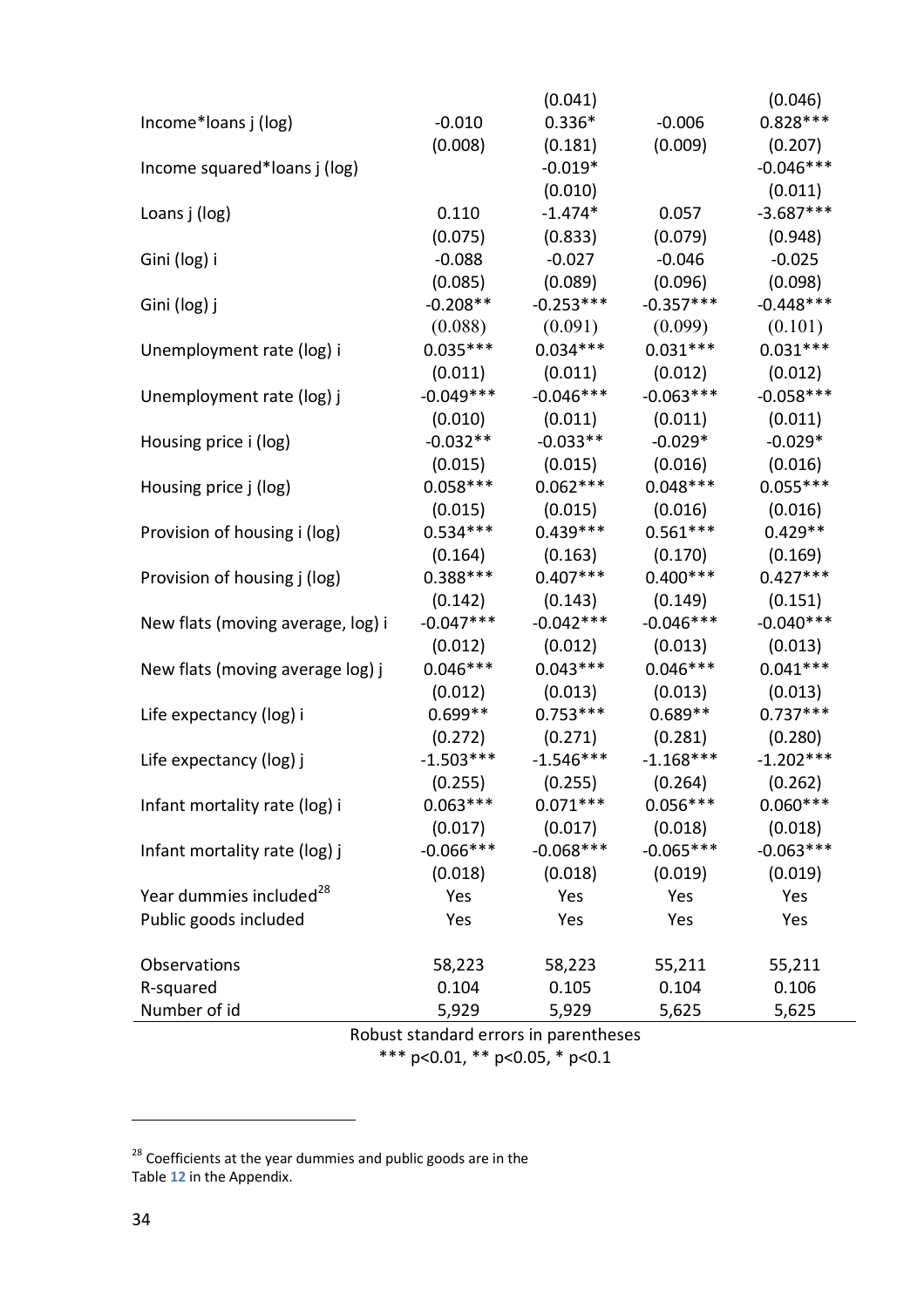#### **5.4. Structural breaks**

In the previous section we reported the results with quadratic specifications that imply that the relationship between migration and income in the sending region is non-monotonic. In regions with low incomes, a higher income is associated with higher out-migration – these are the regions in a poverty trap. However, the quadratic specification results in a large confidence interval for the peak of the income-migration relationship. In this section we use a piece-wise linear specification that allows us understanding whether there is significant change in the slope of the income-outmigration relationship at a certain income threshold. In particular, we run the following regression:

$$
\ln M_{i,j,t} = \alpha_{i,j} + a \ln income_{i,t} I \left( \ln income_{i,t} \le \gamma \right) + b \ln income_{i,t} I \left( \ln income_{i,t} > \gamma \right) + \text{other variables} + \varepsilon_{i,j,t}
$$
\n(8)

where  $I(\cdot)$  is the indicator function,  $\gamma$  is a threshold. An alternative way of writing (8) is:

$$
\ln M_{i,j,t} = \begin{cases} \alpha_{i,j} + a \ln income_{i,t} + \text{other variables} + \varepsilon_{i,j,t}, & \ln income_{i,t} \le \gamma, \\ \alpha_{i,j} + b \ln income_{i,t} + \text{other variables} + \varepsilon_{i,j,t}, & \ln income_{i,t} > \gamma. \end{cases}
$$

Thus in our case there are two regimes: "before" (to the left of the threshold: y<y\*) and "after" (to the right of the threshold: y>y\*).

To estimate model (8) we use least squares estimation for transform variables (Hansen, 1999) to extract fixed individual effects (9).

$$
\ln M_{i,j,t}^* = \alpha_{i,j} + \beta \ln income_{i,t}^*(\gamma) + \text{other variables}^* + \varepsilon_{i,j,t}^*
$$
\n(9)

where  $\ln \overline{M}^*_{i,j,t} = \ln \overline{M}_{i,j,t} - T^{-1} \sum_{t=1}^T \ln \overline{M}_{i,j,t}$  ,  $=\ln M_{i,j,t}-T^{-1}\sum_{t=1}^{T}\ln M_{i,j,t}$ ,  $(\gamma)$  $\left(\text{ln} \text{ income}_{i,t} \leq \gamma\right)$  $(\ln income_{i,t}>\gamma)$ 1  $\sum_{i=1}^{\infty}$  mincome<sub>i,t</sub>  $\sum_{t=1}^{\infty}$  mincome<sub>i,t</sub>  $\sum_{i=1}^{\infty}$  mincome<sub>i,t</sub>  $T^{-1}$   $\ln$  income  $T^{-1}$  $\mathcal{L}_{t-1}$   $\mathcal{L}_{t-1}$  muncome<sub>i,t</sub>  $\left($  muncome<sub>i,t</sub>  $\ln$  income<sub>it</sub>  $-T^{-1}\sum_{t=1}^{T} \ln$  income<sub>it</sub> I  $\ln \frac{1}{T}$ ln  $\ln$  income<sub>it</sub>  $-T^{-1}\sum_{t=1}^{T} \ln$  income<sub>it</sub> I  $\ln n$ *T*  $\sum_{t=1}^{\infty}$   $\sum_{t=1}^{\infty}$  *the income*<sub>*i,t*</sub>  $\sum_{t=1}^{\infty}$  $\left| \begin{array}{ccc} \n\frac{1}{t} & t \end{array} \right|$   $\left| \begin{array}{c} \n\frac{1}{t} & t \end{array} \right|$  $\sum_{t=1}^{\infty}$  **i** *theome<sub>i,t</sub>*  $\sum_{i}$  **i** *theome<sub>i,t</sub>*  $line_{i_t} - T^{-1} \sum_{t=1}^{T} \ln income_{i_t} I$  (ln *income income*  $line_{i_t} - T^{-1} \sum_{t=1}^{T} \ln income_{i_t} I$  (ln *income* γ γ γ - $\overline{a}$ - $\overline{a}$  $=\left(\frac{\ln{income}_{i,t}-T^{-1}\sum_{t=1}^{T}\ln{income}_{i,t}I(\ln{income}_{i,t} \leq \gamma)}{\prod_{t=1}^{T}\ln{income}_{i,t}I(\ln{income}_{i,t} \leq \gamma)}\right)$  $\left(\ln{income}_{i,t} - T^{-1}\sum_{t=1}^{N} \ln{income}_{i,t} I(\ln{income}_{i,t} > \gamma)\right)$  $\sum$  $\sum$ and  $i, j, t$   $i, j, t$   $\qquad \qquad \Longleftrightarrow t = 1 \quad i, j, t$ \*  $\qquad \qquad$   $\qquad \qquad$   $T^{-1}$  $i, j, t$   $i, j, t$   $\qquad \qquad \angle t = 1 \quad i, j, t$ *T*  $\varepsilon_{_{i,j,t}}^{^{\ast}}=\varepsilon_{_{i,j,t}}-T^{-1}\sum\nolimits_{t=1}^{T}\varepsilon_{_{i,j}}$  $=\varepsilon_{_{i,j,t}}-T^{-1}{\sum}_{_{t=1}^{t}}\varepsilon_{_{i,j,t}}$  , T is a number of years.

Then we estimate (9) for different thresholds  $^{\gamma}$  . Finally,  $^{\hat{\gamma}}$  is the threshold for which we receive minimum residual sum of squares (RSS) from equation (10). Figure 15 presents our estimation of equation (9). The minimum RSS is at log real income equal to 9. Using Hansen's methodology<sup>29,</sup> we test hypothesis of significance threshold. The test statistic is F1=112.7<sup>30</sup>, p-

 $^{29}$  For Hansen procedure we need a balanced panel. There is no price of housing for all regions and all periods. Thus we estimate model without this variable. The estimation of the threshold parameter is the same for balanced and unbalanced panel.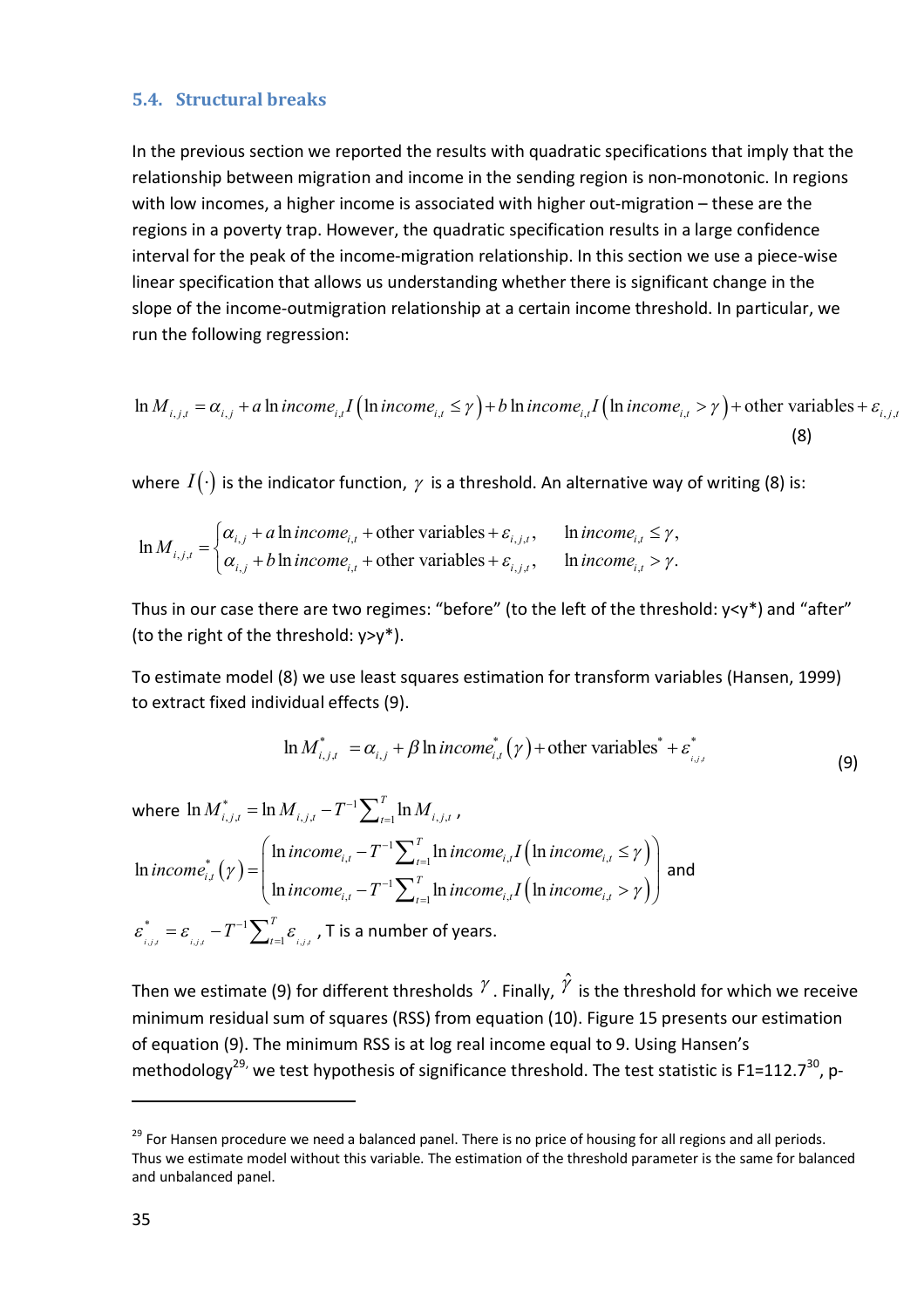value=0.000.Therefore we have two 'regimes'<sup>31</sup>. We also calculate 95% confidence interval for threshold (Figure 15). In our case the confidence interval for threshold is  $(8.9, 9)^{32}$ .

The log real income equal to 9 corresponds to 8103 rubles in 2010 prices. In other words, 89.6% of regions were in a poverty trap in 1995, 84.4% - in 2000, 27.2% - in 2005, and 1.3% (i.e. exactly 1 region, Kalmykia) – in 2010. (See

Figure 16 where we plot the evolution of percentiles of interregional income distribution over time $^{33}$ ).

## **Figure 15. Results for regressions with structural break for different threshold levels.**



 $30$  Using bootstrap procedure (Hansen, 1999), we calculate 10%, 5%, 1% critical values for likelihood ratio test. They are 63.2, 68.9, and 80.8, correspondingly.

 $31$  We have also tested hypothesis of two thresholds, however, we did not find significant results.

<sup>&</sup>lt;sup>32</sup> Confidence interval is defined as a threshold parameter for which likelihood ration is below the 5% critical value (7.35). This rule and critical value are from Hansen (1999). In our case likelihood ratio is testing null hypothesis that

 $\gamma = 9$ .

 $33$  Percentiles for income with respect to subsistence level are presented in the Figure 25 in the Appendix.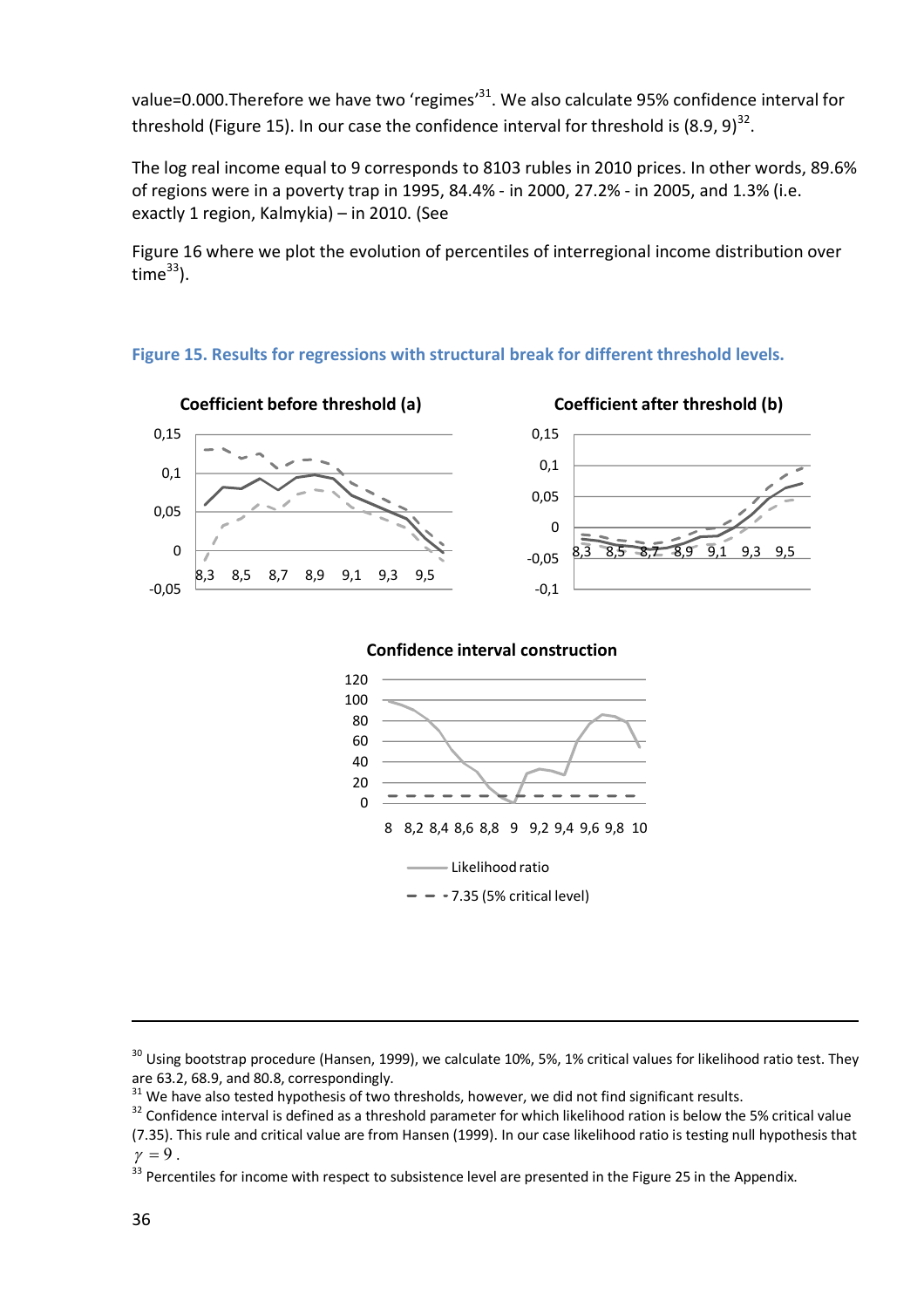**Figure 16. Number of regions above and below thresholds over time.**



#### **5.5. Semiparametric estimations**

In this Section, instead of estimating a quadratic or piece-wise-linear relationship between income in the sending region and migration, we use a semiparametric approach. We suppose that there is parametric form for all variables except real income in sending region (see Eq. 10):

$$
\ln M_{i,j,t} = \alpha_{i,j} + f\left(\ln\text{income}_{i,t}\right) + \varphi\ln\text{income}_{j,t} + \sum_{k \in K} \gamma_k\ln X_{k,i,t} + \sum_{k \in K} \delta_k\ln X_{k,j,t} + \sum_{t \in T} \theta_t \text{year}_t + \varepsilon_{i,j,t} \tag{10}
$$

Our approach is based on method from Baltagi and Li, (2002). The authors prove that the curve *f* can be estimated by regressing residuals from equation (10) on log income in the sending region using a standard non-parametric regression estimator<sup>34.</sup>

$$
\hat{\varepsilon}_{i,j,t} = \ln M_{i,j,t} - \hat{\alpha}_{i,j} - \hat{\varphi} \ln income_{j,t} - \sum_{k \in K} \hat{\gamma}_k \ln X_{k,i,t} - \sum_{k \in K} \hat{\delta}_k \ln X_{k,j,t} - \sum_{t \in T} \hat{\theta}_t year_t
$$
\n(11)

To obtain the estimates of the individual fixed effects  $\hat{\alpha}_{_{i,j}}$  and regression coefficients, the authors suggest estimate model (11) in first differences using ordinary least squares and approximate first difference of unknown function  $f$  by series  $\ p^{k}\big(\ln{income}_i\big)$  $p^{\kappa} \big($   $\text{ln}$   $\textit{income}_i \big)$  . Here

<sup>&</sup>lt;sup>34</sup> We use xtsemipar command for Stata written by Libois and Verardi (2012). To perform the non-parametric fit we use B-splines (Newson, 2001).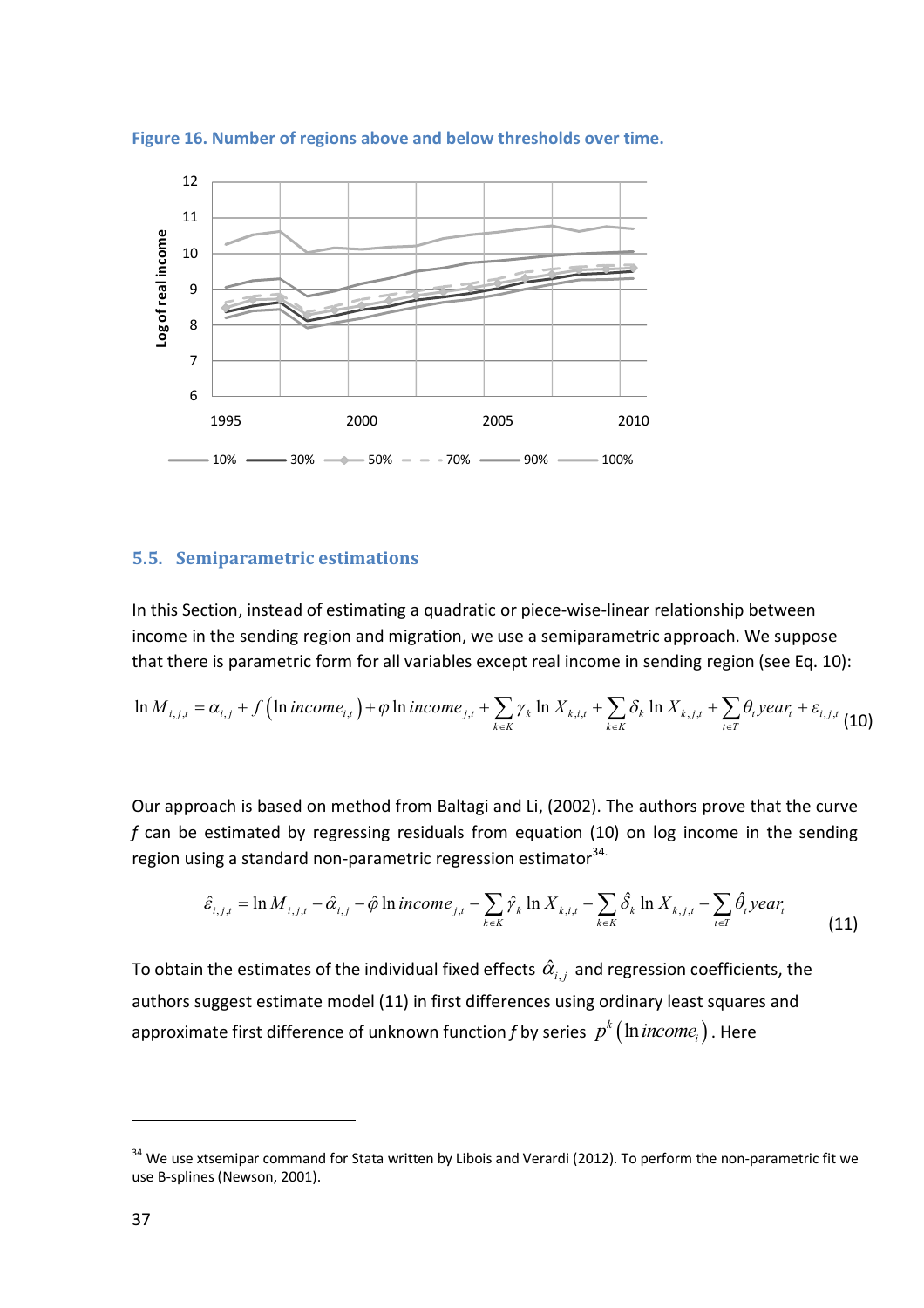$\kappa$  (ln income<sub>i</sub>)  $p^k\big(\ln{income}_i\big)$  are the first k terms of a sequence of functions  $\bigl(\, p^1\bigl(\ln{income}_i\bigr), p^2\bigl(\ln{income}_i\bigr)...\bigr).$ 



#### **Figure 17. Results of semiparametric models.**

All regions **All regions** and Saint Petersburg **All regions** without Moscow and Saint Petersburg

Figure 17 presents the results of the semiparametric estimation. Results for all regions and without Moscow and Saint Petersburg are quite similar. The graphs show that the data are generally consistent with the theoretical predictions. If the regions are poor, increase in income results in higher out-migration; for richer regions, further increase in income results in lower migration. The peak is now somewhat lower: it is reached at log income equal to 8.7 (rather than 9.0 as before). The log real income at 8.7 implies that the average income is equal to  $exp(8.7) \approx 6003$  in 2010 rubles and 1.02 Russian average subsistence levels in 2010).

At the very high incomes, there is yet another non-monotonicity which is not consistent with the model. When the log real income is above 10.3 (i.e. the average income is equal to  $exp(10.3) \approx 29733$  in 2010 rubles) out-migration does not any longer decrease and, in some specifications, even increases with income. We believe that this is the case because migration from the richest regions is not described by our model (there are very few migrants from these regions and they may be driven by non-economic factors). Also, there are very few regions with log income above 10.3; for example, after 2008 there were only three such regions.<sup>35</sup>

We also estimate a semiparametric model with nonlinear relationships between migration and income in a receiving region. These results are presented in the Figure 24 in the Appendix B. The growth in income results in higher immigration. However, it is true only for regions with

<sup>&</sup>lt;sup>35</sup> These are Moscow, Tyumen oblast (including Khanty-Mansijsk, Yamalo-Nenets autonomous districts) and Sakhalin oblast. Before 2008, only one region (Moscow) was above this threshold.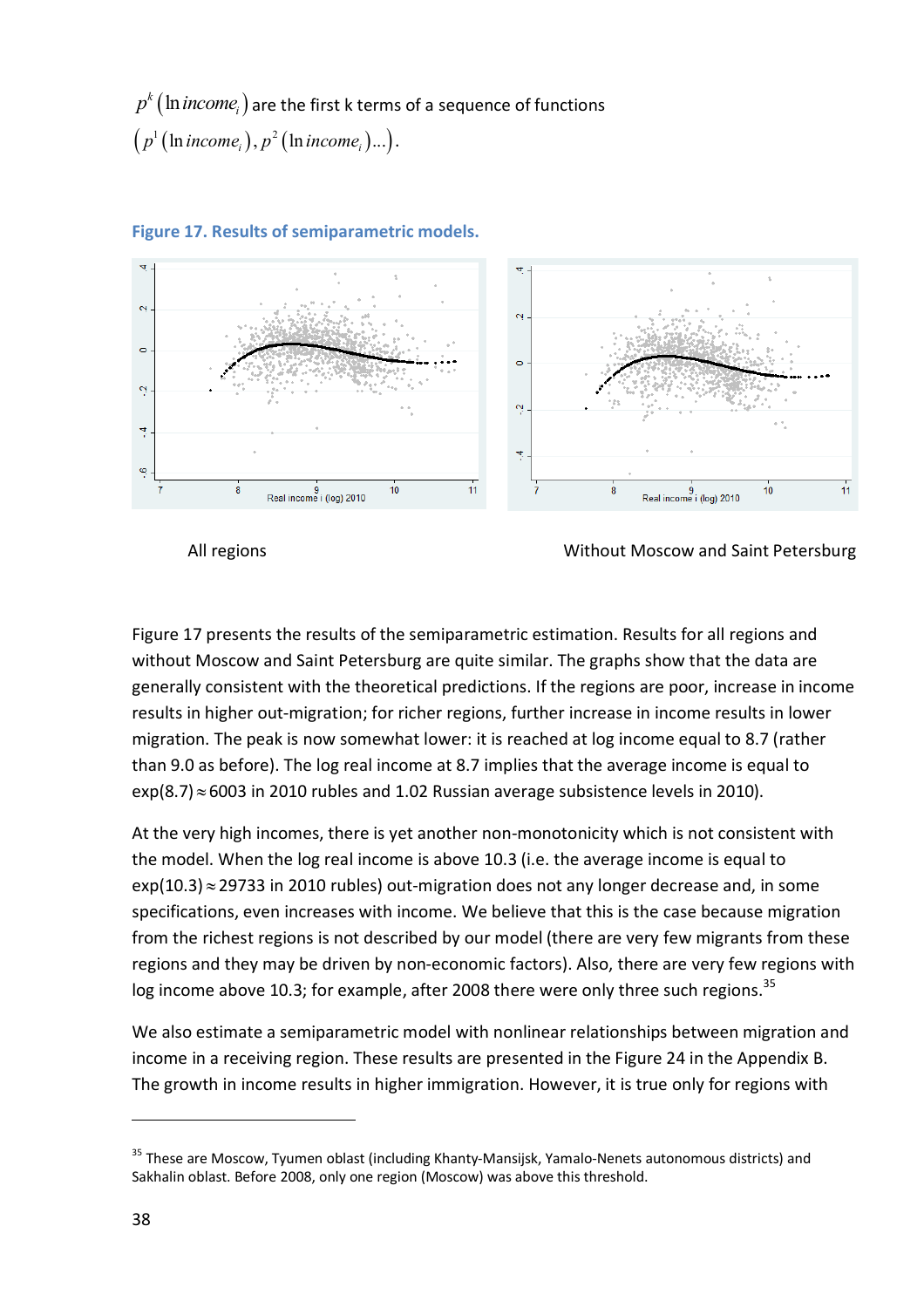logarithm of income more than 8.3 (4024 in 2010 rubles). Before this point the growth in income results in lower in-migration, because the income is very small.

## **5.6. Robustness checks and additional evidence**

To check the robustness of our results we estimate equation (7) for subsamples of close and distant regions. We also estimate the model for different sub-periods (we consider 1996-2000, 2000-05 and 2005-10).

Table 4 shows the results for geographical sub-samples. Columns (1)-(2) present the results for pairs of regions which are at most 500 kilometers away from each other. We calculate distance between regions as a railway distance between their capitals. If there is no railway connection between the regions' capitals, we calculate the distance by a highway. Columns (3)-(4) present the results for the pairs of regions which are 500-2000 kilometers away from each other. The results for the "distant" pairs of regions (more than 2000 kilometers away from each other) are presented in columns (5) and (6). The coefficients at the income at origins show that the poverty traps only exist for large distances (this result is similar to Vakulenko et. al., 2011).

Semiparametric results for different distances are presented in Figure 26 in the Appendix B. The results for the distant regions (more than 500 km) differ from those for the nearby regions. The results (presented in the Table 4) are consistent with main regressions above. The peak for distant pairs of regions is 9.2 (in terms of the logarithm of real income).

|                    | (1)        | (2)          | (3)        | (4)        | (5)        | (6)         |
|--------------------|------------|--------------|------------|------------|------------|-------------|
| <b>VARIABLES</b>   | <500 km    | <500 km      | 500-2000   | 500-2000   | >2000 km   | >2000 km    |
|                    |            | With squared | km         | km         |            | With        |
|                    |            | income       |            | With       |            | squared     |
|                    |            |              |            | squared    |            | income      |
|                    |            |              |            | income     |            |             |
|                    |            |              |            |            |            |             |
| Population i (log) | $1.041***$ | $0.940***$   | 1.488***   | $1.497***$ | $1.846***$ | $1.921***$  |
|                    | (0.257)    | (0.252)      | (0.144)    | (0.142)    | (0.148)    | (0.147)     |
| Population j (log) | $2.244***$ | $2.217***$   | $1.714***$ | $1.745***$ | $2.242***$ | $2.297***$  |
|                    | (0.241)    | (0.240)      | (0.142)    | (0.144)    | (0.144)    | (0.143)     |
| Income i (log)     | $0.124**$  | $-1.610***$  | 0.016      | 0.187      | 0.041      | $1.087***$  |
|                    | (0.052)    | (0.392)      | (0.033)    | (0.221)    | (0.032)    | (0.235)     |
| Income squared i   |            | $0.098***$   |            | $-0.010$   |            | $-0.059***$ |
| (log)              |            |              |            |            |            |             |

## **Table 4. Results for different distances between pairs of regions (short). 36**

<sup>&</sup>lt;sup>36</sup> We present only part of results in this section. The full estimation results are in Appendix Table 14.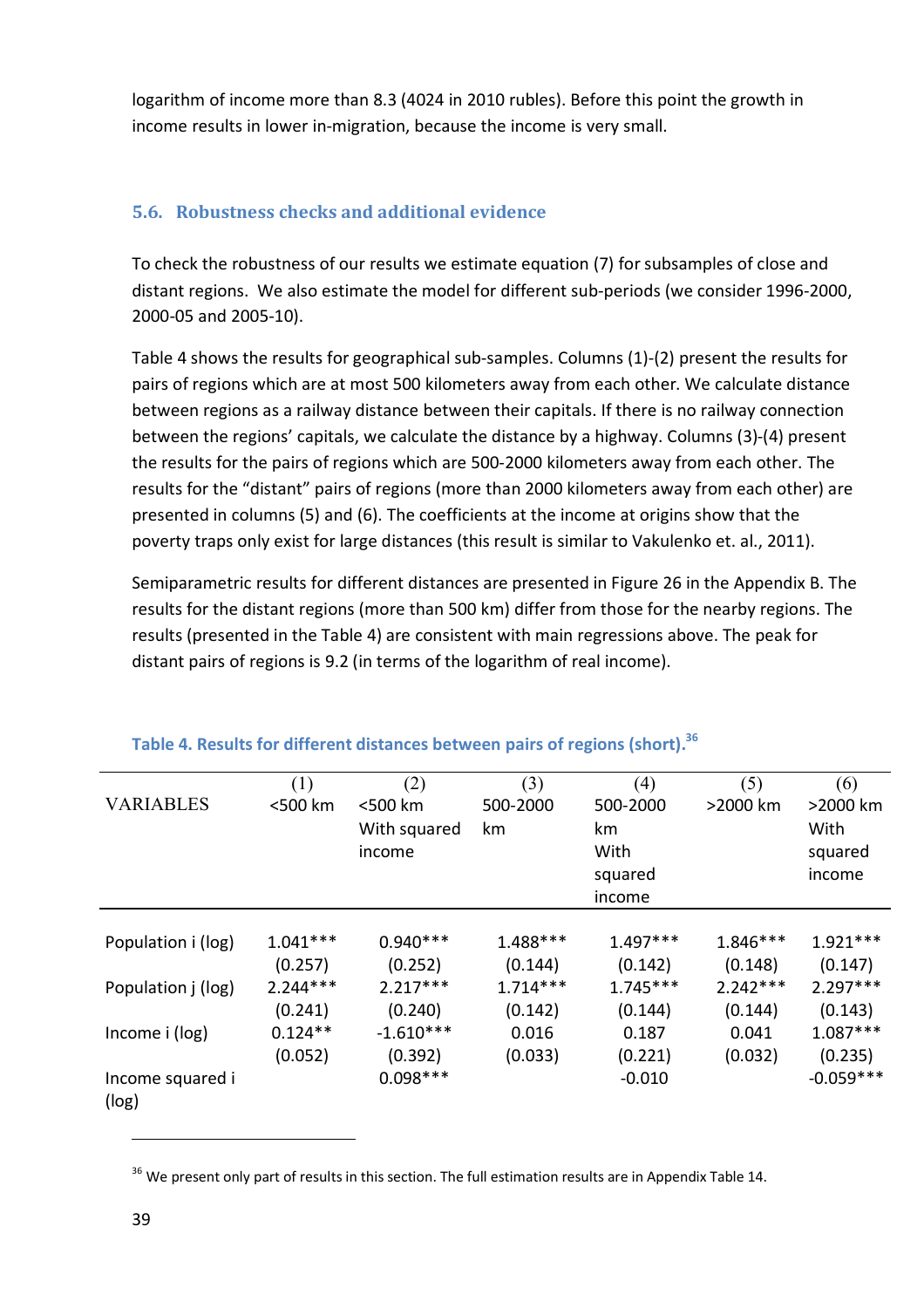|                              |           | (0.022)    |             | (0.012)     |             | (0.013)     |
|------------------------------|-----------|------------|-------------|-------------|-------------|-------------|
| Income j (log)               | $0.130**$ | $-0.556$   | $0.190***$  | $0.560**$   | $0.178***$  | $0.919***$  |
|                              | (0.052)   | (0.410)    | (0.032)     | (0.247)     | (0.032)     | (0.250)     |
| Income squared j<br>(log)    |           | $0.039*$   |             | $-0.021$    |             | $-0.042***$ |
|                              |           | (0.023)    |             | (0.014)     |             | (0.014)     |
| Unemployment<br>rate (log) i | $0.048**$ | $0.048***$ | $0.082***$  | $0.082***$  | $0.041***$  | $0.035**$   |
|                              | (0.019)   | (0.018)    | (0.012)     | (0.012)     | (0.014)     | (0.014)     |
| Unemployment<br>rate (log) j | $-0.020$  | $-0.018$   | $-0.068***$ | $-0.069***$ | $-0.073***$ | $-0.077***$ |
|                              | (0.019)   | (0.018)    | (0.012)     | (0.012)     | (0.014)     | (0.014)     |
| Observations                 | 6,246     | 6,246      | 31,104      | 31,104      | 47,286      | 47,286      |
| R-squared                    | 0.550     | 0.556      | 0.388       | 0.389       | 0.276       | 0.277       |
| Number of pairs              | 427       | 427        | 2,144       | 2,144       | 3,356       | 3,356       |

Robust standard errors in parentheses \*\*\* p<0.01, \*\* p<0.05, \* p<0.1

Table 5 presents results for different subperiods. For each subperiod, we estimate two specifications: the main equation (7) and the equation with squared income term. The results show main result is the absence of poverty trap in 2005-10 period.

The results of the semiparametric estimations for different time periods are presented in the Figure 27 in the Appendix B. The graphs show that for 1995-2000 the threshold is 4447 in 2010 rubles. For 2000-2005 it is 6003 and there is no poverty trap for 2005-2010.

|                  | (1)        | (2)          | (3)        | (4)         | (5)        | (6)        |
|------------------|------------|--------------|------------|-------------|------------|------------|
| <b>VARIABLES</b> | 1996-2000  | 1996-2000    | 2000-2005  | 2000-2005   | 2005-2010  | 2005-2010  |
|                  |            | With squared |            | With        | With       | With       |
|                  |            | income       |            | squared     | squared    | squared    |
|                  |            |              |            | income      | income     | income     |
|                  |            |              |            |             |            |            |
| Population i     | $2.196***$ | $2.232***$   | $2.043***$ | $2.155***$  | $0.974***$ | $0.930***$ |
| (log)            |            |              |            |             |            |            |
|                  | (0.315)    | (0.316)      | (0.312)    | (0.317)     | (0.208)    | (0.214)    |
| Population j     | $1.216***$ | $1.235***$   | $0.843***$ | $0.939***$  | $2.189***$ | $2.259***$ |
| (log)            |            |              |            |             |            |            |
|                  | (0.298)    | (0.299)      | (0.304)    | (0.312)     | (0.193)    | (0.200)    |
| Income i (log)   | 0.002      | $-0.859***$  | 0.044      | $1.015***$  | $-0.005$   | $-0.721$   |
|                  | (0.048)    | (0.246)      | (0.044)    | (0.328)     | (0.050)    | (0.674)    |
| Income           |            | $0.050***$   |            | $-0.056***$ |            | 0.038      |
| squared i (log)  |            |              |            |             |            |            |

# **Table 5. Results for different time periods.<sup>37</sup>**

<sup>&</sup>lt;sup>37</sup> We present only part of results in this section. The full estimation results are in Appendix Table 15.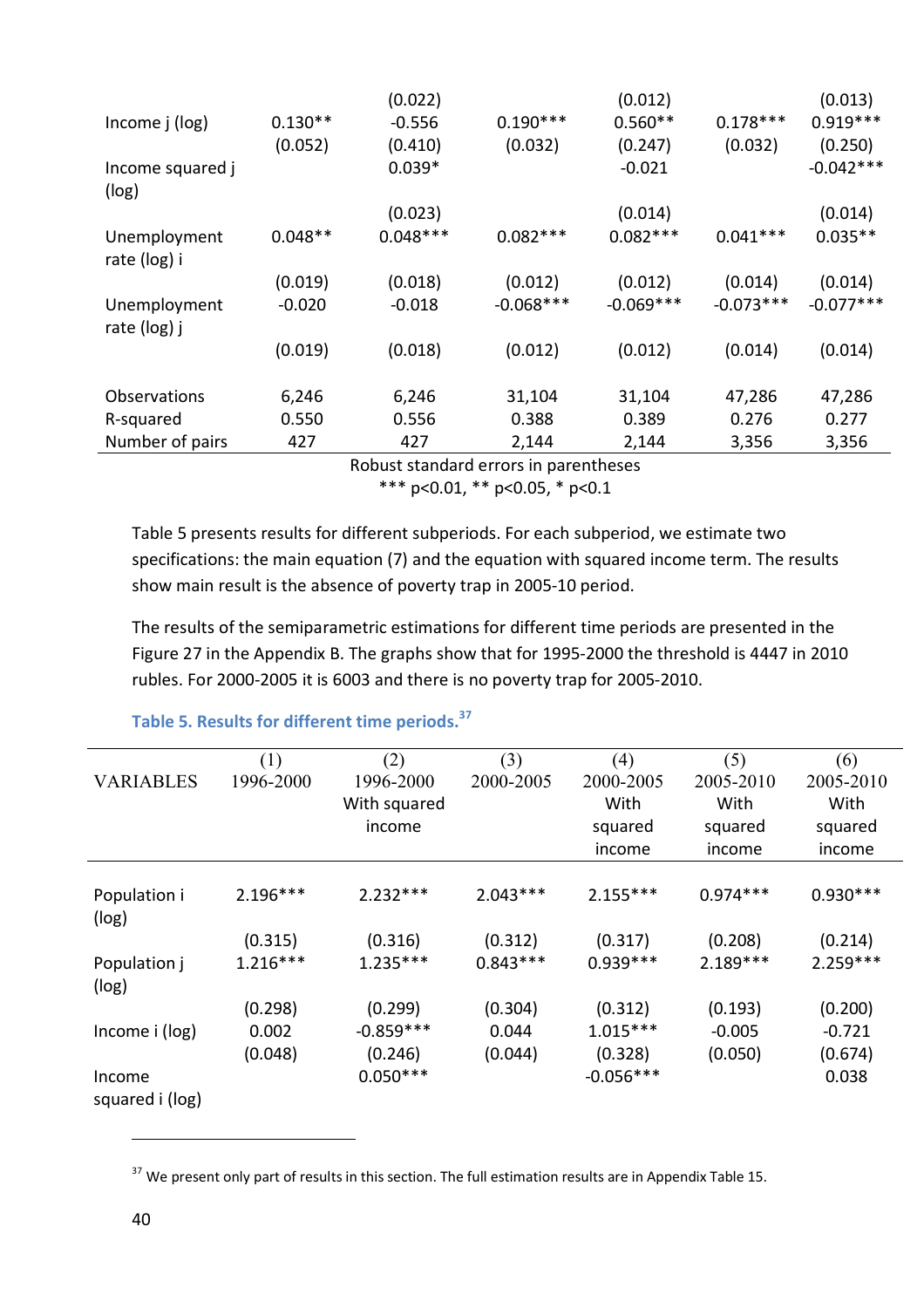|                   |             | (0.014)    |          | (0.019)    |           | (0.035)   |
|-------------------|-------------|------------|----------|------------|-----------|-----------|
| Income j (log)    | $-0.132***$ | $-0.571**$ | 0.017    | $0.846**$  | $-0.013$  | 1.106*    |
|                   | (0.044)     | (0.245)    | (0.045)  | (0.333)    | (0.051)   | (0.670)   |
| Income            |             | $0.025*$   |          | $-0.048**$ |           | $-0.059*$ |
| squared j (log)   |             |            |          |            |           |           |
|                   |             | (0.014)    |          | (0.019)    |           | (0.035)   |
| Unemployme        | $0.047***$  | $0.044***$ | $-0.006$ | $-0.013$   | $0.033**$ | $0.031**$ |
| nt rate (log) i   |             |            |          |            |           |           |
|                   | (0.016)     | (0.016)    | (0.015)  | (0.015)    | (0.013)   | (0.013)   |
| Unemployme        | $-0.038**$  | $-0.040**$ | $-0.012$ | $-0.018$   | $-0.025*$ | $-0.023*$ |
| nt rate $(log)$ j |             |            |          |            |           |           |
|                   | (0.017)     | (0.017)    | (0.015)  | (0.015)    | (0.013)   | (0.013)   |
|                   |             |            |          |            |           |           |
| Observations      | 25,376      | 25,376     | 35,270   | 35,270     | 35,574    | 35,574    |
| R-squared         | 0.159       | 0.160      | 0.105    | 0.105      | 0.040     | 0.040     |
| Number of         | 5,625       | 5,625      | 5,929    | 5,929      | 5,929     | 5,929     |
| pairs             |             |            |          |            |           |           |

Robust standard errors in parentheses

\*\*\* p<0.01, \*\* p<0.05, \* p<0.1

### **5.7. Convergence in the Russian labor market: discussion of evidence**

The evidence above suggests that while convergence in 1990s was indeed slowed down by poverty rates, the situation changed in 2000s. The overall economic growth let the poor Russian regions "grow out" of their poverty traps. In addition, financial development relaxed liquidity constraints. This brought down the most important barriers to labor reallocation across Russian regions and resulted in faster convergence between income and wages in 2000s.

How can this be reconciled with falling migration rates in 2000s? In order to understand this, we plot the year dummies from the main specification (Table 2, Column 1). We see that there was almost no change in the year dummies in 2000s (Figure 18). In other words, while migration was falling, this fall was explained precisely by the decreases in interregional differences – and not by certain secular downward trend in migration. In this sense, the decrease in migration in 2000s is normal: as the barriers to migrations decreased and wages and incomes converged, the number of actual migrants also fell as the incentives to migrations are no longer as high as they used to be. Also, once we compare Russian migration rates to migration rates in other countries (Table 6), we see the interregional migration in Russia comparable to that in the EU-27 (while still much lower than in other countries). However, it is difficult to compare the results of internal interregional migration within countries through different methodology, definition of migration, sources of data and size of regions are quite different.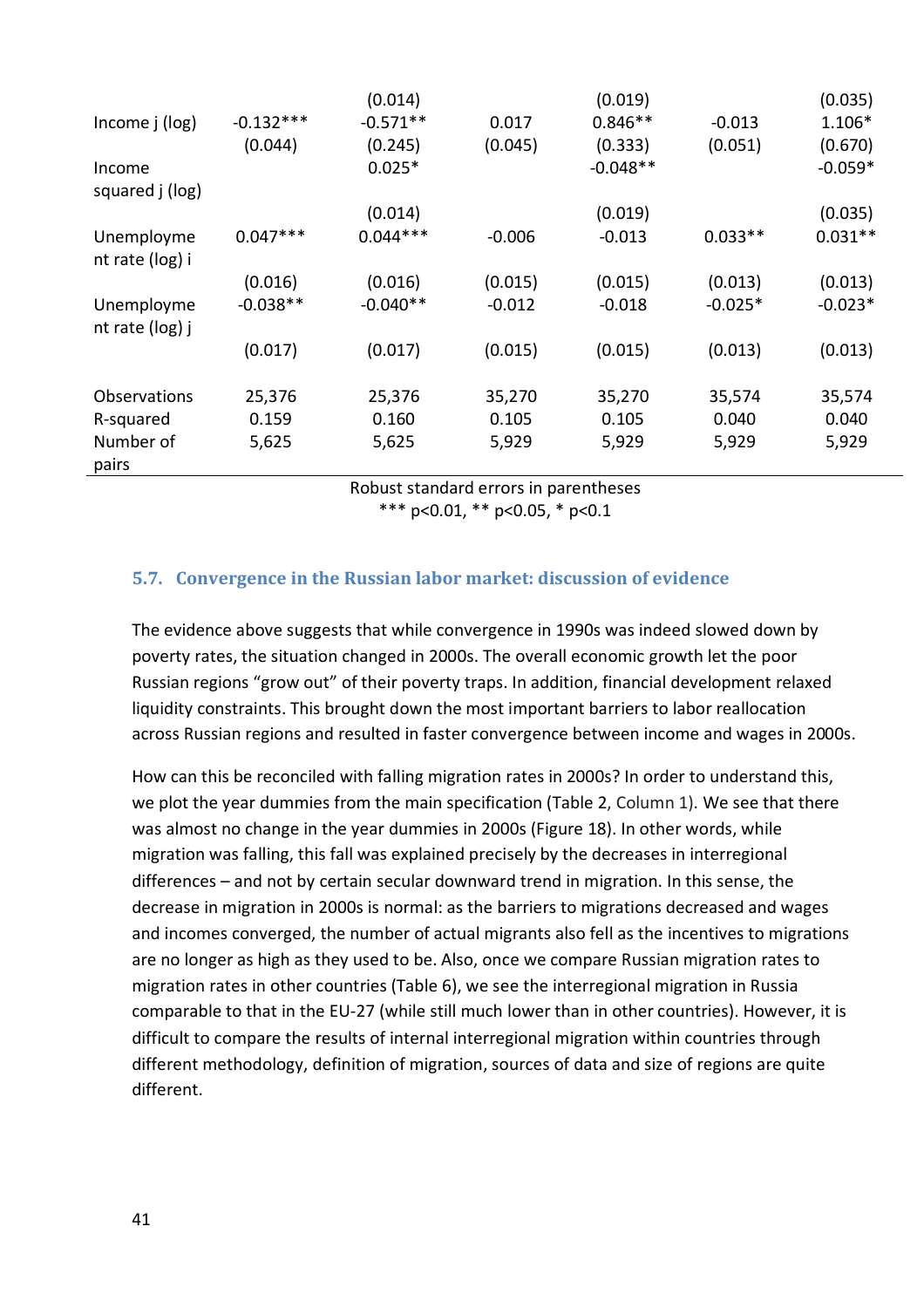**Figure 18. Evolution of migration over time: internal migration in Russia in 1996–2010 and time dummies in the main regression.**



| Table 6. Migration rates in Russia and in other countries (interregional migration), % of |  |  |  |
|-------------------------------------------------------------------------------------------|--|--|--|
| population <sup>38</sup> .                                                                |  |  |  |

|              | 2000 | 2001 | 2002 | 2003 | 2004 | 2005 | 2006 | 2007 | 2008 | 2009 | 2010 |
|--------------|------|------|------|------|------|------|------|------|------|------|------|
| Russia       | 0.7  | 0.6  | 0.6  | 0.6  | 0.6  | 0.6  | 0.6  | 0.6  | 0.6  | 0.5  |      |
| <b>USA</b>   | 3.1  | 2.8  | 2.7  | 2.6  | 2.6  | 2.0  | 1.7  | 1.6  | 1.6  |      |      |
| EU (27)      |      |      | 0.4  | 0.4  | 0.4  | 0.3  | 0.4  | 0.4  |      |      |      |
| New Zealand  |      | 10.0 |      |      |      |      | 9.7  |      |      |      |      |
| <b>Japan</b> | 2.2  | 2.2  | 2.2  | 2.1  | 2.1  | 2.1  | 2.1  | 2.1  | 2.0  | 2.0  |      |
| Canada       |      |      |      |      |      |      | 2.9  |      |      |      |      |
| China        |      |      |      |      |      |      |      |      |      |      | 3.0  |

<sup>38</sup> Source: authors calculations. http://gks.ru Rosstat Russia http://www.e-stat.go.jp Portal Site of Official Statistics of Japan http://www.stats.govt.nz Statistics New Zealand http://www.census.gov/ United States Census Bureau http://epp.eurostat.ec.europa.eu Eurostat www.statcan.gc.ca Statistics Canada http://www.stats.gov.cn National Bureau Statistics of China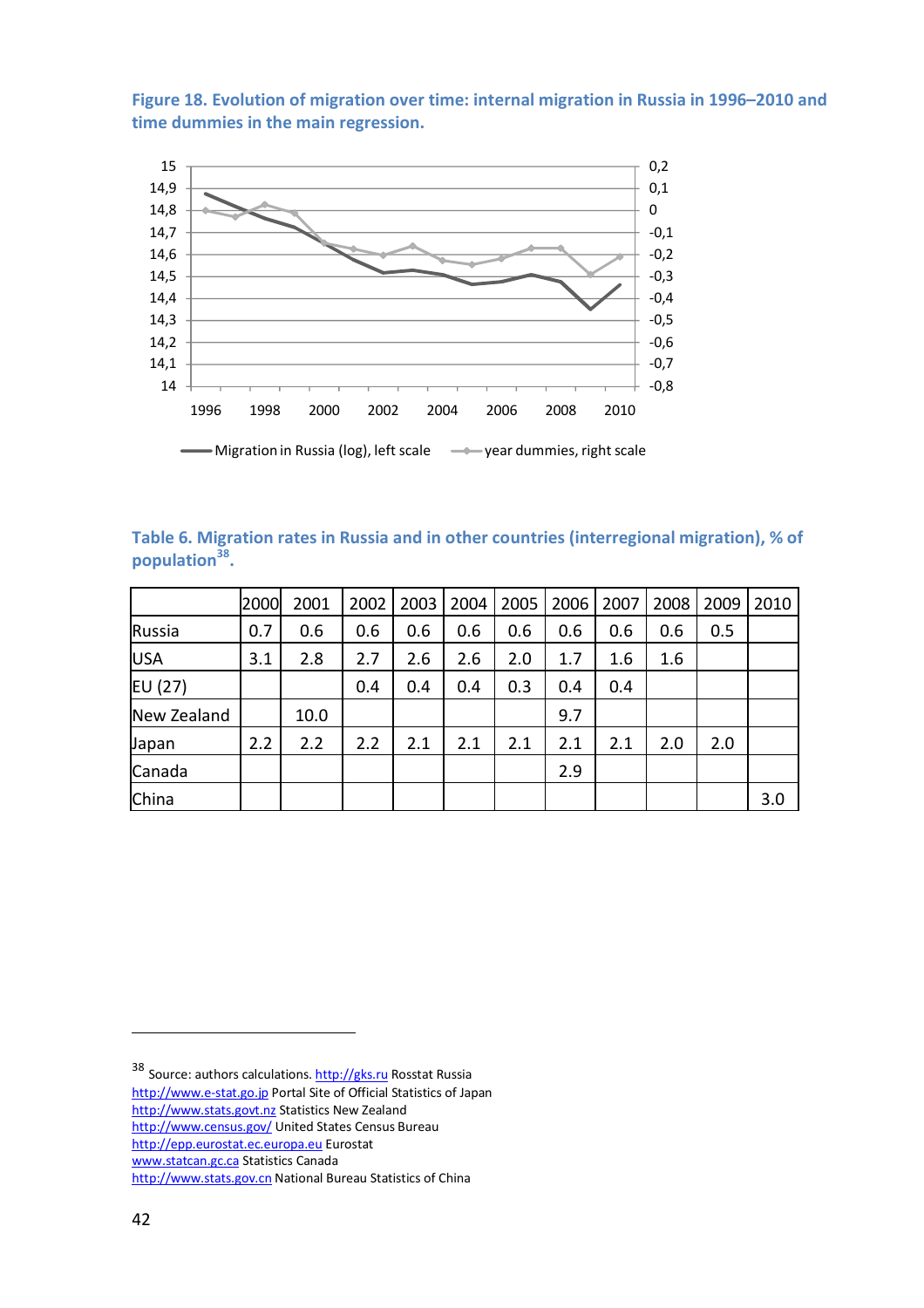## **6. Integration of capital markets**

### **6.1. Hypothesis and empirical specifications**

As there are no data on interregional capital flows, we estimate those using the data on savings and government deficit. The net capital flows to the region can be estimated through an identity CapFlows=I-S+D, where I is an investment in capital assets. S is population savings, and D is the deficit of (consolidated) budget.<sup>39</sup>

Our specification is as follows:

*capital flow*<sub>i,t</sub> = 
$$
\alpha_i + \beta_1 R_{i,t-1} + \beta_2 Inc_{i,t} + \beta_3 (K/E)_{i,t-1} + \sum_{t \in T} \theta_t year_t
$$
 + other variables +  $\varepsilon_{i,t}$  (12)

where R is a lag of logarithm of capital income per unit of capital.<sup>40</sup> Inc is income per capita. K/E is the lagged capital to employment ratio. We also include fixed effects  $\alpha_{i}$  for each region, time dummies *year<sub>t</sub>*, logarithm of population, provision of public goods, e.g., roads, healthcare (doctors per capita and hospital beds per capita), public transportation (buses per capita).

We also test whether the capital market is integrated, i.e. investment in a region is a function of the savings in the very same region.

$$
Inv_{it} = \alpha_i + \beta_1 S_{it} + \beta_2 BInc_{it} + \beta_3 BExp_{it} + \beta_4 R_{it} + \beta_5 (K/E)_{it} + \text{other variables} + \varepsilon_{it}
$$
\n(13)

where *Inv* is a logarithm of investment in fixed capital, S is savings, *BInc* and *BExp* are government budget's income and expenditure correspondingly. We also include the same control variables as in the equation (13).

If the coefficient  $\beta_1$  is positive and significant, capital market is regionally segmented. If the coefficient  $\beta_1$  is not significant, this implies that capital flows are not generally constrained by regional borders.

 $39$  Since regional GDP equals C+I+G+TradeSurplus as well as C+S+T, trade deficit is I-S+(G-T), where G is government spending and T is government revenues. On the other hand, capital inflows are equal to trade deficit.

<sup>&</sup>lt;sup>40</sup> We divide capital share of the regional GDP by capital assets in the region. These data are only available from 2002. This is why the model for capital flows can only be estimated for 2002-2009.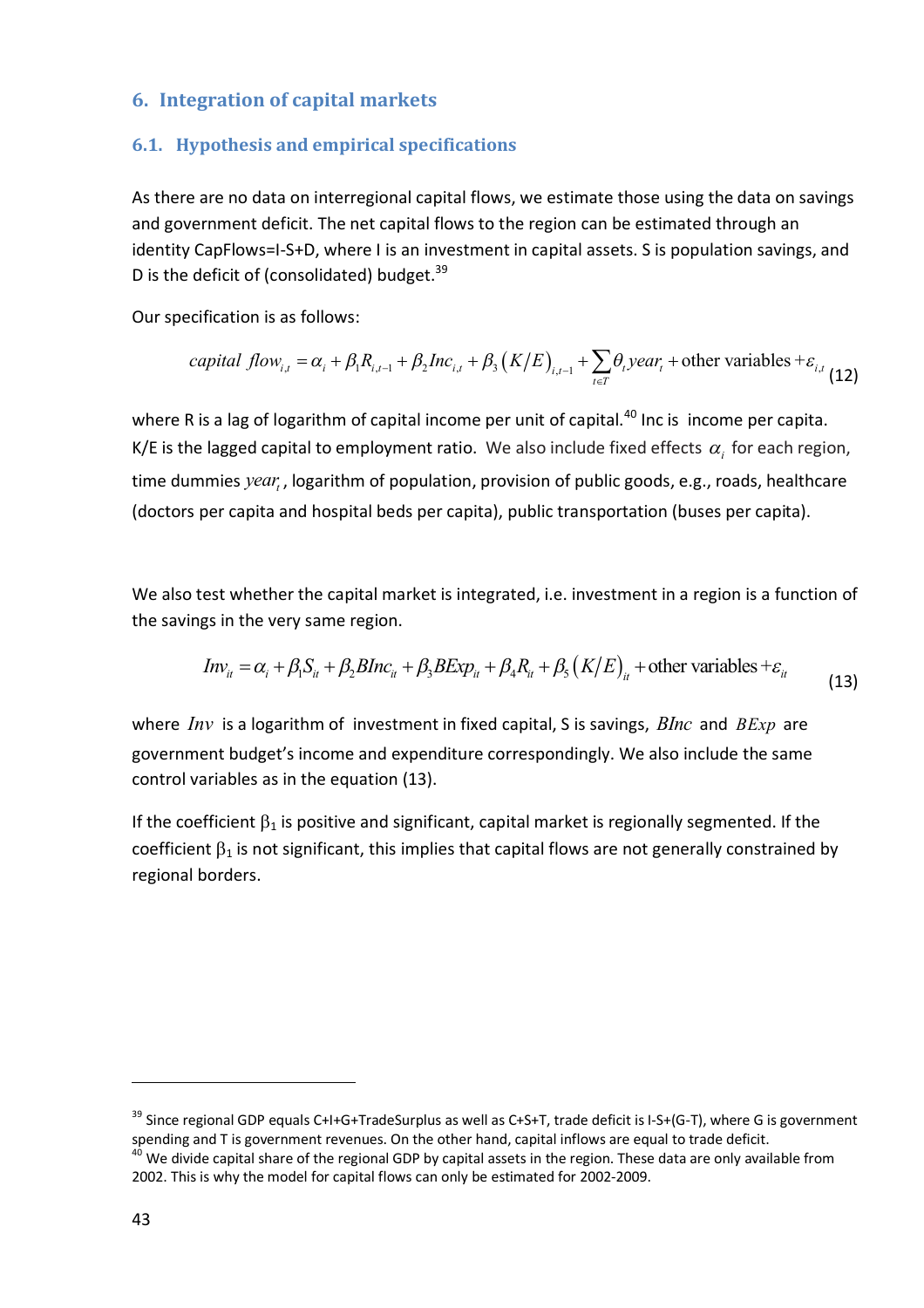### **6.2. Results**

The Table below presents the results for the net capital inflows. We find that capital flows to regions with lower incomes and wages. This is consistent with neoclassical growth theory and suggests that capital flows may also be an important source of convergence.

In all specifications, we find that capital flows to regions with higher returns to capital; this probably reflects the quality of investment climate. We find no effect of pre-existing stock of capital. This may be due to the fact that the old capital may be outdated.

| Dependent variable – capital<br>inflows                             | (1)         | (2)         | (3)                                | (4)                               | (5)                                                                    |
|---------------------------------------------------------------------|-------------|-------------|------------------------------------|-----------------------------------|------------------------------------------------------------------------|
|                                                                     | Main        | With income | With<br>income,<br>without<br>wage | Different<br>income<br>components | <b>Different</b><br>income<br>components,<br>w/o returns<br>to capital |
| Capital income per unit of<br>capital t-1 (log)                     | $0.016***$  | $0.018***$  | $0.015***$                         | $0.013**$                         |                                                                        |
|                                                                     | (0.006)     | (0.006)     | (0.006)                            | (0.006)                           |                                                                        |
| Other incomes (as a part of<br>income per capita) t-1 (log)         |             |             |                                    | 0.002                             | $0.009***$                                                             |
|                                                                     |             |             |                                    | (0.005)                           | (0.003)                                                                |
| Wage (as a part of income per<br>capita) t-1 (log)                  |             |             |                                    | $-0.038**$                        | $-0.029***$                                                            |
|                                                                     |             |             |                                    | (0.018)                           | (0.009)                                                                |
| Social transfers (as a part of<br>income per capita) $41$ t-1 (log) |             |             |                                    | $-0.008$                          | 0.011                                                                  |
|                                                                     |             |             |                                    | (0.018)                           | (0.008)                                                                |
| Income per capita (log) t-1                                         |             | $-0.018$    | $-0.027**$                         |                                   |                                                                        |
|                                                                     |             | (0.013)     | (0.012)                            |                                   |                                                                        |
| Wage (log) t-1                                                      | $-0.058***$ | $-0.047**$  |                                    |                                   |                                                                        |
|                                                                     | (0.022)     | (0.023)     |                                    |                                   |                                                                        |

#### **Table 7. Results for the net capital inflows.**

 $41$  The three income subcategories (social transfers, other incomes, wages) are defined in Section 4.2.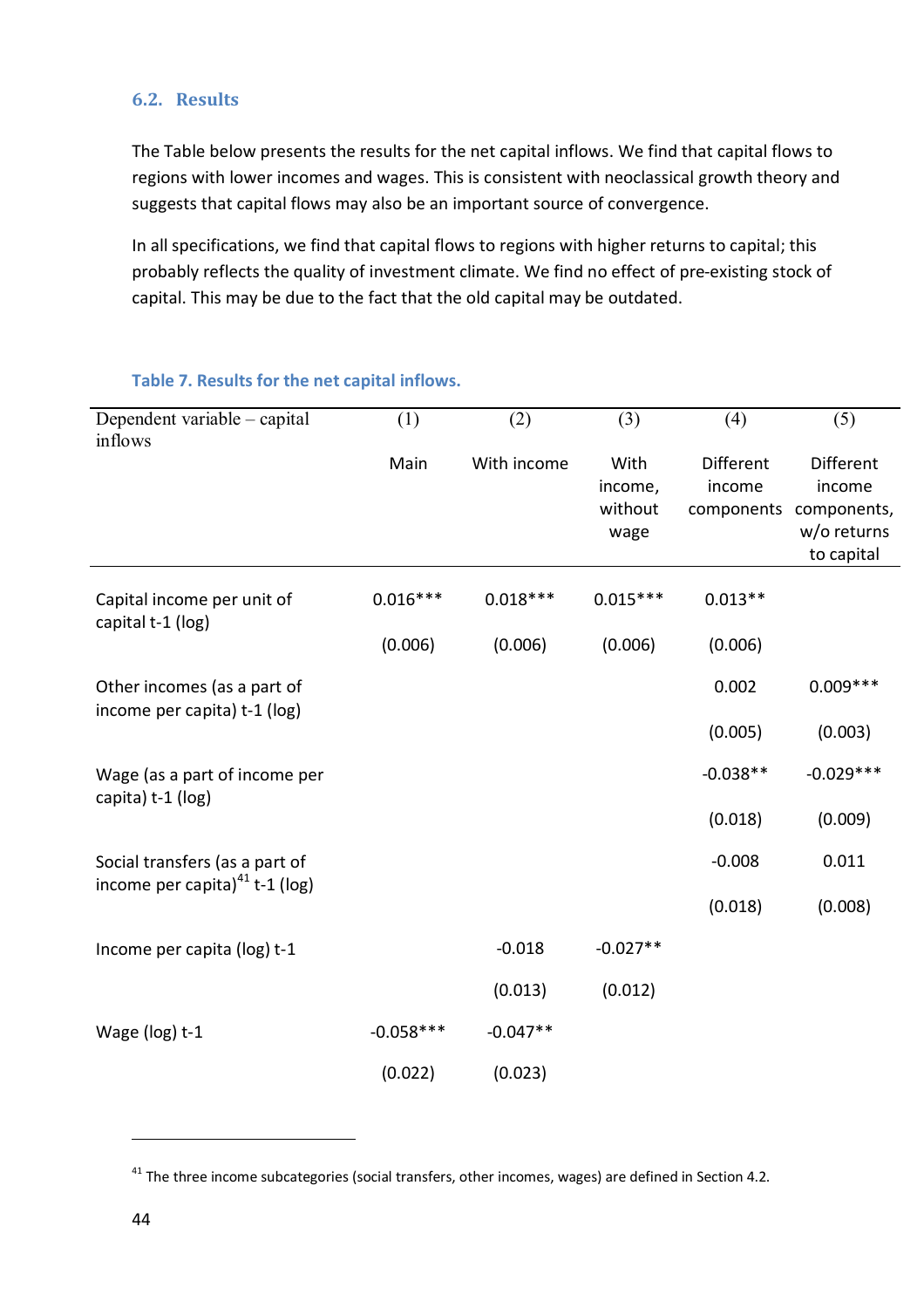| Capital to employment t-1 | 0.012      | 0.011       | 0.007      | 0.014      | $0.022***$   |
|---------------------------|------------|-------------|------------|------------|--------------|
|                           | (0.012)    | (0.012)     | (0.012)    | (0.013)    | (0.006)      |
| Population (log)          | 0.046      | 0.056       | 0.059      | 0.037      | $0.078**$    |
|                           | (0.063)    | (0.064)     | (0.064)    | (0.064)    | (0.039)      |
| Unemployment              | $-0.001$   | $-0.001$    | $-0.001$   | $-0.001$   | $-0.001$     |
|                           | (0.001)    | (0.001)     | (0.001)    | (0.001)    | (0.000)      |
| Telephones                | $-0.000$   | $-0.000$    | $-0.000$   | $-0.000$   | 0.000        |
|                           | (0.000)    | (0.000)     | (0.000)    | (0.000)    | (0.000)      |
| <b>Buses</b>              | 0.000      | 0.000       | 0.000      | 0.000      | $-0.000$     |
|                           | (0.000)    | (0.000)     | (0.000)    | (0.000)    | (0.000)      |
| Doctors                   | $0.002**$  | $0.002**$   | $0.002**$  | $0.002***$ | $0.001***$   |
|                           | (0.001)    | (0.001)     | (0.001)    | (0.001)    | (0.000)      |
| Number of hospitals       | $-0.000$   | $-0.000$    | $-0.000$   | $-0.000$   | $-0.000$     |
|                           | (0.000)    | (0.000)     | (0.000)    | (0.000)    | (0.000)      |
| Highway density           | $-0.000$   | $-0.000$    | $-0.000**$ | $-0.000*$  | $-0.000$ *** |
|                           | (0.000)    | (0.000)     | (0.000)    | (0.000)    | (0.000)      |
| year2003                  | $-0.081**$ | $-0.092***$ | $-0.044*$  | $-0.060*$  | $-0.001$     |
|                           | (0.032)    | (0.033)     | (0.023)    | (0.036)    | (0.003)      |
| year2004                  | $-0.067**$ | $-0.076***$ | $-0.036*$  | $-0.050$   | $-0.002$     |
|                           | (0.027)    | (0.028)     | (0.019)    | (0.031)    | (0.003)      |
| year2005                  | $-0.056**$ | $-0.064***$ | $-0.030*$  | $-0.040$   | 0.003        |
|                           | (0.023)    | (0.023)     | (0.016)    | (0.026)    | (0.004)      |
| year2006                  | $-0.045**$ | $-0.051***$ | $-0.024*$  | $-0.033$   | 0.001        |
|                           | (0.018)    | (0.019)     | (0.013)    | (0.021)    | (0.004)      |
| year2007                  | $-0.028**$ | $-0.033**$  | $-0.013$   | $-0.019$   | $0.008**$    |
|                           | (0.014)    | (0.014)     | (0.010)    | (0.016)    | (0.004)      |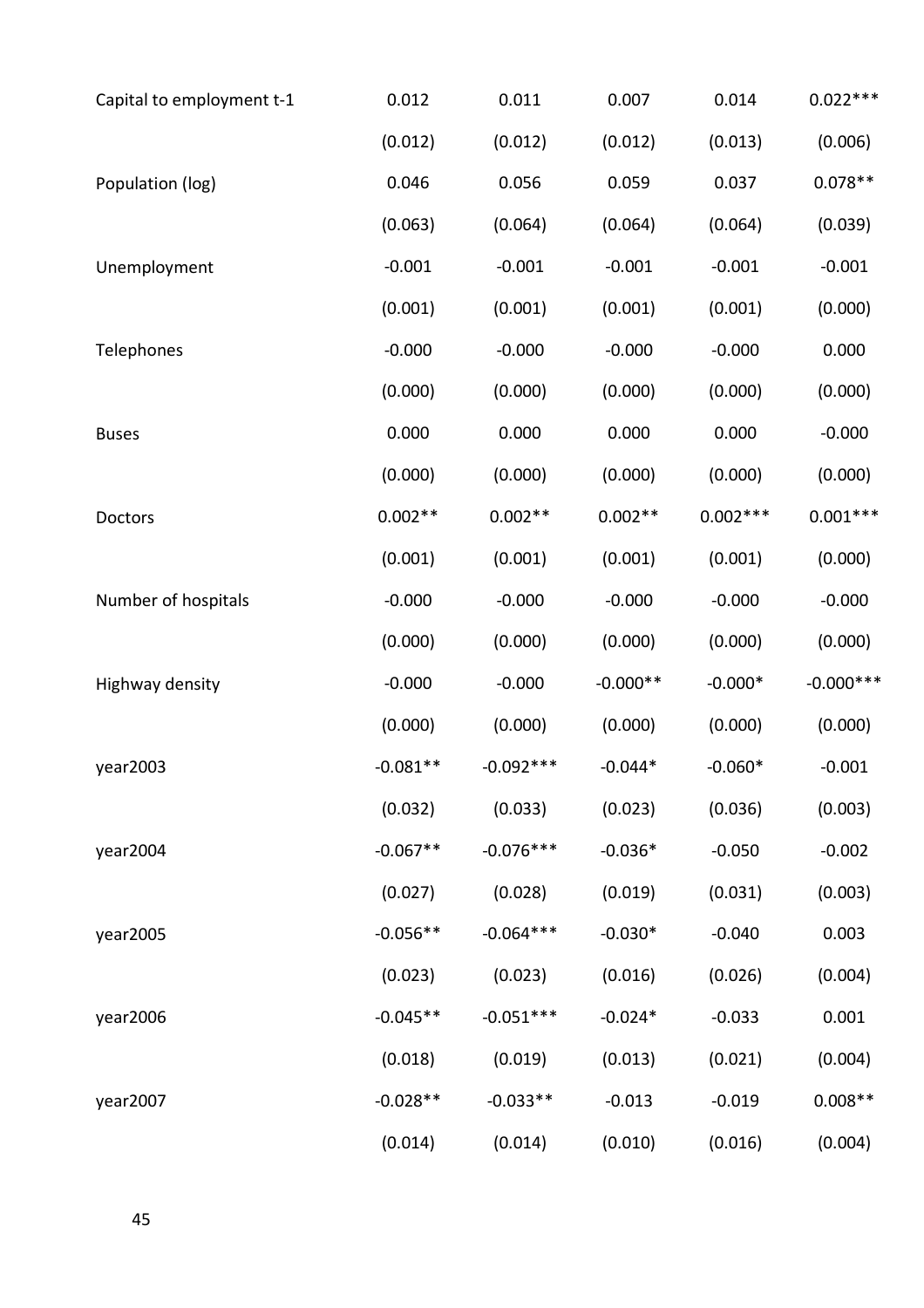| year2008            | $-0.004$ | $-0.007$ | 0.004   | 0.001   | $0.018***$ |
|---------------------|----------|----------|---------|---------|------------|
|                     | (0.008)  | (0.009)  | (0.006) | (0.011) | (0.004)    |
| year2009            | $-0.001$ | $-0.002$ | 0.001   | 0.001   | $0.010***$ |
|                     | (0.004)  | (0.004)  | (0.004) | (0.006) | (0.003)    |
|                     |          |          |         |         |            |
| <b>Observations</b> | 622      | 622      | 622     | 622     | 856        |
| R-squared           | 0.167    | 0.182    | 0.182   | 0.173   | 0.181      |
| Number of regions   | 78       | 78       | 78      | 78      | 78         |

Standard errors in parentheses

\*\*\* p<0.01, \*\* p<0.05, \* p<0.1

In order to understand whether there are substantial barriers to capital flows, we estimate a panel regression for investment per capita as a function of savings per capita. We find that there is no significant relationship which rejects the hypothesis that there are interregional barriers to capital mobility.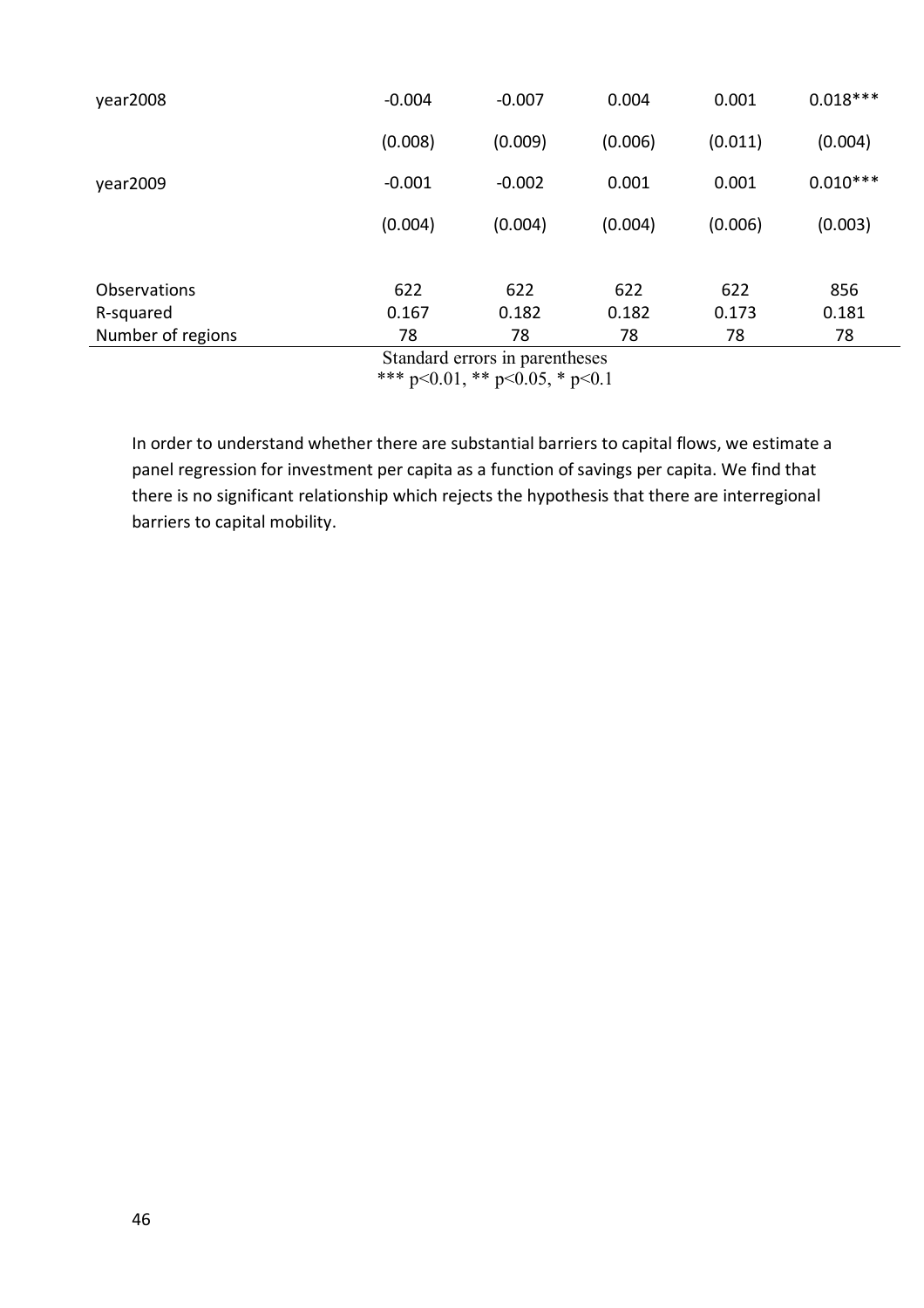|                                          | (1)        | (2)                            | (3)        |
|------------------------------------------|------------|--------------------------------|------------|
| <b>VARIABLES</b>                         | 2002-2009  | 2002-2005                      | 2005-2009  |
| Savings per capita (log)                 | 0.021      | 0.035                          | 0.010      |
|                                          | (0.030)    | (0.045)                        | (0.040)    |
| Budget income per capita (log)           | 0.014      | $-0.175$                       | $0.346*$   |
|                                          | (0.162)    | (0.213)                        | (0.202)    |
| Budget expenditure per capita (log)      | 0.215      | 0.263                          | 0.061      |
|                                          | (0.168)    | (0.206)                        | (0.203)    |
| Capital income per unit of capital (log) | $0.265***$ | $0.389***$                     | 0.102      |
|                                          | (0.058)    | (0.082)                        | (0.079)    |
| Capital to employed                      | $-0.037$   | $0.484**$                      | $-0.358**$ |
|                                          | (0.111)    | (0.237)                        | (0.156)    |
| Population (log)                         | $2.668***$ | $-0.824$                       | 1.514      |
|                                          | (0.837)    | (1.899)                        | (1.662)    |
| Wage (log) t-1                           | $0.540***$ | $0.870***$                     | $-0.127$   |
|                                          | (0.196)    | (0.298)                        | (0.332)    |
| Unemployment                             | $-0.007$   | $-0.005$                       | $-0.017**$ |
|                                          | (0.006)    | (0.010)                        | (0.008)    |
| Telephones                               | 0.001      | 0.002                          | 0.001      |
|                                          | (0.001)    | (0.001)                        | (0.001)    |
| <b>Buses</b>                             | $-0.002*$  | 0.000                          | $-0.001$   |
|                                          | (0.001)    | (0.002)                        | (0.001)    |
| Doctors                                  | 0.003      | $-0.001$                       | $0.016*$   |
|                                          | (0.007)    | (0.013)                        | (0.009)    |
| Number of hospitals                      | $-0.001$   | $-0.002$                       | $-0.002$   |
|                                          | (0.002)    | (0.004)                        | (0.002)    |
| Highway density                          | $-0.001**$ | 0.001                          | $-0.000$   |
|                                          | (0.000)    | (0.001)                        | (0.000)    |
| year2003                                 | $-0.003$   | $-0.232*$                      |            |
|                                          | (0.077)    | (0.127)                        |            |
| year2004                                 | 0.031      | $-0.319$                       |            |
|                                          | (0.118)    | (0.204)                        |            |
| year2005                                 | 0.118      | $-0.364$                       |            |
|                                          | (0.158)    | (0.277)                        |            |
| year2006                                 | 0.185      |                                | $0.204***$ |
|                                          | (0.200)    |                                | (0.079)    |
| year2007                                 | 0.381      |                                | $0.539***$ |
|                                          | (0.242)    |                                | (0.148)    |
| year2008                                 | $0.477*$   |                                | $0.799***$ |
|                                          | (0.288)    |                                | (0.226)    |
| year2009                                 | 0.297      |                                | $0.807***$ |
|                                          | (0.332)    |                                | (0.299)    |
| Observations                             | 617        | 309                            | 385        |
| R-squared                                | 0.914      | 0.810                          | 0.826      |
| Number of regions                        | 78         | 78                             | 78         |
| Standard errors in parentheses           |            | *** p<0.01, ** p<0.05, * p<0.1 |            |

# **Table 8. Results for investments per capita.**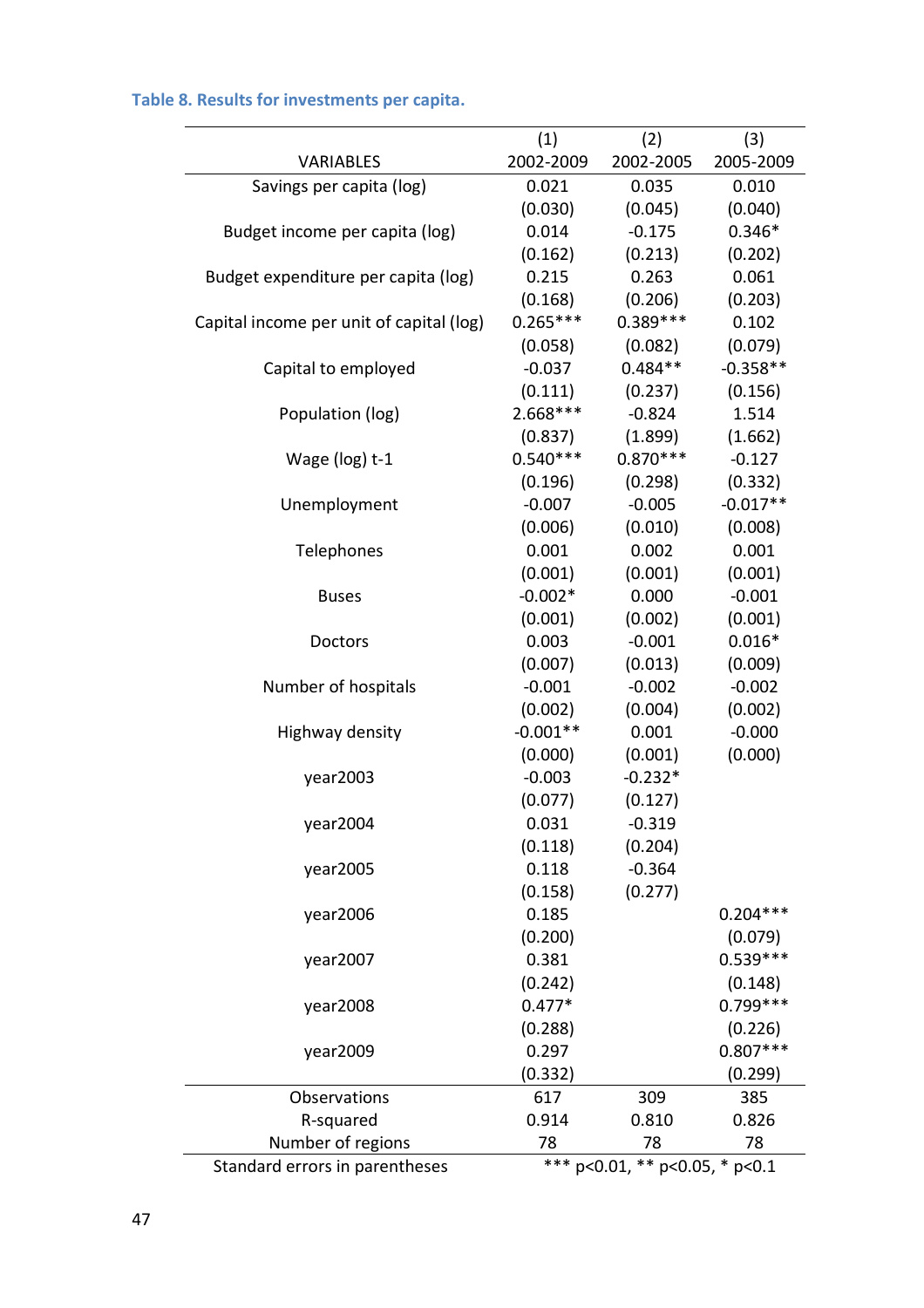## **7. Conclusions and policy implications**

In this paper, we analyze convergence among Russian regions. Unlike 1990s, when Russian regions did not converge or even diverge, in 2000s (especially in the late 2000s) there was a substantial convergence in incomes and wages. By 2010, this resulted in reduction of the interregional differences in incomes to European levels.

In order to understand why convergence did not happen in 1990s and did start in 2000s, we carried out a number of empirical exercises. First, we decomposed the convergence in incomes into convergence in wages, government transfers, and other incomes. We also compared convergence in incomes to convergence in GDP per capita (which has not happened). Second, we ran panel regressions for inter-regional migration. Since we have detailed data for gross region-to-region migration, we were able to analyze main determinants and barriers for labor mobility. Third, we ran panel regressions for capital flows. As the data for inter-regional capital flows are not available, our analysis was limited to the study of net capital inflows for each region and therefore was not as detailed as that of the labor reallocation.

Our results are as follows. While direct government transfers did contribute to convergence, their role has been negligible (as the share of transfers in income is very small). It may well be the case that government redistribution has contributed to reallocation through public sector and government companies' wages but our data do not allow do single out this effect. We found that in early 2000s convergence was explained mainly by wages while in later years convergence was due to convergence in other incomes. Once again, the data limitations did not allow us to distinguish the role of entrepreneurial and capital income from that of the informal wages. Interestingly, despite income convergence, there was no convergence in GDP per capita among Russian regions. Inter-regional dispersions in GDP per capita remain high not only by European standards but also by standards of less developed countries.

Our panel regressions show that reduction in barriers to labor mobility has played an important role in convergences in wages and incomes. We show that some regions lost tens of percents of their populations over the last 15 years while some other regions gained tens of percents. In 1990s, labor mobility from poor to rich regions was slowed down by liquidity constraints. The migrants from poor regions were willing to move but—because of the underdevelopment of financial and real estate markets—they were not able to move. Our results shows that in these regions the increase in income resulted in higher (rather than lower) outward migration – increase in income allowed breaking out of the poverty traps. Using several parametric and semiparametric specifications we identify the critical threshold of income that allowed for overcoming liquidity constraints. While in 1990s tens of regions were below this threshold (and therefore were locked in the poverty trap), by 2010 only one region was below the threshold. In this sense, overall economic growth allowed Russian regions to overcome liquidity constraints through simply growing out of the poverty traps. We run additional tests to show that financial development has also contributed to relaxing liquidity constraints.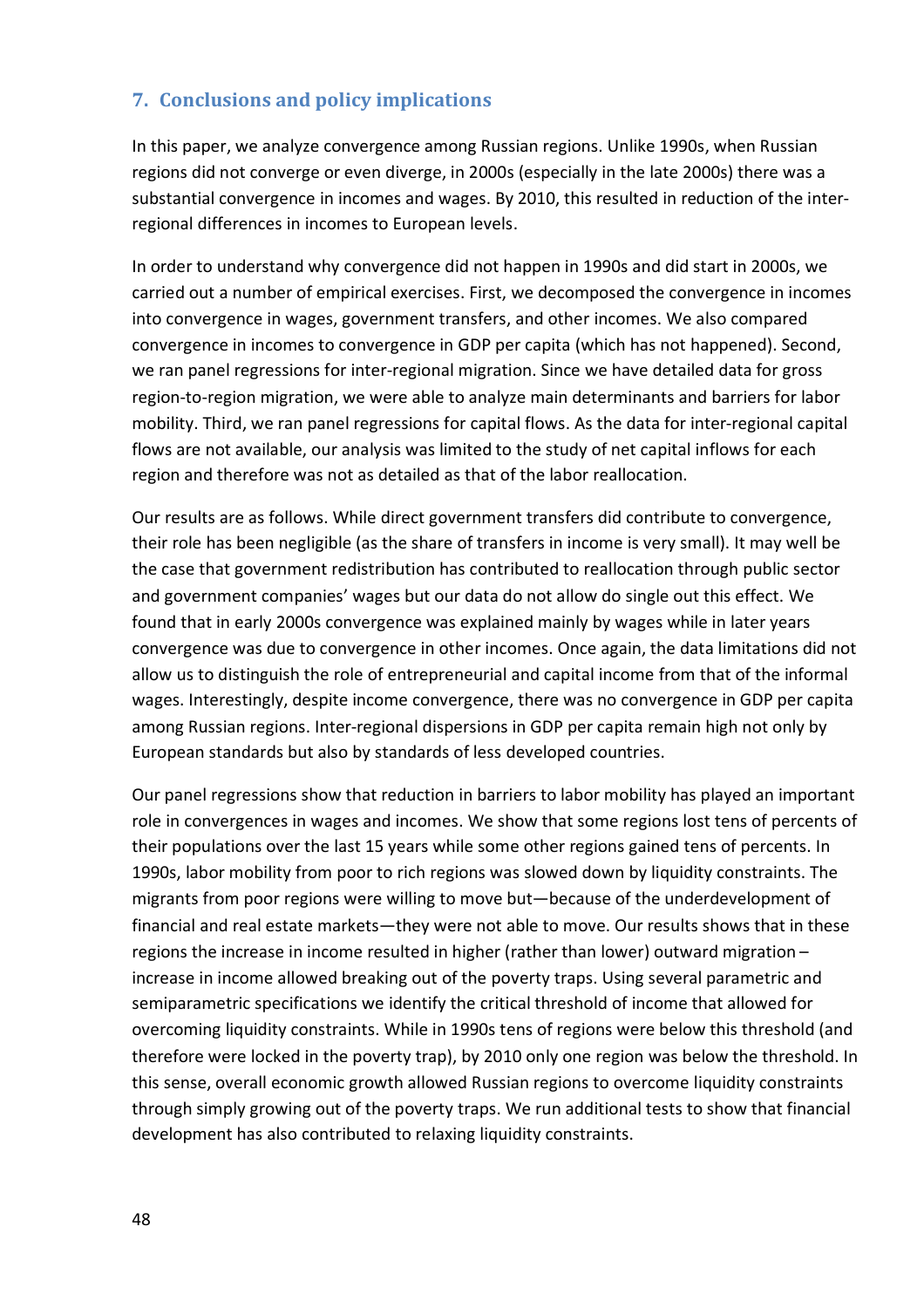Lowering barriers to labor mobility resulted in convergence in wages and incomes which was followed by a reduction of the labor mobility per se. Inter-regional migration rates have gone down in 2000s. We show that this reduction is explained by lower inter-regional differences (and therefore lower incentives to migrate).

Our analysis of capital flows is limited by the lack of detailed data. But our study of panel data on net capital inflows and investment shows that, first, capital does flow to regions with higher return to capital and with lower wages and incomes – and thus contributes to convergence. Second, investment in Russian regions is not correlated to savings – which suggests that capital market is not regionally segmented. As our data on capital are limited to 2000s, we cannot compare the recent years to 1990s, but at least we can argue that recently, capital market was functioning well and was contributing to convergence.

The results above do imply that the combination of convergence in wages and incomes and non-convergence in GDP per capita is a puzzle. The only way to reconcile these facts is as follows. While there is a functioning market for geographical reallocation of labor and capital, Russian regions still differ substantially in terms of total factor productivity. These differences may be explained either by (i) geographical factors, (ii) productivity of inherited capital stock, or (iii) political and economic institutions. The geographical factors are exogenous and cannot be changed, while the role of inherited capital stock will continue to decrease over time due to capital reallocation. Institutional factors are endogenous to changes in political system and in federalism. We do not have data to distinguish between these three explanations – including more detailed data on capital stock and panel data on investment and business climate. This analysis is therefore part of the future research agenda.

What are the policy implications of our analysis? One important result is that, in order to ensure inter-regional convergence in incomes and wages, one does not need convergence in GDP per capita. As long as barriers to labor and capital mobility are removed, mobility (or even a threat of mobility) protects workers. Therefore the very fact of remaining large inter-regional dispersion in GDP per capita should not serve as a justification for government intervention (e.g. region-specific government investment).

As reducing barriers to mobility is important for convergence, this is exactly where the policies can contribute the most. Developing financial and housing markets and improving investor protection is the best policy to reduce inter-regional difference in income. These factors have already reduced income differentials among Russian regions.

We should however provide an important caveat. Our analysis is done at the regional level. We therefore do not address the sub-regional level and have nothing to say on the need for townlevel government interventions. There may well be many cases where individual towns (e.g. so called mono-towns) are locked in poverty traps. In those cases government intervention may be justified and desirable. Our results show that poverty traps did exist in Russia in 1990s at the regional level. These may well still exist at the town level even now. We cannot extrapolate the quantitative value of the income threshold we identified for the poverty traps from regional to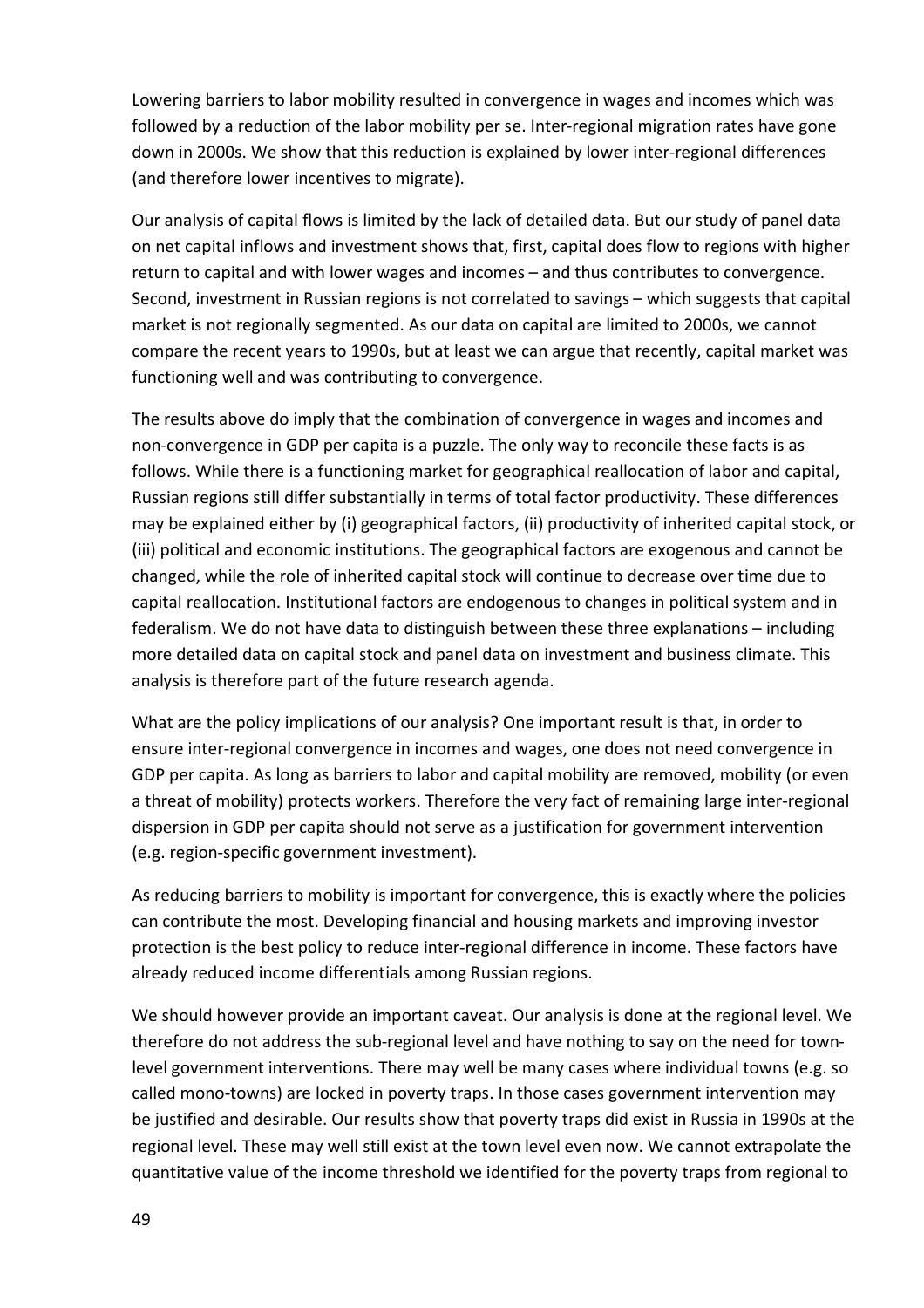town level but our analysis provides very clear qualitative criteria for government intervention. If the average citizen of a town would benefit from moving out but cannot finance the move (e.g. because his/her real estate is worthless) then government can and should step in through supporting financial intermediaries that can finance the move. Therefore our analysis is fully consistent with government's mono-towns restructuring program.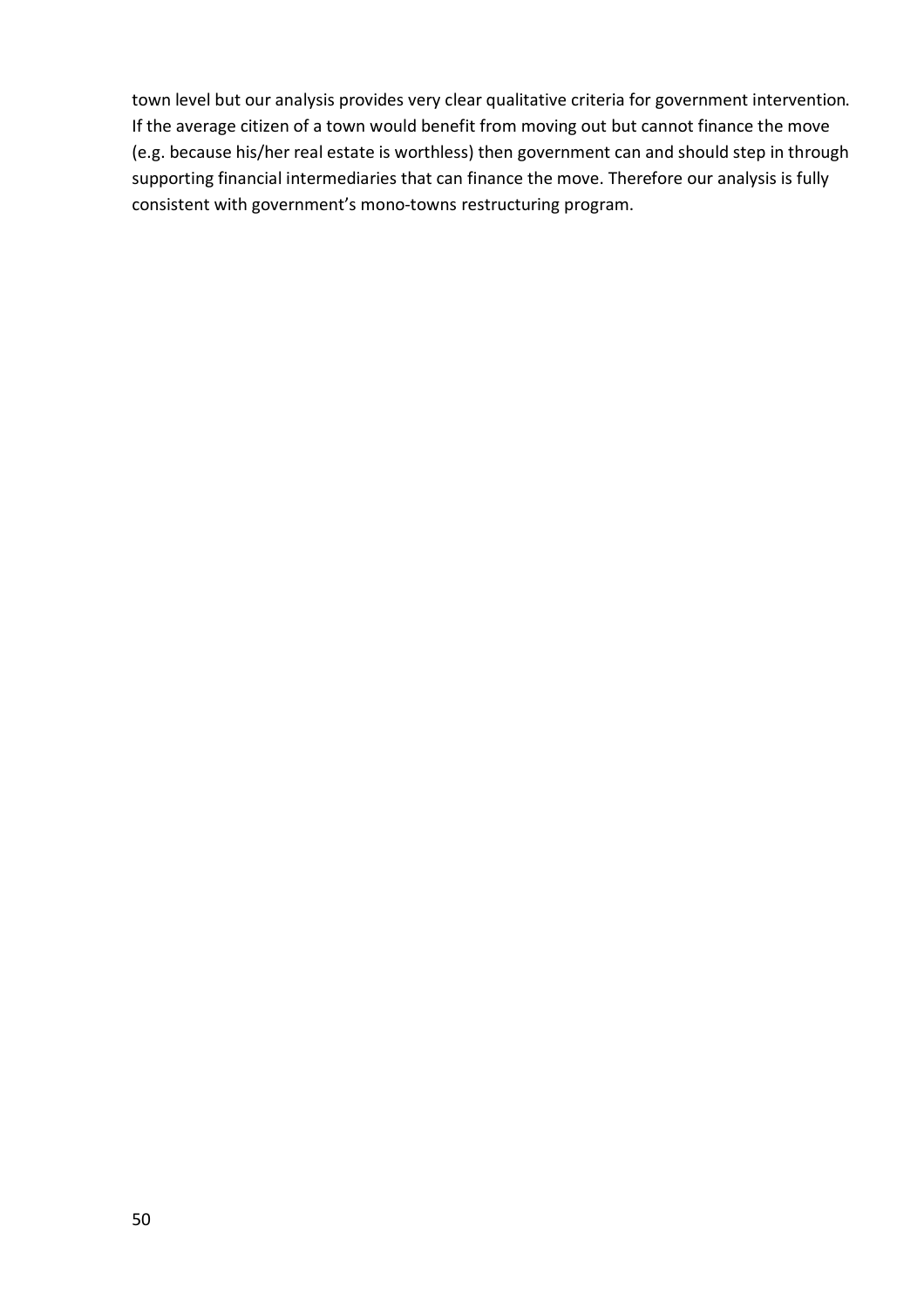## **8. References**

Ahrend, R. (2005). Speed of reform, initial conditions or political orientation? Explaining Russian regions' economic performance. *Post-Communist Economies*, 17(3), pp. 289-317.

Akhmedjonov A., Lau M. C. K., Izgi B. B. (2013) New evidence of regional income divergence in post-reform Russia. Applied Economics, Volume 45, Issue 18.

Andrienko Y., Guriev S. Determinants of Interregional Mobility in Russia. Evidence from Panel Data. Economics of Transition, Vol., 12, (1), 2004, 1-27.

Babetski J., Maurel M. (2002). Regional convergence and institutional development in Russia, in Samson I., Greffe X., Brunat E. (Eds) Russia's Opening and the Common European Economic Space. RECEP White Book, Moscow.

Balatskii, E.V., and K.M. Saakyants (2006). Income's divergence and economic growth. In Korovkin, A.G. (ed.), *Scientific Articles – Institute of Economic Forecasting, Russian Academy of Sciences*, Moscow: MAKS Press, pp. 583-601. [In Russian.]

Baltagi B. H., Li D. (2002). Series Estimation of Partially Linear Panel Data Models with Fixed Effects. Annals of Economics and Finance, vol. 3(1), pp. 103-116.

Banerjee, Biswajit, Kanbur, S.M. Ravi (1981). On the specification and estimation of macro rural–urban migration functions: with an application to Indian data. Oxford Bulletin of Economics and Statistics 43, 7–29.

Barro R.J., Sala-i-Martin X. (1991). Convergence across States and Regions. *Brookings Papers on Economic Activity*, 1991(1), pp. 107–182.

Berkowitz, D., and DeJong D. N. (2002). Accounting for growth in post-Soviet Russia. *Regional Science and Urban Economics*, 32 (2), pp. 221–239.

Berkowitz, D., and DeJong D. N. (2003). Policy reform and growth in post-Soviet Russia. *European Economic Review*, 47 (2), pp. 337–352.

Berkowitz, D., and DeJong D. N. (2005). Entrepreneurship and post-socialist growth. *Oxford Bulletin of Economics and Statistics*, 67 (1), pp. 25–46.

Berkowitz, D., and DeJong D. N. (2010). Growth in post-Soviet Russia: a tale of two transitions. *Journal of Economic Behavior and Organization*, 73 (forthcoming).

Berkowitz, D., and Jackson J. E. (2006). Entrepreneurship and the evolution of income distributions in Poland and Russia. *Journal of Comparative Economics*, 34 (2), pp. 338–356.

Bradshaw, M. J., and Vartapetov K. (2003). A new perspective on regional inequalities in Russia. *Eurasian Geography and Economics*, 44 (6), pp. 403-429.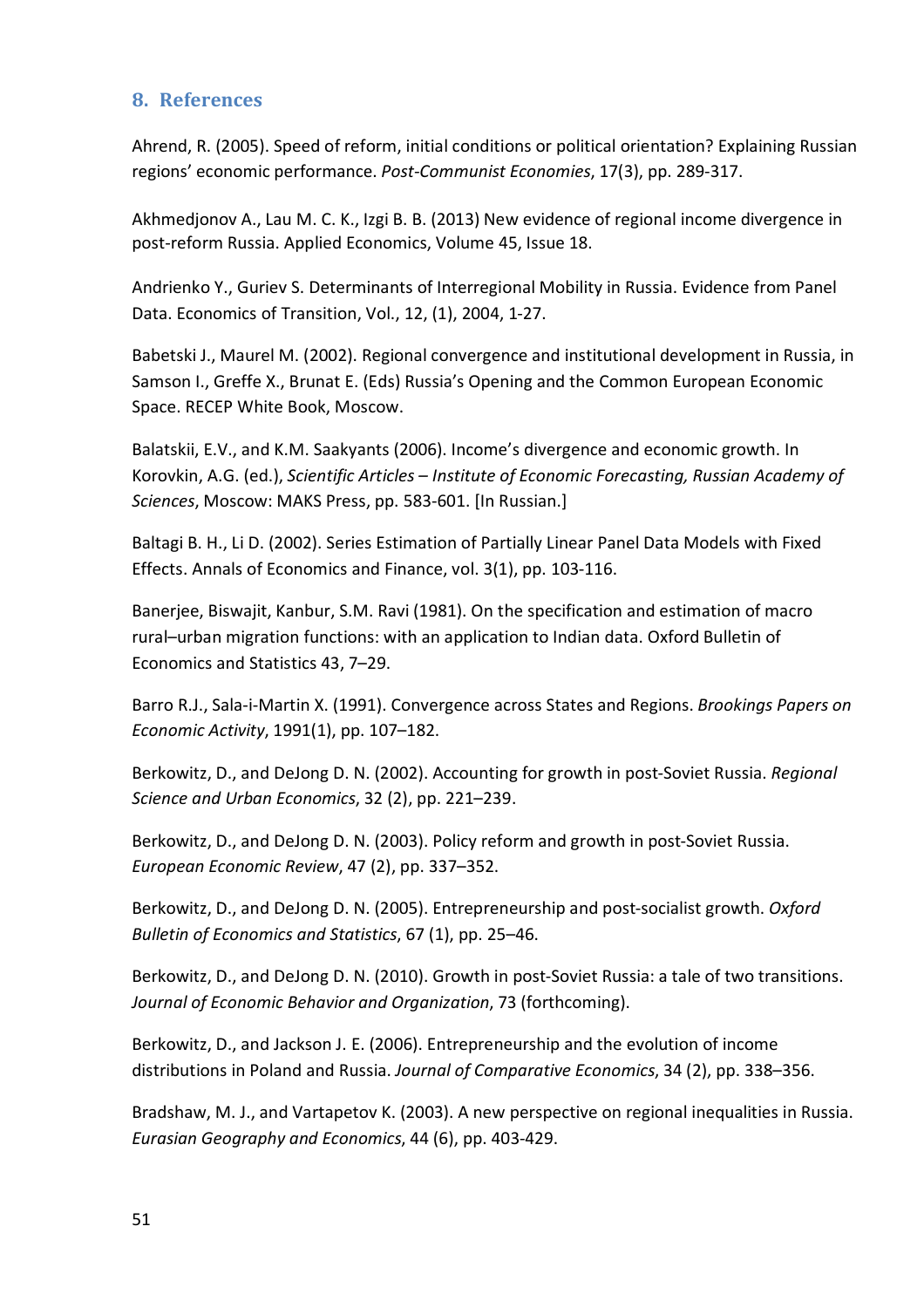Buccellato, T. (2007). Convergence across Russian regions: a spatial econometrics approach. *CSESCE Working Paper* No. 72.

Carluer F. (2005). Dynamics of Russian Regional Clubs: The Time of Divergence. *Regional Studies*, Vol. 39.6, pp. 713–726.

Carluer, F., and E. Sharipova (2004). The unbalanced dynamics of Russian regions: towards a real divergence process. *East-West Journal of Economics and Business*, 2004, 7 (1), pp. 11-37.

Che N.X., Spilimbergo A. (2012). Structural reforms and regional convergence. CEPR Discussion Paper No. 8951.

Dolinskaya, I. (2002). Transition and regional inequality in Russia: Reorganization or procrastination? *IMF Working Paper* No. WP/02/169.

Fedorov, L. (2002). Regional inequality and regional polarization in Russia, 1990-99. *World Development*, 30 (3), pp. 443-456.

Galbraith, J. K., Krytynskaia L., and Wang Q. (2004). The experience of rising inequality in Russia and China during the transition. *European Journal of Comparative Economics*, 1 (1), pp. 87-106.

Gerasimova I. (2009). Sources of income as a factor of interregional socio-economic differentiation of the Russian population (1995-2007). Pricladnaya econometrica [Applied econometrics]. No.4 (16). [In Russian.]

Gluschenko K. (2010). Methodologies of Analyzing Inter-Regional Income Inequality and Their Applications to Russia. William Davidson Institute Working Paper Number 984.

Granberg, A.G., and Yu. S. Zaitseva (2003). Inter-regional comparisons of gross regional product in the Russian Federation. *Voprosy Statistiki* [*Problems of Statistics*], No. 2, pp. 3-17. [In Russian.]

Hansen B.E. (1999). Threshold effects in non-dynamic panels: estimation, testing, and inference. Journal of Econometrics 93, p. 345-368.

Herzfeld, T. (2008). Interregional income distribution: a comparison of Russian and Chinese experience. *Post-Communist Economies*, 20 (4), pp. 431-447.

Heshmati A. (2004). A Review of Decomposition of Income Inequality. IZA DP No. 1221.

Iodchin A.A. (2007). Decomposition of inter-regional convergence in Russia. Audit and finansoviy analiz [*Audit and financial analysis*], No. 4. [In Russian.]

Kholodilin K., Siliverstovs B., Oshchepkov A. (2009). The Russian regional convergence process: Where does it go? DIW Discussion Paper No.861.

Kolomak (2010). Interregional disparities in Russia: the economic and social aspects. Prostranstvennaya economica [*Spatial economics*], No. 1, pp. 26-35.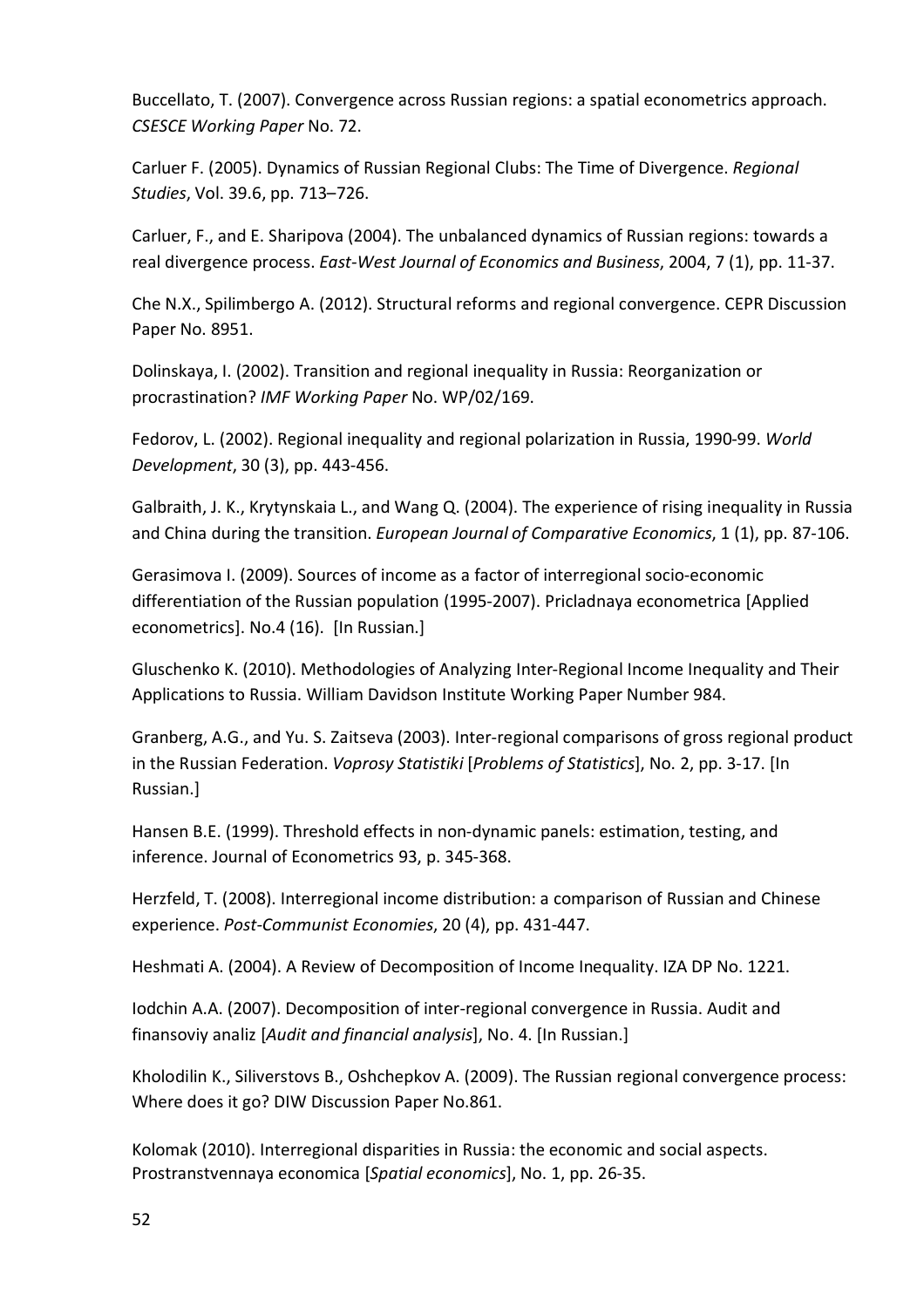Kwon, G., and A. Spilimbergo (2005). Russia's regions: income volatility, labor mobility, and fiscal policy. *IMF Working Paper* No. WP/05/185.

Lavrovsky, B.L., and Ye. A. Shiltsin (2009). Russian regions: leveling or stratification? *Ekonomika i Matematicheskie Metody* [*Economics and Mathematical Methods*], 45 (2), pp. 31-36. [In Russian.]

Ledyaeva, S., and M. Linden (2008). Determinants of economic growth: empirical evidence from Russian regions. *European Journal of Comparative Economics*, 5 (1), pp. 87-105.

Libman A. (2009). Democracy, Size of Bureaucracy, and Economic Growth: Evidence from Russian Regions. CDSE Discussion Paper No. 60.

Libman A.M. (2006). The role of economic integration and disintegration in the post-soviet space: quantitative analysis. Problemi prognozirovaniya [*Problems of forcasting*], No.5. [In Russian.]

Libois F., Verardi V. (2012). Semiparametric fixed-effects estimator. Working Papers 1201, University of Namur, Department of Economics.

Litvintseva, G.P., O.V. Voronkova, and E.A. Stukalenko (2007). Regional income inequality and poverty level in Russia: an analysis adjusted for purchasing power of the ruble. *Studies on Russian Economic Development*, 18 (6), pp. 641-649.

Lugovoy, O., Dashkeyev V., Mazayev I., Fomchenko D., Polyakov Е., and Hecht A. (2007). *Analysis of Economic Growth in Regions: Geographical and Institutional Aspect*. Moscow: IET.

Mahler C. (2011). Divergence fortunes: recent developments in income inequality across Russian regions. Opticon 1826, Issue 10.

Melnikov, R.M. (2005). Analysis of the dynamics of inter-regional economic inequality: foreign approaches and the Russian practice. *Region: Ekonomika i Sotsiologia* [*Region: Economics and Sociology*], No. 4, pp. 3-18. [In Russian.]

Melnikov, R.M. (2007). Inter-regional economic inequality in the Russian economy: trends and prospects. *Regionalnaya Ekonomika: Teoria i Praktika* [*Regional Economics: Theory and Practice*], No. 8, pp. 26-33. [In Russian.]

Melnikov, R.M. (2008). Inter-regional economic inequality in the Russian economy: trends and prospects. *Regionalnaya Ekonomika: Teoria i Praktika* [*Regional Economics: Theory and Practice*], No. 3, pp. 7-14. [In Russian.]

Mikheeva, N. (1999). Analysis of interregional inequality in Russia. *Studies on Russian Economic Development*, 10 (5), pp. 514-521.

Mikheeva, N. (2000). Differentiation of social and economic situation in the Russian regions and problems of regional policy. *EERC Working Paper* No. 99/09.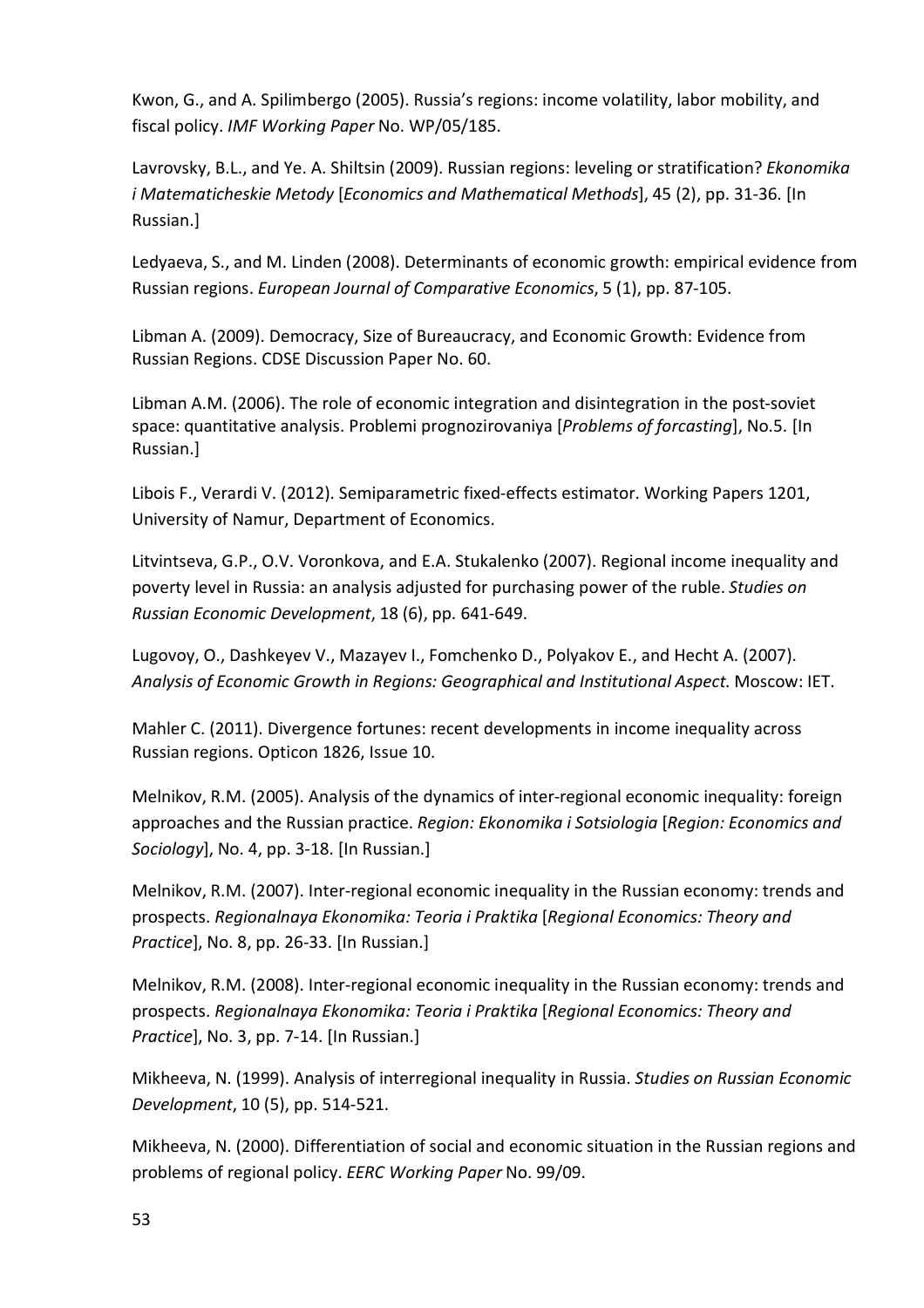Newson R. (2001) "B-splines and splines parameterized by their values at their reference points on the x-axis", Stata Technical Bulletin, StataCorpLP, vol. 10(57).

Phan, D., Coxhead, I. (2010) "Inter-provincial migration and inequality during Vietnam's transition," *Journal of Development Economics,* 91, 100–112.

Quah D. (1993). Empirical cross-section dynamics in economic growth. European Economic Review, Elsevier, vol. 37(2-3), pp. 426-434.

Shorrocks A.F. (1982), Inequality decomposition by factor components, Econometrica 50(1), 193-211.

Solanko L. (2008). Unequal fortunes: a note on income convergence across Russian regions. *Post-Communist Economies*, Vol. 20, No. 3, 287–301.

Solanko, L. (2006). *Essays on Russia's Economic Transition*. Helsinki: Bank of Finland.

Uschev F.A., Chirkova (2008). Investments, economic growth and convergence in Russia and in the world: econometric approach. Financi I Biznes [*Finance and business*], No.1, pp. 41-51. [In Russian.]

Vakulenko E., Mkrtchyan N., Furmanov K. (2011). Econometric Analysis of Internal Migration in Russia. *Montenegrin Journal of Economics*, vol. 7, №2, 21-33.

Yemtsov, R. (2005). Quo vadis? Inequality and poverty dynamics across Russian regions. In: Kanbur, R., and A.J. Venables (eds.), *Spatial Inequality and Development*. Oxford: Oxford University Press, pp. 348-397.

Zubarevich N.V. (2005). Social services: education, health, housing and communal services. In a book 'Rossiya regionov: v kakom socialnom prostranstve mi zhivem?' [*The Russia of regions: what social space do we live in?*]. Independent Institute of Social Policy. Moscow. [In Russian.]

Zubarevich N.V. (2010). Regions of Russia: inequality, crisis, modernization. Independent Institute of Social Policy, Moscow. [In Russian.]

Zverev D., Kolomak E. (2010). Subnational fiscal policy in Russia: regional differences and relationship. Seriya 'Nauchnie dokladi: nezavicimiy economicheskiy analiz' [*Scientific reports: Independent Economic Analysis*], 209. Moscow, Moscow Public Science Foundation, Siberian Center for Applied Economic Research, p. 103. [In Russian.]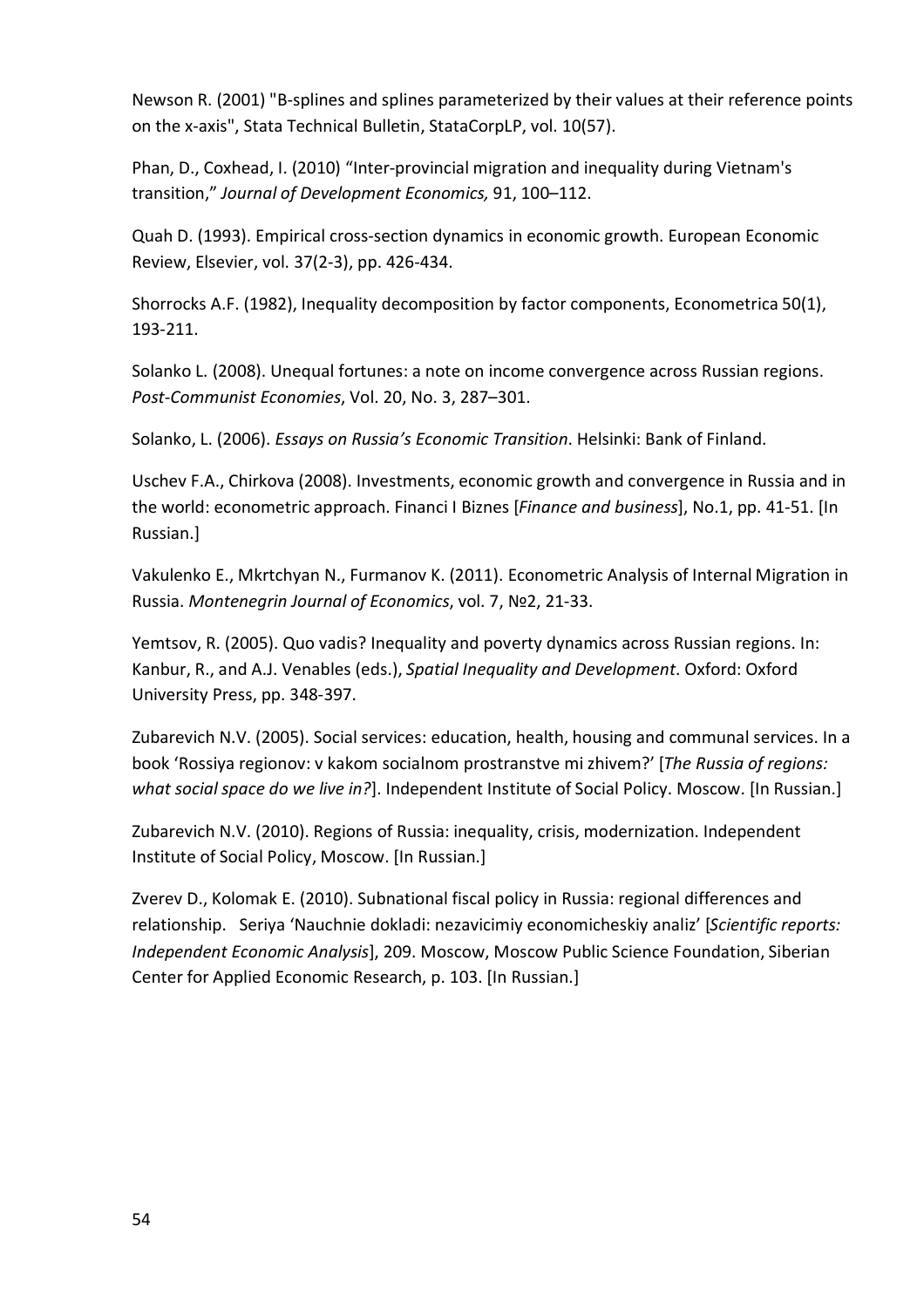# **9. Appendix**

# **9.1. Appendix A: Tables**

# **Table 9. Studies of income inequality among Russian regions.**

| Paper              | Time  | Income     | Regional                 | Main method of       | The speed of           |
|--------------------|-------|------------|--------------------------|----------------------|------------------------|
|                    | span  | indicator  | price                    | analysis             | convergence            |
|                    |       |            | deflator                 |                      | $\beta$                |
| Mikheeva (1999,    | 1990- | <b>GDP</b> |                          | $\beta$ -convergence | -2% (GDP per capita),  |
| 2000)              | 1996  | Personal   | <b>CPI</b>               |                      | -3.5% (Real personal   |
|                    |       | incomes    |                          |                      | income)                |
| Carluer, Sharipova | 1985- | Personal   | $\blacksquare$           | $\beta$ -convergence | -0.78% Income (1985-   |
| (2004)             | 1999  | incomes    |                          |                      | 99)                    |
|                    |       | GDP        | $\blacksquare$           |                      | 13.6% GDP (1994-99)    |
|                    | 1994- | Industria  |                          |                      |                        |
|                    | 1999  |            |                          |                      | -0.92% Industrial      |
|                    | 1995- | producti   |                          |                      | output (1995-2000)     |
|                    | 2000  | on         |                          |                      |                        |
| Solanko (2006,     | 1992- | Personal   | <b>CPI</b>               | $\beta$ -convergence | 3% (for initially rich |
| 2008)              | 2005  | incomes    |                          |                      | region)                |
| Ledyaeva, Linden   | 1996- | GDP        | $\overline{\phantom{a}}$ | $\beta$ -convergence | 1.24%                  |
| (2008)             | 2005  |            |                          |                      |                        |
| Melnikov (2005,    | 1995- | <b>GDP</b> | Cost of the              | $\beta$ -convergence | No convergence         |
| 2007, 2008)        | 2004  | Personal   | PC basket                |                      | before 2000            |
|                    | 1997- | incomes    |                          |                      | 9.44% (GDP 2000-       |
|                    | 2005  |            |                          |                      | 2004)                  |
|                    |       |            |                          |                      | 3.66% (personal        |
|                    |       |            |                          |                      | income)                |
|                    |       |            |                          |                      |                        |
| Lugovoy et al.     | 1998- | GDP        | From                     | $\beta$ -convergence | 2.9-3.1%               |
| (2007)             | 2004  |            | Granberg                 |                      |                        |
|                    |       |            | and                      |                      |                        |
|                    |       |            | Zaitseva                 |                      |                        |
|                    |       |            | (2003)                   |                      |                        |
| Kholodilin et. al  | 1998- | GDP        | From                     | $\beta$ -convergence | 2%                     |
| (2009)             | 2006  |            | Granberg                 |                      |                        |
|                    |       |            | and                      |                      |                        |
|                    |       |            | Zaitseva                 |                      |                        |
|                    |       |            | (2003)                   |                      |                        |
| Buccellato (2007)  | 1999- | <b>GDP</b> |                          | $\beta$ -convergence | 3.6%                   |
|                    | 2004  |            |                          |                      |                        |
| Berkowitz, DeJong  | 1993- | Personal   | <b>CPI</b>               | Causal cross-        | $-0.1\%$ (1993-1997)   |
| (2002, 2003, 2005) | 1997  | incomes    |                          | sectional            | 0.1% (1993-2000)       |
|                    | 1993- |            |                          | analysis             |                        |
|                    | 2000  |            |                          |                      |                        |
|                    |       |            |                          |                      |                        |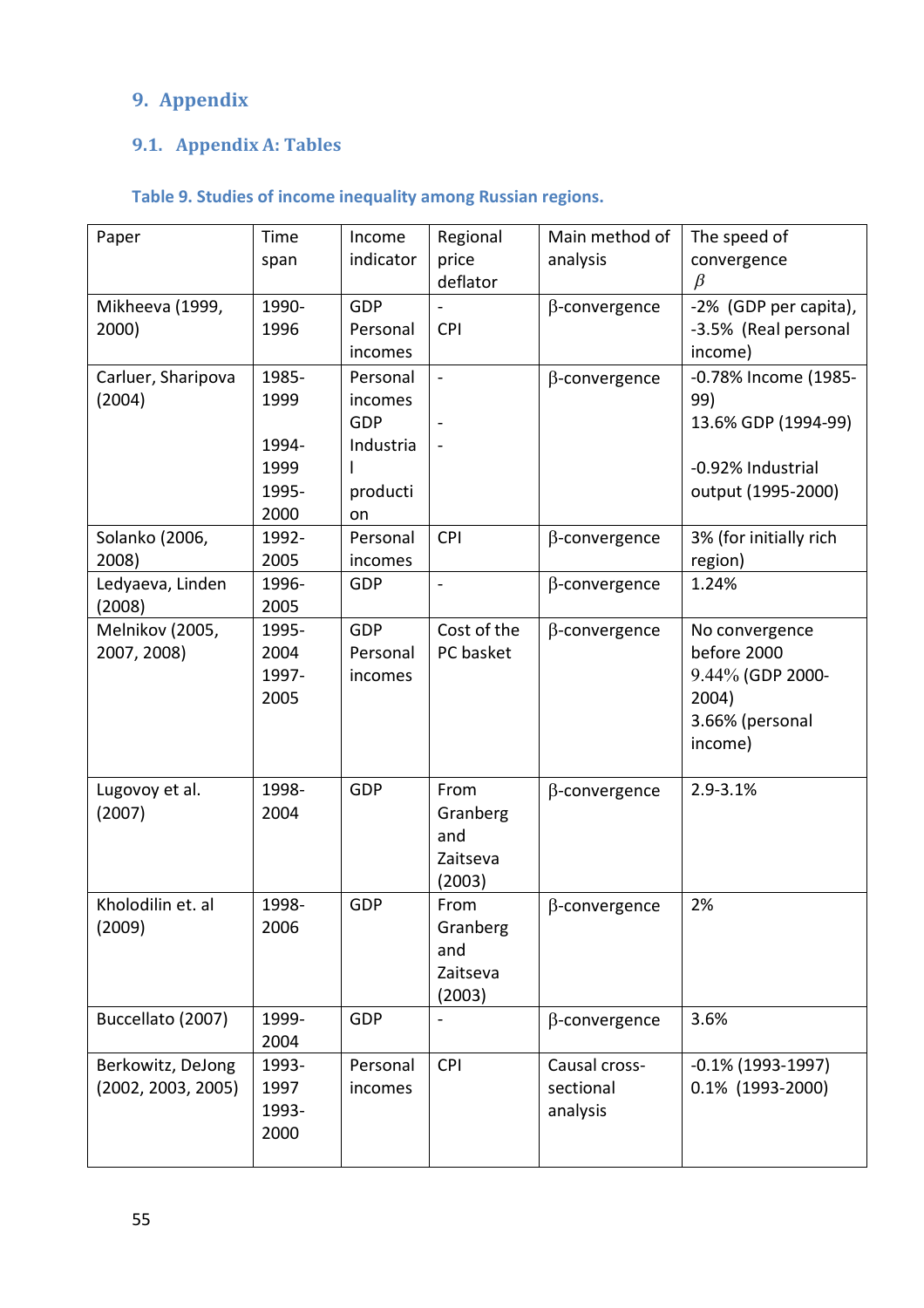| Berkowitz, DeJong  | 1993- | Personal  | Cost of the                  | Causal cross-    | 4.5% (1993-2000)      |
|--------------------|-------|-----------|------------------------------|------------------|-----------------------|
| (2010)             | 2007  | incomes   | PC basket                    | sectional        | 7.8% (2000-2007)      |
|                    |       |           | + CPI                        | analysis         |                       |
| Berkowitz, Jackson | 1995- | Personal  |                              | Causal cross-    | Convergence           |
| (2006)             | 2001  | incomes   |                              | sectional        |                       |
|                    |       | (by       |                              | analysis         |                       |
|                    |       | quintile) |                              |                  |                       |
|                    |       |           |                              |                  |                       |
| Ahrend (2005)      | 1995- | GDP       |                              | Causal cross-    | No convergence        |
|                    | 1997  | Personal  | <b>CPI</b>                   | sectional        | (GDP)                 |
|                    | 1994- | incomes   |                              | analysis         | 4.3% (income)         |
|                    | 1998  | Industria |                              |                  | -1.4% (industrial     |
|                    |       |           |                              |                  | production)           |
|                    | 1991- | producti  |                              |                  |                       |
|                    | 1998  | on        |                              |                  |                       |
| Babetski, Maurel   | 1995- | Personal  | CPI (?)                      | Time series      | Weak convergence      |
| (2002)             | 1999  | incomes   |                              | analysis         |                       |
| Kwon, Spilimbergo  | 1993- | GDP (?)   | CPI (?)                      | Time series      | Convergence           |
| (2005)             | 2002  |           |                              | analysis         |                       |
|                    | 1990- | Personal  | Cost of                      |                  |                       |
| Bradshaw,          |       |           |                              | σ-convergence    | Divergence            |
| Vartapetov (2003)  | 2001  | incomes,  | staples                      |                  |                       |
|                    |       | GDP       | basket,                      |                  |                       |
|                    |       |           | subsistence                  |                  |                       |
|                    |       |           | minimum                      |                  |                       |
| Galbraith et. al   | 1990- | Payroll   | $\qquad \qquad \blacksquare$ | σ-convergence    | Divergence            |
| (2004)             | 2000  |           |                              |                  |                       |
| Litvintseva et al. | 2000- | Personal  | Cost of the                  | σ-convergence    | Divergence            |
| (2007)             | 2004  | incomes   | PC basket                    |                  |                       |
|                    |       | (by       | $+$ CPI(?)                   |                  |                       |
|                    |       | quintile) |                              |                  |                       |
| Fedorov (2002)     | 1990- | Personal  | <b>CPI</b>                   | Polarization     | Divergence (slowly in |
|                    | 1999  | incomes,  |                              |                  | 1998-1999)            |
|                    |       | personal  |                              |                  |                       |
|                    |       |           |                              |                  |                       |
|                    |       | expendit  |                              |                  |                       |
|                    |       | ures      |                              |                  |                       |
| Balatskii and      | 1998- | GDP       | $\blacksquare$               | Polarization (?) | Divergence            |
| Saakyants (2006)   | 2004  |           |                              |                  |                       |
| Dolinskaya (2002)  | 1991- | Personal  | <b>CPI</b>                   | Transition       | Divergence            |
|                    | 1997  | incomes   |                              | probability      |                       |
|                    |       |           |                              | matrices         |                       |
| Carluer (2005)     | 1985- | Personal  |                              | Transition       | $-0.78\%$ (1985-99)   |
|                    | 1999  | incomes   |                              | probability      | 1% (1993-99)          |
|                    |       |           |                              | matrices         | -4% (1991-93)         |
|                    |       |           |                              |                  | 0.5% (1985-91)        |
|                    |       |           |                              |                  | $\sigma$ -divergence  |
|                    |       |           |                              |                  |                       |
| Yemtsov (2005)     | 1994- | Personal  | Minimum                      | σ-convergence,   | Divergence            |
|                    | 2000  | incomes   | subsistence                  | transition       |                       |
|                    |       |           | level                        | probability      |                       |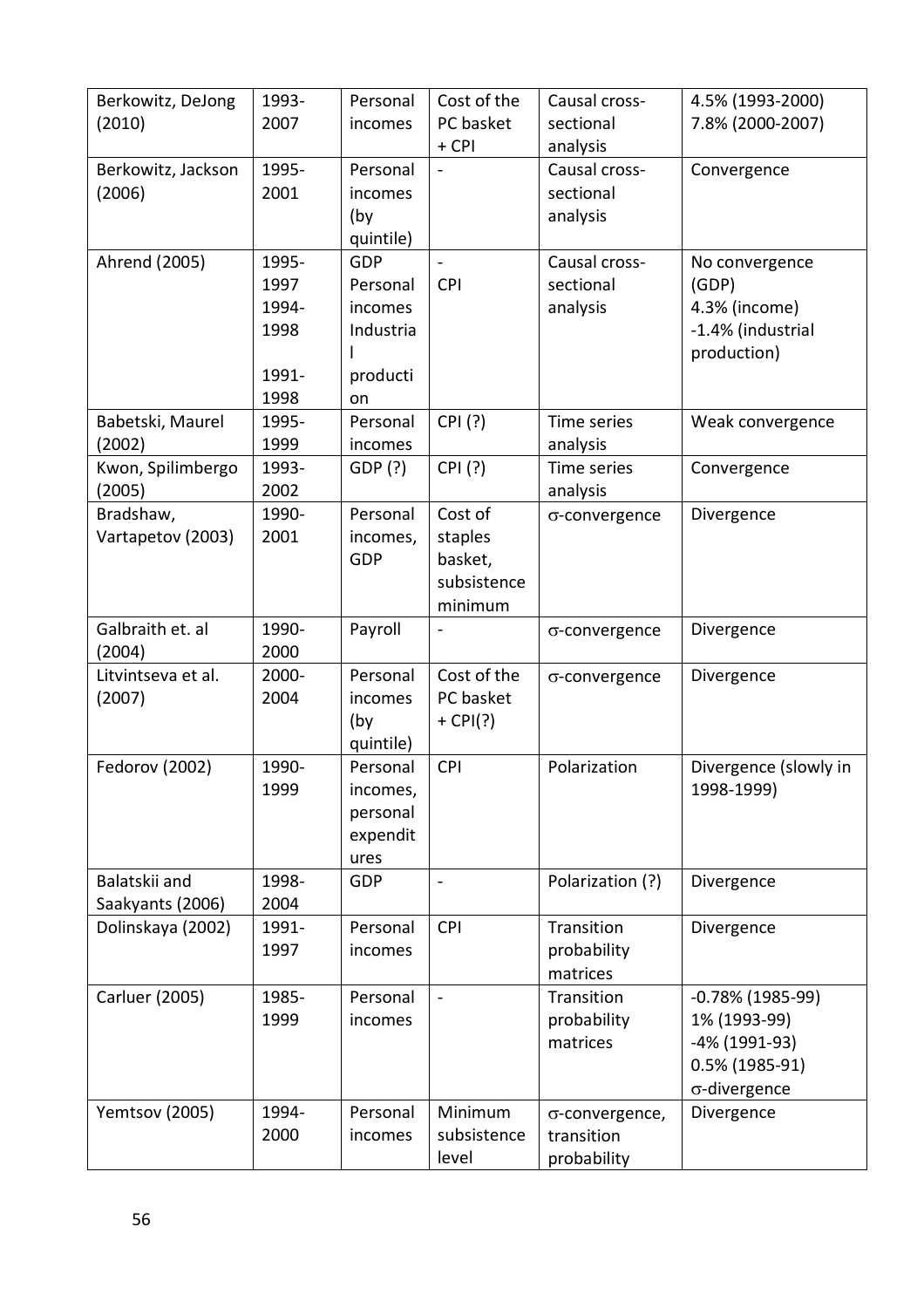|                                  |                                |                                                                           |                              | matrices                                                       |                                                                                                                                                                                                                                         |
|----------------------------------|--------------------------------|---------------------------------------------------------------------------|------------------------------|----------------------------------------------------------------|-----------------------------------------------------------------------------------------------------------------------------------------------------------------------------------------------------------------------------------------|
| Lavrovsky and<br>Shiltsin (2009) | 2000-<br>2005                  | <b>GDP</b>                                                                | $\overline{\phantom{a}}$     | Transition<br>probability<br>matrices                          | Divergence                                                                                                                                                                                                                              |
| Herzfeld (2008)                  | 1999-<br>2004                  | <b>GDP</b>                                                                | $\blacksquare$               | Convergence<br>clubs,<br>transition<br>probability<br>matrices | Divergence                                                                                                                                                                                                                              |
| Iodchin (2007)                   | 1996-<br>2003                  | GDP per<br>worker                                                         | <b>CPI</b>                   | $\beta$ -convergence,<br>σ-convergence                         | $\sigma$ -divergence<br>0.64%                                                                                                                                                                                                           |
| Uschev, Chirkova<br>(2008)       | 1998-<br>2004                  | GDP                                                                       | $\blacksquare$               | $\beta$ -convergence                                           | 2.4%                                                                                                                                                                                                                                    |
| Libman (2006,<br>2009)           | 1990-<br>2004<br>2000-<br>2004 | Personal<br>incomes<br>GDP                                                | $\blacksquare$<br><b>CPI</b> | $\beta$ -convergence                                           | 4.4% (1990-95)<br>2.5% (1996-99)<br>2.4% (2000-04)<br>5.7% (1990-2004)<br>6.8% (2000-04) GDP                                                                                                                                            |
|                                  |                                |                                                                           |                              |                                                                |                                                                                                                                                                                                                                         |
| Gerasimova (2009)                | 1995-<br>2007                  | Personal<br>incomes                                                       | $\blacksquare$               | σ-convergence                                                  | Convergence                                                                                                                                                                                                                             |
| Zverev, Kolomak<br>(2010)        | 1995-<br>2006                  | <b>GDP</b><br><b>Budget</b><br>income<br><b>Budget</b><br>expendit<br>ure | ÷,                           | $\beta$ -convergence,<br>σ-convergence                         | No convergence<br>(GDP)<br>9,3% (Budget income)<br>14% (Non tax income)<br>4,7% (general<br>expenditures)<br>3,4% (expenditures<br>for education)<br>1,9% (Expenditure for<br>housing and public<br>utilities)<br>17,1% (Social policy) |
| <b>Kolomak (2010)</b>            | 1995-<br>2007                  | Personal<br>incomes                                                       |                              | $\beta$ -convergence                                           | 1.7%                                                                                                                                                                                                                                    |
| Mahler (2011)                    | 2002-<br>2008                  | GDP                                                                       | <b>CPI</b>                   | Theil index                                                    | Divergence                                                                                                                                                                                                                              |
| Akhmedjonov, Lau,<br>Izgi (2013) | 2000-<br>2008                  | <b>GDP</b>                                                                | <b>PPP</b>                   | Time series<br>analysis                                        | Divergence                                                                                                                                                                                                                              |

Source: Gluschenko, 2011, authors' calculations.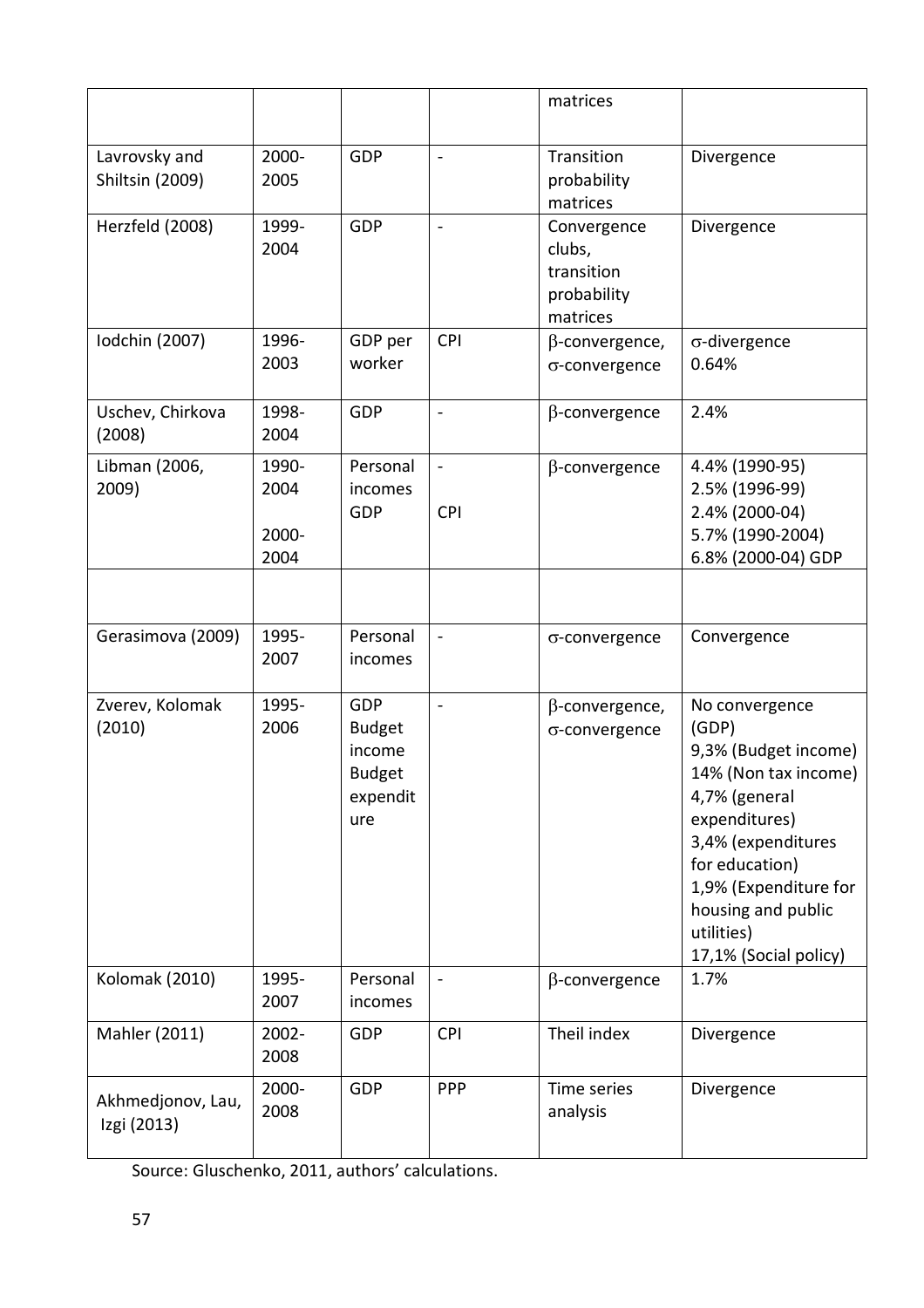## **Table 10. Summary statistics of the variables.**

|                   |                               | <b>Years</b>  |       |         |                          |         |            |
|-------------------|-------------------------------|---------------|-------|---------|--------------------------|---------|------------|
| Variable          | <b>Definition</b>             | available     | Obs   | Mean    | Std. Dev.                | Min     | <b>Max</b> |
|                   | Number of people migrated     | 1995-         |       |         |                          |         |            |
|                   | from one region to another    | 2010          |       |         |                          |         |            |
| Migration         | in a given year               |               | 97344 | 363.13  | 2313.11                  | 0.5     | 67520      |
|                   |                               | 1995-         |       |         |                          |         |            |
| Migration (log)   | Logarithm of migration        | 2010          | 97344 | 3.91    | 1.74                     | $-0.69$ | 11.12      |
|                   |                               | 1995-         |       |         |                          |         |            |
| Population        | Average population per year   | 2010          | 97344 |         | 1838781 1606615          | 49056   | 11500000   |
|                   | Income per capita to          | 1995-         |       |         |                          |         |            |
| Income            | subsidence level              | 2010          | 97344 | 2.00    | 0.79                     | 0.71    | 6.45       |
|                   | Log of Income per capita to   | 1995-         |       |         |                          |         |            |
| Income (log)      | subsidence level              | 2010          | 97344 | 0.63    | 0.36                     | $-0.34$ | 1.86       |
|                   | Income per capita (2010       | 1995-         | 96096 |         | 9602.50 5955.797 2092.72 |         | 47747.7    |
| Real income       | prices)                       | 2010          |       |         |                          |         |            |
|                   | Log of Income per capita      | 1995-         | 96096 | 9.01    | 0.550                    | 7.646   | 10.77      |
| Real income (log) | (2010 prices)                 | 2010          |       |         |                          |         |            |
|                   |                               | 1995-         |       |         |                          |         |            |
| Wage              | Wage to subsidence level      | 2010          | 91104 | 2.32    | 0.82                     | 0.71    | 7.84       |
|                   | Log of wage to subsidence     | 1995-         |       |         |                          |         |            |
| Wage (log)        | level                         | 2010          | 91104 | 0.79    | 0.34                     | $-0.34$ | 2.06       |
|                   |                               | 1996-         |       |         |                          |         |            |
| <b>GDP</b>        | Real GDP per capita           | 2010          | 85176 | 11011.0 | 9393.81                  | 1577.72 | 97736.71   |
|                   | Share of population with      | 1995-         |       |         |                          |         |            |
|                   | money income below            | 2010          |       |         |                          |         |            |
| Poverty           | subsistence level %           |               | 96486 | 26.87   | 12.51                    | 8.1     | 77.9       |
|                   | Gini coefficient (measure of  | 1995-         | 96564 | 0.36    | 0.05                     | 0.23    | 0.62       |
| Gini              | inequality in a region)       | 2010          |       |         |                          |         |            |
|                   | Income ratio of 10% rich      | 1995-         |       |         |                          |         |            |
|                   | population to 10%             | 2010          |       |         |                          |         |            |
| Fund coefficient  | poor population               |               | 96564 | 11.64   | 4.62                     | 4.5     | 49.1       |
| Unemployment      |                               | 1995-         |       |         |                          |         |            |
| rate              | Unemployment rate ILO         | 2010          | 97344 | 10.11   | 4.64                     | 0       | 32.4       |
|                   | Price per square meter        | 1996-         | 87828 |         | 29234.7 16878.16 4541.54 |         | 186018.8   |
| Housing price     | deflated by CPI               | 2010          |       |         |                          |         |            |
|                   |                               | 1995-         |       |         |                          |         |            |
| Provision         | Availability of dwellings per | 2010          | 97344 | 20.40   |                          |         |            |
| of housing        | capita in square meters       |               |       |         | 2.84                     | 12.1    | 31.5       |
|                   | New flats constructed         | 1995-<br>2010 |       |         |                          |         |            |
| New flats         |                               |               | 97344 | 30.81   | 16.44                    | 0.90    | 122.42     |
|                   |                               | 1995-         |       |         |                          |         |            |
| Life expectancy   | Life expectancy at birth      | 2010          | 97344 | 65.49   | 2.88                     | 53.76   | 74.37      |
|                   | Number of deaths of           | 1995-         |       |         |                          |         |            |
| Infant mortality  | children under 1 year per     | 2010          |       |         |                          |         |            |
| rate              | 1,000 newborn per year        |               | 97344 | 13.59   | 5.02                     | 4.28    | 42.1       |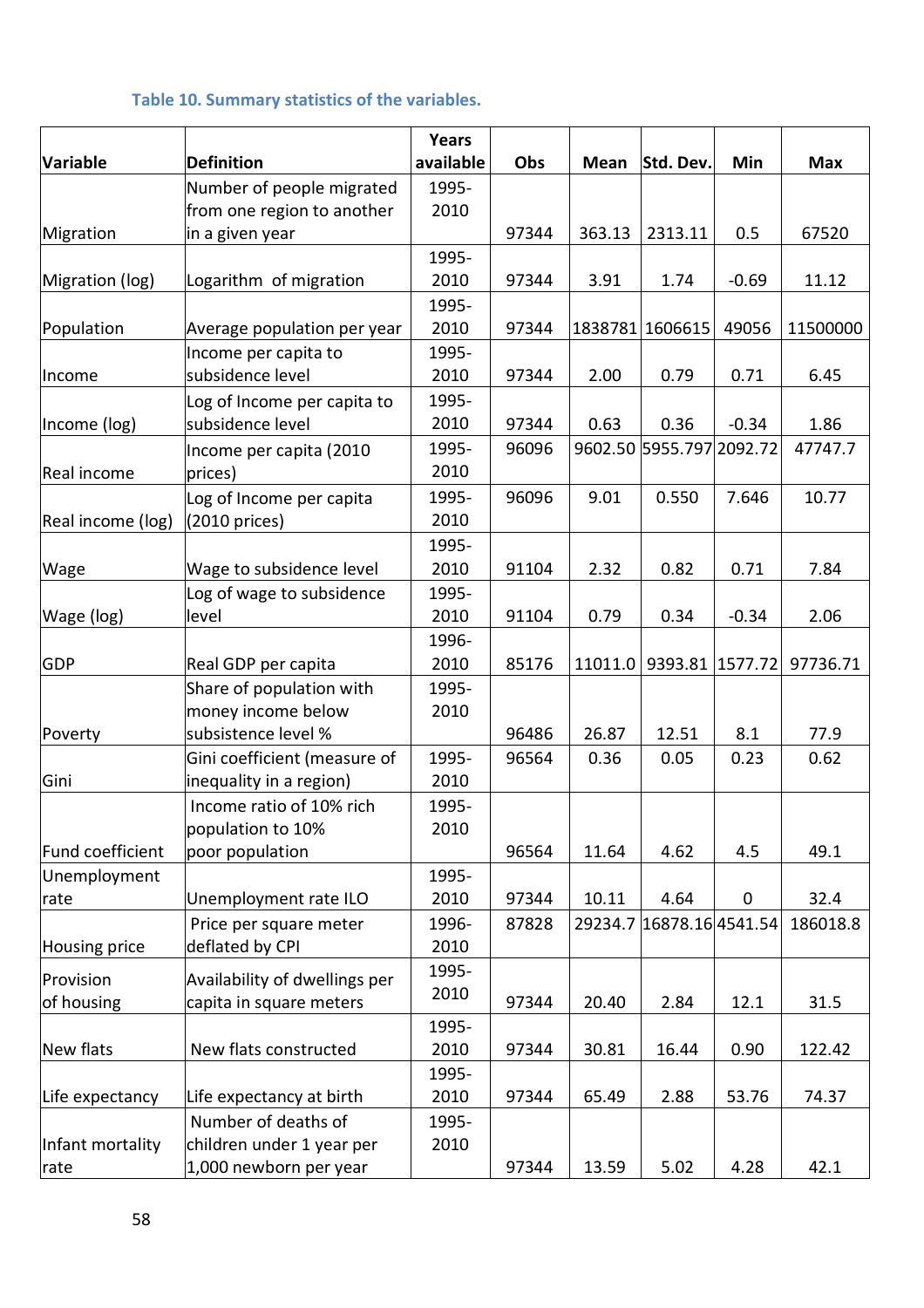|                           | Number of doctors per                          | 1995-         |       |         |                  |                  |          |
|---------------------------|------------------------------------------------|---------------|-------|---------|------------------|------------------|----------|
| Doctors                   | 10,000 population                              | 2010          | 97344 | 45.69   | 10.37            | 27               | 87.4     |
|                           | Number of hospital beds per                    | 1995-         |       |         |                  |                  |          |
| Hospital beds             | 1000 population                                |               | 97344 | 120.05  | 23.43            | 68.1             | 252.4    |
|                           | Number of telephone lines                      | 2010<br>1995- |       |         |                  |                  |          |
| Telephones                | per 100 households                             | 2010          | 97344 | 204.09  | 73.41            | 42.9             | 420.4    |
|                           | Highway density per 1,000                      | 1995-         |       |         |                  |                  |          |
| Highway density           | square km                                      | 2010          | 97344 | 120.59  | 98.23            | 0.8              | 670      |
|                           | Number of busses per                           | 1995-         |       |         |                  |                  |          |
| <b>Buses</b>              | 100,000 population                             | 2010          | 97188 | 62.09   | 26.26            | $\mathbf{1}$     | 153      |
|                           | Share of people less than                      | 1995-         |       |         |                  |                  |          |
| Share of young            | working-age                                    | 2010          | 97344 | 19.16   | 4.09             | 12.3             | 35.8     |
|                           | Share of people greater than                   | 1995-         |       |         |                  |                  |          |
| Share of old              | working-age                                    | 2010          | 97344 | 19.89   | 4.38             | 5.2              | 27.4     |
|                           | Number of students per                         | 1995-         |       |         |                  |                  |          |
| Students                  | 10,000 population                              | 2010          | 97344 |         | 334.686 174.3048 | $\mathbf 0$      | 1256.25  |
|                           | Relation of women to 1,000                     | 1995-         |       |         |                  |                  |          |
| Women                     | men                                            | 2010          | 97344 | 1137.47 | 61.69            | 901              | 1249     |
|                           | Number of reported                             | 1995-         |       |         |                  |                  |          |
|                           | homicides and attempts to                      | 2010          |       |         |                  |                  |          |
| Homicides                 | murder                                         |               | 97344 | 348.42  | 300.84           | $\overline{7}$   | 1749     |
| Mobile                    | Number of regestered                           | 2000-         |       |         |                  |                  |          |
| telephones                | mobile phones, thousand                        | 2010          | 65442 | 1808.09 | 4228.42          | 0.1              | 39688.8  |
|                           | Emissions into the air                         | 1995-         |       |         |                  |                  |          |
| Pollution                 | from stationary sources                        | 2010          | 97344 | 253.27  | 488.06           | $\boldsymbol{0}$ | 4179     |
|                           | Number of crime reported,                      | 1995-         |       |         |                  |                  |          |
| Crime                     | per 100,000 population                         | 2010          | 97344 | 2077.76 | 676.41           | 430              | 4941     |
| Share of                  |                                                | 2000-         |       |         |                  |                  |          |
|                           | unprofitable firms Share of unprofitable firms | 2010          | 66924 | 37.73   | 9.08             | 16.3             | 70.3     |
|                           |                                                | 1995-         |       |         |                  |                  |          |
| Urban                     | Towns residents %                              | 2010          | 97344 | 69.33   | 12.50            | 23.6             | 100      |
|                           |                                                | 2000-         |       |         |                  |                  |          |
| Capital flow              | Net capital flow per capita                    | 2010          | 936   | 0.01    | 0.03             | $-0.10$          | 0.31     |
| Capital income            | Log of capital income (share                   | 2002-         |       |         |                  |                  |          |
| (log)                     | of GDP) per unit of capital                    | 2010          | 624   | $-1.72$ | 0.38             | $-3.22$          | $-0.45$  |
| Other incomes (as         |                                                | 1999-         |       |         |                  |                  |          |
| a part of income          | Part of income per capita,                     | 2010          | 936   | 2913.30 | 2562.31          | 202.76           | 20442.24 |
| per capita)               | rubles                                         |               |       |         |                  |                  |          |
| Social transfers (as      |                                                | 1999-         |       |         |                  |                  |          |
| a part of income          | Part of income per capita,                     | 2010          | 936   | 1185.90 | 976.82           | 77.52            | 5762.99  |
| per capita)               | rubles                                         |               |       |         |                  |                  |          |
|                           | Wage (as a part of Part of income per capita,  | 1999-         | 936   | 3306.66 | 3395.92          | 143.22           | 30573.77 |
| income per capita) rubles |                                                | 2010          |       |         |                  |                  |          |
| Capital to labor          |                                                | 1995-         |       |         |                  |                  |          |
| ratio (log)               | Log of capital to labor ratio                  | 2010          | 1248  | 5.93    | 0.76             | 3.64             | 8.75     |
| Investment (log)          | Log of investment in capital                   | 1995-         | 1248  | 9.39    | 1.64             | 4.54             | 13.87    |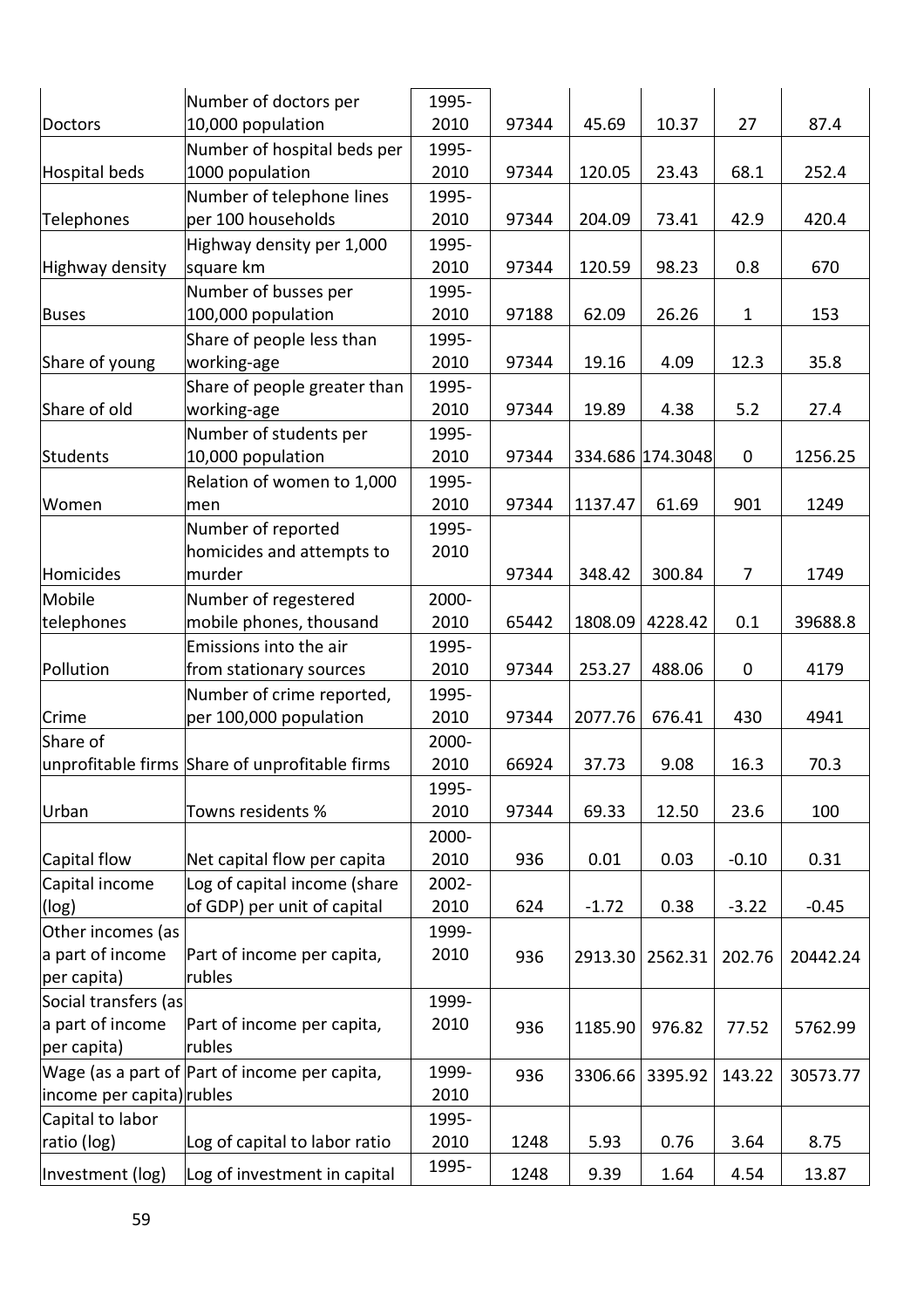|                | assets                                     | 2010     |       |         |       |         |         |
|----------------|--------------------------------------------|----------|-------|---------|-------|---------|---------|
|                | Log of population savings per              | 2000-    |       |         |       |         |         |
| Savings (log)  | capita                                     | 2010     | 927   | -4.49   | 1.35  | $-9.71$ | $-1.65$ |
| Budget income  | Log of consolidate budget                  | 1995-    |       |         |       |         |         |
| $(\log)$       | lincomes per capita                        | 2010     | 1247  | $-4.73$ | 1.20  | $-7.21$ | $-0.81$ |
| Budget         | Log of consolidate budget                  | 1995-    |       |         |       |         |         |
|                | expenditures (log) expenditures per capita |          | 1247  | -4.70   | 1.19  | $-7.26$ | $-1.07$ |
|                | lLoans to households with                  | $2001 -$ |       |         |       |         |         |
| lLoans to      | respect to GDP                             | 2010     | 60294 | 0.061   | 0.054 | 0.001   | 0.267   |
| households     |                                            |          |       |         |       |         |         |
| Loans to firms | Loans to firms with respect                | $2001 -$ | 60684 | 0.137   | 0.176 | 0.007   | 3.064   |
|                | to GDP                                     | 2010     |       |         |       |         |         |
|                |                                            |          |       |         |       |         |         |
| Mortgage debt  | Mortgage debt with respect                 | 2004-    |       |         |       |         |         |
|                | to GDP                                     | 2010     | 42432 | 0.019   | 0.017 | 0.000   | 0.083   |
|                |                                            |          |       |         |       |         |         |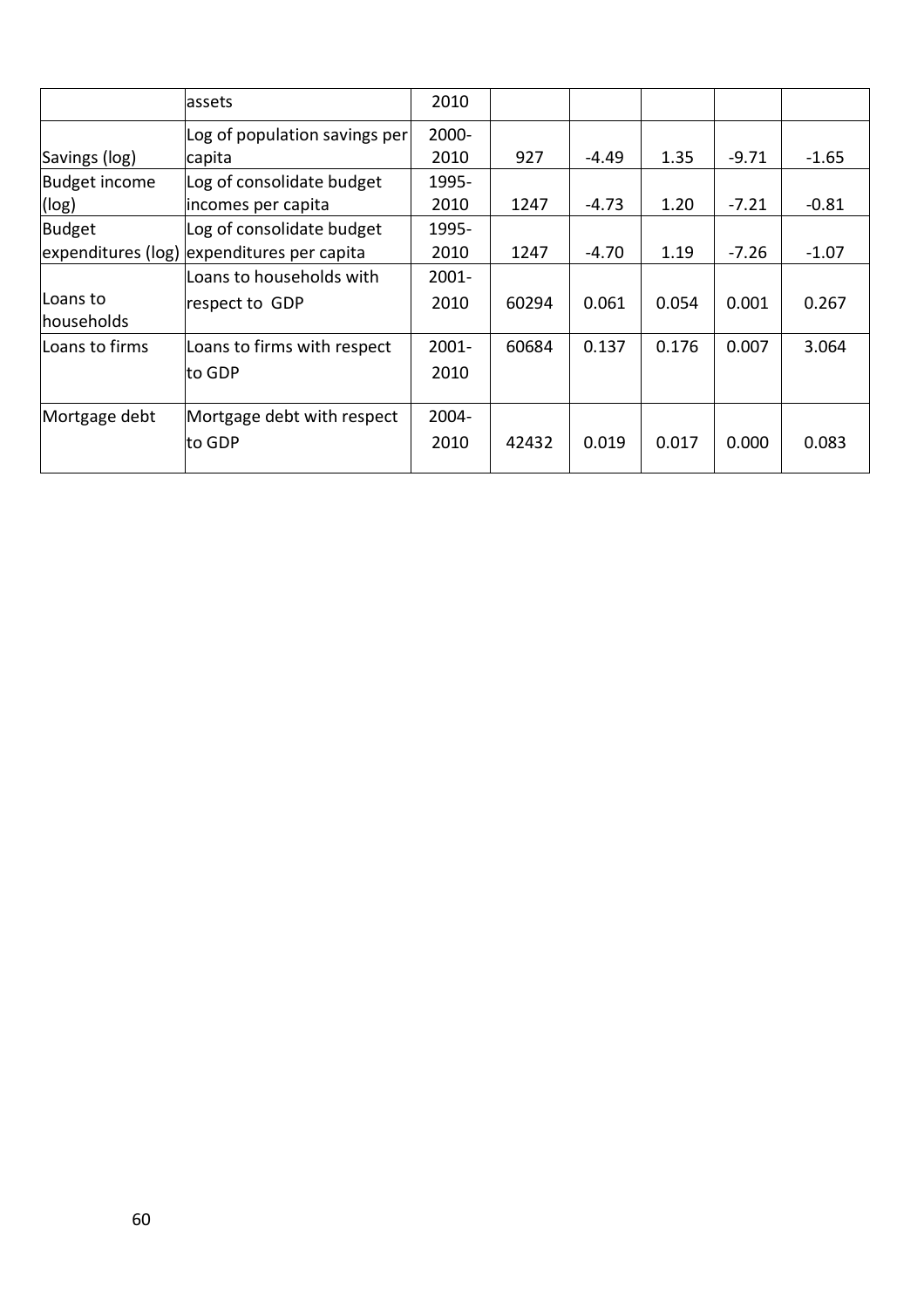|                              | (1)         | (2)         | (3)         | (4)         |
|------------------------------|-------------|-------------|-------------|-------------|
| <b>VARIABLES</b>             | Main        | Squared     | Without     | Without     |
|                              |             | income      | Moscow and  | Moscow and  |
|                              |             |             | Saint-      | Saint       |
|                              |             |             | Petersburg  | Petersburg, |
|                              |             |             |             | squared     |
|                              |             |             |             | income      |
|                              |             |             |             |             |
| Population i (log)           | $1.750***$  | $1.802***$  | $1.572***$  | $1.633***$  |
|                              | (0.099)     | (0.098)     | (0.109)     | (0.111)     |
| Population j (log)           | 1.964 ***   | $2.002***$  | $1.737***$  | $1.734***$  |
|                              | (0.096)     | (0.096)     | (0.104)     | (0.107)     |
| Income i (log)               | 0.035       | $0.758***$  | $-0.027$    | $0.450**$   |
|                              | (0.023)     | (0.157)     | (0.024)     | (0.192)     |
| Income squared i (log)       |             | $-0.041***$ |             | $-0.027**$  |
|                              |             | (0.009)     |             | (0.011)     |
| Income j (log)               | $0.175***$  | $0.696***$  | $0.169***$  | 0.148       |
|                              | (0.023)     | (0.169)     | (0.025)     | (0.205)     |
|                              |             | $-0.029***$ |             | 0.001       |
| Income squared j (log)       |             |             |             |             |
|                              |             | (0.010)     |             | (0.012)     |
| Gini (log) i                 | $-0.084*$   | $-0.082*$   | $-0.093**$  | $-0.092**$  |
|                              | (0.043)     | (0.043)     | (0.047)     | (0.047)     |
| Gini (log) j                 | $-0.124***$ | $-0.123***$ | $-0.143***$ | $-0.143***$ |
|                              | (0.042)     | (0.042)     | (0.046)     | (0.046)     |
| Unemployment rate (log) i    | $0.062***$  | $0.059***$  | $0.037***$  | $0.036***$  |
|                              | (0.009)     | (0.009)     | (0.009)     | (0.009)     |
| Unemployment rate (log) j    | $-0.069***$ | $-0.071***$ | $-0.072***$ | $-0.072***$ |
|                              | (0.009)     | (0.009)     | (0.009)     | (0.009)     |
| Housing price i (log)        | $-0.051***$ | $-0.050***$ | $-0.048***$ | $-0.048***$ |
|                              | (0.011)     | (0.011)     | (0.012)     | (0.012)     |
| Housing price j (log)        | $0.047***$  | $0.049***$  | $0.055***$  | $0.055***$  |
|                              | (0.011)     | (0.011)     | (0.011)     | (0.011)     |
| Provision of housing i (log) | $0.409***$  | $0.404***$  | $0.147*$    | $0.155*$    |
|                              | (0.082)     | (0.083)     | (0.087)     | (0.088)     |
| Provision of housing j (log) | $0.617***$  | $0.613***$  | $0.608***$  | $0.608***$  |
|                              | (0.082)     | (0.083)     | (0.086)     | (0.086)     |
| New flats (moving average,   | $-0.010$    | $-0.005$    | 0.010       | 0.013       |
| log) i                       |             |             |             |             |
|                              | (0.009)     | (0.009)     | (0.010)     | (0.010)     |
| New flats (moving average    | $-0.006$    | $-0.002$    | $-0.012$    | $-0.012$    |
| log) j                       |             |             |             |             |
|                              | (0.009)     | (0.009)     | (0.009)     | (0.009)     |
| Life expectancy (log) i      | $-0.047$    | $-0.082$    | 0.096       | 0.067       |
|                              | (0.201)     | (0.201)     | (0.208)     | (0.208)     |
| Life expectancy (log) j      | $-0.556***$ | $-0.581***$ | $-0.363*$   | $-0.361*$   |
|                              | (0.191)     | (0.191)     | (0.199)     | (0.199)     |
|                              |             |             |             |             |

# **Table 11. Results of regressions with and without squared terms (migration model).**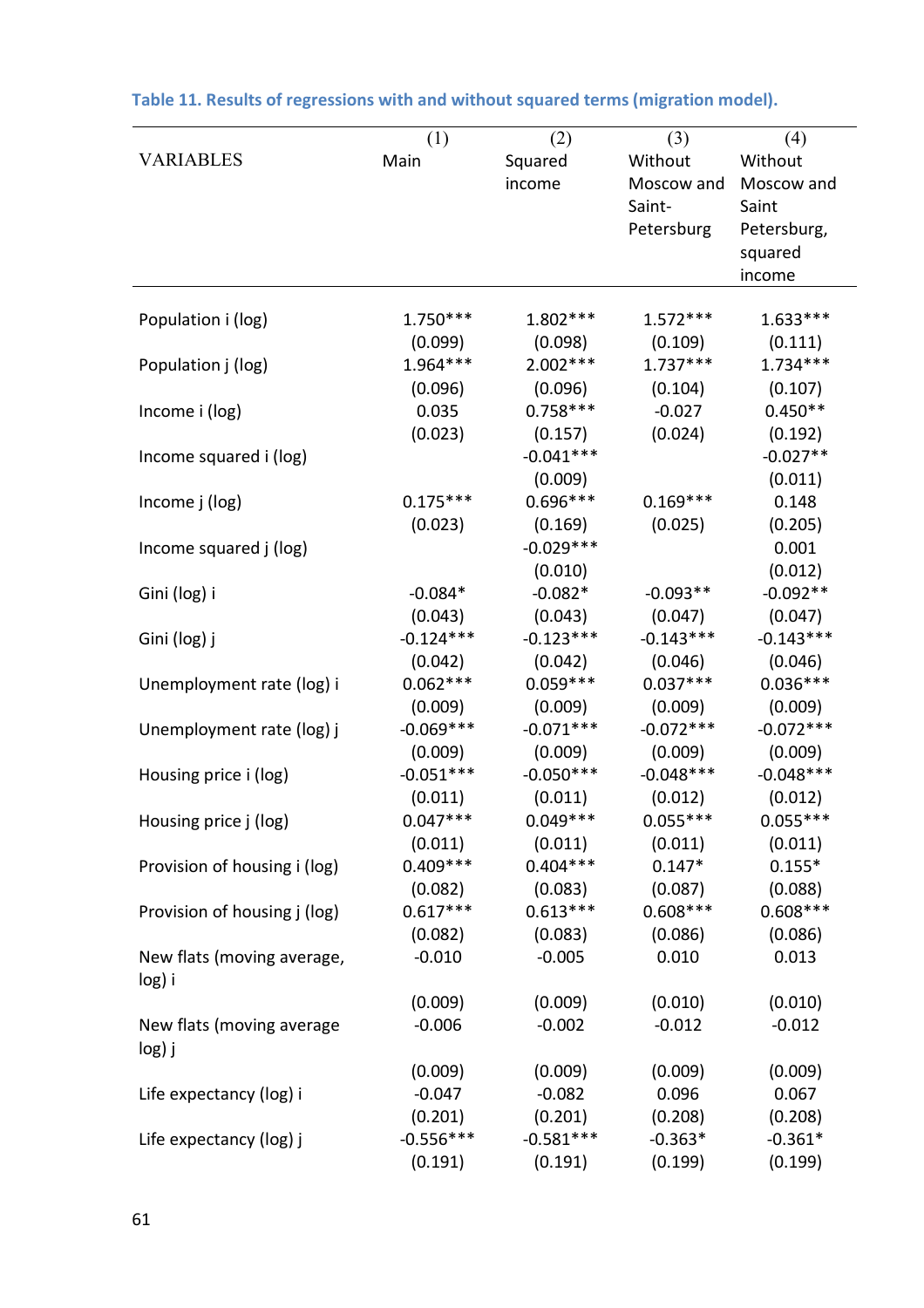| Infant mortality rate (log) i | $0.039***$  | $0.037**$   | $0.029*$    | $0.028*$    |
|-------------------------------|-------------|-------------|-------------|-------------|
|                               | (0.015)     | (0.015)     | (0.015)     | (0.015)     |
| Infant mortality rate (log) j | $-0.082***$ | $-0.084***$ | $-0.077***$ | $-0.077***$ |
|                               | (0.016)     | (0.016)     | (0.016)     | (0.016)     |
| Doctors (log) i               | 0.077       | $0.121**$   | $0.125**$   | $0.147**$   |
|                               | (0.059)     | (0.061)     | (0.061)     | (0.062)     |
| Doctors (log) j               | $0.169***$  | $0.200***$  | $0.194***$  | $0.193***$  |
|                               | (0.056)     | (0.057)     | (0.057)     | (0.058)     |
| Hospital beds (log) i         | 0.043       | 0.036       | $-0.002$    | $-0.003$    |
|                               | (0.039)     | (0.039)     | (0.040)     | (0.040)     |
| Hospital beds (log) j         | $0.311***$  | $0.306***$  | $0.271***$  | $0.271***$  |
|                               | (0.039)     | (0.039)     | (0.040)     | (0.040)     |
| Telephones (log) i            | $-0.010$    | $-0.035$    | $-0.091***$ | $-0.101***$ |
|                               | (0.026)     | (0.026)     | (0.027)     | (0.028)     |
| Telephones (log) j            | $-0.163***$ | $-0.180***$ | $-0.154***$ | $-0.154***$ |
|                               | (0.025)     | (0.026)     | (0.029)     | (0.029)     |
| Highway density (log) i       | $0.037**$   | $0.037**$   | $0.034*$    | $0.034*$    |
|                               | (0.018)     | (0.018)     | (0.018)     | (0.018)     |
| Highway density (log) j       | $-0.003$    | $-0.003$    | 0.026       | 0.026       |
|                               | (0.018)     | (0.018)     | (0.019)     | (0.019)     |
| Buses (log) i                 | $0.027***$  | $0.028***$  | $0.033***$  | $0.033***$  |
|                               | (0.007)     | (0.007)     | (0.007)     | (0.007)     |
| Buses (log) j                 | $-0.015*$   | $-0.015*$   | $-0.027***$ | $-0.027***$ |
|                               | (0.009)     | (0.008)     | (0.009)     | (0.009)     |
| Share of young i, t-1         | $-0.022***$ | $-0.015***$ | $-0.025***$ | $-0.020***$ |
|                               | (0.005)     | (0.005)     | (0.006)     | (0.006)     |
| Share of young j, t-1         | $0.056***$  | $0.061***$  | $0.051***$  | $0.050***$  |
|                               | (0.005)     | (0.005)     | (0.006)     | (0.006)     |
| Share of old i, t-1           | $-0.050***$ | $-0.042***$ | $-0.041***$ | $-0.037***$ |
|                               | (0.004)     | (0.004)     | (0.004)     | (0.005)     |
| Share of old j, t-1           | $0.023***$  | $0.028***$  | $0.020***$  | $0.020***$  |
|                               | (0.004)     | (0.005)     | (0.005)     | (0.005)     |
| Students i (log), t-1         | $-0.077***$ | $-0.074***$ | $-0.085***$ | $-0.082***$ |
|                               | (0.009)     | (0.009)     | (0.009)     | (0.009)     |
| Students j (log), t-1         | $0.102***$  | $0.104***$  | $0.111***$  | $0.111***$  |
|                               | (0.011)     | (0.011)     | (0.011)     | (0.011)     |
| Women i (log), t-1            | $0.469**$   | $0.497**$   | $-1.387***$ | $-1.223***$ |
|                               | (0.229)     | (0.224)     | (0.286)     | (0.293)     |
| Women j (log), t-1            | $-3.058***$ | $-3.038***$ | $-3.725***$ | $-3.732***$ |
|                               | (0.216)     | (0.212)     | (0.290)     | (0.299)     |
| year1997                      | $-0.029***$ | $-0.020**$  | $-0.017$    | $-0.014$    |
|                               | (0.010)     | (0.010)     | (0.011)     | (0.011)     |
| year1998                      | 0.027       | $0.064***$  | 0.004       | 0.019       |
|                               | (0.020)     | (0.020)     | (0.022)     | (0.022)     |
| year1999                      | $-0.013$    | 0.020       | $-0.015$    | $-0.002$    |
|                               | (0.020)     | (0.021)     | (0.022)     | (0.023)     |
| year2000                      | $-0.148***$ | $-0.112***$ | $-0.144***$ | $-0.131***$ |
|                               | (0.025)     | (0.025)     | (0.027)     | (0.027)     |
|                               |             |             |             |             |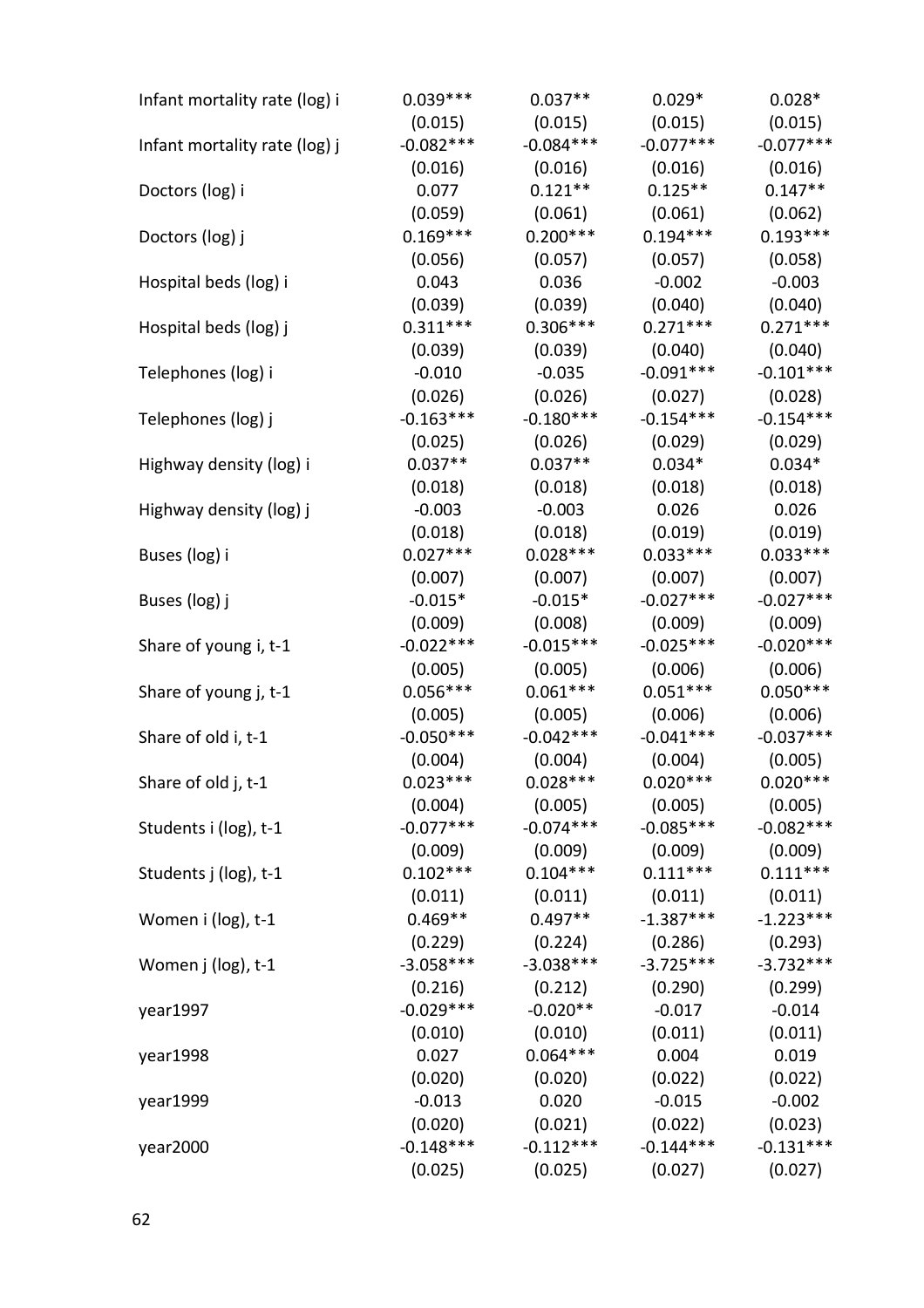| year2001     | $-0.175***$ | $-0.124***$ | $-0.123***$ | $-0.106***$ |
|--------------|-------------|-------------|-------------|-------------|
|              | (0.032)     | (0.032)     | (0.036)     | (0.036)     |
| year2002     | $-0.203***$ | $-0.144***$ | $-0.130***$ | $-0.112***$ |
|              | (0.038)     | (0.038)     | (0.043)     | (0.043)     |
| year2003     | $-0.162***$ | $-0.086*$   | $-0.062$    | $-0.039$    |
|              | (0.045)     | (0.046)     | (0.052)     | (0.052)     |
| year2004     | $-0.227***$ | $-0.136***$ | $-0.119**$  | $-0.091$    |
|              | (0.051)     | (0.052)     | (0.058)     | (0.059)     |
| year2005     | $-0.246***$ | $-0.142**$  | $-0.123*$   | $-0.091$    |
|              | (0.056)     | (0.058)     | (0.064)     | (0.065)     |
| year2006     | $-0.219***$ | $-0.103$    | $-0.099$    | $-0.062$    |
|              | (0.062)     | (0.064)     | (0.070)     | (0.072)     |
| year2007     | $-0.172***$ | $-0.050$    | $-0.056$    | $-0.017$    |
|              | (0.066)     | (0.068)     | (0.075)     | (0.076)     |
| year2008     | $-0.172**$  | $-0.045$    | $-0.061$    | $-0.019$    |
|              | (0.069)     | (0.071)     | (0.078)     | (0.079)     |
| year2009     | $-0.292***$ | $-0.165**$  | $-0.177**$  | $-0.135*$   |
|              | (0.069)     | (0.071)     | (0.078)     | (0.080)     |
| year2010     | $-0.210***$ | $-0.090$    | $-0.101$    | $-0.061$    |
|              | (0.070)     | (0.071)     | (0.079)     | (0.080)     |
|              |             |             |             |             |
| Observations | 84,666      | 84,666      | 80,222      | 80,222      |
| R-squared    | 0.308       | 0.308       | 0.309       | 0.310       |
| Number of id | 5,929       | 5,929       | 5,625       | 5,625       |

# Robust standard errors in parentheses

\*\*\* p<0.01, \*\* p<0.05, \* p<0.1

# **Table 12. Regressions with financial development (migration model).**

|                              | (1)        | (2)         | (3)        | (4)          |
|------------------------------|------------|-------------|------------|--------------|
| <b>VARIABLES</b>             | Main       | With        | Without    | Without      |
|                              |            | squared     | Moscow and | Moscow and   |
|                              |            | income      | Saint      | Saint        |
|                              |            |             | Petersburg | Petersburg,  |
|                              |            |             |            | with squared |
|                              |            |             |            | income       |
|                              |            |             |            |              |
| Population i (log)           | $1.399***$ | $1.332***$  | $1.502***$ | $1.390***$   |
|                              | (0.153)    | (0.155)     | (0.166)    | (0.168)      |
| Population j (log)           | $2.370***$ | $2.412***$  | $2.096***$ | $2.165***$   |
|                              | (0.143)    | (0.145)     | (0.157)    | (0.158)      |
| Income i (log)               | $-0.028$   | $-4.143***$ | $-0.033$   | $-5.580***$  |
|                              | (0.049)    | (0.844)     | (0.051)    | (0.946)      |
| Income squared i (log)       |            | $0.216***$  |            | $0.292***$   |
|                              |            | (0.044)     |            | (0.050)      |
| Income*loans i (log)         | $-0.020**$ | $-0.633***$ | $-0.018**$ | $-0.887***$  |
|                              | (0.008)    | (0.189)     | (0.009)    | (0.213)      |
| Income squared*loans i (log) |            | $0.031***$  |            | $0.045***$   |
|                              |            | (0.010)     |            | (0.012)      |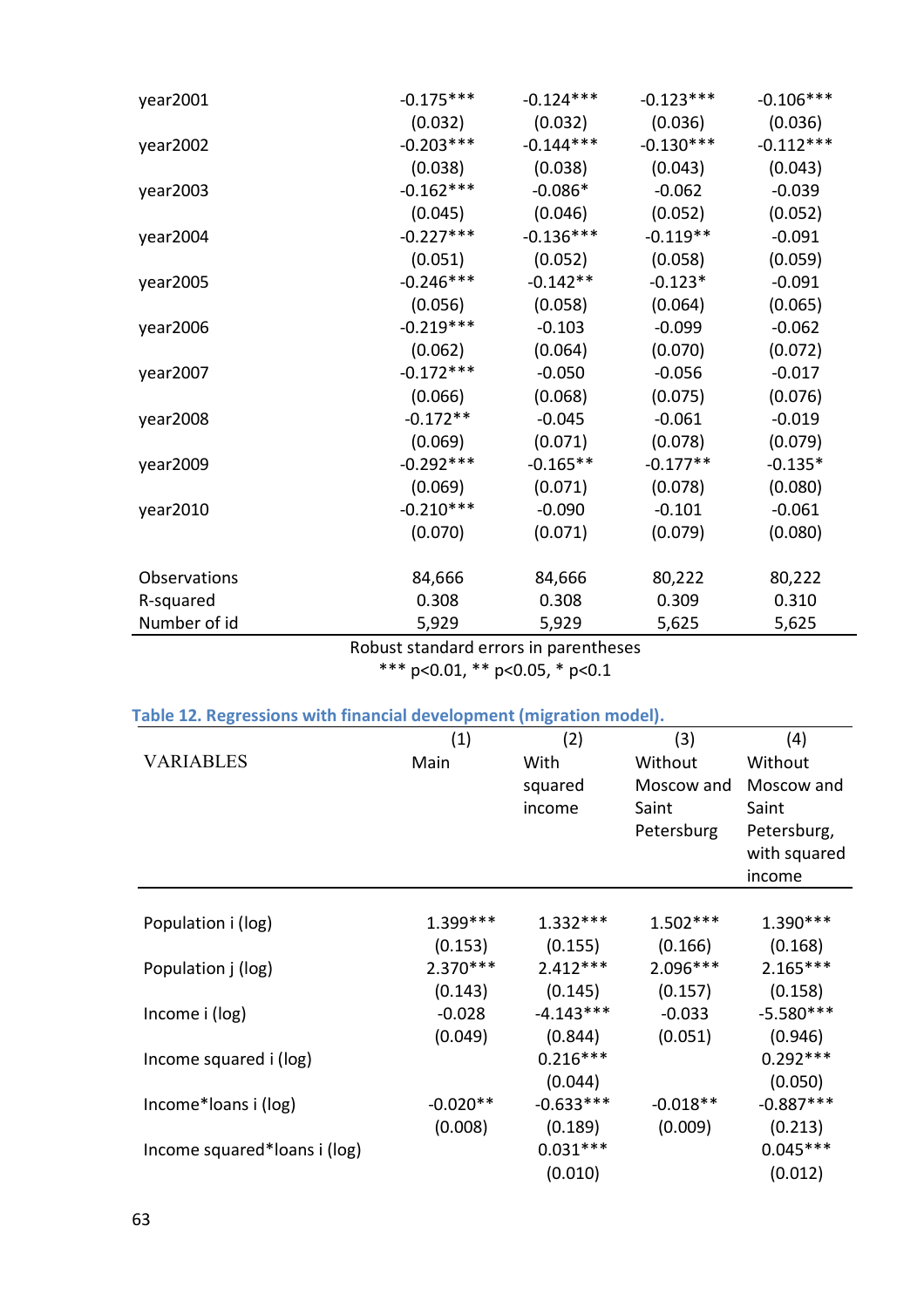| Loans i (log)                     | $0.155**$   | $3.134***$                                      | $0.144*$    | $4.321***$  |
|-----------------------------------|-------------|-------------------------------------------------|-------------|-------------|
|                                   | (0.077)     | (0.876)                                         | (0.081)     | (0.985)     |
| Income j (log)                    | 0.058       | $1.346*$                                        | $0.114**$   | $2.452***$  |
|                                   | (0.048)     | (0.779)                                         | (0.051)     | (0.870)     |
| Income squared j (log)            |             | $-0.070*$                                       |             | $-0.130***$ |
|                                   |             | (0.041)                                         |             | (0.046)     |
| Income*loans j (log)              | $-0.010$    | $0.336*$                                        | $-0.006$    | $0.828***$  |
|                                   | (0.008)     | (0.181)                                         | (0.009)     | (0.207)     |
| Income squared*Ioans j (log)      |             | $-0.019*$                                       |             | $-0.046***$ |
|                                   |             | (0.010)                                         |             | (0.011)     |
| Loans j (log)                     | 0.110       | $-1.474*$                                       | 0.057       | $-3.687***$ |
|                                   | (0.075)     | (0.833)                                         | (0.079)     | (0.948)     |
| Gini (log) i                      | $-0.088$    | $-0.027$                                        | $-0.046$    | $-0.025$    |
|                                   | (0.085)     | (0.089)                                         | (0.096)     | (0.098)     |
| Gini (log) j                      | $-0.208**$  | $-0.253***$                                     | $-0.357***$ | $-0.448***$ |
|                                   | (0.088)     | (0.091)                                         | (0.099)     | (0.101)     |
| Unemployment rate (log) i         | $0.035***$  | $0.034***$                                      | $0.031***$  | $0.031***$  |
|                                   | (0.011)     | (0.011)                                         | (0.012)     | (0.012)     |
| Unemployment rate (log) j         | $-0.049***$ | $-0.046***$                                     | $-0.063***$ | $-0.058***$ |
|                                   | (0.010)     | (0.011)                                         | (0.011)     | (0.011)     |
| Housing price i (log)             | $-0.032**$  | $-0.033**$                                      | $-0.029*$   | $-0.029*$   |
|                                   | (0.015)     | (0.015)                                         | (0.016)     | (0.016)     |
| Housing price j (log)             | $0.058***$  | $0.062***$                                      | $0.048***$  | $0.055***$  |
|                                   | (0.015)     | (0.015)                                         | (0.016)     | (0.016)     |
| Provision of housing i (log)      | $0.534***$  | $0.439***$                                      | $0.561***$  | $0.429**$   |
|                                   | (0.164)     | (0.163)                                         | (0.170)     | (0.169)     |
| Provision of housing j (log)      | $0.388***$  | $0.407***$                                      | $0.400***$  | $0.427***$  |
|                                   | (0.142)     | (0.143)                                         | (0.149)     | (0.151)     |
| New flats (moving average, log) i | $-0.047***$ | $-0.042***$                                     | $-0.046***$ | $-0.040***$ |
|                                   | (0.012)     | (0.012)                                         | (0.013)     | (0.013)     |
| New flats (moving average log) j  | $0.046***$  | $0.043***$                                      | $0.046***$  | $0.041***$  |
|                                   | (0.012)     | (0.013)                                         | (0.013)     | (0.013)     |
| Life expectancy (log) i           |             | $0.699***$ $0.753***$ $0.689**$                 |             | $0.737***$  |
|                                   | (0.272)     | (0.271)                                         | (0.281)     | (0.280)     |
| Life expectancy (log) j           |             | $-1.503***$ $-1.546***$ $-1.168***$ $-1.202***$ |             |             |
|                                   | (0.255)     | (0.255)                                         | (0.264)     | (0.262)     |
| Infant mortality rate (log) i     | $0.063***$  | $0.071***$                                      | $0.056***$  | $0.060***$  |
|                                   | (0.017)     | (0.017)                                         | (0.018)     | (0.018)     |
| Infant mortality rate (log) j     | $-0.066***$ | $-0.068***$                                     | $-0.065***$ | $-0.063***$ |
|                                   | (0.018)     | (0.018)                                         | (0.019)     | (0.019)     |
| Doctors (log) i                   | 0.094       | 0.076                                           | 0.103       | 0.085       |
|                                   | (0.081)     | (0.081)                                         | (0.083)     | (0.083)     |
| Doctors (log) j                   | 0.019       | 0.016                                           | 0.007       | $-0.010$    |
|                                   | (0.084)     | (0.084)                                         | (0.086)     | (0.086)     |
| Hospital beds (log) i             | 0.029       | 0.037                                           | 0.041       | 0.051       |
|                                   |             | $(0.046)$ $(0.046)$ $(0.047)$ $(0.047)$         |             |             |
| Hospital beds (log) j             | $0.305***$  | $0.301***$                                      | $0.261***$  | $0.249***$  |
|                                   | (0.047)     | (0.047)                                         | (0.048)     | (0.048)     |
|                                   |             |                                                 |             |             |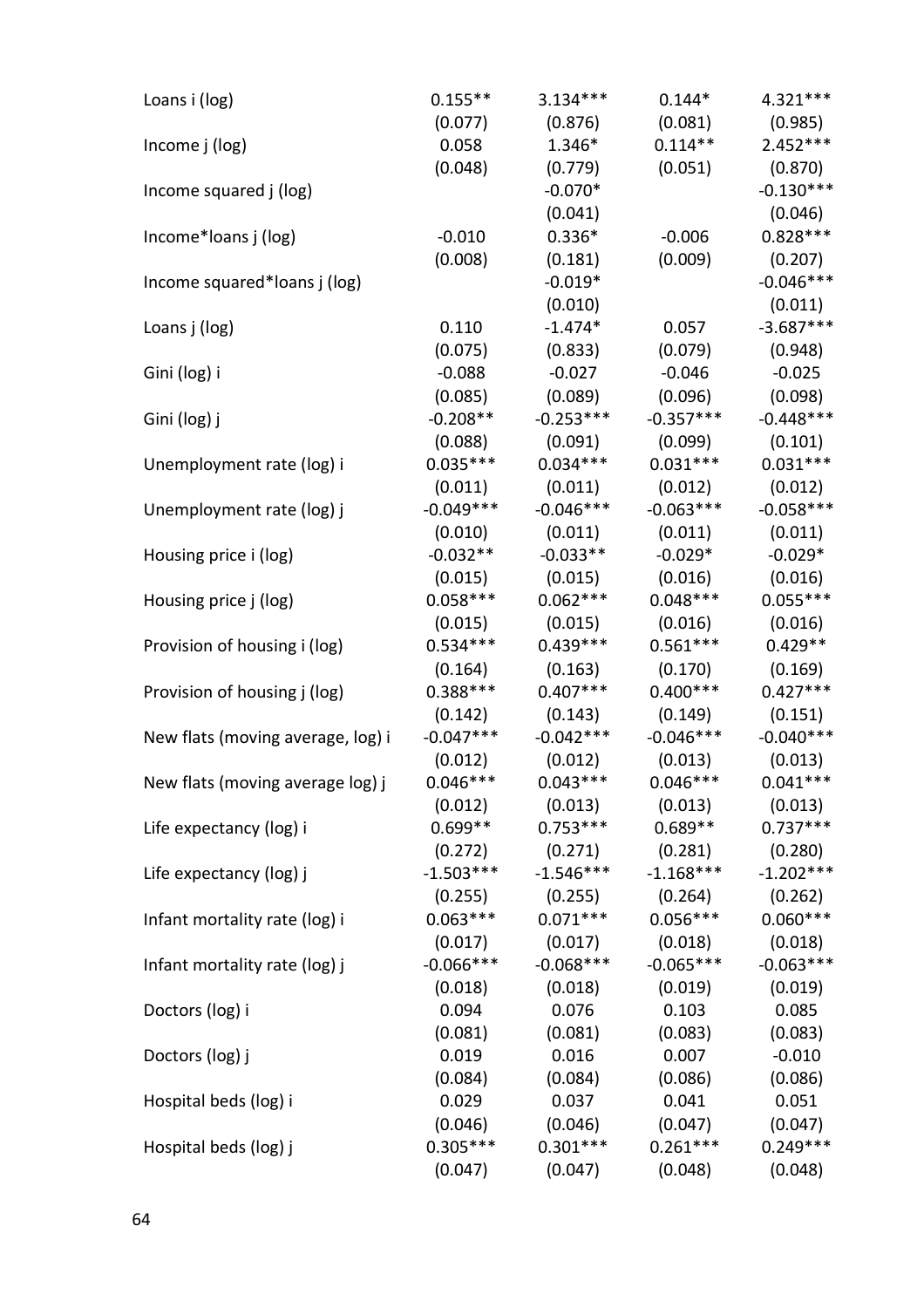| Telephones (log) i      | $-0.040$    | $-0.005$    | $-0.047$    | $-0.018$    |
|-------------------------|-------------|-------------|-------------|-------------|
|                         | (0.031)     | (0.032)     | (0.033)     | (0.033)     |
| Telephones (log) j      | $-0.002$    | $-0.004$    | $-0.007$    | $-0.003$    |
|                         | (0.031)     | (0.032)     | (0.034)     | (0.034)     |
| Highway density (log) i | $0.046**$   | $0.032*$    | $0.035*$    | 0.020       |
|                         | (0.019)     | (0.019)     | (0.020)     | (0.020)     |
| Highway density (log) j | $-0.050**$  | $-0.048**$  | $-0.028$    | $-0.031$    |
|                         | (0.020)     | (0.020)     | (0.021)     | (0.021)     |
| Buses (log) i           | $0.031***$  | $0.028***$  | $0.038***$  | $0.035***$  |
|                         | (0.009)     | (0.009)     | (0.009)     | (0.009)     |
| Buses (log) j           | $-0.041***$ | $-0.038***$ | $-0.055***$ | $-0.048***$ |
|                         | (0.009)     | (0.009)     | (0.010)     | (0.010)     |
| Share of young i, t-1   | $-0.012$    | $-0.022***$ | 0.000       | $-0.006$    |
|                         | (0.008)     | (0.008)     | (0.009)     | (0.009)     |
| Share of young j, t-1   | $0.062***$  | $0.065***$  | $0.044***$  | $0.044***$  |
|                         | (0.008)     | (0.008)     | (0.009)     | (0.009)     |
| Share of old i, t-1     | $0.012*$    | $-0.005$    | $0.021***$  | 0.001       |
|                         | (0.007)     | (0.008)     | (0.007)     | (0.008)     |
| Share of old j, t-1     | $-0.016**$  | $-0.011$    | $-0.030***$ | $-0.022***$ |
|                         | (0.007)     | (0.008)     | (0.008)     | (0.008)     |
| Students i (log), t-1   | $-0.080***$ | $-0.085***$ | $-0.082***$ | $-0.087***$ |
|                         | (0.021)     | (0.021)     | (0.022)     | (0.022)     |
| Students j (log), t-1   | $0.111***$  | $0.111***$  | $0.108***$  | $0.106***$  |
|                         | (0.021)     | (0.021)     | (0.022)     | (0.022)     |
| Women i (log), t-1      | $-1.593**$  | $-1.244$    | $-2.859***$ | $-3.324***$ |
|                         | (0.791)     | (0.797)     | (0.954)     | (0.957)     |
| Women j (log), t-1      | $-6.050***$ | $-6.226***$ | $-4.615***$ | $-4.812***$ |
|                         | (0.806)     | (0.814)     | (1.013)     | (1.018)     |
| year2002                | $-0.001$    | $-0.007$    | 0.000       | 0.004       |
|                         | (0.014)     | (0.015)     | (0.017)     | (0.018)     |
| year2003                | $0.057**$   | 0.040       | $0.057*$    | $0.059*$    |
|                         | (0.027)     | (0.028)     | (0.035)     | (0.035)     |
| year2004                | 0.022       | $-0.001$    | 0.018       | 0.021       |
|                         | (0.039)     | (0.040)     | (0.050)     | (0.050)     |
| year2005                | 0.031       | 0.007       | 0.026       | 0.036       |
|                         | (0.051)     | (0.052)     | (0.064)     | (0.064)     |
| year2006                | 0.101       | 0.080       | 0.081       | 0.103       |
|                         | (0.064)     | (0.065)     | (0.079)     | (0.080)     |
| year2007                | $0.179**$   | $0.164**$   | $0.152*$    | $0.189**$   |
|                         | (0.075)     | (0.076)     | (0.091)     | (0.093)     |
| year2008                | $0.197**$   | $0.192**$   | 0.160       | $0.211**$   |
|                         | (0.082)     | (0.083)     | (0.099)     | (0.101)     |
| year2009                | 0.096       | 0.100       | 0.054       | 0.123       |
|                         | (0.086)     | (0.088)     | (0.103)     | (0.106)     |
| year2010                | $0.175***$  | $0.184**$   | 0.126       | $0.196*$    |
|                         | (0.086)     | (0.087)     | (0.102)     | (0.105)     |
|                         |             |             |             |             |
| Observations            | 58,223      | 58,223      | 55,211      | 55,211      |
|                         |             |             |             |             |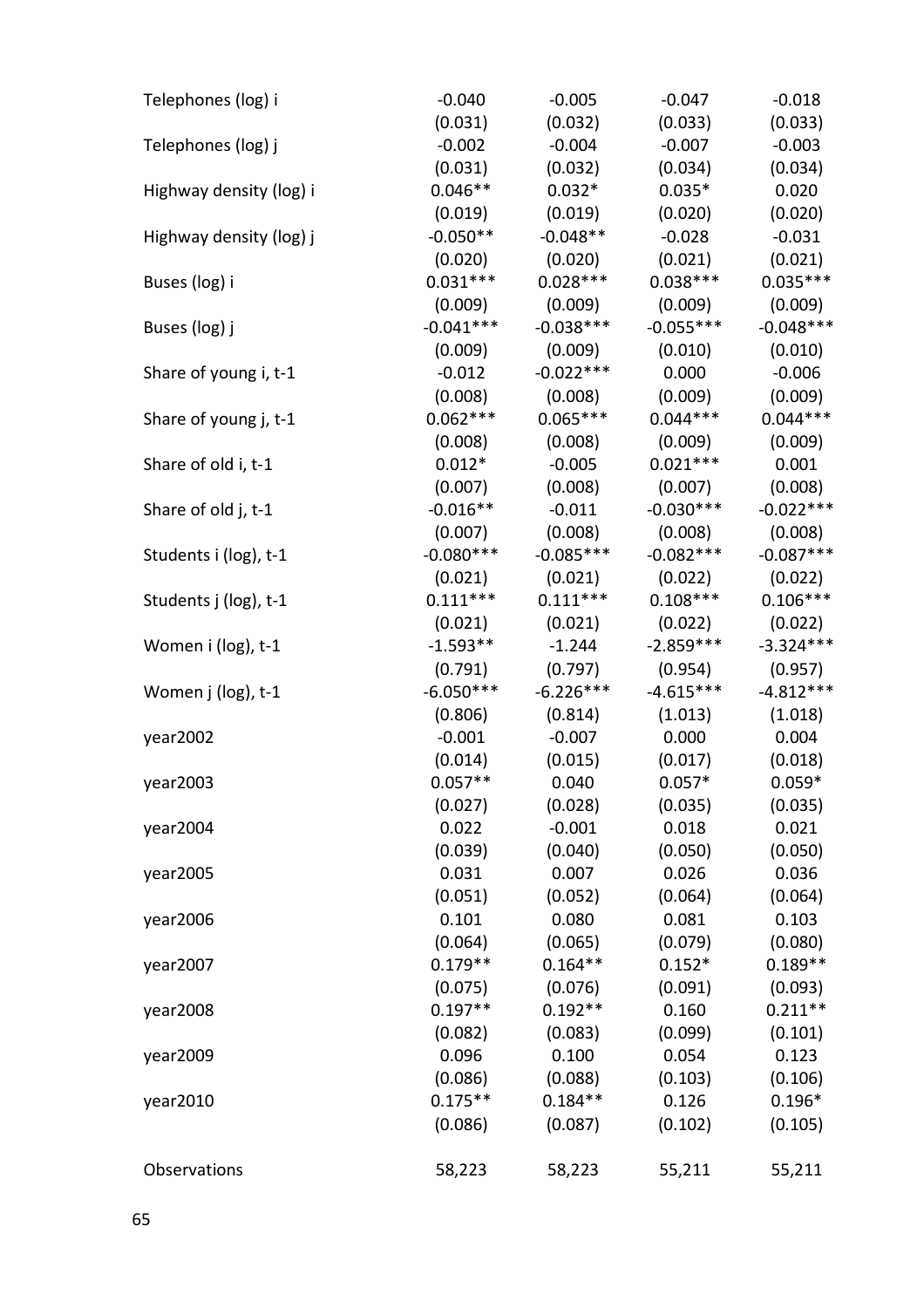| R-squared    | 0.104 | 0.105 | 0.104 | 0.106 |
|--------------|-------|-------|-------|-------|
| Number of id | 5,929 | 5,929 | 5,625 | 5,625 |

Robust standard errors in parentheses \*\*\* p<0.01, \*\* p<0.05, \* p<0.1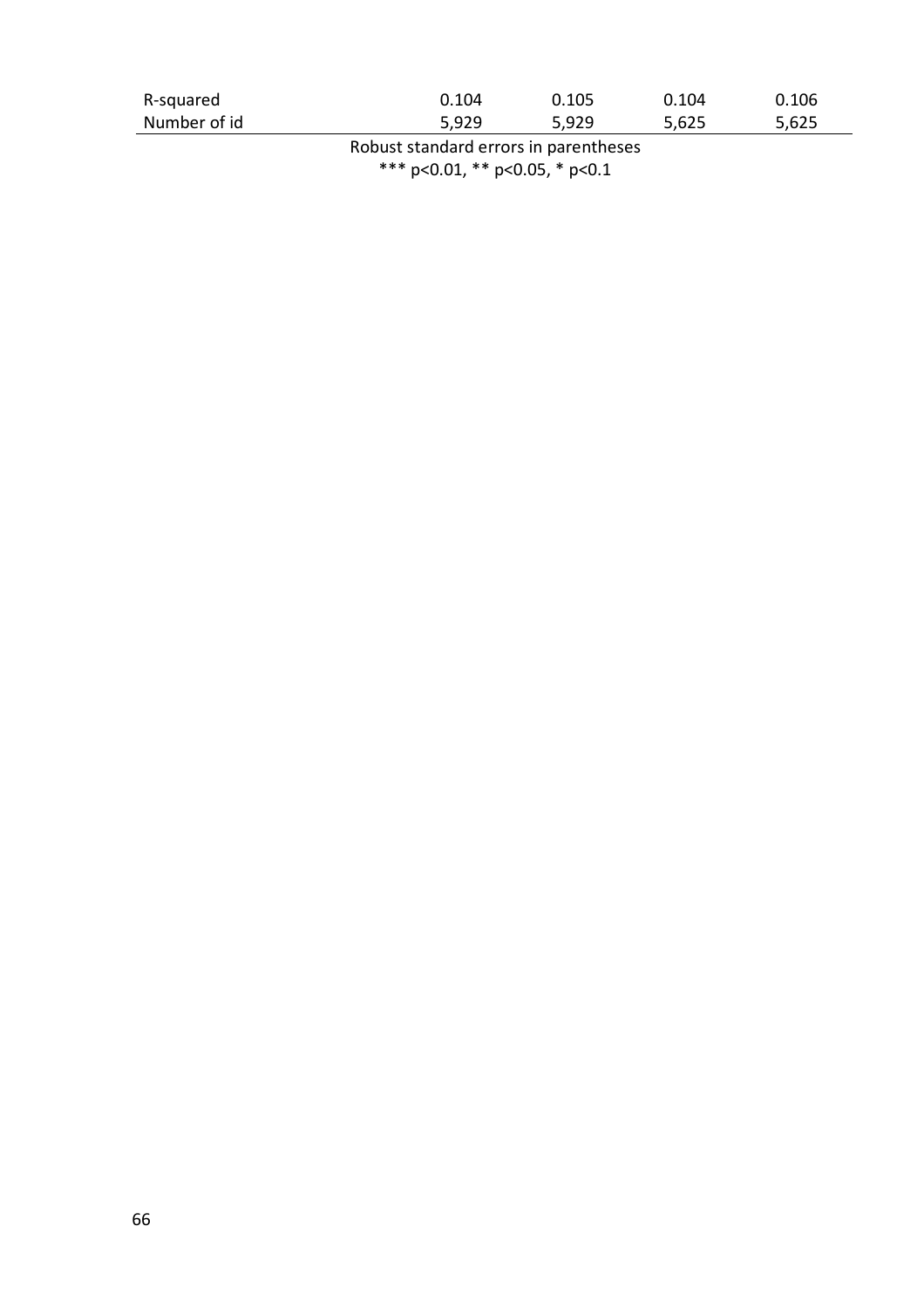| Period    | Nominal income per<br>capita |         | Nominal wage                |         | Nominal GDP per capita      |         |  |
|-----------|------------------------------|---------|-----------------------------|---------|-----------------------------|---------|--|
|           | Estimation<br>coefficient b  | $\beta$ | Estimation<br>coefficient b | $\beta$ | Estimation<br>coefficient b | $\beta$ |  |
| 1995-2000 | $-0.736$<br>(0.742)          | 0.7     | $-2.275***$<br>(0.566)      | 2.4     | 1.205<br>(1.064)            | $-1.1$  |  |
| 2000-2005 | $-1.475*$<br>(0.763)         | 1.5     | $-2.734***$<br>(0.462)      | 2.9     | $-0.588$<br>(0.709)         | 0.5     |  |
| 2005-2010 | $-5.445***$<br>(0.554)       | 6.4     | $-2.349***$<br>(0.395)      | 2.5     | $-1.736***$<br>(0.652)      | 1.8     |  |
| 1995-2010 | $-2.347***$<br>(0.314)       | 2.9     | $-2.241***$<br>(0.238)      | 2.7     | $-0.455$<br>(0.485)         | 0.4     |  |
| 2000-2010 | $-3.356***$<br>(0.410)       | 4       | $-2.492***$<br>(0.307)      | 2.9     | $-1.194**$<br>(0.478)       | 1.2     |  |

# **Table 13. Beta convergence for 95-00, 00-05, 05-10 (%) nominal income.**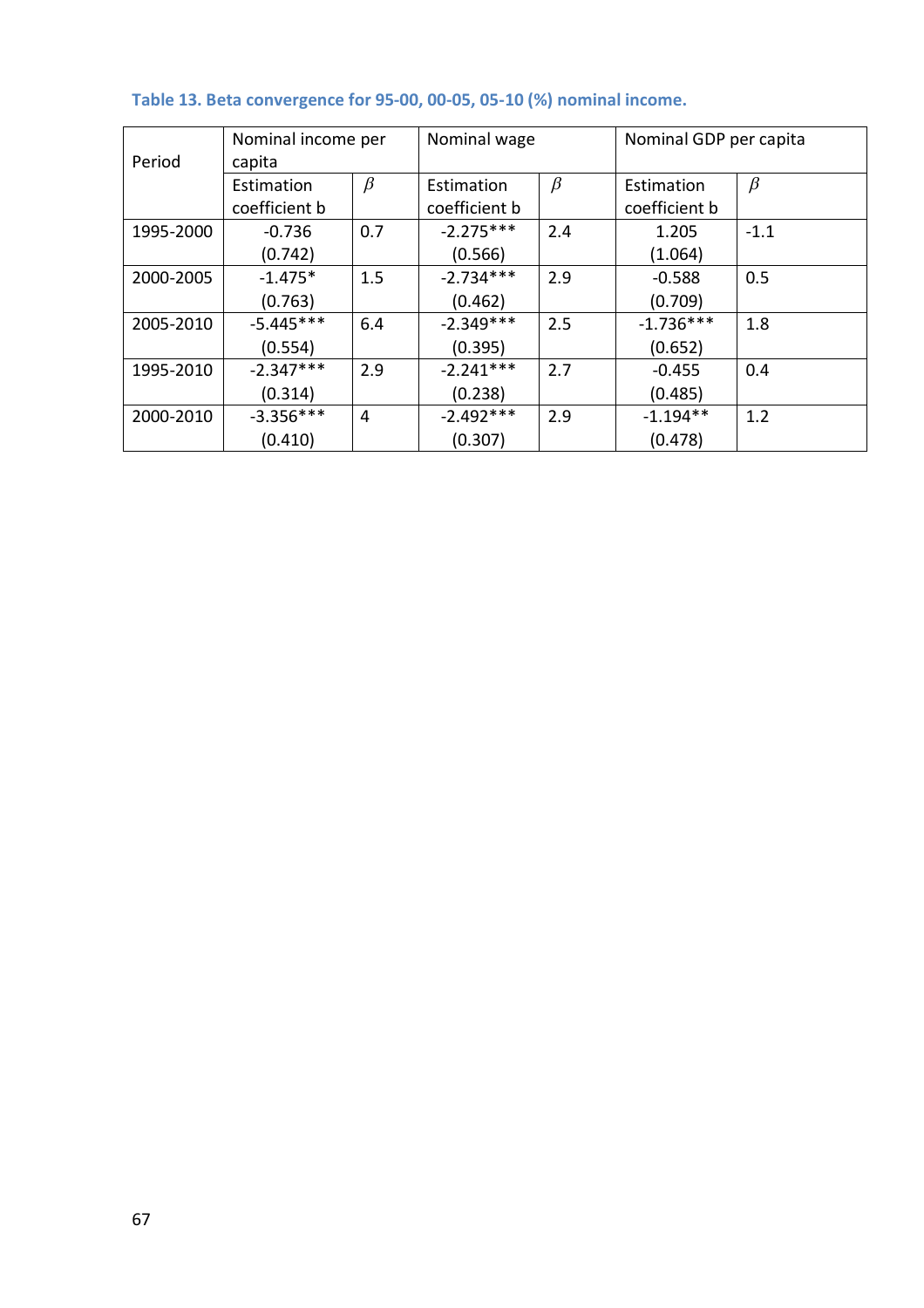|                    | (1)         | (2)          | (3)         | (4)         | (5)         | (6)         |
|--------------------|-------------|--------------|-------------|-------------|-------------|-------------|
| <b>VARIABLES</b>   | <500 km     | <500 km      | 500-2000    | 500-2000    | >2000 km    | >2000 km    |
|                    |             | With squared | km          | km          |             | With        |
|                    |             | income       |             | With        |             | squared     |
|                    |             |              |             | squared     |             | income      |
|                    |             |              |             | income      |             |             |
| Population i (log) | $1.041***$  | $0.940***$   | 1.488***    | $1.497***$  | $1.846***$  | $1.921***$  |
|                    | (0.257)     | (0.252)      | (0.144)     | (0.142)     | (0.148)     | (0.147)     |
| Population j (log) | $2.244***$  | $2.217***$   | $1.714***$  | $1.745***$  | $2.242***$  | $2.297***$  |
|                    | (0.241)     | (0.240)      | (0.142)     | (0.144)     | (0.144)     | (0.143)     |
| Income i (log)     | $0.124**$   | $-1.610***$  | 0.016       | 0.187       | 0.041       | $1.087***$  |
|                    | (0.052)     | (0.392)      | (0.033)     | (0.221)     | (0.032)     | (0.235)     |
| Income squared i   |             | $0.098***$   |             | $-0.010$    |             | $-0.059***$ |
| (log)              |             |              |             |             |             |             |
|                    |             | (0.022)      |             | (0.012)     |             | (0.013)     |
| Income j (log)     | $0.130**$   | $-0.556$     | $0.190***$  | $0.560**$   | $0.178***$  | $0.919***$  |
|                    | (0.052)     | (0.410)      | (0.032)     | (0.247)     | (0.032)     | (0.250)     |
| Income squared j   |             | $0.039*$     |             | $-0.021$    |             | $-0.042***$ |
| (log)              |             |              |             |             |             |             |
|                    |             | (0.023)      |             | (0.014)     |             | (0.014)     |
| Gini (log) i       | $-0.174**$  | $-0.157*$    | $-0.008$    | $-0.012$    | $-0.182***$ | $-0.164***$ |
|                    | (0.085)     | (0.087)      | (0.061)     | (0.061)     | (0.064)     | (0.063)     |
| Gini (log) j       | $-0.046$    | $-0.050$     | $-0.149**$  | $-0.156***$ | $-0.152**$  | $-0.138**$  |
|                    | (0.087)     | (0.087)      | (0.059)     | (0.059)     | (0.063)     | (0.063)     |
| Unemployment       | $0.048**$   | $0.048***$   | $0.082***$  | $0.082***$  | $0.041***$  | $0.035**$   |
| rate (log) i       |             |              |             |             |             |             |
|                    | (0.019)     | (0.018)      | (0.012)     | (0.012)     | (0.014)     | (0.014)     |
| Unemployment       | $-0.020$    | $-0.018$     | $-0.068***$ | $-0.069***$ | $-0.073***$ | $-0.077***$ |
| rate (log) j       |             |              |             |             |             |             |
|                    | (0.019)     | (0.018)      | (0.012)     | (0.012)     | (0.014)     | (0.014)     |
| Housing price i    | $-0.002$    | $-0.004$     | 0.004       | 0.005       | $-0.076***$ | $-0.074***$ |
| (log)              |             |              |             |             |             |             |
|                    | (0.025)     | (0.024)      | (0.014)     | (0.014)     | (0.016)     | (0.016)     |
| Housing price j    | 0.037       | 0.032        | $0.064***$  | $0.064***$  | $0.045***$  | $0.046***$  |
| (log)              |             |              |             |             |             |             |
|                    | (0.025)     | (0.024)      | (0.015)     | (0.015)     | (0.015)     | (0.015)     |
| Provision of       | $0.548***$  | $0.531***$   | $0.588***$  | $0.590***$  | $0.256**$   | $0.237**$   |
| housing i (log)    |             |              |             |             |             |             |
|                    | (0.181)     | (0.172)      | (0.127)     | (0.127)     | (0.117)     | (0.117)     |
| Provision of       | $0.895***$  | $0.917***$   | $0.894***$  | $0.898***$  | $0.468***$  | $0.453***$  |
| housing j (log)    |             |              |             |             |             |             |
|                    | (0.160)     | (0.157)      | (0.129)     | (0.130)     | (0.111)     | (0.111)     |
| New flats (moving  | $-0.113***$ | $-0.129***$  | $-0.060***$ | $-0.059***$ | 0.019       | $0.027**$   |
| average, log) i    |             |              |             |             |             |             |
|                    | (0.024)     | (0.023)      | (0.015)     | (0.015)     | (0.012)     | (0.012)     |

**Table 14. Results for different distances between pairs of regions(migration model).**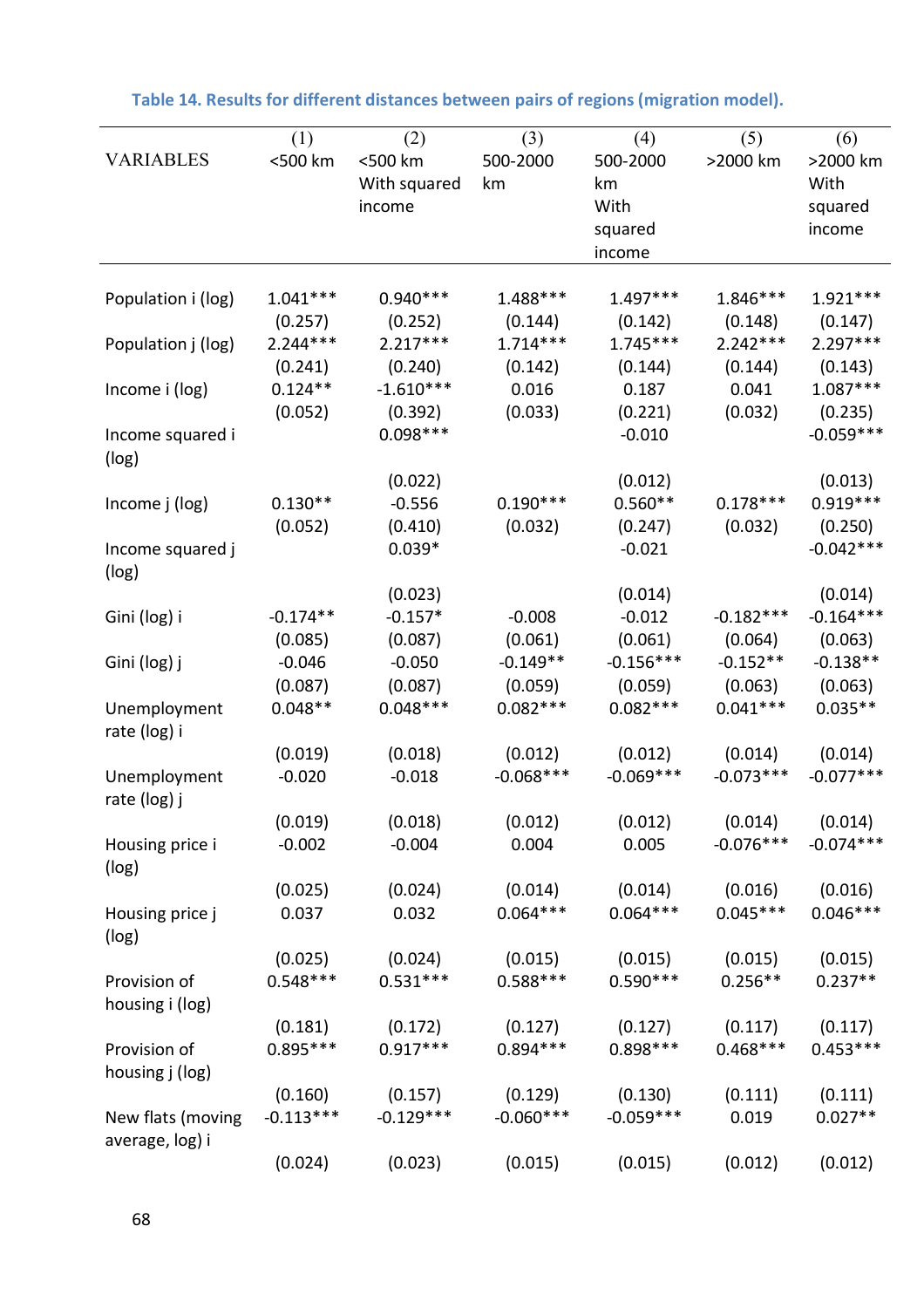| New flats (moving<br>average log) j | $0.074***$  | $0.068***$  | $0.026*$    | $0.029*$    | $-0.029**$  | $-0.023*$   |
|-------------------------------------|-------------|-------------|-------------|-------------|-------------|-------------|
|                                     | (0.024)     | (0.024)     | (0.015)     | (0.015)     | (0.012)     | (0.012)     |
| Life expectancy<br>(log) i          | 0.297       | 0.461       | $-0.132$    | $-0.146$    | 0.182       | 0.128       |
|                                     | (0.483)     | (0.476)     | (0.298)     | (0.298)     | (0.279)     | (0.277)     |
| Life expectancy<br>(log) j          | 0.608       | 0.541       | $-1.246***$ | $-1.269***$ | $-0.364$    | $-0.405$    |
|                                     | (0.467)     | (0.463)     | (0.291)     | (0.292)     | (0.265)     | (0.265)     |
| Infant mortality<br>rate (log) i    | 0.043       | 0.045       | $0.045**$   | $0.045**$   | $0.044**$   | $0.038*$    |
|                                     | (0.028)     | (0.027)     | (0.022)     | (0.022)     | (0.021)     | (0.021)     |
| Infant mortality<br>rate (log) j    | $-0.036$    | $-0.036$    | $-0.080***$ | $-0.080***$ | $-0.089***$ | $-0.094***$ |
|                                     | (0.034)     | (0.033)     | (0.021)     | (0.021)     | (0.023)     | (0.023)     |
| Doctors (log) i                     | 0.049       | $-0.040$    | $0.302***$  | $0.313***$  | 0.052       | 0.112       |
|                                     | (0.144)     | (0.148)     | (0.084)     | (0.085)     | (0.082)     | (0.083)     |
| Doctors (log) j                     | 0.168       | 0.112       | $0.251***$  | $0.276***$  | 0.091       | $0.133*$    |
|                                     | (0.132)     | (0.137)     | (0.081)     | (0.083)     | (0.078)     | (0.079)     |
| Hospital beds (log)                 | $0.335***$  | $0.363***$  | $0.102*$    | $0.097*$    | $-0.016$    | $-0.018$    |
|                                     | (0.092)     | (0.095)     | (0.053)     | (0.053)     | (0.059)     | (0.059)     |
| Hospital beds (log)                 | $0.186**$   | $0.206**$   | $0.270***$  | $0.260***$  | $0.367***$  | $0.366***$  |
|                                     | (0.092)     | (0.094)     | (0.053)     | (0.053)     | (0.057)     | (0.057)     |
| Telephones (log) i                  | 0.054       | $0.111*$    | 0.011       | 0.004       | $-0.060$    | $-0.090**$  |
|                                     | (0.064)     | (0.066)     | (0.036)     | (0.036)     | (0.037)     | (0.037)     |
| Telephones (log) j                  | $-0.191***$ | $-0.163***$ | $-0.187***$ | $-0.201***$ | $-0.129***$ | $-0.150***$ |
|                                     | (0.061)     | (0.061)     | (0.036)     | (0.037)     | (0.037)     | (0.038)     |
| Highway density<br>(log) i          | $0.120***$  | $0.106***$  | $0.054**$   | $0.056**$   | 0.006       | 0.003       |
|                                     | (0.037)     | (0.038)     | (0.025)     | (0.025)     | (0.026)     | (0.026)     |
| Highway density<br>(log) j          | $-0.107***$ | $-0.103***$ | $-0.026$    | $-0.023$    | 0.010       | 0.008       |
|                                     | (0.037)     | (0.038)     | (0.027)     | (0.027)     | (0.027)     | (0.027)     |
| Buses (log) i                       | 0.009       | $-0.002$    | $0.024**$   | $0.025**$   | $0.029***$  | $0.029***$  |
|                                     | (0.019)     | (0.019)     | (0.012)     | (0.012)     | (0.009)     | (0.009)     |
| Buses (log) j                       | $-0.034*$   | $-0.038*$   | $-0.052***$ | $-0.050***$ | $-0.005$    | $-0.005$    |
|                                     | (0.020)     | (0.021)     | (0.011)     | (0.011)     | (0.012)     | (0.012)     |
| Share of young i,<br>$t-1$          | $-0.006$    | $-0.020$    | $-0.028***$ | $-0.027***$ | $-0.029***$ | $-0.018**$  |
|                                     | (0.013)     | (0.014)     | (0.008)     | (0.007)     | (0.008)     | (0.008)     |
| Share of young j,<br>$t-1$          | $0.061***$  | $0.055***$  | $0.079***$  | $0.082***$  | $0.037***$  | $0.045***$  |
|                                     | (0.013)     | (0.013)     | (0.008)     | (0.008)     | (0.008)     | (0.008)     |
| Share of old i, t-1                 | $-0.044***$ | $-0.058***$ | $-0.022***$ | $-0.020***$ | $-0.048***$ | $-0.037***$ |
|                                     | (0.015)     | (0.016)     | (0.007)     | (0.008)     | (0.006)     | (0.006)     |
| Share of old j, t-1                 | $0.027*$    | 0.018       | $0.023***$  | $0.027***$  | $0.025***$  | $0.033***$  |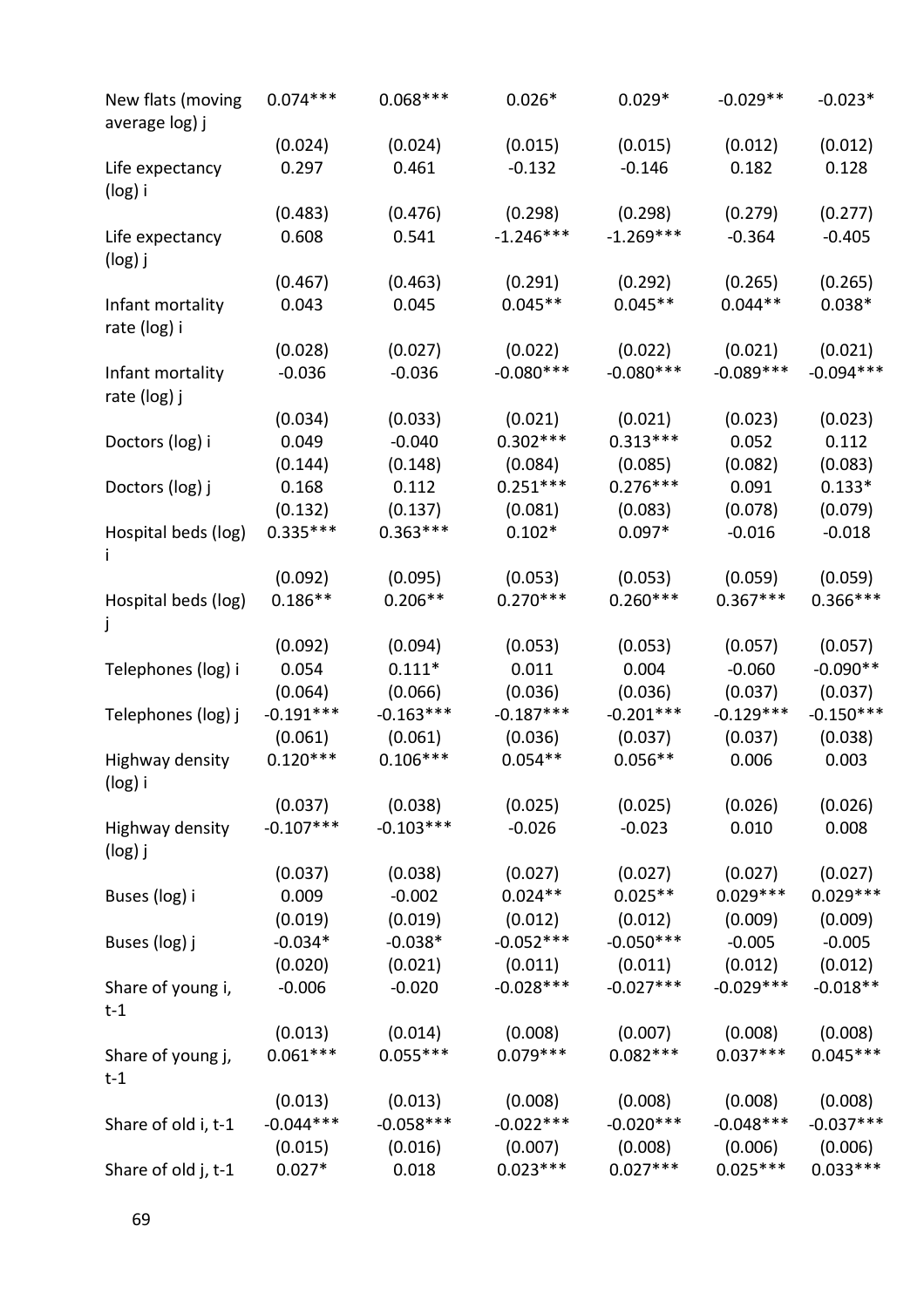|                      | (0.014)     | (0.015)     | (0.008)     | (0.008)     | (0.006)     | (0.006)     |
|----------------------|-------------|-------------|-------------|-------------|-------------|-------------|
| Students i (log), t- | $-0.043**$  | $-0.048***$ | $-0.103***$ | $-0.102***$ | $-0.061***$ | $-0.055***$ |
| 1                    |             |             |             |             |             |             |
|                      | (0.018)     | (0.018)     | (0.012)     | (0.012)     | (0.015)     | (0.014)     |
| Students j (log), t- | 0.023       | 0.018       | $0.092***$  | $0.093***$  | $0.117***$  | $0.121***$  |
| 1                    |             |             |             |             |             |             |
|                      | (0.019)     | (0.020)     | (0.013)     | (0.012)     | (0.020)     | (0.020)     |
| Women i (log), t-1   | $1.665***$  | $1.922***$  | 0.141       | 0.136       | $-0.119$    | $-0.013$    |
|                      | (0.458)     | (0.483)     | (0.307)     | (0.305)     | (0.372)     | (0.361)     |
| Women j (log), t-1   | $-1.335***$ | $-1.368***$ | $-4.237***$ | $-4.227***$ | $-2.481***$ | $-2.410***$ |
|                      | (0.443)     | (0.489)     | (0.320)     | (0.318)     | (0.326)     | (0.320)     |
| year1997             | $-0.064***$ | $-0.075***$ | $-0.032**$  | $-0.029**$  | $-0.028*$   | $-0.015$    |
|                      | (0.023)     | (0.025)     | (0.013)     | (0.014)     | (0.016)     | (0.016)     |
| year1998             | 0.004       | $-0.057$    | 0.003       | 0.018       | 0.023       | $0.079**$   |
|                      | (0.037)     | (0.041)     | (0.028)     | (0.029)     | (0.031)     | (0.032)     |
| year1999             | $-0.007$    | $-0.062$    | $-0.039$    | $-0.027$    | $-0.029$    | 0.024       |
|                      | (0.040)     | (0.043)     | (0.028)     | (0.029)     | (0.034)     | (0.033)     |
| year2000             | $-0.040$    | $-0.099*$   | $-0.150***$ | $-0.137***$ | $-0.201***$ | $-0.142***$ |
|                      | (0.048)     | (0.052)     | (0.034)     | (0.035)     | (0.041)     | (0.041)     |
| year2001             | $-0.070$    | $-0.159**$  | $-0.142***$ | $-0.123***$ | $-0.254***$ | $-0.173***$ |
|                      | (0.065)     | (0.074)     | (0.043)     | (0.045)     | (0.054)     | (0.053)     |
| year2002             | $-0.090$    | $-0.194**$  | $-0.181***$ | $-0.159***$ | $-0.288***$ | $-0.196***$ |
|                      | (0.079)     | (0.090)     | (0.052)     | (0.054)     | (0.063)     | (0.062)     |
| year2003             | $-0.056$    | $-0.192*$   | $-0.135**$  | $-0.105$    | $-0.257***$ | $-0.142*$   |
|                      | (0.097)     | (0.112)     | (0.062)     | (0.064)     | (0.075)     | (0.074)     |
| year2004             | $-0.076$    | $-0.242*$   | $-0.190***$ | $-0.154**$  | $-0.344***$ | $-0.207**$  |
|                      | (0.110)     | (0.129)     | (0.070)     | (0.073)     | (0.084)     | (0.084)     |
| year2005             | $-0.128$    | $-0.318**$  | $-0.208***$ | $-0.166**$  | $-0.371***$ | $-0.216**$  |
|                      | (0.120)     | (0.143)     | (0.077)     | (0.080)     | (0.092)     | (0.092)     |
| year2006             | $-0.178$    | $-0.391**$  | $-0.201**$  | $-0.153*$   | $-0.340***$ | $-0.166$    |
|                      | (0.132)     | (0.157)     | (0.086)     | (0.090)     | (0.102)     | (0.102)     |
| year2007             | $-0.175$    | $-0.401**$  | $-0.173*$   | $-0.123$    | $-0.289***$ | $-0.106$    |
|                      | (0.138)     | (0.165)     | (0.092)     | (0.096)     | (0.109)     | (0.109)     |
| year2008             | $-0.189$    | $-0.424**$  | $-0.187*$   | $-0.134$    | $-0.287**$  | $-0.097$    |
|                      | (0.143)     | (0.171)     | (0.097)     | (0.101)     | (0.113)     | (0.113)     |
| year2009             | $-0.337**$  | $-0.575***$ | $-0.301***$ | $-0.248**$  | $-0.412***$ | $-0.221*$   |
|                      | (0.143)     | (0.171)     | (0.098)     | (0.102)     | (0.114)     | (0.114)     |
| year2010             | $-0.262*$   | $-0.486***$ | $-0.234**$  | $-0.184*$   | $-0.320***$ | $-0.140$    |
|                      | (0.139)     | (0.165)     | (0.099)     | (0.103)     | (0.115)     | (0.115)     |
|                      | (6.144)     | (6.321)     | (5.187)     | (5.351)     | (5.794)     | (6.068)     |
|                      |             |             |             |             |             |             |
| Observations         | 6,246       | 6,246       | 31,104      | 31,104      | 47,286      | 47,286      |
| R-squared            | 0.550       | 0.556       | 0.388       | 0.389       | 0.276       | 0.277       |
| Number of id         | 427         | 427         | 2,144       | 2,144       | 3,356       | 3,356       |

Robust standard errors in parentheses

\*\*\* p<0.01, \*\* p<0.05, \* p<0.1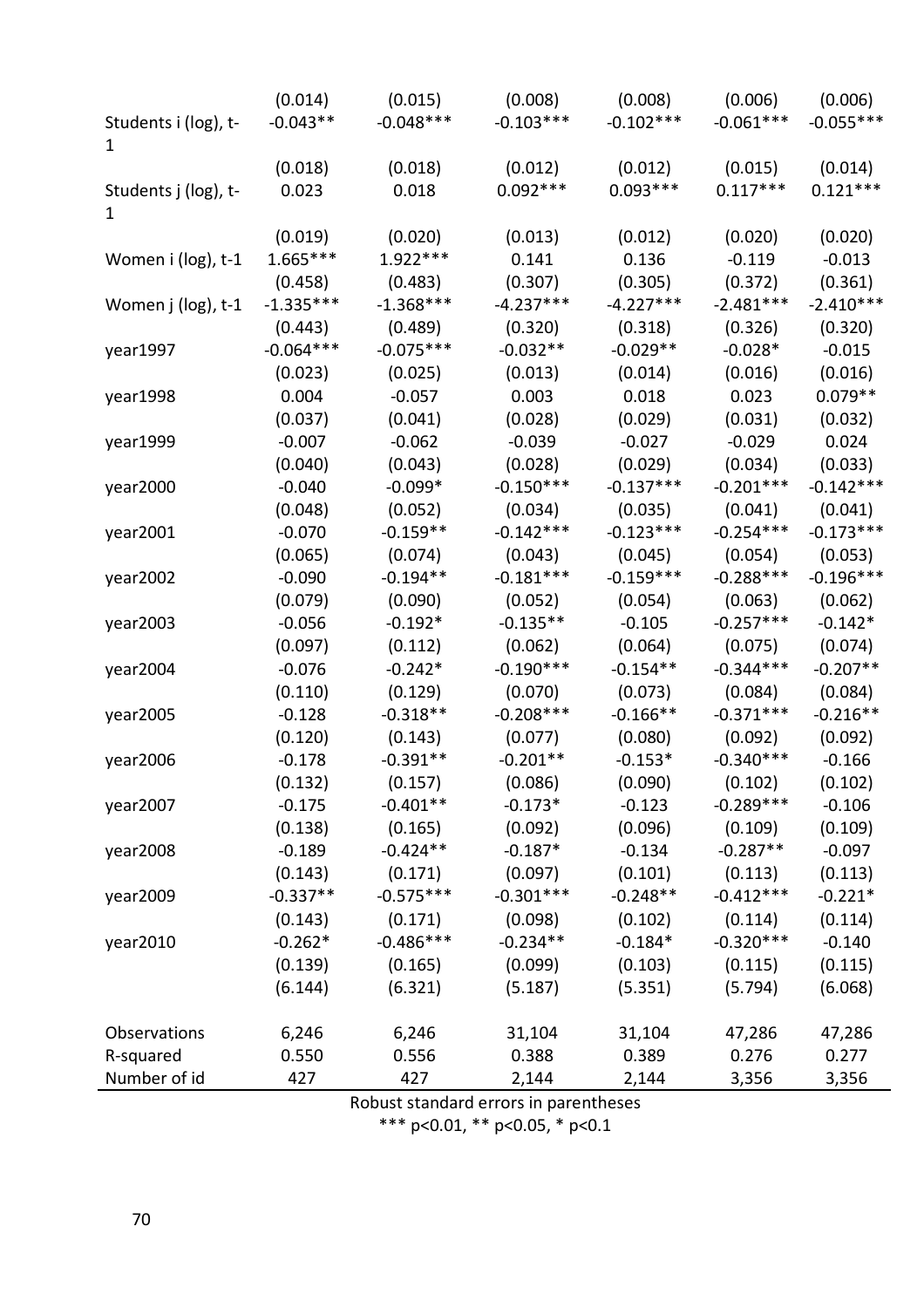|                 | (1)         | (2)          | (3)        | (4)         | (5)        | (6)        |
|-----------------|-------------|--------------|------------|-------------|------------|------------|
| VARIABLES       | 1996-2000   | 1996-2000    | 2000-2005  | 2000-2005   | 2005-2010  | 2005-2010  |
|                 |             | With squared |            | With        | With       | With       |
|                 |             | income       |            | squared     | squared    | squared    |
|                 |             |              |            | income      | income     | income     |
| Population i    | $2.196***$  | $2.232***$   | $2.043***$ | $2.155***$  | $0.974***$ | $0.930***$ |
| (log)           |             |              |            |             |            |            |
|                 | (0.315)     | (0.316)      | (0.312)    | (0.317)     | (0.208)    | (0.214)    |
| Population j    | $1.216***$  | $1.235***$   | $0.843***$ | $0.939***$  | $2.189***$ | $2.259***$ |
| (log)           |             |              |            |             |            |            |
|                 | (0.298)     | (0.299)      | (0.304)    | (0.312)     | (0.193)    | (0.200)    |
| Income i (log)  | 0.002       | $-0.859***$  | 0.044      | $1.015***$  | $-0.005$   | $-0.721$   |
|                 | (0.048)     | (0.246)      | (0.044)    | (0.328)     | (0.050)    | (0.674)    |
| Income          |             | $0.050***$   |            | $-0.056***$ |            | 0.038      |
| squared i (log) |             |              |            |             |            |            |
|                 |             | (0.014)      |            | (0.019)     |            | (0.035)    |
| Income j (log)  | $-0.132***$ | $-0.571**$   | 0.017      | $0.846**$   | $-0.013$   | 1.106*     |
|                 | (0.044)     | (0.245)      | (0.045)    | (0.333)     | (0.051)    | (0.670)    |
| Income          |             | $0.025*$     |            | $-0.048**$  |            | $-0.059*$  |
| squared j (log) |             |              |            |             |            |            |
|                 |             | (0.014)      |            | (0.019)     |            | (0.035)    |
| Gini (log) i    | $-0.091*$   | $-0.081*$    | $-0.066$   | $-0.040$    | 0.074      | 0.073      |
|                 | (0.047)     | (0.047)      | (0.096)    | (0.097)     | (0.173)    | (0.173)    |
| Gini (log) j    | $0.086*$    | $0.092**$    | 0.040      | 0.063       | $-0.274$   | $-0.271$   |
|                 | (0.046)     | (0.046)      | (0.099)    | (0.100)     | (0.173)    | (0.172)    |
| Unemployme      | $0.047***$  | $0.044***$   | $-0.006$   | $-0.013$    | $0.033**$  | $0.031**$  |
| nt rate (log) i |             |              |            |             |            |            |
|                 | (0.016)     | (0.016)      | (0.015)    | (0.015)     | (0.013)    | (0.013)    |
| Unemployme      | $-0.038**$  | $-0.040**$   | $-0.012$   | $-0.018$    | $-0.025*$  | $-0.023*$  |
| nt rate (log) j |             |              |            |             |            |            |
|                 | (0.017)     | (0.017)      | (0.015)    | (0.015)     | (0.013)    | (0.013)    |
| Housing price   | $-0.069***$ | $-0.075***$  | $-0.016$   | $-0.020$    | 0.014      | 0.014      |
| i (log)         |             |              |            |             |            |            |
|                 | (0.013)     | (0.013)      | (0.019)    | (0.019)     | (0.020)    | (0.020)    |
| Housing price   | $0.062***$  | $0.059***$   | $0.049**$  | $0.045**$   | $0.051**$  | $0.051**$  |
| j (log)         |             |              |            |             |            |            |
|                 | (0.013)     | (0.013)      | (0.019)    | (0.019)     | (0.020)    | (0.020)    |
| Provision of    | 0.144       | 0.102        | $0.587***$ | $0.446**$   | 0.236      | 0.205      |
| housing i (log) |             |              |            |             |            |            |
|                 | (0.144)     | (0.143)      | (0.198)    | (0.208)     | (0.190)    | (0.193)    |
| Provision of    | 0.114       | 0.092        | 0.323      | 0.203       | $0.600***$ | $0.649***$ |
| housing j (log) |             |              |            |             |            |            |
|                 | (0.154)     | (0.153)      | (0.207)    | (0.216)     | (0.174)    | (0.177)    |
| New flats       | $-0.032$    | $-0.038$     | $-0.027$   | $-0.016$    | $-0.007$   | $-0.008$   |
| (moving         |             |              |            |             |            |            |

| Table 15. Results for different time periods (migration model). |  |  |  |  |
|-----------------------------------------------------------------|--|--|--|--|
|-----------------------------------------------------------------|--|--|--|--|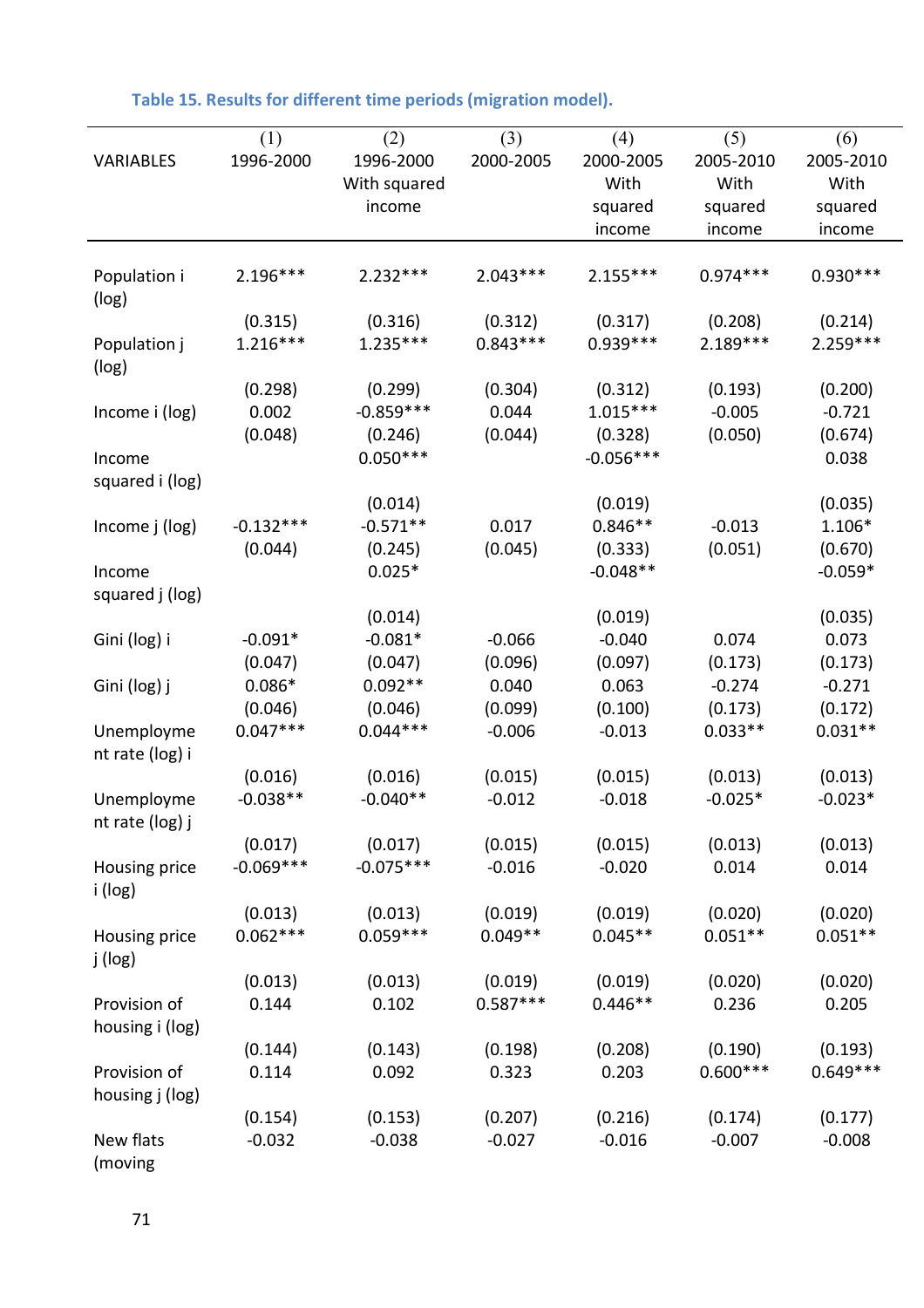| average, log) i |             |             |            |            |             |             |
|-----------------|-------------|-------------|------------|------------|-------------|-------------|
|                 | (0.024)     | (0.024)     | (0.019)    | (0.019)    | (0.021)     | (0.021)     |
| New flats       | $0.103***$  | $0.100***$  | $0.049**$  | $0.058***$ | $-0.046**$  | $-0.045**$  |
| (moving         |             |             |            |            |             |             |
| average log) j  |             |             |            |            |             |             |
|                 | (0.024)     | (0.024)     | (0.019)    | (0.019)    | (0.020)     | (0.020)     |
| Life            | $-0.535$    | $-0.462$    | $-0.485$   | $-0.514$   | 0.376       | 0.416       |
| expectancy      |             |             |            |            |             |             |
| (log) i         |             |             |            |            |             |             |
|                 | (0.372)     | (0.375)     | (0.397)    | (0.396)    | (0.368)     | (0.364)     |
| Life            | $-0.364$    | $-0.327$    | 0.285      | 0.260      | $-1.048***$ | $-1.111***$ |
| expectancy      |             |             |            |            |             |             |
| (log) j         |             |             |            |            |             |             |
|                 | (0.391)     | (0.391)     | (0.390)    | (0.389)    | (0.351)     | (0.349)     |
| Infant          | $-0.009$    | $-0.008$    | 0.028      | 0.030      | $0.056**$   | $0.060***$  |
| mortality rate  |             |             |            |            |             |             |
| (log) i         |             |             |            |            |             |             |
|                 | (0.031)     | (0.031)     | (0.024)    | (0.024)    | (0.023)     | (0.023)     |
| Infant          | $-0.016$    | $-0.016$    | $-0.017$   | $-0.015$   | $-0.064**$  | $-0.069***$ |
| mortality rate  |             |             |            |            |             |             |
| $(log)$ j       |             |             |            |            |             |             |
|                 | (0.031)     | (0.031)     | (0.025)    | (0.025)    | (0.026)     | (0.025)     |
| Doctors (log) i | 0.089       | 0.062       | $0.332**$  | $0.398***$ | $-0.085$    | $-0.089$    |
|                 | (0.106)     | (0.106)     | (0.147)    | (0.150)    | (0.095)     | (0.095)     |
| Doctors (log) j | $0.541***$  | $0.527***$  | $-0.135$   | $-0.079$   | 0.060       | 0.066       |
|                 | (0.107)     | (0.107)     | (0.142)    | (0.145)    | (0.112)     | (0.112)     |
| Hospital beds   | $-0.329***$ | $-0.318***$ | 0.018      | $-0.004$   | $-0.111*$   | $-0.111*$   |
| (log) i         |             |             |            |            |             |             |
|                 | (0.095)     | (0.095)     | (0.087)    | (0.087)    | (0.061)     | (0.061)     |
| Hospital beds   | $-0.181**$  | $-0.175*$   | $0.341***$ | $0.322***$ | $0.102*$    | $0.103*$    |
| (log) j         |             |             |            |            |             |             |
|                 | (0.090)     | (0.090)     | (0.088)    | (0.088)    | (0.062)     | (0.062)     |
| Telephones      | $-0.040$    | $-0.062$    | $-0.041$   | $-0.087*$  | 0.009       | 0.015       |
| (log) i         |             |             |            |            |             |             |
|                 | (0.057)     | (0.057)     | (0.041)    | (0.044)    | (0.065)     | (0.065)     |
| Telephones      | $-0.364***$ | $-0.376***$ | 0.022      | $-0.017$   | $-0.041$    | $-0.049$    |
| $(log)$ j       |             |             |            |            |             |             |
|                 | (0.060)     | (0.061)     | (0.040)    | (0.044)    | (0.069)     | (0.069)     |
| Highway         | $-0.216**$  | $-0.190**$  | 0.037      | 0.036      | $0.055**$   | $0.052**$   |
| density (log) i |             |             |            |            |             |             |
|                 | (0.097)     | (0.096)     | (0.026)    | (0.026)    | (0.022)     | (0.022)     |
| Highway         | $0.313***$  | $0.327***$  | 0.036      | 0.035      | 0.012       | 0.016       |
| density (log) j |             |             |            |            |             |             |
|                 | (0.105)     | (0.105)     | (0.030)    | (0.030)    | (0.022)     | (0.022)     |
| Buses (log) i   | $-0.130***$ | $-0.134***$ | 0.018      | 0.015      | $0.045***$  | $0.041***$  |
|                 | (0.041)     | (0.041)     | (0.014)    | (0.014)    | (0.014)     | (0.014)     |
| Buses (log) j   | $0.126***$  | $0.124***$  | 0.018      | 0.015      | $-0.067***$ | $-0.060***$ |
|                 | (0.041)     | (0.041)     | (0.015)    | (0.015)    | (0.014)     | (0.014)     |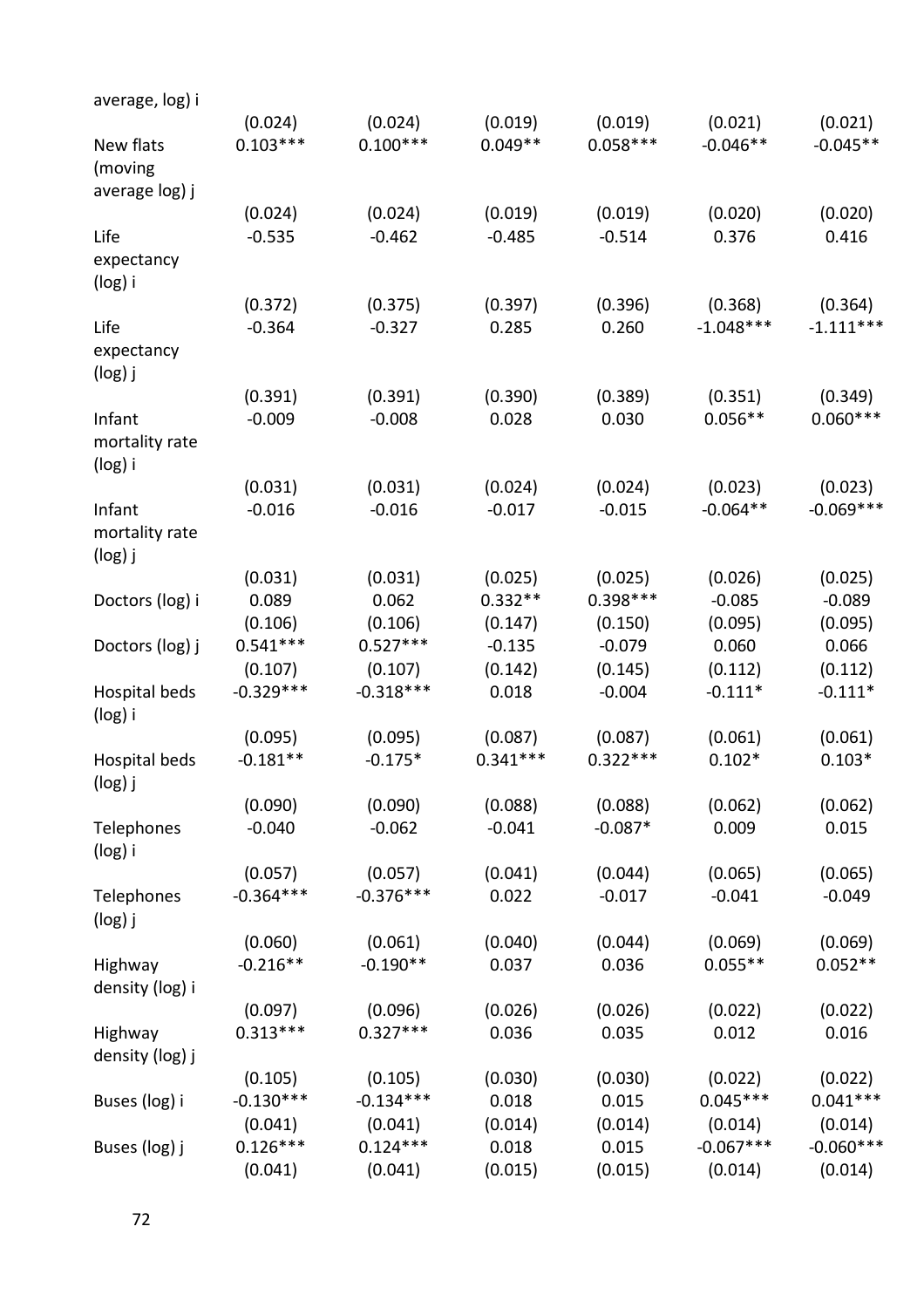| Share of<br>young i, t-1    | $-0.021$              | $-0.019$              | $-0.025*$             | $-0.014$              | $-0.021$         | $-0.025*$        |
|-----------------------------|-----------------------|-----------------------|-----------------------|-----------------------|------------------|------------------|
| Share of                    | (0.017)<br>$0.112***$ | (0.016)<br>$0.114***$ | (0.013)<br>$0.064***$ | (0.013)<br>$0.072***$ | (0.014)<br>0.010 | (0.015)<br>0.016 |
| young j, t-1                |                       |                       |                       |                       |                  |                  |
|                             | (0.017)               | (0.017)               | (0.013)               | (0.014)               | (0.015)          | (0.016)          |
| Share of old i,<br>$t-1$    | $-0.060***$           | $-0.058***$           | $-0.053***$           | $-0.044***$           | $0.028**$        | 0.022            |
|                             | (0.016)               | (0.016)               | (0.008)               | (0.009)               | (0.013)          | (0.014)          |
| Share of old j,<br>$t-1$    | $0.047***$            | $0.048***$            | $0.034***$            | $0.042***$            | $-0.046***$      | $-0.037**$       |
|                             | (0.015)               | (0.015)               | (0.009)               | (0.009)               | (0.013)          | (0.014)          |
| Students i<br>$(log)$ , t-1 | $-0.119***$           | $-0.116***$           | $-0.051***$           | $-0.048**$            | $-0.086*$        | $-0.087*$        |
|                             | (0.019)               | (0.019)               | (0.019)               | (0.019)               | (0.049)          | (0.049)          |
| Students j<br>$(log)$ , t-1 | $0.069***$            | $0.071***$            | $0.072***$            | $0.074***$            | 0.064            | 0.066            |
|                             | (0.020)               | (0.020)               | (0.018)               | (0.017)               | (0.048)          | (0.048)          |
| Women i<br>$(log)$ , t-1    | $-4.754**$            | $-3.748*$             | $1.377***$            | $1.247***$            | $-2.014$         | $-2.402$         |
|                             | (2.209)               | (2.229)               | (0.303)               | (0.305)               | (1.944)          | (1.955)          |
| Women j<br>$(log)$ , t-1    | 8.585***              | 9.098 ***             | $-2.325***$           | $-2.436***$           | 0.664            | 1.269            |
|                             | (2.125)               | (2.154)               | (0.295)               | (0.299)               | (1.909)          | (1.918)          |
| year1997                    | $0.034**$             | $0.035**$             |                       |                       |                  |                  |
|                             | (0.016)               | (0.016)               |                       |                       |                  |                  |
| year1998                    | $-0.026$              | $-0.029$              |                       |                       |                  |                  |
|                             | (0.034)               | (0.034)               |                       |                       |                  |                  |
| year1999                    | 0.031                 | 0.039                 |                       |                       |                  |                  |
|                             | (0.039)               | (0.038)               |                       |                       |                  |                  |
| year2000                    | 0.013                 | 0.028                 |                       |                       |                  |                  |
|                             | (0.050)               | (0.050)               |                       |                       |                  |                  |
| year2001                    |                       |                       | $-0.043$              | $-0.001$              |                  |                  |
|                             |                       |                       | (0.029)               | (0.031)               |                  |                  |
| year2002                    |                       |                       | $-0.076$              | $-0.007$              |                  |                  |
|                             |                       |                       | (0.047)               | (0.050)               |                  |                  |
| year2003                    |                       |                       | $-0.051$              | 0.060                 |                  |                  |
|                             |                       |                       | (0.064)               | (0.072)               |                  |                  |
| year2004                    |                       |                       | $-0.127$              | 0.019                 |                  |                  |
|                             |                       |                       | (0.081)               | (0.091)               |                  |                  |
| year2005                    |                       |                       | $-0.142$              | 0.034                 |                  |                  |
|                             |                       |                       | (0.097)               | (0.109)               |                  |                  |
| year2006                    |                       |                       |                       |                       | 0.014            | 0.013            |
|                             |                       |                       |                       |                       | (0.022)          | (0.022)          |
| year2007                    |                       |                       |                       |                       | 0.054            | 0.053            |
|                             |                       |                       |                       |                       | (0.035)          | (0.035)          |
| year2008                    |                       |                       |                       |                       | 0.032            | 0.030            |
|                             |                       |                       |                       |                       | (0.044)          | (0.044)          |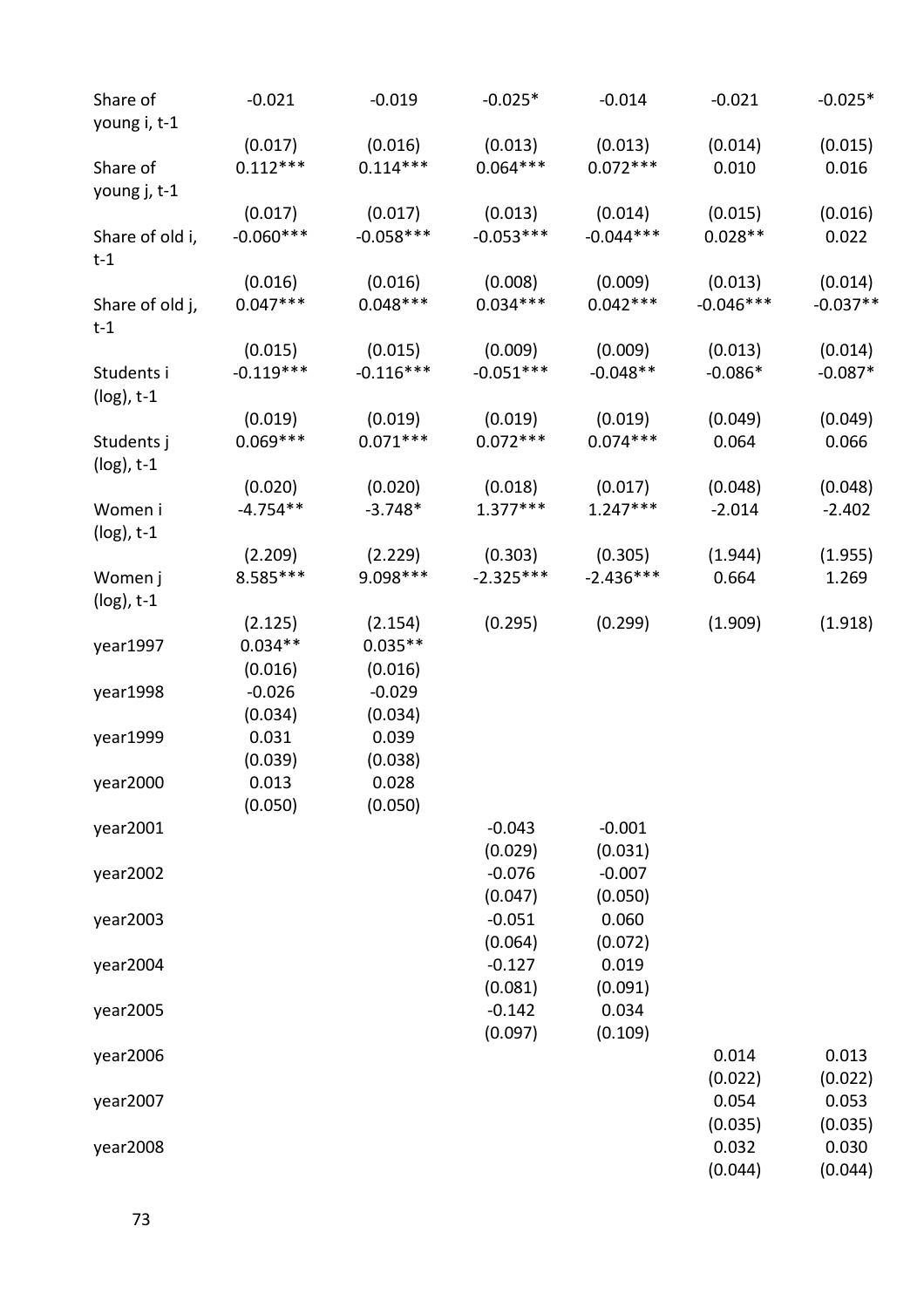| year2009            |        |        |        |        | $-0.071$         | $-0.074$         |
|---------------------|--------|--------|--------|--------|------------------|------------------|
| year2010            |        |        |        |        | (0.050)<br>0.027 | (0.051)<br>0.022 |
|                     |        |        |        |        | (0.055)          | (0.058)          |
|                     |        |        |        |        |                  |                  |
| <b>Observations</b> | 25,376 | 25,376 | 35,270 | 35,270 | 35,574           | 35,574           |
| R-squared           | 0.159  | 0.160  | 0.105  | 0.105  | 0.040            | 0.040            |
| Number of id        | 5,625  | 5,625  | 5,929  | 5,929  | 5,929            | 5,929            |
|                     |        |        |        |        |                  |                  |

Robust standard errors in parentheses

\*\*\* p<0.01, \*\* p<0.05, \* p<0.1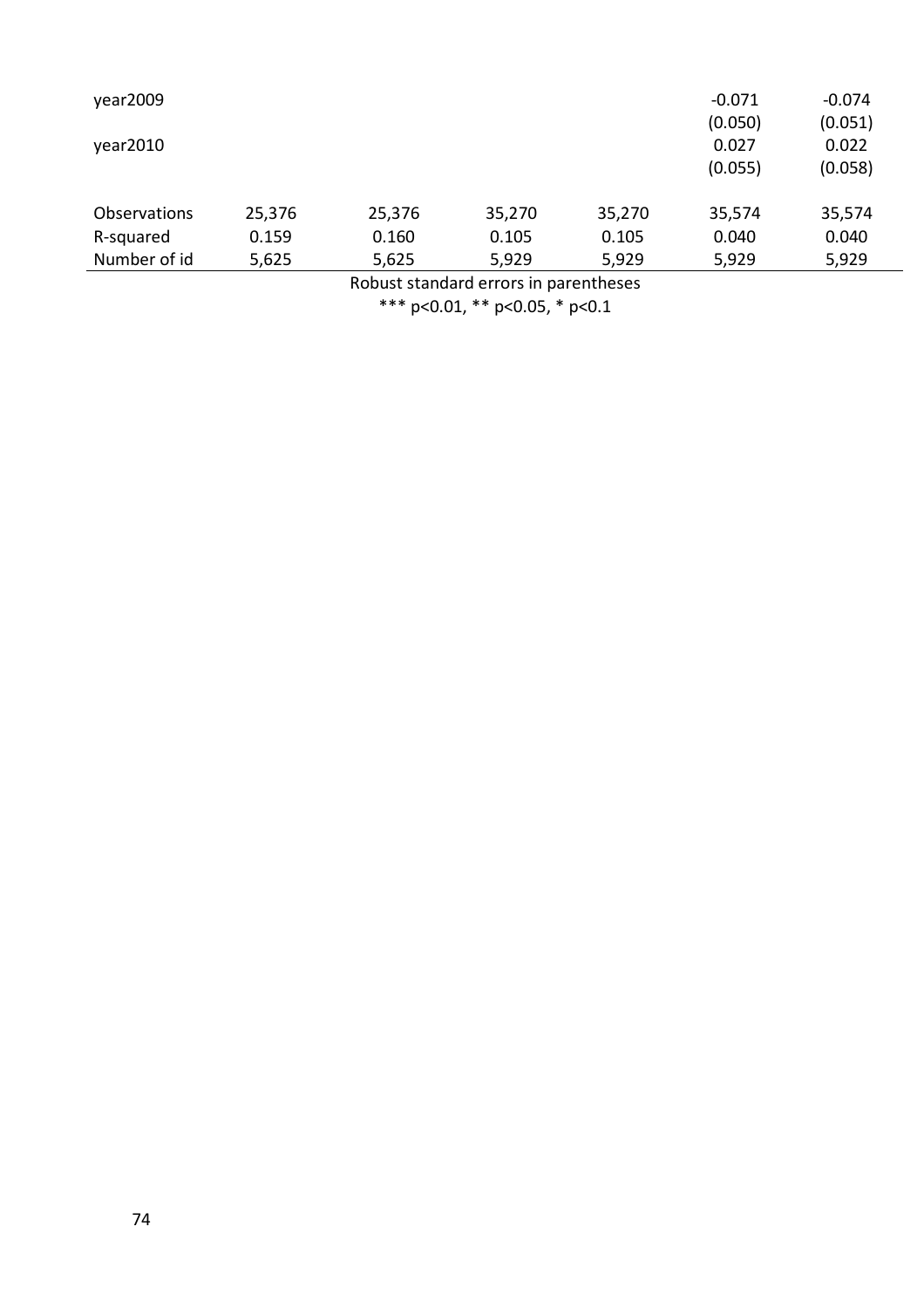| <b>VARIABLES</b>                     | (1)<br>Loans to<br>firm | (2)<br>Loans to<br>firm with<br>squares | (3)<br>All Loans | (4)<br>All loans<br>with<br>squares | (5)<br>Mortgage<br>debt | (6)<br>Mortgage<br>debt with<br>squares |
|--------------------------------------|-------------------------|-----------------------------------------|------------------|-------------------------------------|-------------------------|-----------------------------------------|
|                                      |                         |                                         |                  |                                     |                         |                                         |
| Population i (log)                   | $1.415***$              | 1.396***                                | $1.400***$       | $1.368***$                          | $0.737***$              | $0.585**$                               |
|                                      | (0.150)                 | (0.153)                                 | (0.151)          | (0.153)                             | (0.243)                 | (0.246)                                 |
| Population j (log)                   | $2.321***$              | 2.280***                                | $2.337***$       | 2.306***                            | $2.110***$              | 2.375 ***                               |
|                                      | (0.140)                 | (0.141)                                 | (0.140)          | (0.142)                             | (0.225)                 | (0.231)                                 |
| Income i (log)                       | 0.000                   | $-0.151$                                | $-0.005$         | $-0.720$                            | $-0.040$                | $-15.118***$                            |
|                                      | (0.043)                 | (0.646)                                 | (0.042)          | (0.620)                             | (0.095)                 | (3.366)                                 |
| Income squared i (log)               |                         | 0.008                                   |                  | 0.038                               |                         | $0.789***$                              |
|                                      |                         | (0.034)                                 |                  | (0.033)                             |                         | (0.174)                                 |
| Income*fin_dev i (log)               | $-0.024**$              | 0.136                                   | $-0.027**$       | 0.016                               | 0.024                   | $-3.170***$                             |
|                                      | (0.010)                 | (0.222)                                 | (0.010)          | (0.232)                             | (0.022)                 | (0.730)                                 |
| Income squared*fin_dev i<br>(log)    |                         | $-0.009$                                |                  | $-0.003$                            |                         | $-0.069***$                             |
|                                      |                         | (0.012)                                 |                  | (0.013)                             |                         | (0.022)                                 |
| Fin_dev i (log)                      | $0.204**$               | $-0.507$                                | $0.232**$        | 0.085                               | $-0.169$                | 15.058***                               |
|                                      | (0.090)                 | (1.033)                                 | (0.096)          | (1.074)                             | (0.204)                 | (3.510)                                 |
| Income j (log)                       | 0.042                   | $-0.883$                                | 0.040            | $-0.530$                            | $-0.183**$              | 10.629 ***                              |
|                                      | (0.043)                 | (0.575)                                 | (0.043)          | (0.570)                             | (0.081)                 | (2.121)                                 |
| Income squared j (log)               |                         | 0.050                                   |                  | 0.031                               |                         | $-0.567***$                             |
|                                      |                         | (0.030)                                 |                  | (0.030)                             |                         | (0.109)                                 |
| Income*fin_dev j (log)               | $-0.022**$              | $-0.435**$                              | $-0.020*$        | $-0.296$                            | $-0.040***$             | $1.276***$                              |
|                                      | (0.010)                 | (0.207)                                 | (0.011)          | (0.224)                             | (0.013)                 | (0.437)                                 |
| Income squared*fin_dev j<br>(log)    |                         | $0.023**$                               |                  | 0.015                               |                         | $0.167***$                              |
|                                      |                         | (0.011)                                 |                  | (0.012)                             |                         | (0.038)                                 |
| Fin_dev j (log)                      | $0.171*$                | $2.061**$                               | $0.166*$         | 1.422                               | $0.398***$              | $-5.906***$                             |
|                                      | (0.089)                 | (0.955)                                 | (0.098)          | (1.033)                             | (0.128)                 | (2.136)                                 |
| Unemployment rate (log) i            | $0.032***$              | $0.034***$                              | $0.033***$       | $0.036***$                          | $0.036**$               | $0.029*$                                |
|                                      | (0.011)                 | (0.011)                                 | (0.011)          | (0.011)                             | (0.015)                 | (0.015)                                 |
| Unemployment rate (log) j            | $-0.045***$             | $-0.047***$                             | $-0.045***$      | $-0.046***$                         | $-0.034**$              | $-0.031**$                              |
|                                      | (0.011)                 | (0.011)                                 | (0.011)          | (0.011)                             | (0.014)                 | (0.015)                                 |
| Housing price i (log)                | $-0.033**$              | $-0.030*$                               | $-0.032**$       | $-0.031**$                          | $0.047**$               | 0.031                                   |
|                                      | (0.015)                 | (0.016)                                 | (0.015)          | (0.016)                             | (0.023)                 | (0.023)                                 |
| Housing price j (log)                | $0.048***$              | $0.044***$                              | $0.050***$       | $0.048***$                          | $0.069***$              | $0.051**$                               |
|                                      | (0.015)                 | (0.015)                                 | (0.016)          | (0.016)                             | (0.023)                 | (0.024)                                 |
| Provision of housing i (log)         | $0.656***$              | $0.638***$                              | $0.577***$       | $0.571***$                          | 0.231                   | 0.187                                   |
|                                      | (0.160)                 | (0.160)                                 | (0.160)          | (0.160)                             | (0.204)                 | (0.203)                                 |
| Provision of housing j (log)         | $0.508***$              | $0.523***$                              | $0.471***$       | $0.469***$                          | $0.591***$              | $0.805***$                              |
|                                      | (0.140)                 | (0.140)                                 | (0.139)          | (0.139)                             | (0.183)                 | (0.186)                                 |
| New flats (moving average,<br>log) i | $-0.049***$             | $-0.051***$                             | $-0.046***$      | $-0.049***$                         | $-0.014$                | 0.008                                   |
|                                      | (0.012)                 | (0.012)                                 | (0.012)          | (0.012)                             | (0.025)                 | (0.025)                                 |

| Table 16. Regressions with different indicators of financial development (migration model). |  |  |  |
|---------------------------------------------------------------------------------------------|--|--|--|
|---------------------------------------------------------------------------------------------|--|--|--|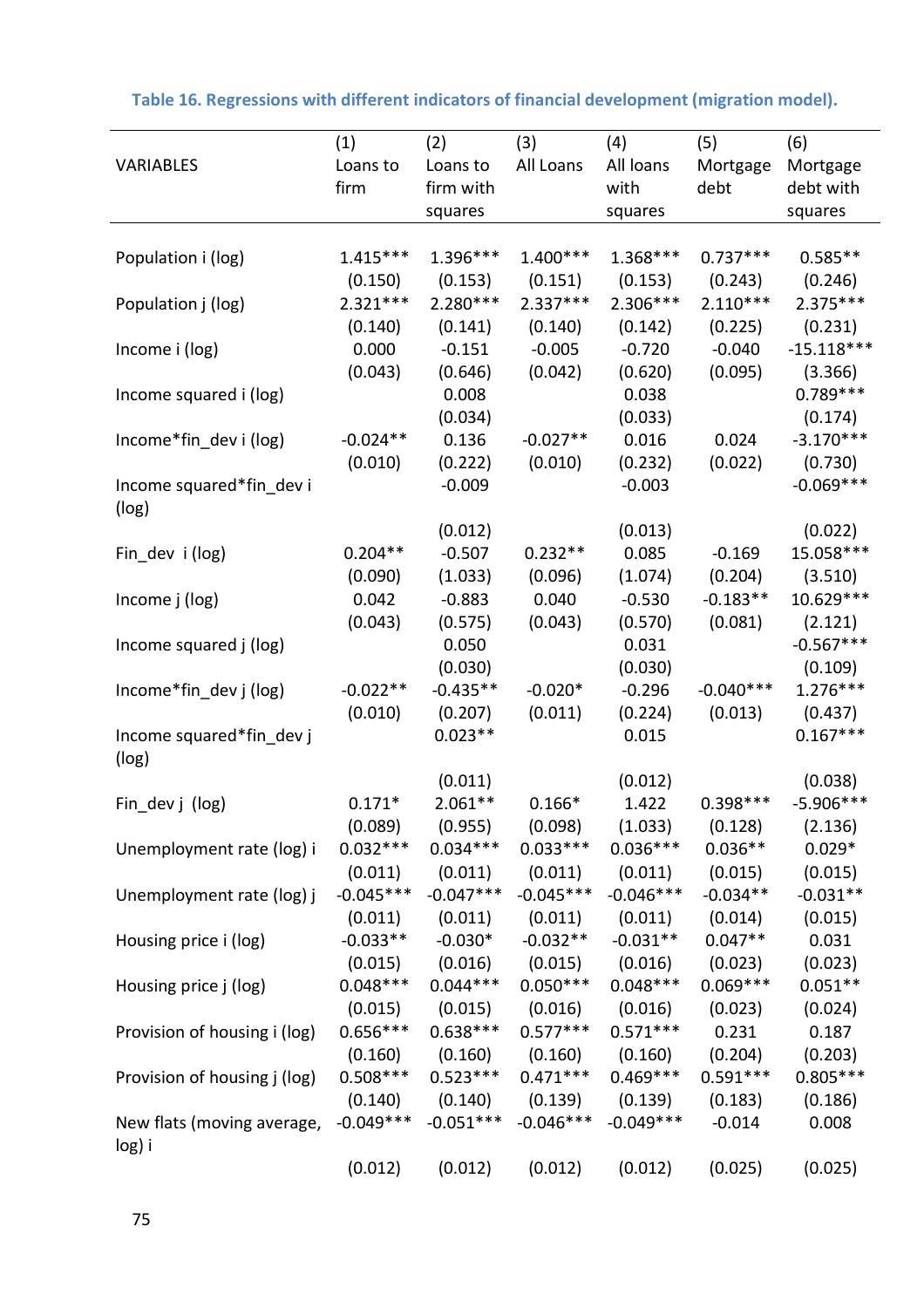| New flats (moving average<br>log) j | $0.039***$            | $0.041***$            | $0.040***$  | $0.041***$  | $-0.103***$ | $-0.090***$ |
|-------------------------------------|-----------------------|-----------------------|-------------|-------------|-------------|-------------|
|                                     | (0.012)               | (0.012)               | (0.012)     | (0.012)     | (0.024)     | (0.024)     |
| Life expectancy (log) i             | $0.561**$             | $0.575**$             | $0.587**$   | $0.600**$   | 0.435       | 0.800       |
|                                     | (0.273)               | (0.272)               | (0.273)     | (0.271)     | (0.511)     | (0.522)     |
| Life expectancy (log) j             | $-1.436***$           | $-1.435***$           | $-1.400***$ | $-1.384***$ | $-1.671***$ | $-1.680***$ |
|                                     | (0.257)               | (0.257)               | (0.257)     | (0.257)     | (0.498)     | (0.495)     |
| Infant mortality rate (log) i       | $0.051***$            | $0.052***$            | $0.059***$  | $0.062***$  | 0.029       | 0.032       |
|                                     | (0.017)               | (0.017)               | (0.017)     | (0.017)     | (0.026)     | (0.027)     |
| Infant mortality rate (log) j       | $-0.071***$           | $-0.070***$           | $-0.066***$ | $-0.064***$ | $-0.076**$  | $-0.071**$  |
|                                     | (0.018)               | (0.018)               | (0.018)     | (0.018)     | (0.030)     | (0.030)     |
| Doctors (log) i                     | $0.174**$             | $0.151*$              | $0.170**$   | $0.144*$    | $-0.154$    | $-0.116$    |
|                                     | (0.084)               | (0.084)               | (0.083)     | (0.084)     | (0.109)     | (0.109)     |
| Doctors (log) j                     | $-0.155*$             | $-0.138$              | $-0.126$    | $-0.118$    | 0.164       | 0.173       |
|                                     | (0.088)               | (0.090)               | (0.087)     | (0.087)     | (0.117)     | (0.117)     |
| Hospital beds (log) i               | $-0.017$              | $-0.016$              | $-0.008$    | $-0.010$    | $-0.088$    | $-0.109$    |
|                                     |                       | (0.046)               | (0.045)     | (0.045)     |             | (0.070)     |
|                                     | (0.046)<br>$0.327***$ | $0.323***$            | $0.323***$  |             | (0.070)     |             |
| Hospital beds (log) j               |                       |                       |             | $0.323***$  | 0.007       | $-0.014$    |
|                                     | (0.047)               | (0.047)               | (0.046)     | (0.046)     | (0.070)     | (0.070)     |
| Telephones (log) i                  | $-0.043$              | $-0.033$              | $-0.035$    | $-0.020$    | 0.031       | 0.040       |
|                                     | (0.032)               | (0.032)               | (0.032)     | (0.032)     | (0.077)     | (0.077)     |
| Telephones (log) j                  | $-0.007$              | $-0.004$              | $-0.010$    | $-0.008$    | $0.176**$   | $0.166**$   |
|                                     | (0.031)               | (0.031)               | (0.031)     | (0.032)     | (0.083)     | (0.083)     |
| Highway density (log) i             | $0.049**$             | $0.046**$             | $0.048**$   | $0.045**$   | $0.075*$    | 0.056       |
|                                     | (0.019)               | (0.019)               | (0.019)     | (0.019)     | (0.044)     | (0.043)     |
| Highway density (log) j             | $-0.041**$            | $-0.039*$             | $-0.041**$  | $-0.041**$  | $-0.061$    | $-0.042$    |
|                                     | (0.020)               | (0.020)               | (0.020)     | (0.020)     | (0.043)     | (0.043)     |
| Buses (log) i                       | $0.028***$            | $0.029***$            | $0.029***$  | $0.029***$  | $0.045***$  | $0.041**$   |
|                                     | (0.008)               | (0.009)               | (0.008)     | (0.009)     | (0.016)     | (0.016)     |
| Buses (log) j                       | $-0.030***$           | $-0.036***$           | $-0.036***$ | $-0.040***$ | $-0.077***$ | $-0.057***$ |
|                                     | (0.009)               | (0.009)               | (0.009)     | (0.009)     | (0.017)     | (0.017)     |
| Share of young i, t-1               | $-0.009$              | $-0.013$              | $-0.011$    | $-0.016*$   | 0.002       | $-0.007$    |
|                                     | (0.008)               | (0.008)               | (0.008)     | (0.008)     | (0.020)     | (0.020)     |
| Share of young j, t-1               | $0.064***$            | $0.061***$            | $0.061***$  | $0.059***$  | 0.009       | 0.008       |
|                                     | (0.008)               | (0.009)               | (0.008)     | (0.009)     | (0.022)     | (0.022)     |
| Share of old i, t-1                 | 0.005                 | 0.001                 | 0.008       | $-0.000$    | $-0.006$    | $-0.032$    |
|                                     | (0.006)               | (0.008)               | (0.007)     | (0.008)     | (0.020)     | (0.021)     |
| Share of old j, t-1                 | $-0.024***$           | $-0.027***$           | $-0.022***$ | $-0.025***$ | $-0.054***$ | $-0.030$    |
|                                     | (0.007)               | (0.008)               | (0.007)     | (0.008)     | (0.017)     | (0.019)     |
|                                     | $-0.099***$           | $-0.104***$           | $-0.091***$ | $-0.098***$ | $-0.139**$  | $-0.152**$  |
| Students i (log), t-1               |                       |                       |             |             |             |             |
|                                     | (0.022)               | (0.022)<br>$0.113***$ | (0.021)     | (0.021)     | (0.066)     | (0.066)     |
| Students j (log), t-1               | $0.113***$            |                       | $0.110***$  | $0.110***$  | $0.147**$   | $0.158**$   |
|                                     | (0.021)               | (0.021)               | (0.021)     | (0.021)     | (0.066)     | (0.066)     |
| Women i (log), t-1                  | $-1.763**$            | $-1.993**$            | $-1.924**$  | $-2.055**$  | 0.003       | $-0.337$    |
|                                     | (0.778)               | (0.819)               | (0.773)     | (0.809)     | (2.398)     | (2.386)     |
| Women j (log), t-1                  | $-6.543***$           | $-6.159***$           | $-6.303***$ | $-6.074***$ | 0.379       | 2.917       |
|                                     | (0.806)               | (0.843)               | (0.798)     | (0.839)     | (2.277)     | (2.282)     |
| year2002                            | 0.010                 | 0.007                 | 0.011       | 0.008       |             |             |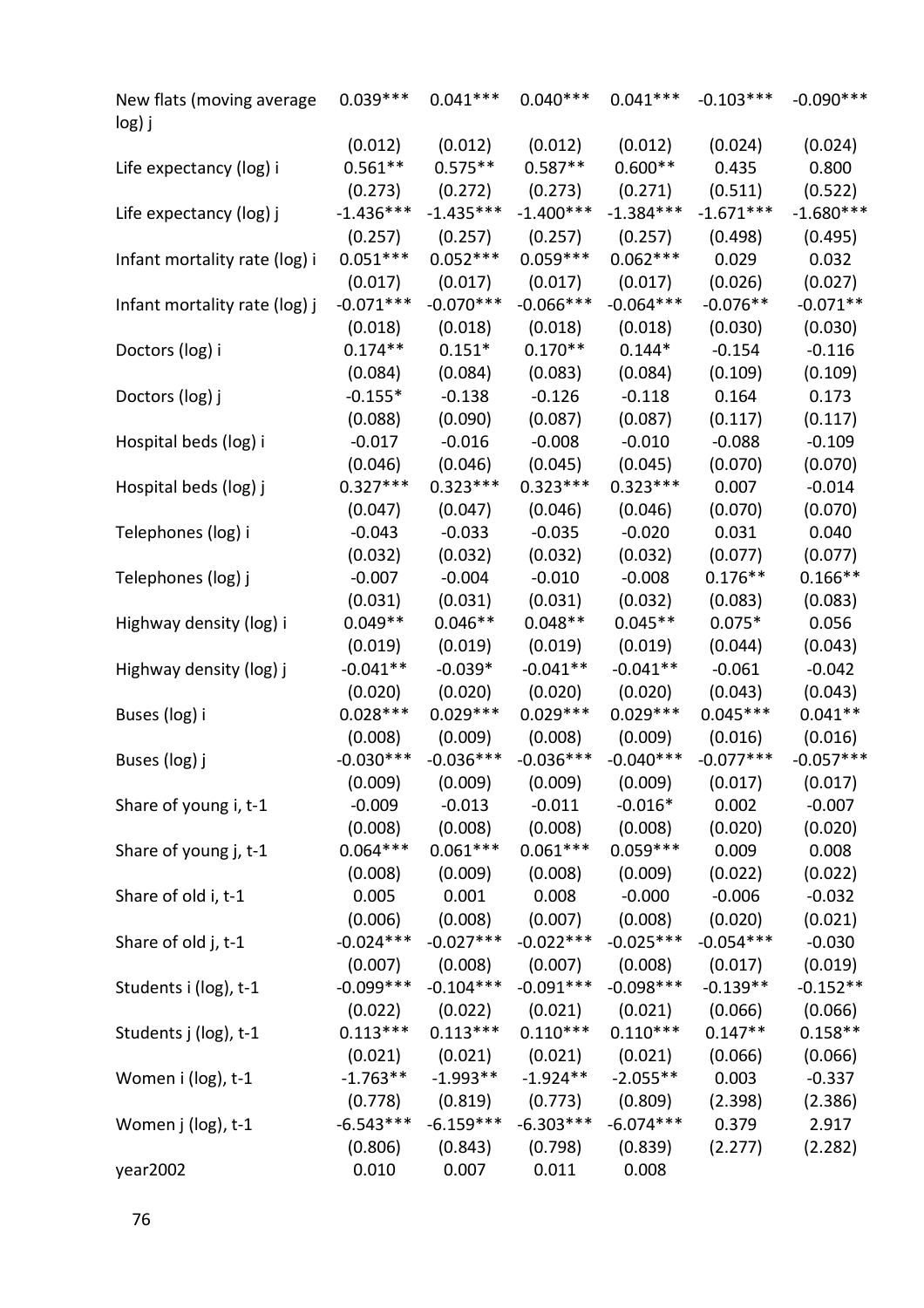|              | (0.014)    | (0.015)    | (0.014)    | (0.015)    |          |            |
|--------------|------------|------------|------------|------------|----------|------------|
| year2003     | $0.080***$ | $0.070**$  | $0.079***$ | $0.069**$  |          |            |
|              | (0.027)    | (0.028)    | (0.027)    | (0.028)    |          |            |
| year2004     | 0.046      | 0.029      | 0.044      | 0.026      |          |            |
|              | (0.037)    | (0.039)    | (0.037)    | (0.039)    |          |            |
| year2005     | 0.058      | 0.037      | 0.056      | 0.033      |          |            |
|              | (0.047)    | (0.049)    | (0.047)    | (0.049)    |          |            |
| year2006     | $0.135**$  | $0.111*$   | $0.133**$  | $0.107*$   |          |            |
|              | (0.061)    | (0.062)    | (0.061)    | (0.063)    |          |            |
| year2007     | $0.212***$ | $0.186***$ | $0.214***$ | $0.187***$ | $-0.004$ | $-0.031$   |
|              | (0.070)    | (0.072)    | (0.071)    | (0.073)    | (0.028)  | (0.029)    |
| year2008     | $0.230***$ | $0.204***$ | $0.236***$ | $0.211***$ | $-0.029$ | $-0.070$   |
|              | (0.076)    | (0.077)    | (0.077)    | (0.078)    | (0.043)  | (0.044)    |
| year2009     | $0.143*$   | 0.119      | $0.144*$   | 0.123      | $-0.075$ | $-0.127**$ |
|              | (0.080)    | (0.081)    | (0.081)    | (0.083)    | (0.052)  | (0.054)    |
| year2010     | $0.222***$ | $0.202**$  | $0.223***$ | $0.208**$  | 0.041    | $-0.017$   |
|              | (0.081)    | (0.082)    | (0.082)    | (0.083)    | (0.061)  | (0.063)    |
| Gini (log) i | $-0.126$   | $-0.150$   | $-0.119$   | $-0.131$   | $0.384*$ | $0.580***$ |
|              | (0.087)    | (0.092)    | (0.086)    | (0.092)    | (0.204)  | (0.201)    |
| Gini (log) j | $-0.145$   | $-0.099$   | $-0.132$   | $-0.103$   | $-0.308$ | $-0.309$   |
|              | (0.089)    | (0.094)    | (0.089)    | (0.094)    | (0.211)  | (0.210)    |
| Observations | 58,525     | 58,525     | 57,919     | 57,919     | 29,645   | 29,645     |
| R-squared    | 0.103      | 0.103      | 0.104      | 0.105      | 0.045    | 0.048      |
| Number of id | 5,929      | 5,929      | 5,929      | 5,929      | 5,929    | 5,929      |
|              |            |            |            |            |          |            |

Robust standard errors in parentheses

\*\*\* p<0.01, \*\* p<0.05, \* p<0.1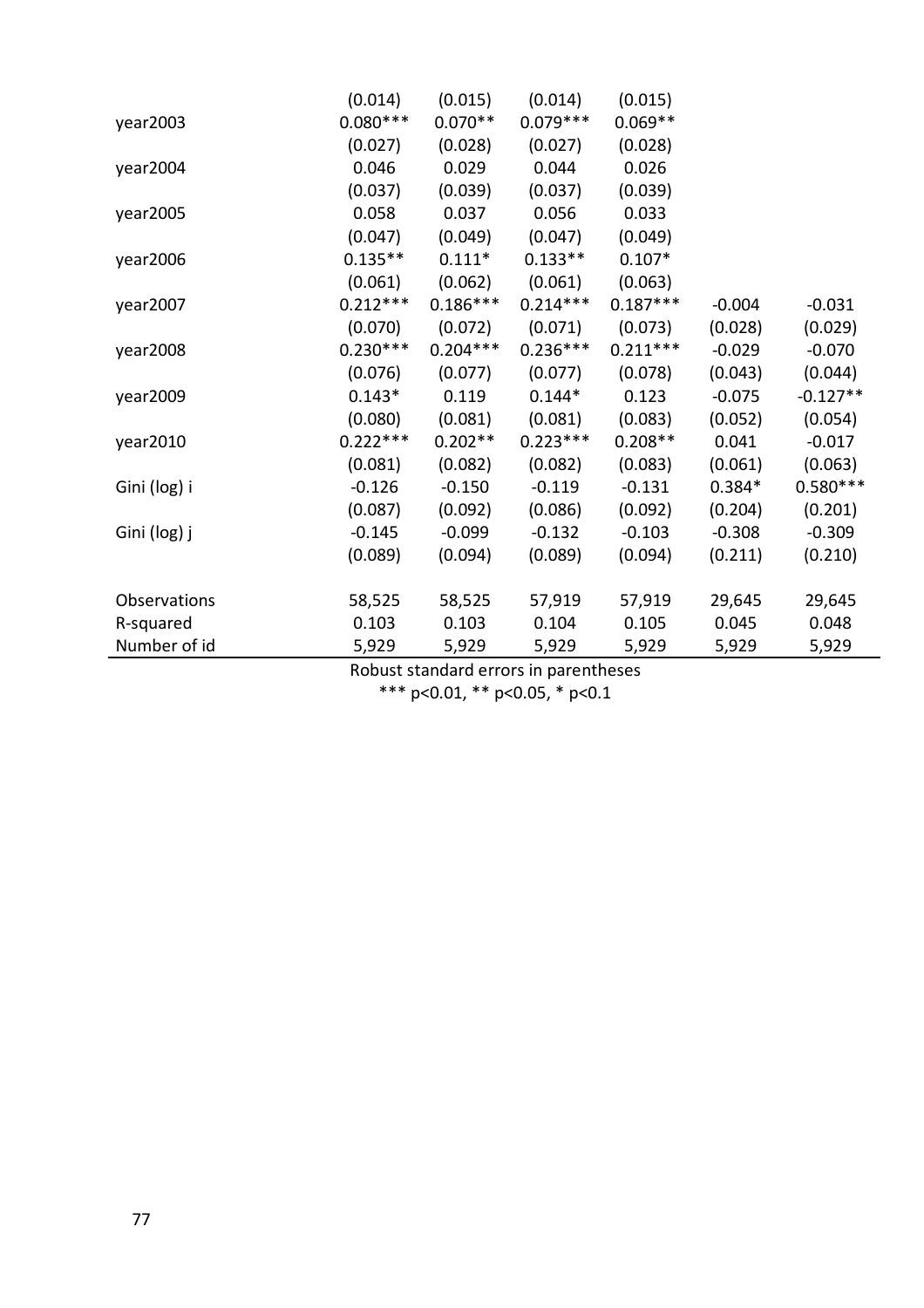## **9.2. Appendix B: Figures**

**Figure 19. Unweighted standard deviation between regions, logs of real wages, real incomes, real GDP per capita and unemployment rate.**



## **Figure 20. Dynamic of correlation between logs of real wage, real income, real GDP, unemployment and population.**

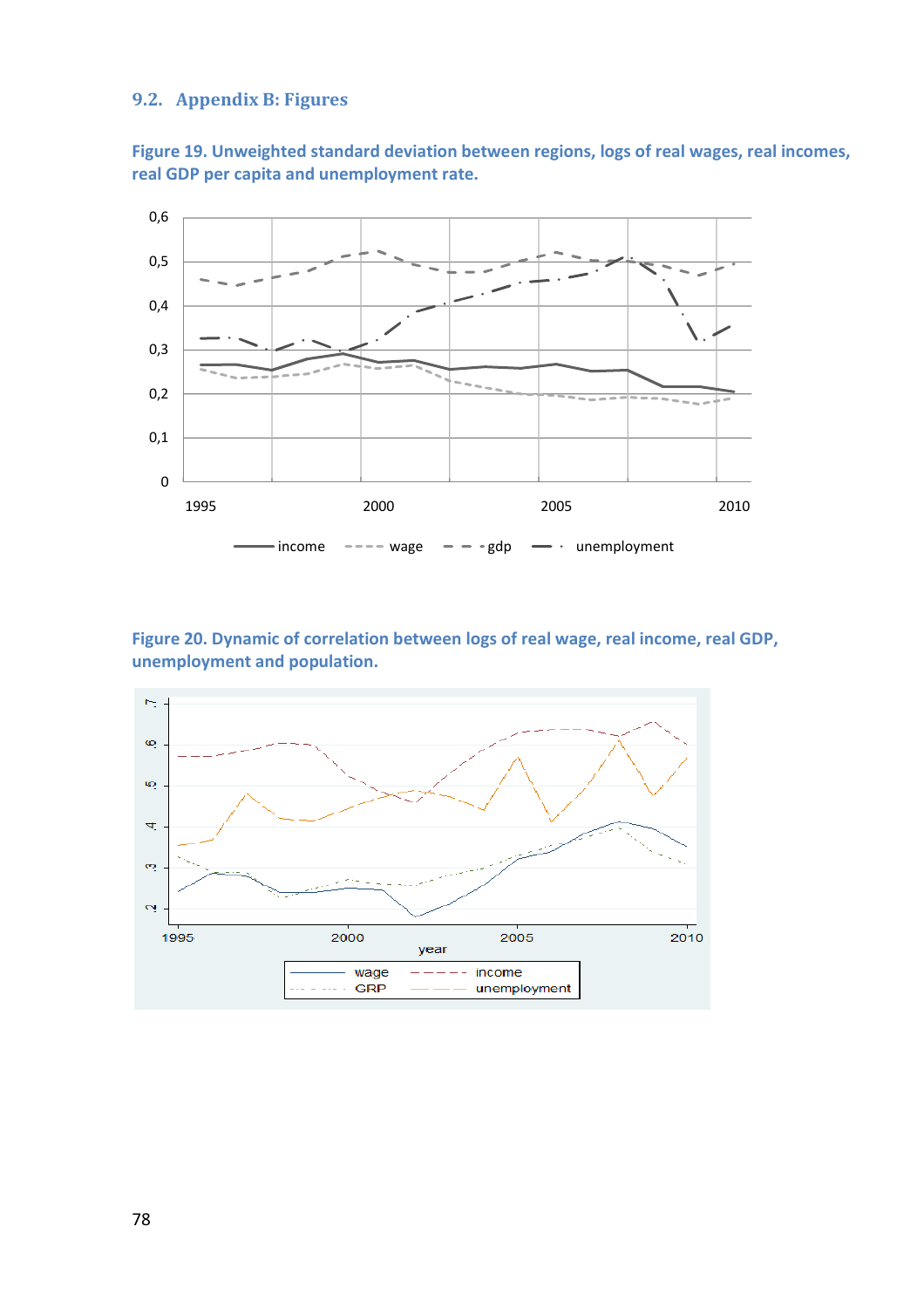

**Figure 21. Migration to Moscow and Saint Petersburg as a share of total migrants (%).**

**Figure 22. Interregional migration with respect to internal migration (%) by distance.**

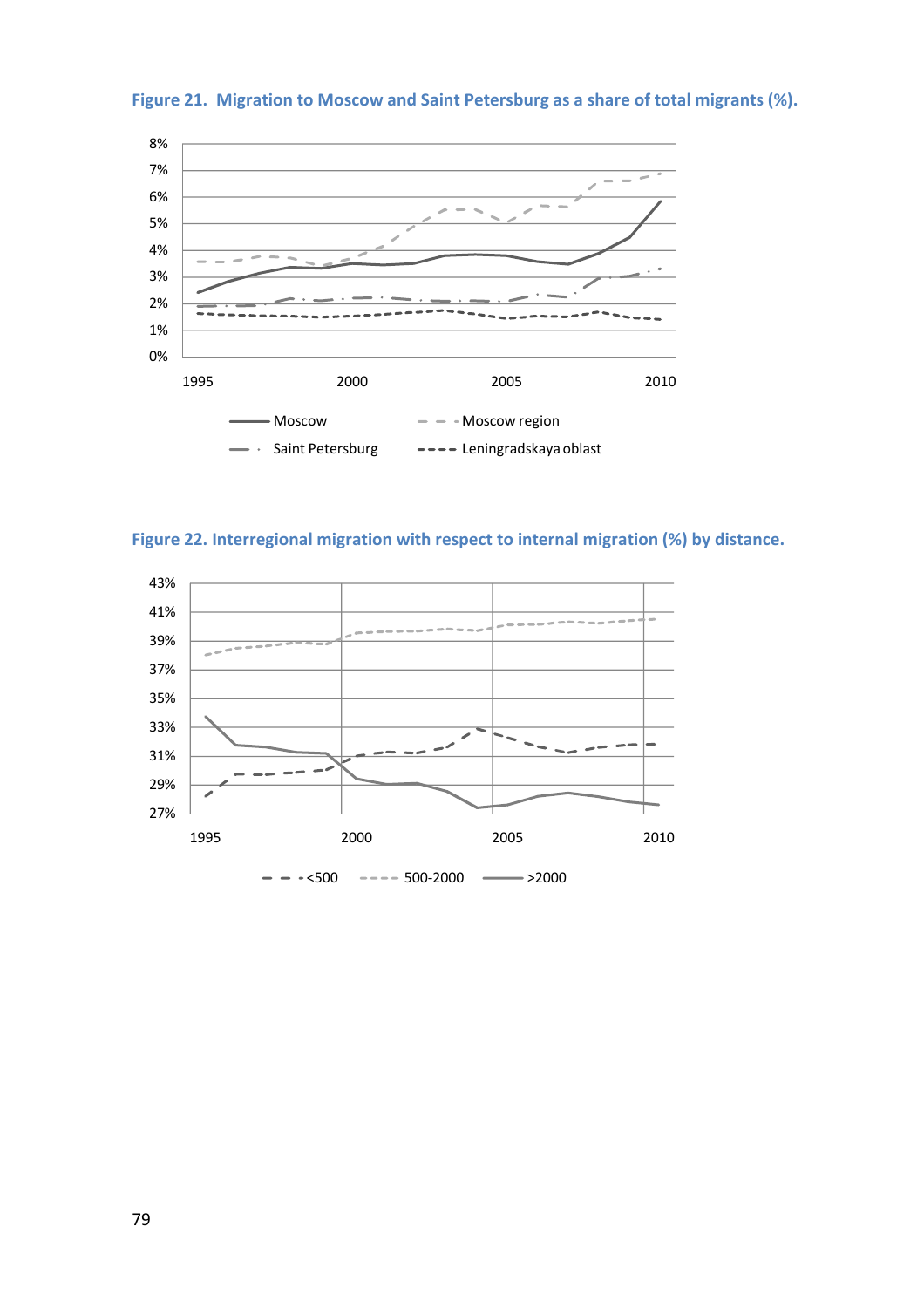

**Figure 23. Population weighted standard deviation between regions, logarithms of nominal incomes, nominal wages, unemployment, nominal GDP per capita.**

**Figure 24. Results of semiparametric regression models for receiving regions.**

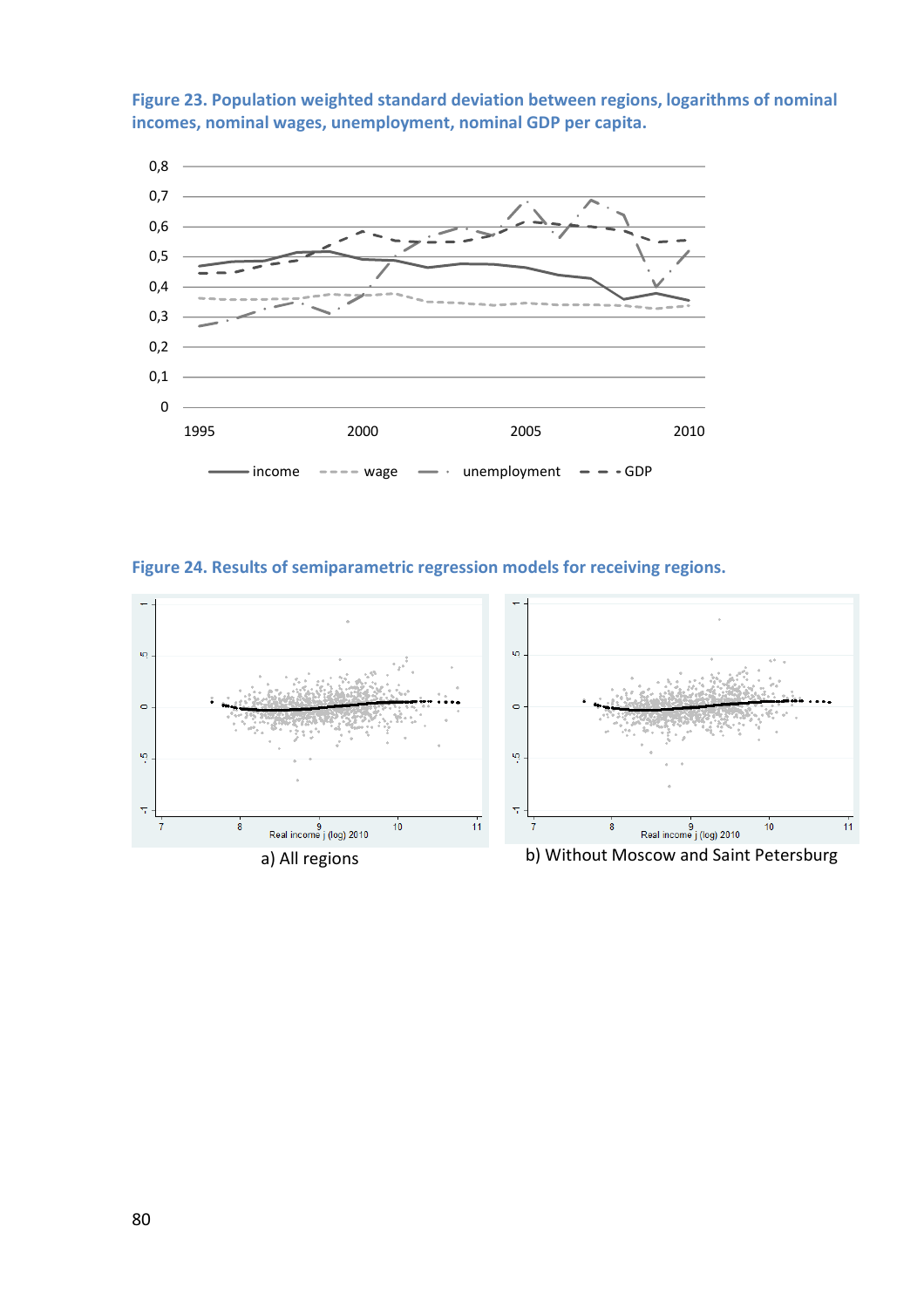**Figure 25. Number of regions above and below thresholds over time for log of income to minimum living standards.**



**Figure 26. Results of semiparametric model for different distances.**







a) Distance <500 km b) Distance 500-2000 km